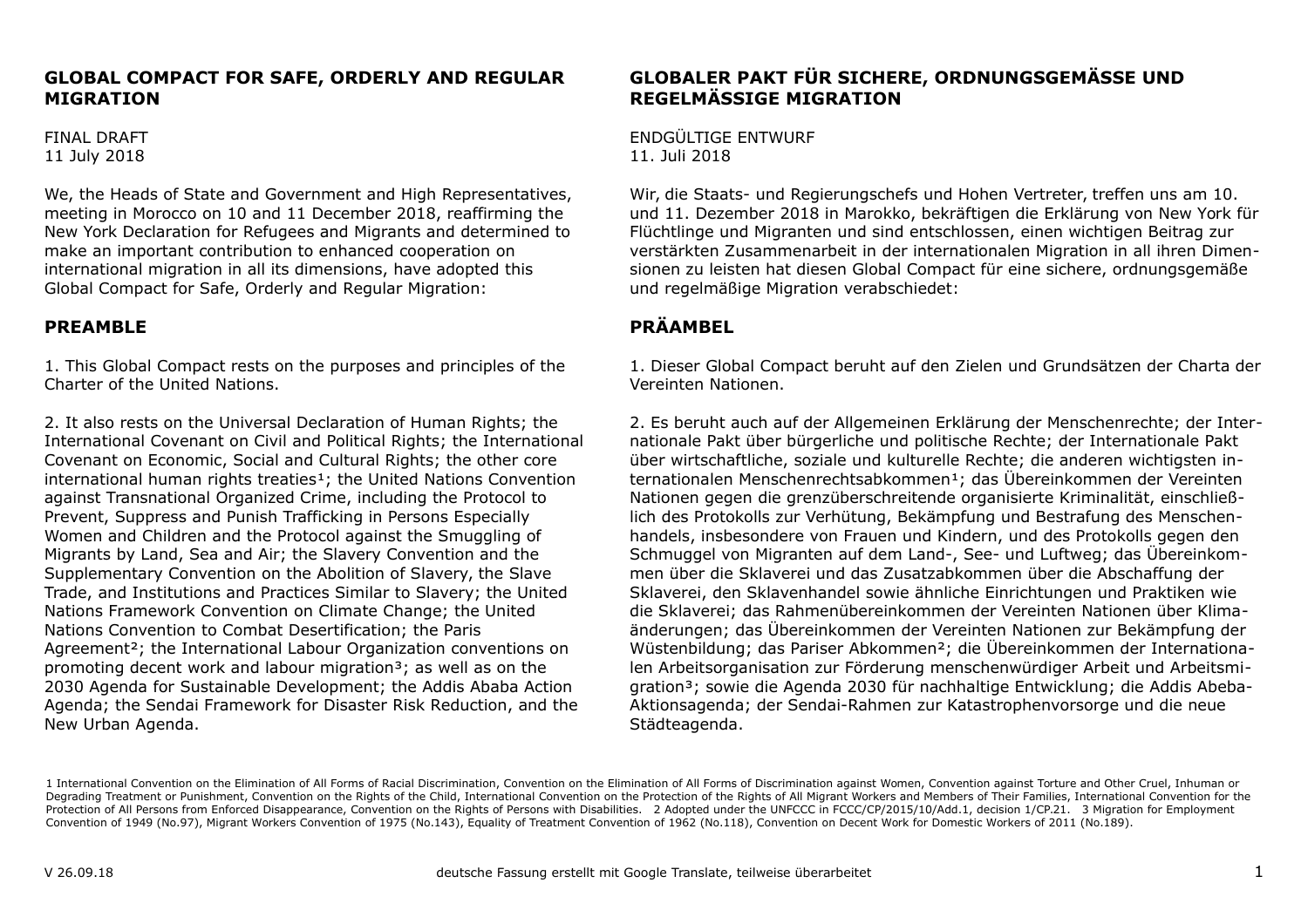3. Discussions about international migration at the global level are not new. We recall the advances made through the United Nations High-level Dialogues on International Migration and Development in 2006 and 2013. We also acknowledge the contributions of the Global Forum on Migration and Development launched in 2007. These platforms paved the way for the New York Declaration for Refugees and Migrants, through which we committed to elaborate a Global Compact for Refugees and to adopt this Global Compact for Safe, Orderly and Regular Migration, in two separate processes. The two Global Compacts, together, present complementary international cooperation frameworks that fulfil their respective mandates as laid out in the New York Declaration for Refugees and Migrants, which recognizes that migrants and refugees may face many common challenges and similar vulnerabilities.

4. Refugees and migrants are entitled to the same universal human rights and fundamental freedoms, which must be respected, protected and fulfilled at all times. However, migrants and refugees are distinct groups governed by separate legal frameworks. Only refugees are entitled to the specific international protection as defined by international refugee law. This Global Compact refers to migrants and presents a cooperative framework addressing migration in all its dimensions.

5. As a contribution to the preparatory process for this Global Compact, we recognize the inputs shared by Member States and relevant stakeholders during the consultation and stocktaking phases, as well as the report of the Secretary-General, "Making Migration Work for All".

6. This Global Compact is a milestone in the history of the global dialogue and international cooperation on migration. It is rooted in the 2030 Agenda for Sustainable Development and the Addis Ababa Action Agenda, and informed by the Declaration of the High-level Dialogue on International Migration and Development adopted in October 2013. It builds on the pioneering work of the former Special Representative of the Secretary-General for International Migration and Development, including his report of 3 February 2017.

3. Diskussionen über internationale Migration auf globaler Ebene sind nicht neu. Wir erinnern an die Fortschritte, die durch die hochrangigen Dialoge der Vereinten Nationen über internationale Migration und Entwicklung in den Jahren 2006 und 2013 erzielt wurden. Wir begrüßen auch die Beiträge des 2007 ins Leben gerufenen Globalen Forums für Migration und Entwicklung. Diese Plattformen ebneten den Weg für die New Yorker Erklärung für Flüchtlinge und Migranten, mit denen wir uns verpflichtet haben, einen Global Compact for Refugees auszuarbeiten und diesen Global Compact für eine sichere, geordnete und regelmäßige Migration in zwei getrennten Prozessen zu verabschieden. Die beiden Global Compacts stellen zusammen komplementäre internationale Kooperationsrahmen vor, die ihren jeweiligen Mandaten entsprechen, wie in der New Yorker Erklärung für Flüchtlinge und MigrantInnen dargelegt, die anerkennen, dass Migranten und Flüchtlinge vielen gemeinsamen Herausforderungen und ähnlichen Schwachstellen ausgesetzt sind.

4. Flüchtlinge und Migranten haben Anspruch auf die gleichen universellen Menschenrechte und Grundfreiheiten, die zu jeder Zeit geachtet, geschützt und erfüllt werden müssen. Migranten und Flüchtlinge sind jedoch getrennte Gruppen, die durch unterschiedliche rechtliche Rahmenbedingungen geregelt sind. Nur Flüchtlinge haben Anspruch auf den spezifischen internationalen Schutz im Sinne des internationalen Flüchtlingsrechts. Dieser Global Compact bezieht sich auf Migranten und stellt einen kooperativen Rahmen vor, der Migration in all ihren Dimensionen anspricht.

5. Als Beitrag zum Vorbereitungsprozess für diesen Global Compact erkennen wir die Beiträge an, die von den Mitgliedstaaten und den relevanten Interessengruppen während der Konsultations- und Bestandsaufnahmephasen geteilt wurden, sowie den Bericht des Generalsekretärs "Migration für alle leisten".

6. Dieser Global Compact ist ein Meilenstein in der Geschichte des globalen Dialogs und der internationalen Zusammenarbeit im Migrationsbereich. Sie ist in der Agenda 2030 für nachhaltige Entwicklung und in der Addis Abeba-Aktionsagenda verankert und wird durch die im Oktober 2013 verabschiedete Erklärung des hochrangigen Dialogs über internationale Migration und Entwicklung geprägt. Sie baut auf den Pionierleistungen des ehemaligen Sonderbeauftragten der EU auf der Generalsekretär für internationale Migration und Entwicklung, einschließlich seines Berichts vom 3. Februar 2017.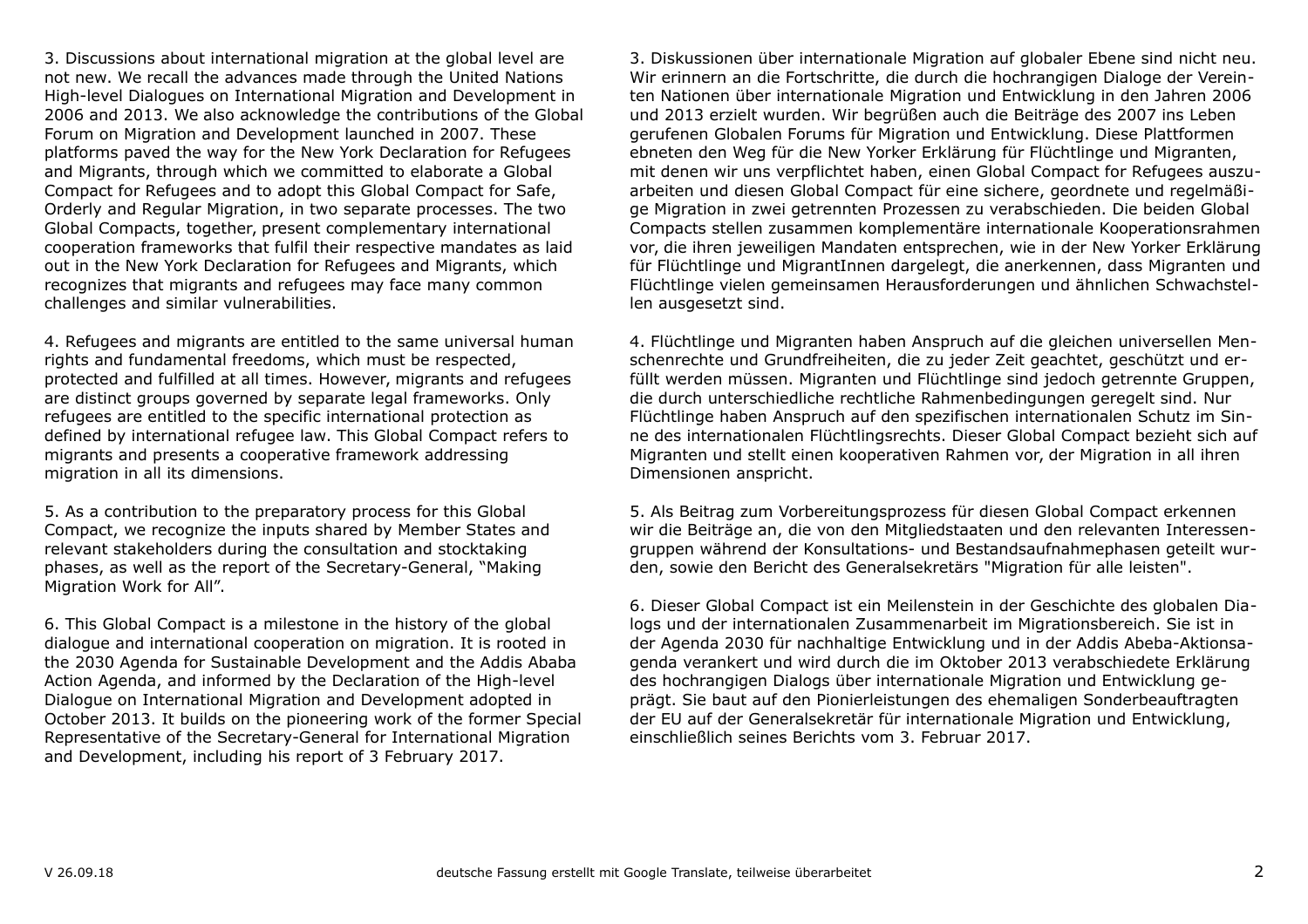7. This Global Compact presents a non-legally binding, cooperative framework that builds on the commitments agreed upon by Member States in the New York Declaration for Refugees and Migrants. It fosters international cooperation among all relevant actors on migration, acknowledging that no State can address migration alone, and upholds the sovereignty of States and their obligations under international law.

# **OUR VISION AND GUIDING PRINCIPLES**

8. This Global Compact expresses our collective commitment to improving cooperation on international migration. Migration has been part of the human experience throughout history, and we recognize that it is a source of prosperity, innovation and sustainable development in our globalized world, and that these positive impacts can be optimized by improving migration governance. The majority of migrants around the world today travel, live and work in a safe, orderly and regular manner. Nonetheless, migration undeniably affects our countries, communities, migrants and their families in very different and sometimes unpredictable ways.

9. It is crucial that the challenges and opportunities of international migration unite us, rather than divide us. This Global Compact sets out our common understanding, shared responsibilities and unity of purpose regarding migration, making it work for all.

#### **Common Understanding**

10. This Global Compact is the product of an unprecedented review of evidence and data gathered during an open, transparent and inclusive process. We shared our realities and heard diverse voices, enriching and shaping our common understanding of this complex phenomenon. We learned that migration is a defining feature of our globalized world, connecting societies within and across all regions, making us all countries of origin, transit and destination. We recognize that there is a continuous need for international efforts to strengthen our knowledge and analysis of migration, as shared understandings will improve policies that unlock the potential of sustainable development for all. We must collect and disseminate quality data. We must ensure that current and potential migrants

7. Dieser Global Compact stellt einen nicht rechtsverbindlichen, kooperativen Rahmen dar, der auf den Verpflichtungen aufbaut, die die Mitgliedstaaten in der New Yorker Erklärung für Flüchtlinge und Migranten vereinbart haben. Es fördert die internationale Zusammenarbeit aller relevanten Akteure im Bereich Migration, indem es anerkennt, dass kein Staat allein gegen Migration vorgehen kann, und die Souveränität der Staaten und ihre völkerrechtlichen Verpflichtungen aufrecht erhält.

### **UNSERE VISION UND LEITPRINZIPIEN**

8. Mit diesem Global Compact bekunden wir unser gemeinsames Engagement für eine verbesserte Zusammenarbeit bei der internationalen Migration. Migration ist Teil der menschlichen Erfahrung im Laufe der Geschichte und wir erkennen an, dass sie eine Quelle von Wohlstand, Innovation und nachhaltiger Entwicklung in unserer globalisierten Welt ist und dass diese positiven Auswirkungen durch die Verbesserung der Migrationssteuerung optimiert werden können. Die Mehrheit der Migranten auf der ganzen Welt reisen, leben und arbeiten auf sichere, geordnete und regelmäßige Weise. Nichtsdestoweniger betrifft die Migration unleugbar unsere Länder, Gemeinschaften, Migranten und ihre Familien auf sehr unterschiedliche und manchmal unvorhersehbare Weise.

9. Es ist entscheidend, dass die Herausforderungen und Möglichkeiten der internationalen Migration uns vereinen, anstatt uns zu trennen. Dieser Global Compact legt unser gemeinsames Verständnis, unsere gemeinsamen Verantwortlichkeiten und die Einheit der Ziele in Bezug auf Migration fest und macht sie für alle nutzbar.

#### **Gemeinsames Verständnis**

10. Dieser Global Compact ist das Ergebnis einer beispiellosen Überprüfung von Beweisen und Daten, die während eines offenen, transparenten und integrativen Prozesses gesammelt wurden. Wir teilten unsere Realitäten und hörten verschiedene Stimmen, bereicherten und formten unser gemeinsames Verständnis dieses komplexen Phänomens. Wir haben gelernt, dass Migration ein bestimmendes Merkmal unserer globalisierten Welt ist, die Gesellschaften innerhalb und über alle Regionen hinweg verbindet und uns zu allen Herkunfts-, Transit- und Zielländern macht. Wir sind uns bewusst, dass internationale Bemühungen zur Stärkung unseres Wissens und unserer Analyse der Migration fortlaufend notwendig sind, da gemeinsame Verständnisse die Politik verbessern, die das Potenzial einer nachhaltigen Entwicklung für alle freisetzt. Wir müssen Qualitätsdaten sammeln und verbreiten. Wir müssen sicherstellen, dass gegenwärtige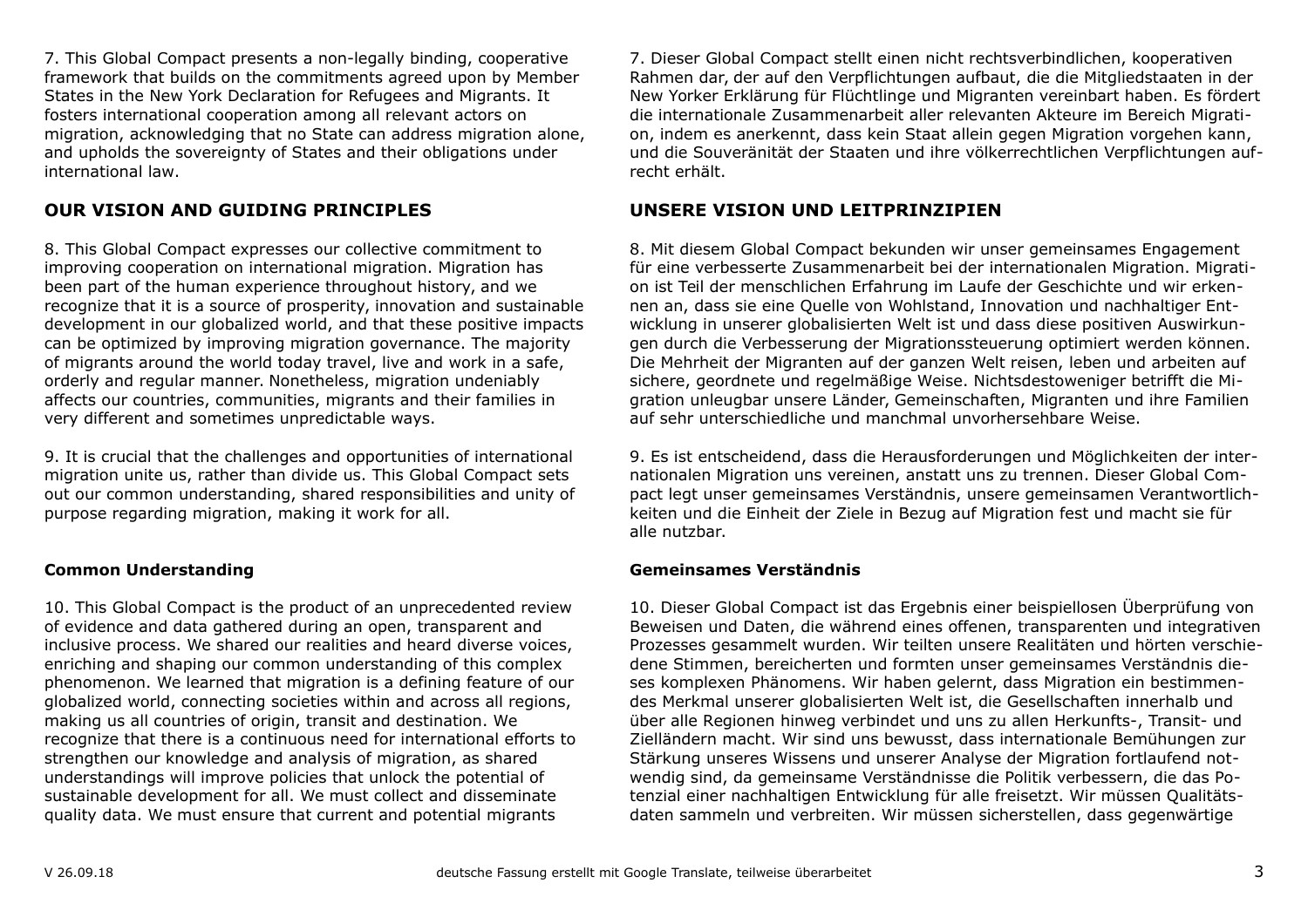are fully informed about their rights, obligations and options for safe, orderly and regular migration, and are aware of the risks of irregular migration. We also must provide all our citizens with access to objective, evidence-based, clear information about the benefits and challenges of migration, with a view to dispelling misleading narratives that generate negative perceptions of migrants.

### **Shared Responsibilities**

11. This Global Compact offers a 360-degree vision of international migration and recognizes that a comprehensive approach is needed to optimize the overall benefits of migration, while addressing risks and challenges for individuals and communities in countries of origin, transit and destination. No country can address the challenges and opportunities of this global phenomenon on its own. With this comprehensive approach, we aim to facilitate safe, orderly and regular migration, while reducing the incidence and negative impact of irregular migration through international cooperation and a combination of measures put forward in this Global Compact. We acknowledge our shared responsibilities to one another as Member States of the United Nations to address each other's needs and concerns over migration, and an overarching obligation to respect, protect and fulfil the human rights of all migrants, regardless of their migration status, while promoting the security and prosperity of all our communities.

12. This Global Compact aims to mitigate the adverse drivers and structural factors that hinder people from building and maintaining sustainable livelihoods in their countries of origin, and so compel them to seek a future elsewhere. It intends to reduce the risks and vulnerabilities migrants face at different stages of migration by respecting, protecting and fulfilling their human rights and providing them with care and assistance. It seeks to address legitimate concerns of communities, while recognizing that societies are undergoing demographic, economic, social and environmental changes at different scales that may have implications for and result from migration. It strives to create conducive conditions that enable all migrants to enrich our societies through their human, economic and social capacities, and thus facilitate their contributions to sustainable development at the local, national, regional and global levels.

und potenzielle Migranten umfassend über ihre Rechte, Pflichten und Möglichkeiten für eine sichere, geordnete und regelmäßige Migration informiert werden und sich der Risiken irregulärer Migration bewusst sind. Wir müssen allen unseren Bürgern Zugang zu objektiven, evidenzbasierten, klaren Informationen über die Vorteile und Herausforderungen von Migration verschaffen, um irreführende Erzählungen, die negative Vorstellungen von Migranten hervorrufen, zu zerstreuen.

### **Geteilte Verantwortlichkeiten**

11. Dieser Global Compact bietet eine 360-Grad-Vision der internationalen Migration und erkennt an, dass ein umfassender Ansatz erforderlich ist, um den Gesamtnutzen der Migration zu optimieren und gleichzeitig Risiken und Herausforderungen für Einzelpersonen und Gemeinschaften in Herkunfts-, Transit- und Zielländern zu bewältigen. Kein Land kann die Herausforderungen und Chancen dieses globalen Phänomens allein bewältigen. Mit diesem umfassenden Ansatz verfolgen wir das Ziel, eine sichere, geordnete und regelmäßige Migration zu ermöglichen und gleichzeitig die Häufigkeit und die negativen Auswirkungen irregulärer Migration durch internationale Zusammenarbeit und eine Kombination von Maßnahmen in diesem Global Compact zu reduzieren. Wir erkennen unsere gemeinsame Verantwortung untereinander als Mitgliedstaaten der Vereinten Nationen an, um die Bedürfnisse und Sorgen der anderen über Migration zu erfüllen, und eine übergeordnete Verpflichtung, die Menschenrechte aller Migranten unabhängig von ihrem Migrationsstatus zu respektieren, zu schützen und zu erfüllen und gleichzeitig zu fördern die Sicherheit und der Wohlstand aller unserer Gemeinden.

12. Dieser Global Compact zielt darauf ab, die nachteiligen Triebkräfte und strukturellen Faktoren abzuschwächen, die Menschen davon abhalten, in ihren Herkunftsländern nachhaltige Lebensgrundlagen aufzubauen und zu erhalten, und sie so dazu zu zwingen, anderswo eine Zukunft zu suchen. Es zielt darauf ab, die Risiken und Verwundbarkeiten von Migranten in verschiedenen Phasen der Migration zu reduzieren, indem sie ihre Menschenrechte respektieren, schützen und erfüllen und sie mit Pflege und Hilfe versorgen. Es zielt darauf ab, legitime Anliegen von Gemeinschaften anzusprechen, während es anerkennt, dass Gesellschaften demographische, wirtschaftliche, soziale und ökologische Veränderungen in unterschiedlichem Ausmaß durchmachen, die Auswirkungen auf die Migration haben und von ihnen ausgehen können. Sie ist bestrebt, förderliche Bedingungen zu schaffen, die es allen Migranten ermöglichen, ihre Gesellschaften durch ihre menschlichen, wirtschaftlichen und sozialen Fähigkeiten zu bereichern und so ihren Beitrag zu einer nachhaltigen Entwicklung auf lokaler, nationaler, regionaler und globaler Ebene zu erleichtern.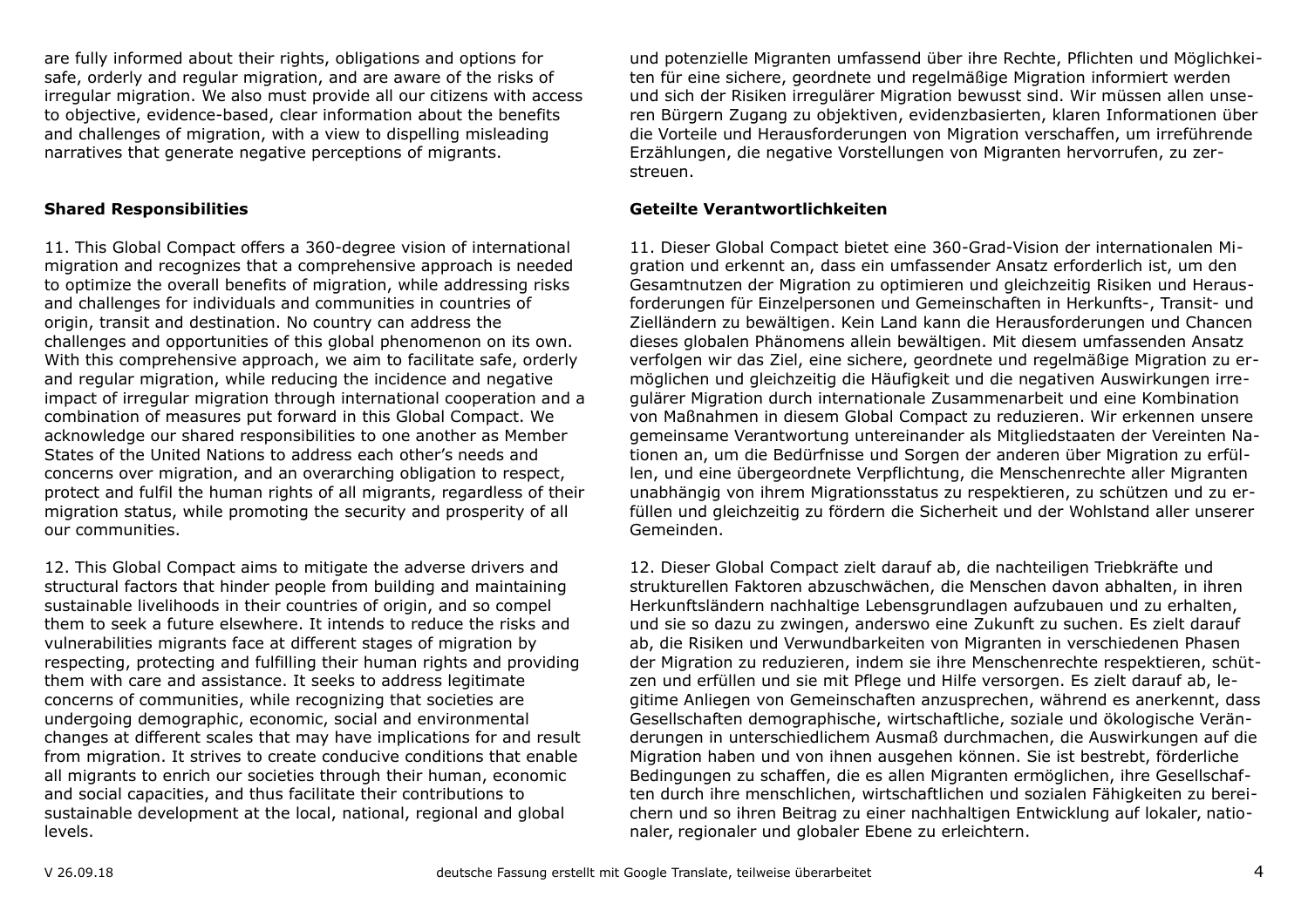#### **Unity of Purpose**

13. This Global Compact recognizes that safe, orderly and regular migration works for all when it takes place in a well-informed, planned and consensual manner. Migration should never be an act of desperation. When it is, we must cooperate to respond to the needs of migrants in situations of vulnerability, and address the respective challenges. We must work together to create conditions that allow communities and individuals to live in safety and dignity in their own countries. We must save lives and keep migrants out of harm's way. We must empower migrants to become full members of our societies, highlight their positive contributions, and promote inclusion and social cohesion. We must generate greater predictability and certainty for States, communities and migrants alike. To achieve this, we commit to facilitate and ensure safe, orderly and regular migration for the benefit of all.

14. Our success rests on the mutual trust, determination and solidarity of States to fulfil the objectives and commitments contained in this Global Compact. We unite, in a spirit of win-win cooperation, to address the challenges and opportunities of migration in all its dimensions through shared responsibility and innovative solutions. It is with this sense of common purpose that we take this historic step, fully aware that the Global Compact for Safe, Orderly and Regular Migration is a milestone, but not the end to our efforts. We commit to continue the multilateral dialogue at the United Nations through a periodic and effective follow-up and review mechanism, ensuring that the words in this document translate into concrete actions for the benefit of millions of people in every region of the world.

15. We agree that this Global Compact is based on a set of crosscutting and interdependent guiding principles:

People-centred: The Global Compact carries a strong human dimension to it, inherent to the migration experience itself. It promotes the well-being of migrants and the members of communities in countries of origin, transit and destination. As a result, the Global Compact places individuals at its core.

### **Einheit des Zwecks**

13. Dieser Global Compact erkennt an, dass eine sichere, geordnete und regelmäßige Migration für alle Beteiligten in einer gut informierten, geplanten und einvernehmlichen Weise funktioniert. Migration sollte niemals ein Akt der Verzweiflung sein. Wenn dies der Fall ist, müssen wir zusammenarbeiten, um auf die Bedürfnisse von Migranten in Situationen der Vulnerabilität zu reagieren und die jeweiligen Herausforderungen anzugehen. Wir müssen zusammenarbeiten, um Bedingungen zu schaffen, die es Gemeinschaften und Einzelpersonen ermöglichen, in ihren eigenen Ländern in Sicherheit und Würde zu leben. Wir müssen Leben retten und Migranten vor Gefahren bewahren. Wir müssen Migranten befähigen, vollwertige Mitglieder unserer Gesellschaften zu werden, ihre positiven Beiträge hervorzuheben und Inklusion und sozialen Zusammenhalt zu fördern. Wir müssen eine größere Vorhersehbarkeit und Sicherheit für Staaten, Gemeinschaften und Migranten gleichermaßen schaffen. Um dies zu erreichen, verpflichten wir uns, eine sichere, geordnete und regelmäßige Migration zum Wohle aller zu ermöglichen und sicherzustellen.

14. Unser Erfolg beruht auf dem gegenseitigen Vertrauen, der Entschlossenheit und der Solidarität der Staaten, die Ziele und Verpflichtungen dieses Global Compact zu erfüllen. Wir vereinigen uns im Sinne einer Win-Win-Kooperation, um die Herausforderungen und Chancen der Migration in all ihren Dimensionen durch gemeinsame Verantwortung und innovative Lösungen anzugehen. Mit diesem gemeinsamen Sinn machen wir diesen historischen Schritt, in dem Bewusstsein, dass der Global Compact für eine sichere, geordnete und regelmäßige Migration ein Meilenstein, aber nicht das Ende unserer Bemühungen ist. Wir verpflichten uns, den multilateralen Dialog bei den Vereinten Nationen durch einen periodischen und effektiven Follow-up- und Überprüfungsmechanismus fortzusetzen, um sicherzustellen, dass die Worte in diesem Dokument in konkrete Maßnahmen zugunsten von Millionen von Menschen in jeder Region der Welt umgesetzt werden.

15. Wir stimmen zu, dass dieser Global Compact auf einer Reihe von übergreifenden und voneinander abhängigen Leitprinzipien beruht:

Menschenzentriert: Der Global Compact hat eine starke menschliche Dimension, die der Migrationserfahrung selbst innewohnt. Es fördert das Wohlergehen von Migranten und Mitgliedern der Gemeinschaften in Herkunfts-, Transit- und Zielländern. Damit stellt der Global Compact den Menschen in den Mittelpunkt.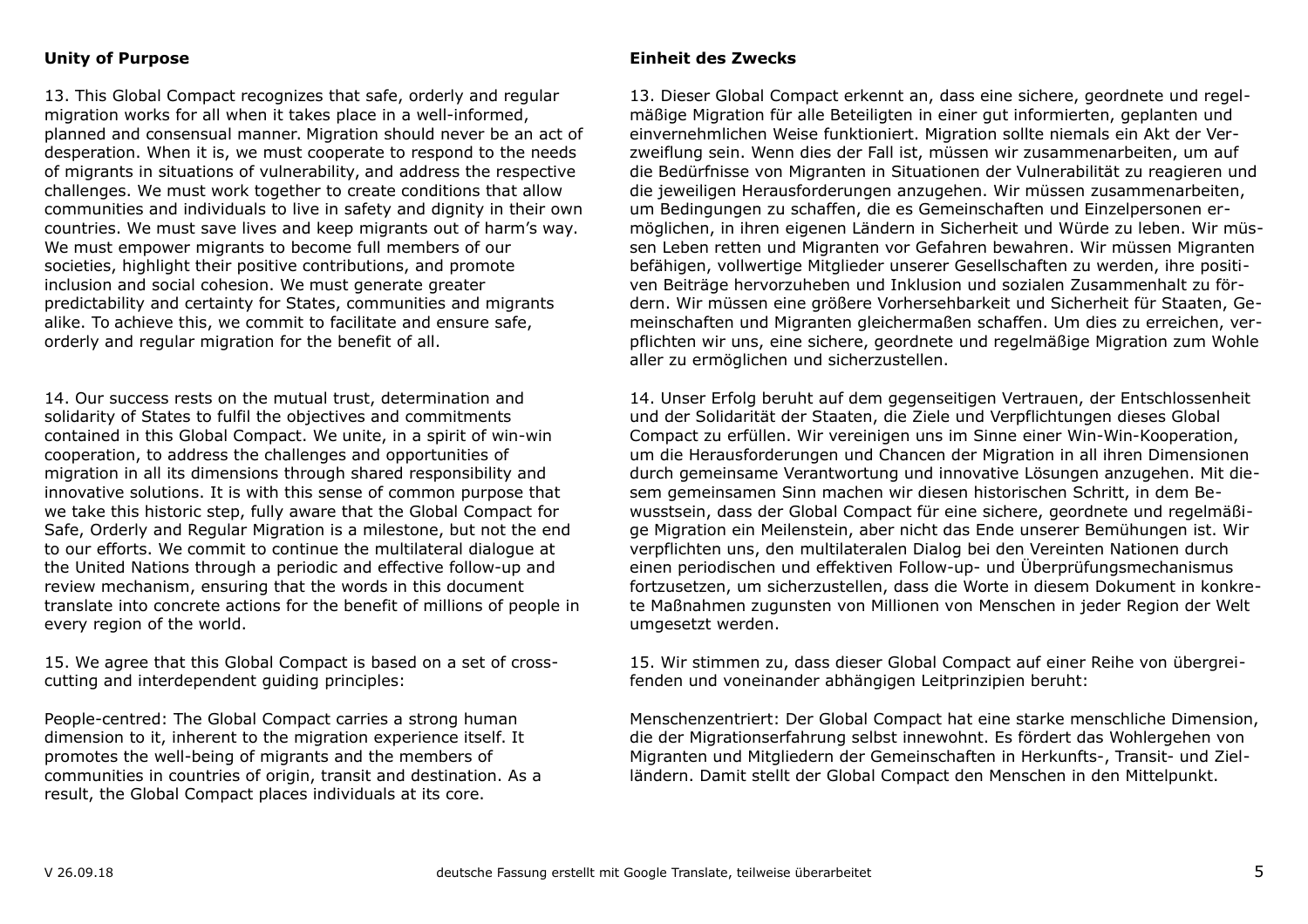International cooperation: The Global Compact is a non-legally binding cooperative framework that recognizes that no State can address migration on its own due to the inherently transnational nature of the phenomenon. It requires international, regional and bilateral cooperation and dialogue. Its authority rests on its consensual nature, credibility, collective ownership, joint implementation, follow-up and review.

National sovereignty: The Global Compact reaffirms the sovereign right of States to determine their national migration policy and their prerogative to govern migration within their jurisdiction, in conformity with international law. Within their sovereign jurisdiction, States may distinguish between regular and irregular migration status, including as they determine their legislative and policy measures for the implementation of the Global Compact, taking into account different national realities, policies, priorities and requirements for entry, residence and work, in accordance with international law.

Rule of law and due process: The Global Compact recognizes that respect for the rule of law, due process and access to justice are fundamental to all aspects of migration governance. This means that the State, public and private institutions and entities, as well as persons themselves are accountable to laws that are publicly promulgated, equally enforced and independently adjudicated, and which are consistent with international law.

Sustainable development: The Global Compact is rooted in the 2030 Agenda for Sustainable Development, and builds upon its recognition that migration is a multidimensional reality of major relevance for the sustainable development of countries of origin, transit and destination, which requires coherent and comprehensive responses. Migration contributes to positive development outcomes and to realizing the goals of the 2030 Agenda for Sustainable Development, especially when it is properly managed. The Global Compact aims to leverage the potential of migration for the achievement of all Sustainable Development Goals, as well as the impact this achievement will have on migration in the future.

Internationale Zusammenarbeit: Der Global Compact ist ein nicht rechtsverbindlicher Kooperationsrahmen, der anerkennt, dass kein Staat aufgrund der inhärent transnationalen Natur des Phänomens allein mit Migration umgehen kann. Es erfordert internationale, regionale und bilaterale Zusammenarbeit und Dialog. Ihre Autorität beruht auf ihrer einvernehmlichen Natur, ihrer Glaubwürdigkeit, ihrem kollektiven Besitz, ihrer gemeinsamen Durchführung, ihrer Weiterverfolgung und Überprüfung.

Nationale Souveränität: Der Global Compact bekräftigt das souveräne Recht der Staaten, ihre nationale Migrationspolitik und ihr Vorrecht zu bestimmen, die Migration in ihrem Zuständigkeitsbereich im Einklang mit dem Völkerrecht zu regeln. Innerhalb ihrer Hoheitsgewalt können die Staaten zwischen regulärem und irregulärem Migrationsstatus unterscheiden, auch wenn sie ihre legislativen und politischen Maßnahmen zur Umsetzung des Global Compact unter Berücksichtigung der unterschiedlichen nationalen Realitäten, Politiken, Prioritäten und Anforderungen für Einreise, Aufenthalt und Arbeit festlegen , in Übereinstimmung mit dem internationalen Recht.

Rechtsstaatlichkeit und ordnungsgemäßes Verfahren: Der Global Compact erkennt an, dass die Achtung der Rechtsstaatlichkeit, des ordnungsgemäßen Verfahrens und des Zugangs zur Justiz für alle Aspekte der Migrationssteuerung von grundlegender Bedeutung sind. Dies bedeutet, dass der Staat, öffentliche und private Institutionen und Einrichtungen sowie Personen selbst für Gesetze verantwortlich sind, die öffentlich verkündet, gleichermaßen durchgesetzt und unabhängig beurteilt werden und die mit dem internationalen Recht im Einklang stehen.

Nachhaltige Entwicklung: Der Global Compact ist in der Agenda 2030 für nachhaltige Entwicklung verankert und baut auf der Erkenntnis auf, dass Migration eine multidimensionale Realität von großer Relevanz für die nachhaltige Entwicklung von Herkunfts-, Transit- und Zielländern ist, die kohärente und umfassende Antworten erfordert. Migration trägt zu positiven Entwicklungsergebnissen und zur Verwirklichung der Ziele der Agenda 2030 für nachhaltige Entwicklung bei, insbesondere wenn sie ordnungsgemäß verwaltet wird. Der Global Compact zielt darauf ab, das Potenzial von Migration für die Erreichung aller Sustainable Development Goals sowie die Auswirkungen auf die Migration in der Zukunft zu nutzen.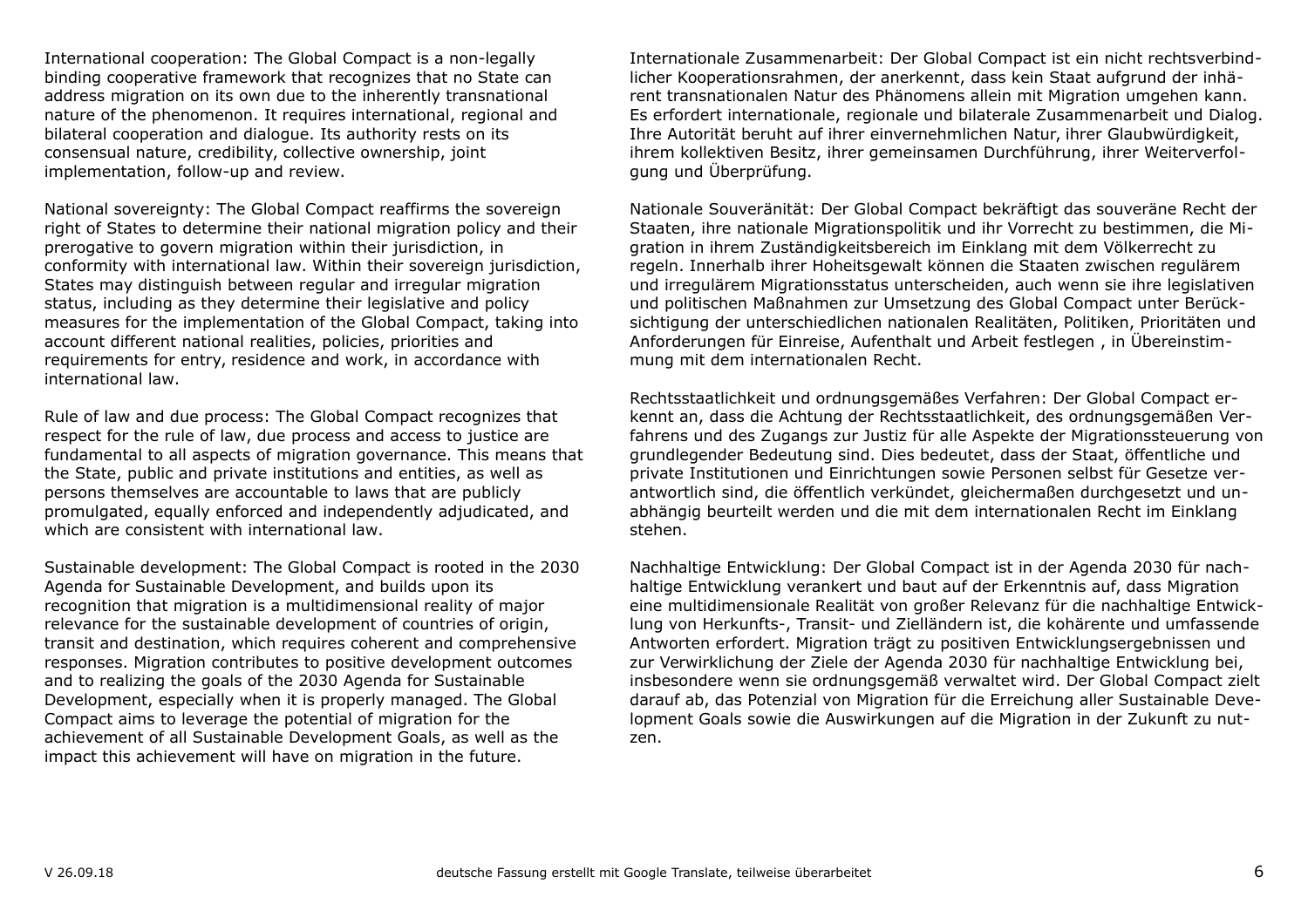Human rights: The Global Compact is based on international human rights law and upholds the principles of non-regression and nondiscrimination. By implementing the Global Compact, we ensure effective respect, protection and fulfilment of the human rights of all migrants, regardless of their migration status, across all stages of the migration cycle. We also reaffirm the commitment to eliminate all forms of discrimination, including racism, xenophobia and intolerance against migrants and their families.

Gender-responsive: The Global Compact ensures that the human rights of women, men, girls and boys are respected at all stages of migration, their specific needs are properly understood and addressed and they are empowered as agents of change. It mainstreams a gender perspective, promotes gender equality and the empowerment of all women and girls, recognizing their independence, agency and leadership in order to move away from addressing migrant women primarily through a lens of victimhood.

Child-sensitive: The Global Compact promotes existing international legal obligations in relation to the rights of the child, and upholds the principle of the best interests of the child at all times, as a primary consideration in all situations concerning children in the context of international migration, including unaccompanied and separated children.

Whole-of-government approach: The Global Compact considers that migration is a multidimensional reality that cannot be addressed by one government policy sector alone. To develop and implement effective migration policies and practices, a whole-of-government approach is needed to ensure horizontal and vertical policy coherence across all sectors and levels of government.

Whole-of-society approach: The Global Compact promotes broad multi-stakeholder partnerships to address migration in all its dimensions by including migrants, diasporas, local communities, civil society, academia, the private sector, parliamentarians, trade unions, National Human Rights Institutions, the media and other relevant stakeholders in migration governance.

Menschenrechte: Der Global Compact basiert auf internationalen Menschenrechtsnormen und unterstützt die Prinzipien der Nicht-Regression und Nichtdiskriminierung. Mit der Umsetzung des Global Compact gewährleisten wir einen effektiven Respekt, Schutz und die Erfüllung der Menschenrechte aller Migranten, unabhängig von ihrem Migrationsstatus, über alle Phasen des Migrationszyklus hinweg. Wir bekräftigen auch die Verpflichtung, alle Formen von Diskriminierung, einschließlich Rassismus, Fremdenfeindlichkeit und Intoleranz gegenüber Migranten und ihren Familien, zu beseitigen.

Gender-Responsive: Der Global Compact stellt sicher, dass die Menschenrechte von Frauen, Männern, Mädchen und Jungen in allen Phasen der Migration respektiert werden, dass ihre spezifischen Bedürfnisse richtig verstanden und angesprochen werden und sie als Akteure des Wandels befähigt sind. Sie setzt sich für eine Geschlechterperspektive ein, fördert die Gleichstellung der Geschlechter und die Befähigung aller Frauen und Mädchen, indem sie ihre Unabhängigkeit, Handlungsfähigkeit und Führung anerkennt, um sich von Migrantinnen in erster Linie durch das Opfer zu lösen.

Kindersensibel: Der Global Compact fördert die bestehenden völkerrechtlichen Verpflichtungen in Bezug auf die Rechte des Kindes und hält den Grundsatz des Wohls des Kindes zu jeder Zeit als wichtigste Erwägung in allen Situationen, in denen Kinder im internationalen Kontext stehen Migration, einschließlich unbegleiteter und getrennt lebender Kinder.

Ganzheitlicher Ansatz: Der Global Compact ist der Ansicht, dass Migration eine multidimensionale Realität ist, die nicht von einem einzelnen Politiksektor allein bewältigt werden kann. Um wirksame Migrationspolitiken und -praktiken zu entwickeln und umzusetzen, ist ein gesamtstaatlicher Ansatz erforderlich, um eine horizontale und vertikale Politikkohärenz zwischen allen Sektoren und Regierungsebenen zu gewährleisten.

Gesamtgesellschaftlicher Ansatz: Der Globale Pakt fördert breite Multi-Stakeholder-Partnerschaften, um die Migration in all ihren Dimensionen durch Einbeziehung von Migranten, Diasporas, lokalen Gemeinschaften, Zivilgesellschaft, Wissenschaft, Privatsektor, Parlamentarier, Gewerkschaften und nationalen Menschenrechtsinstitutionen zu fördern , die Medien und andere relevante Akteure der Migrationssteuerung.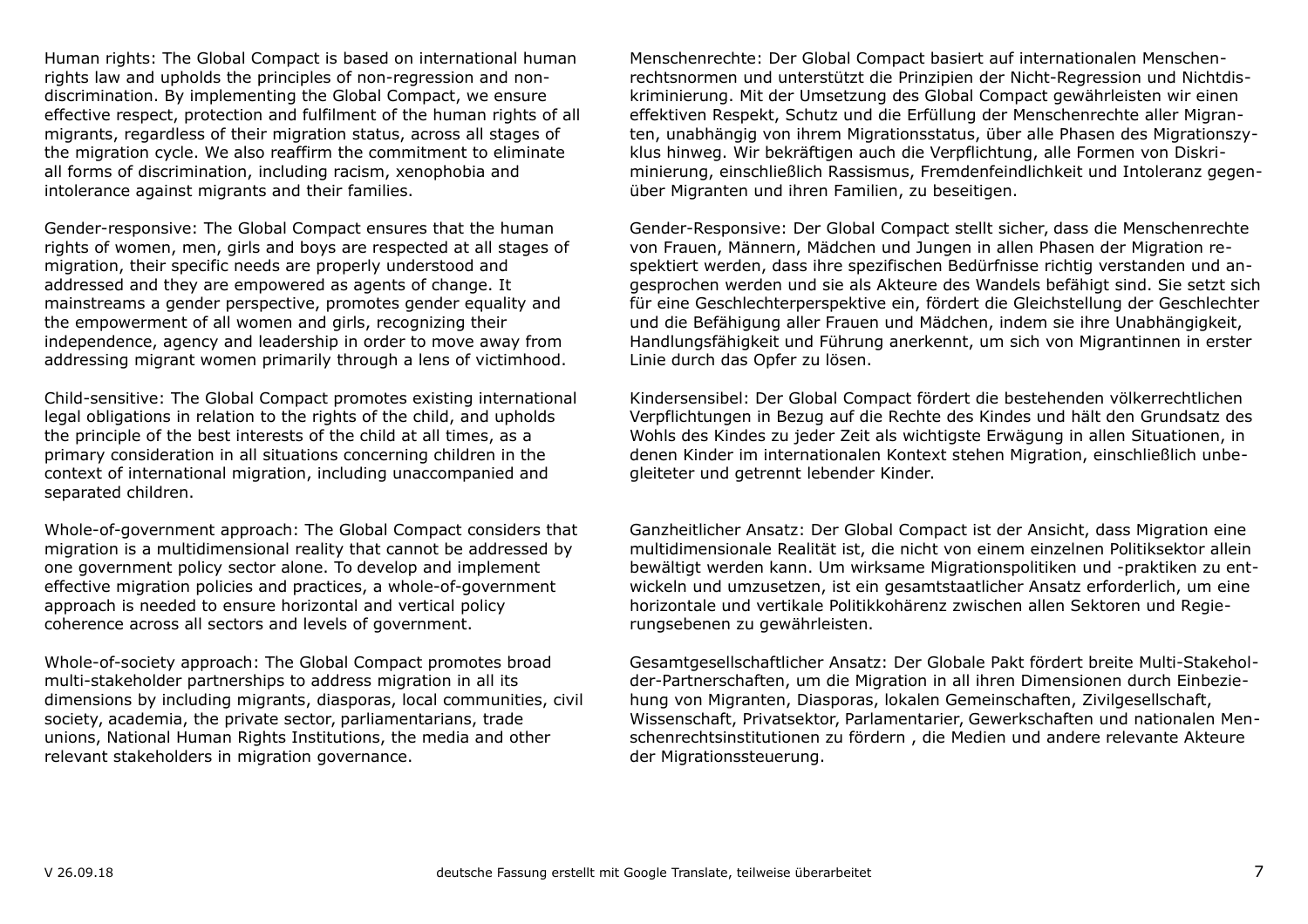# **OUR COOPERATIVE FRAMEWORK**

16. With the New York Declaration for Refugees and Migrants we adopted a political declaration and a set of commitments. Reaffirming that Declaration in its entirety, we build upon it by laying out the following cooperative framework comprised of 23 objectives, implementation, as well as follow-up and review. Each objective contains a commitment, followed by a range of actions considered to be relevant policy instruments and best practices. To fulfil the 23 objectives, we will draw from these actions to achieve safe, orderly and regular migration along the migration cycle.

### **Objectives for Safe, Orderly and Regular Migration**

(1) Collect and utilize accurate and disaggregated data as a basis for evidence-based policies

(2) Minimize the adverse drivers and structural factors that compel people to leave their country of origin

(3) Provide accurate and timely information at all stages of migration

(4) Ensure that all migrants have proof of legal identity and adequate documentation

(5) Enhance availability and flexibility of pathways for regular migration

(6) Facilitate fair and ethical recruitment and safeguard conditions that ensure decent work

(7) Address and reduce vulnerabilities in migration

(8) Save lives and establish coordinated international efforts on missing migrants

(9) Strengthen the transnational response to smuggling of migrants

(10) Prevent, combat and eradicate trafficking in persons in the context of international migration

(11) Manage borders in an integrated, secure and coordinated manner

(12) Strengthen certainty and predictability in migration procedures for appropriate screening, assessment and referral

### **UNSER KOOPERATIVER RAHMEN**

16. Mit der New Yorker Erklärung für Flüchtlinge und Migranten haben wir eine politische Erklärung und eine Reihe von Verpflichtungen angenommen. Wir bekräftigen diese Erklärung in ihrer Gesamtheit und bauen darauf auf, indem wir den folgenden kooperativen Rahmen aus 23 Zielen, der Umsetzung sowie der Weiterverfolgung und Überprüfung festlegen. Jedes Ziel enthält eine Verpflichtung, gefolgt von einer Reihe von Maßnahmen, die als relevante politische Instrumente und bewährte Verfahren gelten. Um die 23 Ziele zu erreichen, werden wir aus diesen Maßnahmen Nutzen ziehen, um eine sichere, geordnete und regelmäßige Migration entlang des Migrationszyklus zu erreichen.

### **Ziele für eine sichere, ordnungsgemäße und regelmäßige Migration**

(1) Sammeln und verwenden Sie genaue und disaggregierte Daten als Grundlage für evidenzbasierte Richtlinien

(2) Minimierung der nachteiligen Triebkräfte und strukturellen Faktoren, die Menschen dazu zwingen, ihr Herkunftsland zu verlassen

(3) Bereitstellung genauer und zeitnaher Informationen in allen Phasen der Migration

(4) Sicherstellen, dass alle Migranten einen legalen Identitätsnachweis und eine angemessene Dokumentation haben

(5) Verbesserung der Verfügbarkeit und Flexibilität von Wegen für die reguläre Migration

(6) Erleichterung fairer und ethischer Einstellungen und Sicherung von Bedingungen, die menschenwürdige Arbeit gewährleisten

(7) Schwachstellen bei der Migration angehen und verringern

(8) Leben retten und koordinierte internationale Bemühungen für vermisste Migranten organisieren

(9) Stärkung der transnationalen Reaktion auf den Schmuggel von Migranten

(10) Verhütung, Bekämpfung und Ausmerzung des Menschenhandels im Kontext der internationalen Migration

(11) Grenzen in einer integrierten, sicheren und koordinierten Weise verwalten

(12) Stärkung der Gewissheit und Vorhersehbarkeit von Migrationsverfahren für angemessenes Screening, Bewertung und Befassung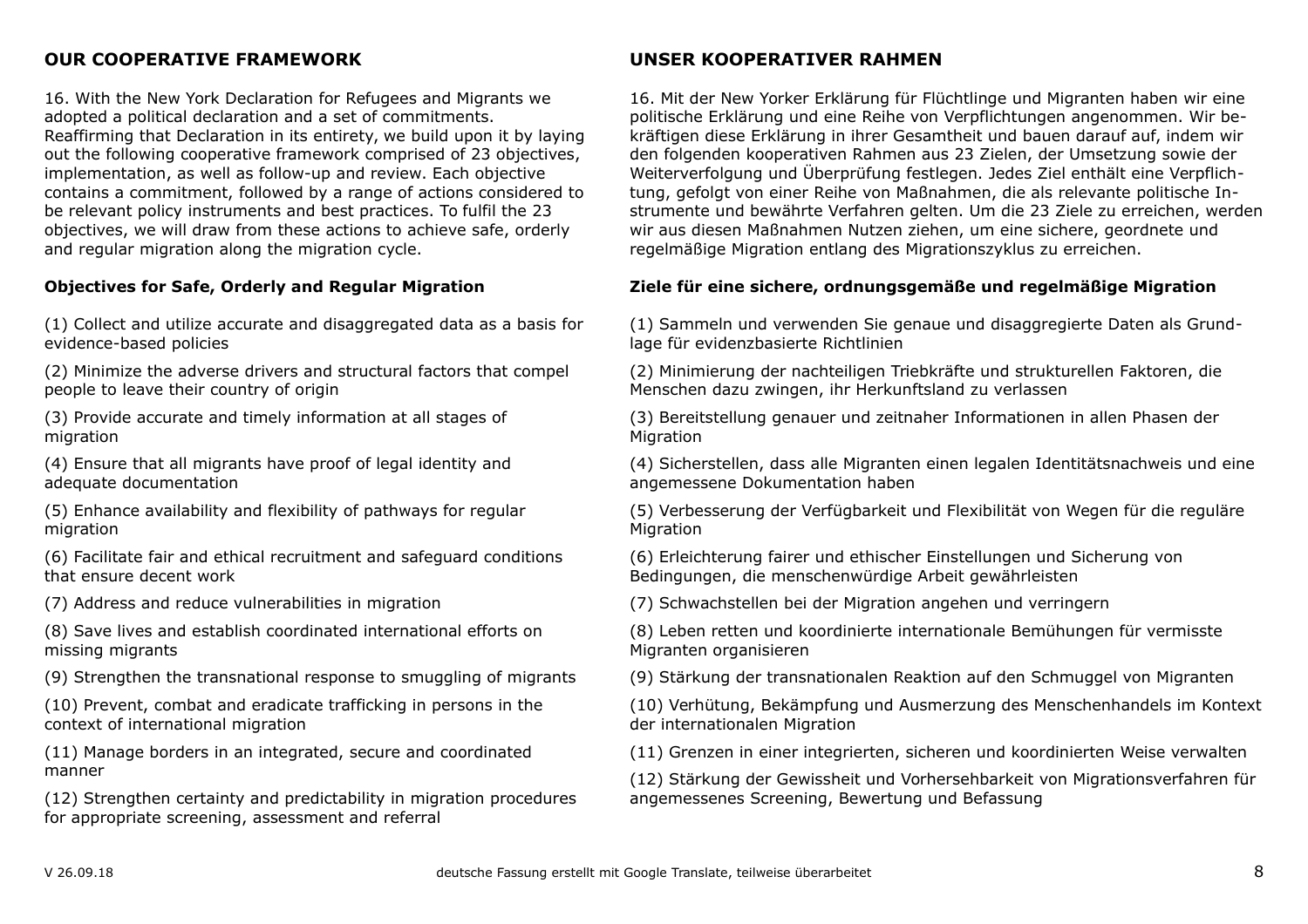(13) Use migration detention only as a measure of last resort and work towards alternatives

(14) Enhance consular protection, assistance and cooperation throughout the migration cycle

(15) Provide access to basic services for migrants

(16) Empower migrants and societies to realize full inclusion and social cohesion

(17) Eliminate all forms of discrimination and promote evidencebased public discourse to shape perceptions of migration

(18) Invest in skills development and facilitate mutual recognition of skills, qualifications and competences

(19) Create conditions for migrants and diasporas to fully contribute to sustainable development in all countries

(20) Promote faster, safer and cheaper transfer of remittances and foster financial inclusion of migrants

(21) Cooperate in facilitating safe and dignified return and readmission, as well as sustainable reintegration

(22) Establish mechanisms for the portability of social security entitlements and earned benefits

(23) Strengthen international cooperation and global partnerships for safe, orderly and regular migration

(13) Die Migrationshaft nur als letztes Mittel einsetzen und auf Alternativen hinarbeiten

(14) Verbesserung des konsularischen Schutzes, der Unterstützung und der Zusammenarbeit während des gesamten Migrationszyklus

(15) Zugang zu grundlegenden Dienstleistungen für Migranten ermöglichen

(16) Befähigen Sie Migranten und Gesellschaften, eine vollständige Integration und sozialen Zusammenhalt zu verwirklichen

(17) Beseitigung aller Formen von Diskriminierung und Förderung eines evidenzbasierten öffentlichen Diskurses zur Gestaltung der Wahrnehmung von Migration

(18) In die Entwicklung von Qualifikationen investieren und die gegenseitige Anerkennung von Fähigkeiten, Qualifikationen und Kompetenzen erleichtern

(19) Schaffung von Bedingungen für Migranten und Diaspora, um in allen Ländern einen vollen Beitrag zur nachhaltigen Entwicklung zu leisten

(20) Förderung eines schnelleren, sichereren und günstigeren Transfers von Überweisungen und Förderung der finanziellen Eingliederung von Migranten

(21) Zusammenarbeit bei der Förderung einer sicheren und würdigen Rückkehr und Rückübernahme sowie einer nachhaltigen Wiedereingliederung

(22) Mechanismen für die Übertragbarkeit von Sozialversicherungsansprüchen und erworbenen Leistungen einrichten

(23) Stärkung der internationalen Zusammenarbeit und der globalen Partnerschaften für eine sichere, geordnete und regelmäßige Migration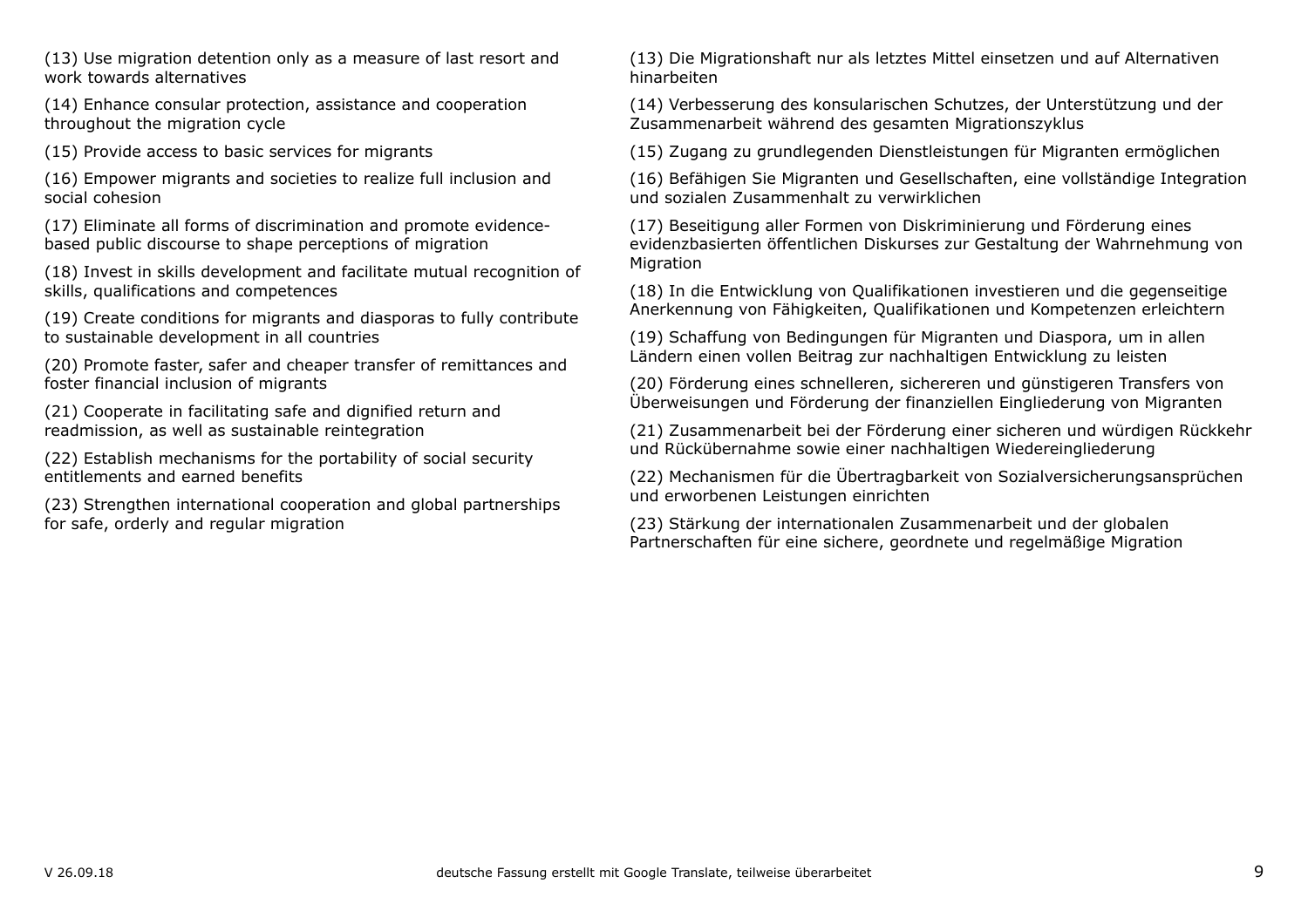### **OBJECTIVES AND COMMITMENTS**

#### **OBJECTIVE 1: Collect and utilize accurate and disaggregated data as a basis for evidence- based policies**

17. We commit to strengthen the global evidence base on international migration by improving and investing in the collection, analysis and dissemination of accurate, reliable, comparable data, disaggregated by sex, age, migration status and other characteristics relevant in national contexts, while upholding the right to privacy under international human rights law and protecting personal data. We further commit to ensure this data fosters research, guides coherent and evidence-based policy-making and well-informed public discourse, and allows for effective monitoring and evaluation of the implementation of commitments over time.

To realize this commitment, we will draw from the following actions:

a) Elaborate and implement a comprehensive strategy for improving migration data at local, national, regional and global levels, with the participation of all relevant stakeholders, under the guidance of the United Nations Statistical Commission, by harmonizing methodologies for data collection, and strengthening analysis and dissemination of migration-related data and indicators

b) Improve international comparability and compatibility of migration statistics and national data systems, including by further developing and applying the statistical definition of an international migrant, elaborating a set of standards to measure migrant stocks and flows, and documenting migration patterns and trends, characteristics of migrants, as well as drivers and impacts of migration

c) Develop a global programme to build and enhance national capacities in data collection, analysis and dissemination to share data, address data gaps and assess key migration trends, that encourages collaboration between relevant stakeholders at all levels, provides dedicated training, financial support and technical assistance, leverages new data sources, including big data, and is reviewed by the United Nations Statistical Commission on a regular basis

### **ZIELE UND VERPFLICHTUNGEN**

#### **ZIEL 1: Sammeln und verwenden Sie genaue und disaggregierte Daten als Grundlage für evidenzbasierte Richtlinien**

17. Wir verpflichten uns, die globale Evidenzbasis für die internationale Migration zu stärken, indem wir in der Erhebung, Analyse und Verbreitung von genauen, zuverlässigen, vergleichbaren Daten nach Geschlecht, Alter, Migrationsstatus und anderen Merkmalen, die in nationalen Kontexten relevant sind, bei gleichzeitiger Aufrechterhaltung und Verbesserung investieren und investieren das Recht auf Privatsphäre gemäß den internationalen Menschenrechtsnormen und den Schutz personenbezogener Daten. Wir verpflichten uns weiter, dafür zu sorgen, dass diese Daten die Forschung fördern, eine kohärente und faktengestützte Politikgestaltung und einen gut informierten öffentlichen Diskurs leiten und eine wirksame Überwachung und Bewertung der zeitlichen Umsetzung der Verpflichtungen ermöglichen.

Um dieses Engagement zu realisieren, werden wir folgende Maßnahmen ergreifen:

a) Ausarbeitung und Umsetzung einer umfassenden Strategie zur Verbesserung der Migrationsdaten auf lokaler, nationaler, regionaler und globaler Ebene unter Beteiligung aller relevanten Akteure unter der Leitung der Statistischen Kommission der Vereinten Nationen durch Harmonisierung der Methoden für die Datenerhebung und Stärkung der Analyse und Verbreitung von migrationsbezogenen Daten und Indikatoren

b) Verbesserung der internationalen Vergleichbarkeit und Kompatibilität von Migrationsstatistiken und nationalen Datensystemen, unter anderem durch Weiterentwicklung und Anwendung der statistischen Definition eines internationalen Migranten, Ausarbeitung einer Reihe von Standards zur Messung von Wanderungsbeständen und - flüssen sowie Dokumentation von Migrationsmustern und -trends, Merkmalen von Migranten sowie Treiber und Auswirkungen der Migration

c) Entwicklung eines globalen Programms zum Aufbau und Ausbau nationaler Kapazitäten für die Datenerhebung, -analyse und -verbreitung, um Daten auszutauschen, Datenlücken zu schließen und wichtige Migrationstrends zu bewerten, die Zusammenarbeit zwischen relevanten Akteuren auf allen Ebenen zu fördern, gezielte Schulungen, finanzielle Unterstützung und technische Unterstützung zu bieten Unterstützung, nutzt neue Datenquellen, einschließlich Big Data,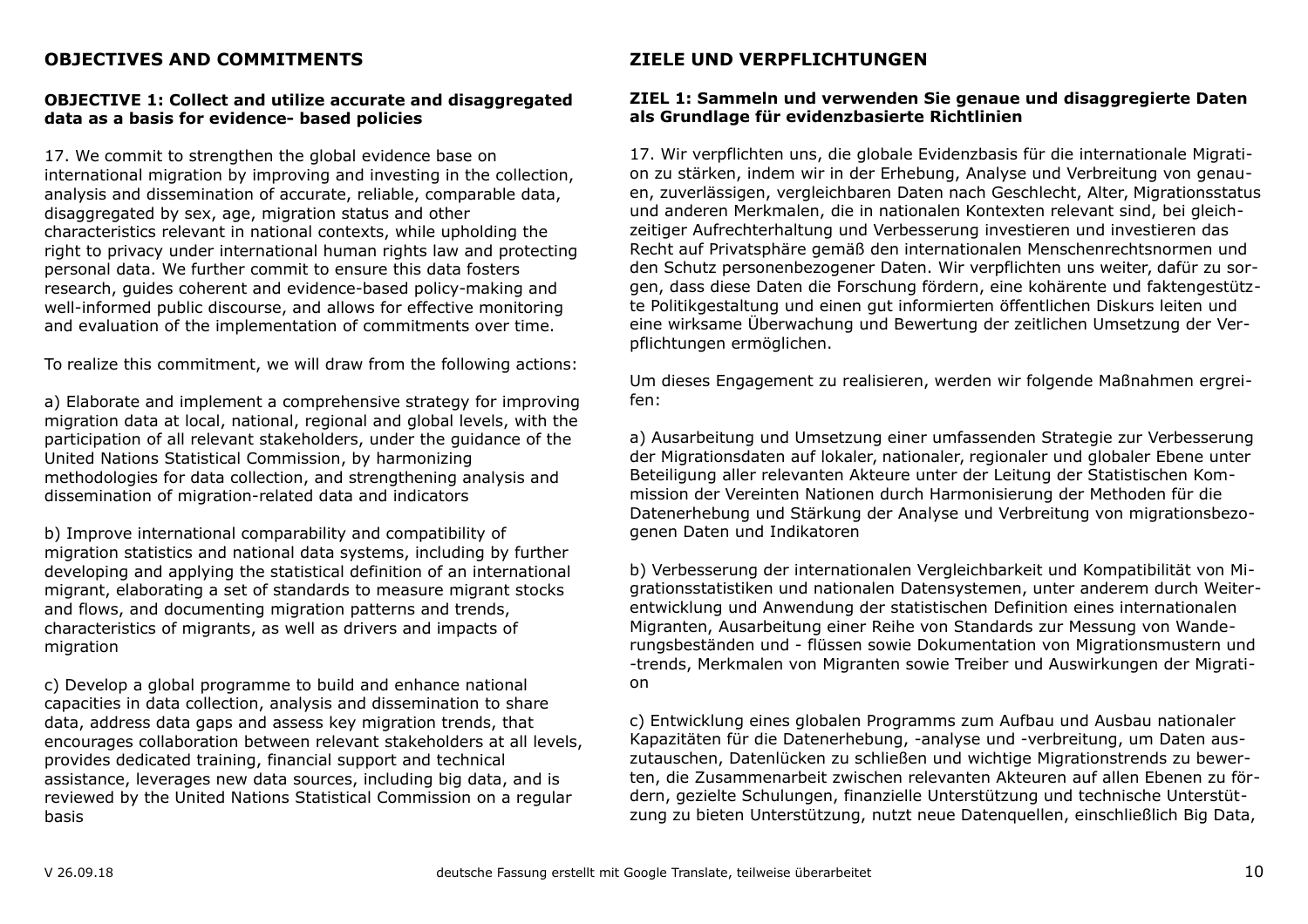d) Collect, analyse and use data on the effects and benefits of migration, as well as the contributions of migrants and diasporas to sustainable development, with a view to inform the implementation of the 2030 Agenda for Sustainable Development and related strategies and programmes at the local, national, regional and global levels

e) Support further development of and collaboration between existing global and regional databases and depositories, including the IOM Global Migration Data Portal and the World Bank Global Knowledge Partnership on Migration and Development, with a view to systematically consolidate relevant data in a transparent and user-friendly manner, while encouraging inter-agency collaboration to avoid duplication

f) Establish and strengthen regional centres for research and training on migration or migration observatories, such as the African Observatory for Migration and Development, to collect and analyse data in line with United Nations standards, including on best practices, the contributions of migrants, the overall economic, social and political benefits and challenges of migration in countries of origin, transit and destination, as well as drivers of migration, with a view to establishing shared strategies and maximizing the value of disaggregated migration data, in coordination with existing regional and subregional mechanisms

g) Improve national data collection by integrating migration-related topics in national censuses, as early as practicable, such as on country of birth, country of birth of parents, country of citizenship, country of residence five years prior to the census, most recent arrival date and reason for migrating, to ensure timely analysis and dissemination of results, disaggregated and tabulated in accordance with international standards, for statistical purposes

h) Conduct household, labour force and other surveys to collect information on the social and economic integration of migrants or add standard migration modules to existing household surveys to improve national, regional and international comparability, and make collected data available through public-use of statistical microdata files

und wird regelmäßig von der Statistischen Kommission der Vereinten Nationen überprüft

d) Erhebung, Analyse und Nutzung von Daten über die Auswirkungen und den Nutzen von Migration sowie die Beiträge von Migranten und Diaspora zu nachhaltiger Entwicklung, um die Umsetzung der Agenda 2030 für nachhaltige Entwicklung und der damit verbundenen Strategien und Programme im Rahmen der lokale, nationale, regionale und globale Ebene

e) Unterstützung der Weiterentwicklung und Zusammenarbeit zwischen bestehenden globalen und regionalen Datenbanken und Depots, einschließlich des IOM Global Migration Data Portal und der Globalen Wissenspartnerschaft der Weltbank für Migration und Entwicklung, um relevante Daten systematisch in einer transparenten und benutzerfreundlichen Umgebung zu konsolidieren. freundliche Art und Weise, während die Zusammenarbeit zwischen den Agenturen gefördert wird, um Doppelarbeit zu vermeiden

f) Einrichtung und Stärkung regionaler Zentren für Forschung und Ausbildung in Migrations - oder Migrationsobservatorien, wie dem Afrikanischen Observatorium für Migration und Entwicklung, zur Sammlung und Analyse von Daten im Einklang mit den Standards der Vereinten Nationen, einschließlich bewährter Praktiken, Beiträge von Migranten, gesamtwirtschaftliche, soziale und politische Vorteile und Herausforderungen der Migration in Herkunfts-, Transit- und Zielländern sowie Migrationstreiber mit dem Ziel, in Abstimmung mit bestehenden regionalen und subregionalen Strategien gemeinsame Strategien zu entwickeln und den Wert disaggregierter Migrationsdaten zu maximieren Mechanismen

g) Verbesserung der nationalen Datenerhebung durch Einbeziehung migrationsbezogener Themen in nationale Volkszählungen so früh wie möglich, z. B. nach Geburtsland, Geburtsland der Eltern, Land der Staatsangehörigkeit, Wohnland fünf Jahre vor der Volkszählung, zuletzt Datum der Ankunft und Gründe für die Migration, um eine zeitnahe Analyse und Verbreitung der Ergebnisse zu gewährleisten, die nach internationalen Standards aufgeschlüsselt und tabelliert werden, für statistische Zwecke

h) Führen Sie Haushalts-, Arbeitskräfte- und andere Erhebungen durch, um Informationen über die soziale und wirtschaftliche Integration von Migranten zu sammeln oder um Standardmigrationsmodule zu bestehenden Haushaltsumfragen hinzuzufügen, um die Vergleichbarkeit auf nationaler, regionaler und internationaler Ebene zu verbessern und die gesammelten Daten durch öffentliche Nutzung statistischer Daten verfügbar zu machen Mikrodaten-Dateien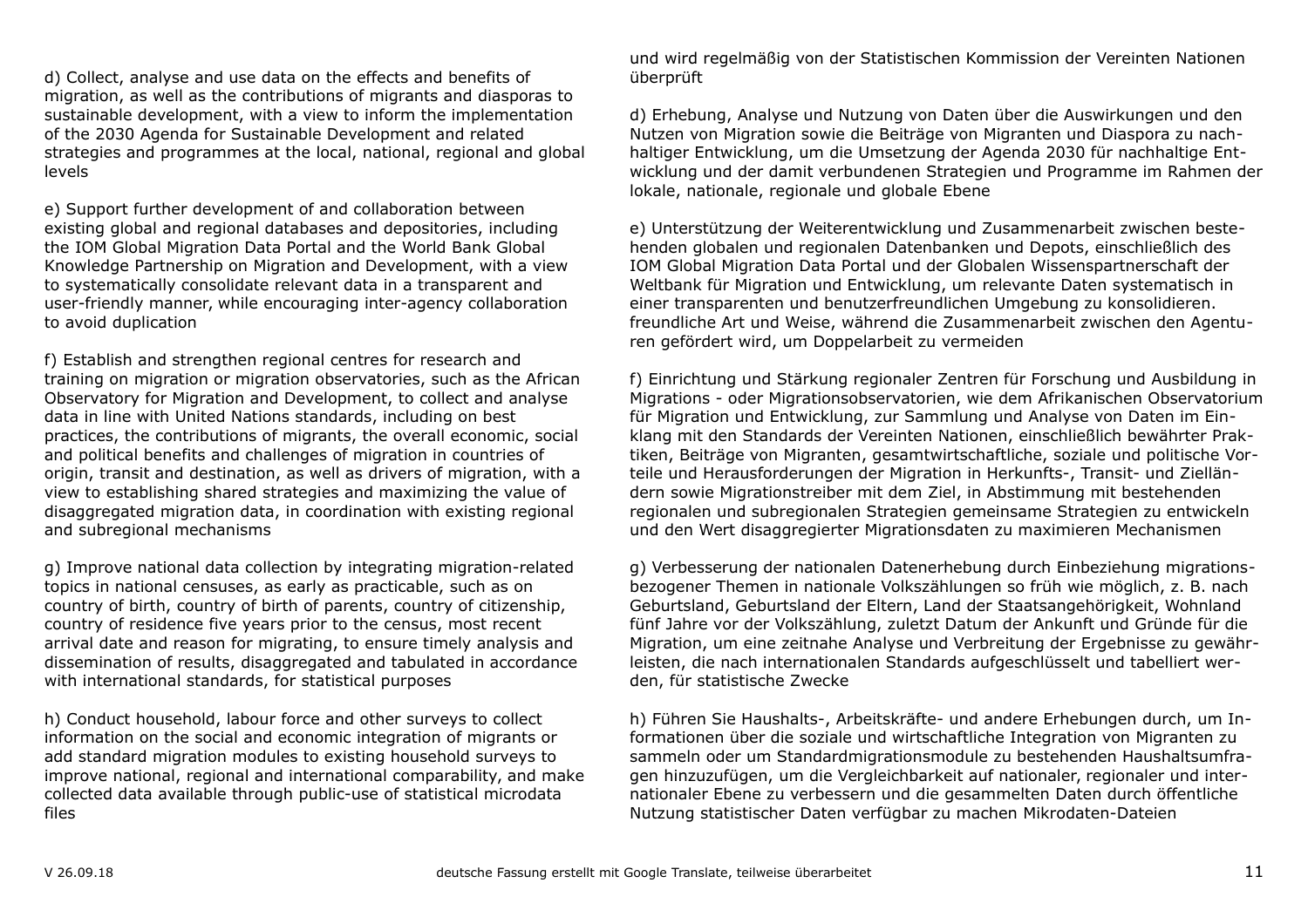i) Enhance collaboration between State units responsible for migration data and national statistical offices to produce migrationrelated statistics, including by using administrative records for statistical purposes, such as border records, visa, resident permits, population registers and other relevant sources, while upholding the right to privacy and protecting personal data

j) Develop and use country-specific migration profiles, which include disaggregated data on all migration-relevant aspects in a national context, including those on labour market needs, demand and availability of skills, the economic, environmental and social impacts of migration, remittance transfer costs, health, education, occupation, living and working conditions, wages, and the needs of migrants and receiving communities, in order to develop evidencebased migration policies

k) Cooperate with relevant stakeholders in countries of origin, transit and destination to develop research, studies and surveys on the interrelationship between migration and the three dimensions of sustainable development, the contributions and skills of migrants and diasporas, as well as their ties to the countries of origin and destination

#### **OBJECTIVE 2: Minimize the adverse drivers and structural factors that compel people to leave their country of origin**

18. We commit to create conducive political, economic, social and environmental conditions for people to lead peaceful, productive and sustainable lives in their own country and to fulfil their personal aspirations, while ensuring that desperation and deteriorating environments do not compel them to seek a livelihood elsewhere through irregular migration. We further commit to ensure timely and full implementation of the 2030 Agenda for Sustainable Development, as well as to build upon and invest in the implementation of other existing frameworks, in order to enhance the overall impact of the Global Compact to facilitate safe, orderly and regular migration.

i) Verbesserung der Zusammenarbeit zwischen den für Migrationsdaten zuständigen staatlichen Stellen und den nationalen statistischen Ämtern zur Erstellung migrationsbezogener Statistiken, unter anderem durch Verwendung von Verwaltungsunterlagen für statistische Zwecke, wie Grenzaufzeichnungen, Visa, Aufenthaltsgenehmigungen, Bevölkerungsregister und andere relevante Quellen, unter Beibehaltung das Recht auf Privatsphäre und den Schutz personenbezogener Daten

j) Entwicklung und Nutzung länderspezifischer Migrationsprofile, die disaggregierte Daten zu allen migrationsrelevanten Aspekten in einem nationalen Kontext umfassen, einschließlich solcher zu Arbeitsmarktbedürfnissen, Nachfrage und Verfügbarkeit von Qualifikationen, ökologische und soziale Auswirkungen von Migration, Transferkosten, Gesundheit, Bildung, Beschäftigung, Lebens- und Arbeitsbedingungen, Löhne und die Bedürfnisse von Migranten und aufnehmenden Gemeinschaften, um evidenzbasierte Migrationspolitiken zu entwickeln

k) Zusammenarbeit mit relevanten Akteuren in den Herkunfts -, Transit - und Zielländern, um Forschung, Studien und Erhebungen über die Wechselbeziehungen zwischen Migration und den drei Dimensionen der nachhaltigen Entwicklung, die Beiträge und Fähigkeiten von Migranten und Diaspora sowie ihre Verbindungen zur Herkunfts- und Zielländer

### **ZIEL 2: Minimierung der nachteiligen Triebkräfte und strukturellen Faktoren, die Menschen dazu zwingen, ihr Herkunftsland zu verlassen**

18. Wir verpflichten uns, förderliche politische, wirtschaftliche, soziale und ökologische Bedingungen für Menschen zu schaffen, damit sie in ihrem eigenen Land ein friedliches, produktives und nachhaltiges Leben führen und ihre persönlichen Ziele erreichen können, während sie gleichzeitig durch Verzweiflung und ein sich verschlechterndes Umfeld dazu gezwungen werden Lebensunterhalt anderswo durch irreguläre Migration. Wir verpflichten uns ferner, die rechtzeitige und vollständige Umsetzung der Agenda 2030 für nachhaltige Entwicklung zu gewährleisten sowie auf die Umsetzung anderer bestehender Rahmenwerke aufzubauen und in sie zu investieren, um die Gesamtwirkung des Global Compact zur Förderung sicherer, geordneter und regelmäßige Migration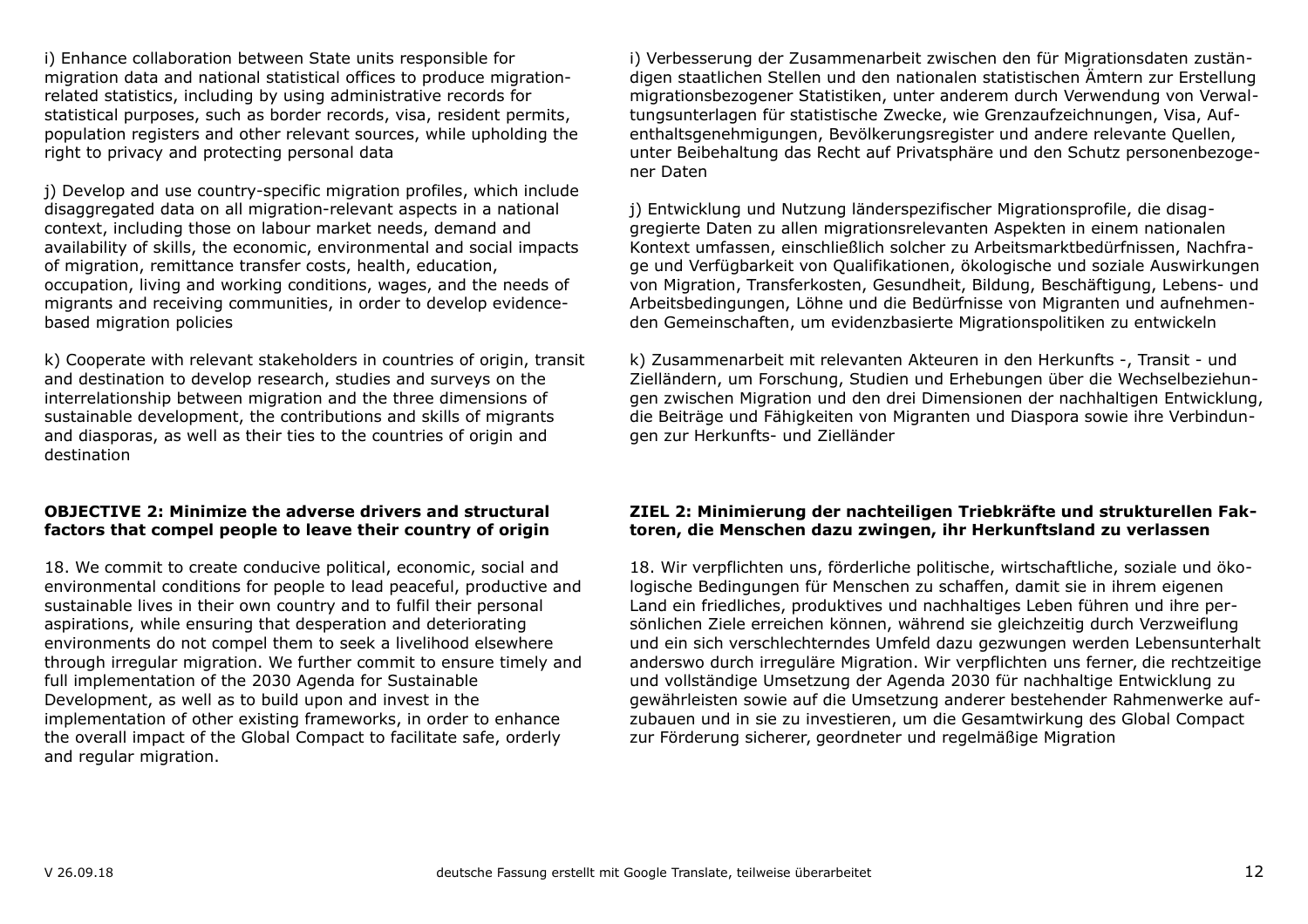To realize this commitment, we will draw from the following actions:

a) Promote the implementation of the 2030 Agenda for Sustainable Development, including the Sustainable Development Goals and the Addis Ababa Action Agenda, and the commitment to reach the furthest behind first, as well as the Paris Agreement4 and the Sendai Framework for Disaster Risk Reduction 2015-2030

b) Invest in programmes that accelerate States' fulfilment of the Sustainable Development Goals with the aim of eliminating the adverse drivers and structural factors that compel people to leave their country of origin, including through poverty eradication, food security, health and sanitation, education, inclusive economic growth, infrastructure, urban and rural development, employment creation, decent work, gender equality and empowerment of women and girls, resilience and disaster risk reduction, climate change mitigation and adaptation, addressing the socioeconomic effects of all forms of violence, non- discrimination, rule of law and good governance, access to justice and protection of human rights, as well as creating and maintaining peaceful and inclusive societies with effective, accountable and transparent institutions

c) Establish or strengthen mechanisms to monitor and anticipate the development of risks and threats that might trigger or affect migration movements, strengthen early warning systems, develop emergency procedures and toolkits, launch emergency operations, and support post-emergency recovery, in close cooperation with and support of other States, relevant national and local authorities, National Human Rights Institutions, and civil society

d) Invest in sustainable development at local and national levels in all regions allowing all people to improve their lives and meet their aspirations, by fostering sustained, inclusive and sustainable economic growth, including through private and foreign direct investment and trade preferences, to create conducive conditions that allow communities and individuals to take advantage of opportunities in their own countries and drive sustainable development

Um dieses Engagement zu realisieren, werden wir folgende Maßnahmen ergreifen:

a) Förderung der Umsetzung der Agenda 2030 für nachhaltige Entwicklung, einschließlich der Ziele für nachhaltige Entwicklung und der Addis Abeba-Aktionsagenda, sowie der Verpflichtung, das hinterste Ziel zu erreichen, sowie das Pariser Übereinkommen4 und den Sendai-Rahmen für die Verringerung des Katastrophenrisikos 2015 -2030

b) in Programme zu investieren, die die Erfüllung der Sustainable Development Goals durch die Staaten beschleunigen mit dem Ziel, die nachteiligen Triebkräfte und strukturellen Faktoren zu beseitigen, die Menschen dazu zwingen, ihr Herkunftsland zu verlassen, ua durch Armutsbeseitigung, Ernährungssicherheit, Gesundheit und Sanitärversorgung, Bildung, integratives Wirtschaftswachstum, Infrastruktur, Stadt- und Landentwicklung, Schaffung von Arbeitsplätzen, menschenwürdige Arbeit, Gleichstellung der Geschlechter und Stärkung von Frauen und Mädchen, Resilienz- und Katastrophenrisikominderung, Klimaschutz und Anpassung an den Klimawandel, Bekämpfung der sozioökonomischen Auswirkungen aller Formen von Gewalt; Diskriminierung, Rechtsstaatlichkeit und verantwortungsvolle Staatsführung, Zugang zur Justiz und Schutz der Menschenrechte sowie Schaffung und Erhaltung friedlicher und inklusiver Gesellschaften durch effektive, rechenschaftspflichtige und transparente Institutionen

c) Mechanismen zur Überwachung und Vorwegnahme der Entwicklung von Risiken und Bedrohungen, die Migrationsbewegungen auslösen oder beeinflussen, Frühwarnsysteme stärken, Notfallverfahren und Toolkits entwickeln, Notfalloperationen durchführen und die Wiederherstellung nach einem Notfall unterstützen, in enger Zusammenarbeit mit und Unterstützung anderer Staaten, relevanter nationaler und lokaler Behörden, nationaler Menschenrechtsinstitutionen und der Zivilgesellschaft

d) in allen Regionen in nachhaltige Entwicklung auf lokaler und nationaler Ebene zu investieren, um allen Menschen zu ermöglichen, ihr Leben zu verbessern und ihre Bestrebungen zu erfüllen, indem nachhaltiges, inklusives und nachhaltiges Wirtschaftswachstum gefördert wird, auch durch private und ausländische Direktinvestitionen und Handelspräferenzen Bedingungen, die es Gemeinschaften und Einzelpersonen ermöglichen, Chancen in ihren eigenen Ländern zu nutzen und eine nachhaltige Entwicklung zu fördern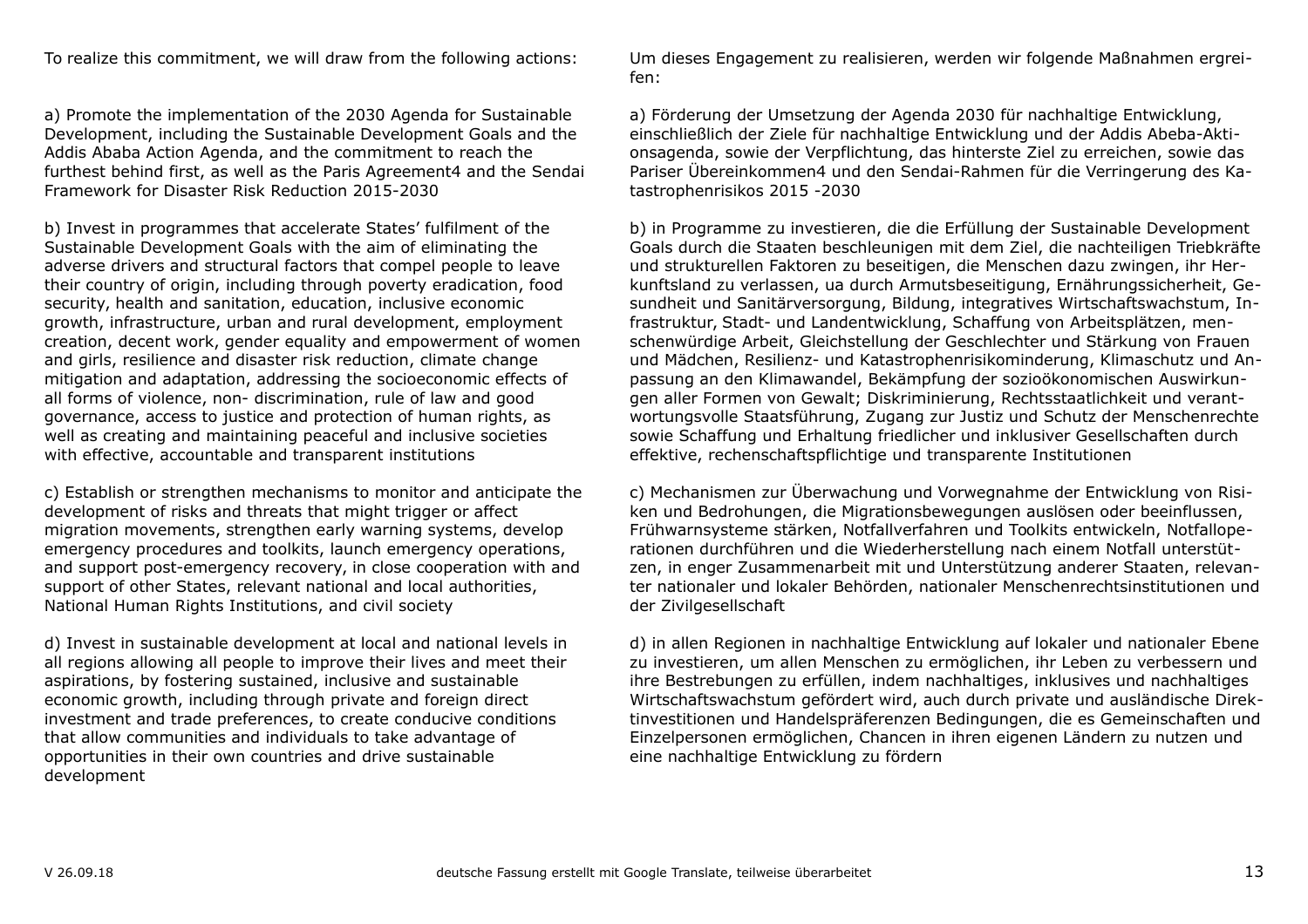e) Invest in human capital development by promoting entrepreneurship, education, vocational training and skills development programmes and partnerships, productive employment creation, in line with labour market needs, as well as in cooperation with the private sector and trade unions, with a view to reducing youth unemployment, avoiding brain drain and optimizing brain gain in countries of origin, and harnessing the demographic dividend

f) Strengthen collaboration between humanitarian and development actors, including by promoting joint analysis, multi-donor approaches and multi-year funding cycles, in order to develop longterm responses and outcomes that ensure respect for the rights of affected individuals, resilience and coping capacities of populations, as well as economic and social self-reliance, and by ensuring these efforts take migration into account

g) Account for migrants in national emergency preparedness and response, including by taking into consideration relevant recommendations from State-led consultative processes, such as the Guidelines to Protect Migrants in Countries Experiencing Conflict or Natural Disaster (MICIC Guidelines)

### **Natural disasters, the adverse effects of climate change, and environmental degradation**

h) Strengthen joint analysis and sharing of information to better map, understand, predict and address migration movements, such as those that may result from sudden-onset and slow- onset natural disasters, the adverse effects of climate change, environmental degradation, as well as other precarious situations, while ensuring the effective respect, protection and fulfilment of the human rights of all migrants

i) Develop adaptation and resilience strategies to sudden-onset and slow-onset natural disasters, the adverse effects of climate change, and environmental degradation, such as desertification, land degradation, drought and sea level rise, taking into account the potential implications on migration, while recognizing that adaptation in the country of origin is a priority

e) in die Entwicklung des Humankapitals zu investieren, indem Unternehmertum, Bildung, berufliche Bildung und Programme zur Entwicklung von Fähigkeiten und Partnerschaften, produktive Schaffung von Arbeitsplätzen entsprechend den Erfordernissen des Arbeitsmarktes sowie in Zusammenarbeit mit dem Privatsektor und den Gewerkschaften gefördert werden Verringerung der Jugendarbeitslosigkeit, Vermeidung von Brain Drain und Optimierung des Brain Gain in den Herkunftsländern und Nutzung der demografischen Dividende

f) Stärkung der Zusammenarbeit zwischen Akteuren der humanitären Hilfe und der Entwicklungszusammenarbeit, unter anderem durch Förderung gemeinsamer Analysen, Multi-Geber-Ansätze und mehrjähriger Finanzierungszyklen Entwicklung langfristiger Antworten und Ergebnisse, die die Achtung der Rechte der betroffenen Personen, der Resilienz und der Bewältigungskapazitäten der Bevölkerung sowie der wirtschaftlichen und sozialen Eigenständigkeit gewährleisten und sicherstellen, dass diese Bemühungen die Migration berücksichtigen

g) Konto für Migranten in nationale Notfallvorsorge und -reaktion, einschließlich durch Berücksichtigung relevanter Empfehlungen Empfehlungen von staatlich geleiteten Konsultationsprozessen, wie die Leitlinien zum Schutz von Migranten in Konfliktregionen oder Naturkatastrophen (MICIC-Richtlinien)

### **Naturkatastrophen, die negativen Auswirkungen des Klimawandels und die Umweltzerstörung**

h) Stärkung der gemeinsamen Analyse und des Informationsaustausches, um Migrationsbewegungen, wie sie bei plötzlich einsetzenden und langsam einsetzenden Naturkatastrophen, den nachteiligen Auswirkungen des Klimawandels und der Umweltzerstörung auftreten können, besser abzubilden, zu verstehen, vorherzusagen und anzugehen als andere prekäre Situationen, während die wirksame Achtung, der Schutz und die Erfüllung der Menschenrechte aller Migranten gewährleistet werden

i) Entwicklung von Anpassungs- und Resilienzstrategien für plötzlich einsetzende und langsam einsetzende Naturkatastrophen, die negativen Auswirkungen des Klimawandels und Umweltschäden wie Wüstenbildung, Bodendegradation, Dürre und Meeresspiegelanstieg unter Berücksichtigung der potenziellen Auswirkungen auf die Migration , wobei anerkannt wird, dass die Anpassung im Herkunftsland eine Priorität darstellt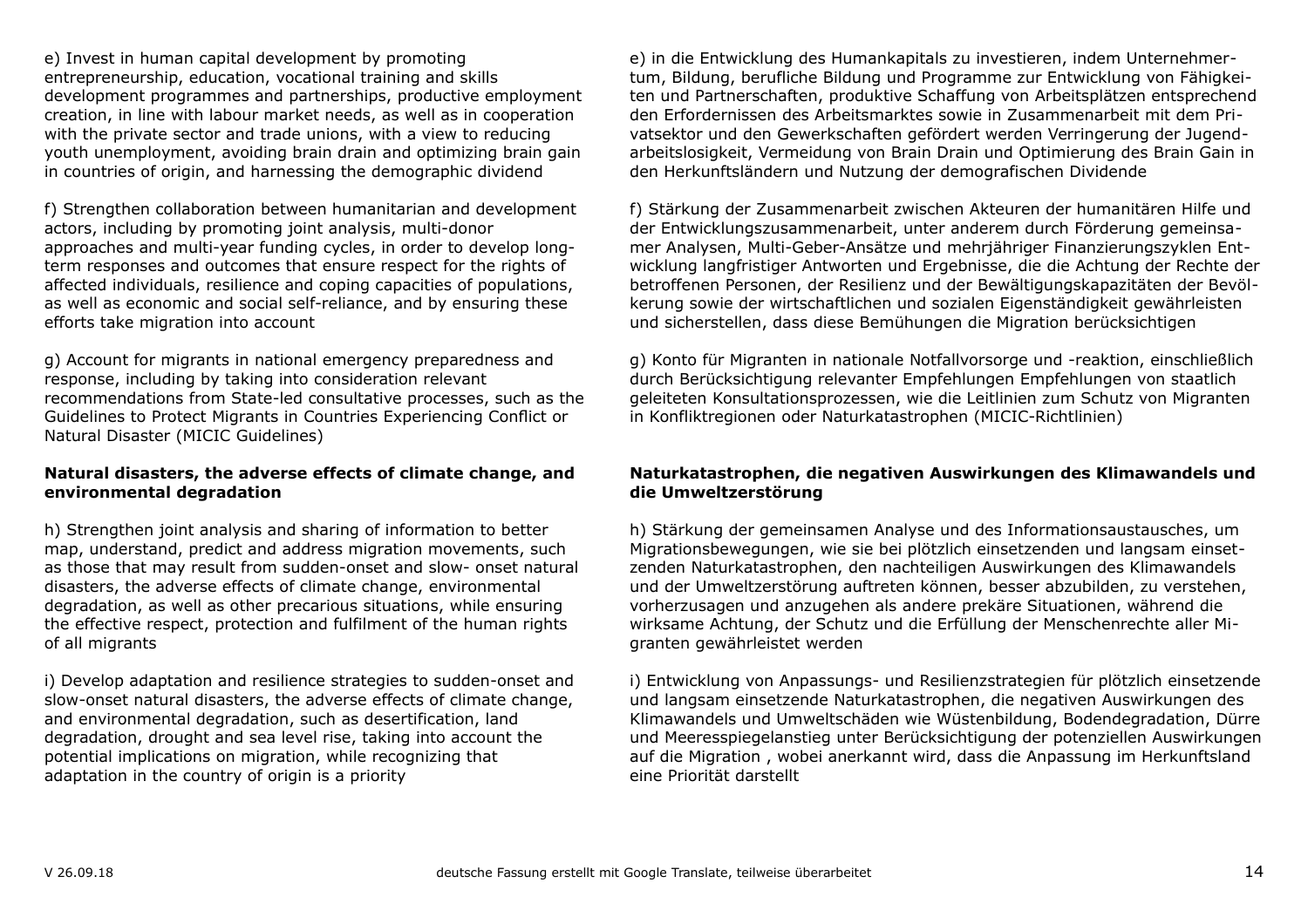j) Integrate displacement considerations into disaster preparedness strategies and promote cooperation with neighbouring and other relevant countries to prepare for early warning, contingency planning, stockpiling, coordination mechanisms, evacuation planning, reception and assistance arrangements, and public information

k) Harmonize and develop approaches and mechanisms at subregional and regional levels to address the vulnerabilities of persons affected by sudden-onset and slow-onset natural disasters, by ensuring they have access to humanitarian assistance that meets their essential needs with full respect for their rights wherever they are, and by promoting sustainable outcomes that increase resilience and self-reliance, taking into account the capacities of all countries involved

l) Develop coherent approaches to address the challenges of migration movements in the context of sudden-onset and slow-onset natural disasters, including by taking into consideration relevant recommendations from State-led consultative processes, such as the Agenda for the Protection of Cross-Border Displaced Persons in the Context of Disasters and Climate Change, and the Platform on Disaster Displacement

### **OBJECTIVE 3: Provide accurate and timely information at all stages of migration**

19. We commit to strengthen our efforts to provide, make available and disseminate accurate, timely, accessible, and transparent information on migration-related aspects for and between States, communities and migrants at all stages of migration. We further commit to use this information to develop migration policies that provide a high degree of predictability and certainty for all actors involved.

To realize this commitment, we will draw from the following actions:

j) Einbeziehung von Versetzungsaspekten in Katastrophenvorbereitungsstrategien und Förderung der Zusammenarbeit mit Nachbarländern und anderen relevanten Ländern zur Vorbereitung auf Frühwarnung, Notfallplanung, Bevorratung, Koordinierungsmechanismen, Evakuierungsplanung, Aufnahme- und Hilfsmaßnahmen und öffentliche Information

k) Harmonisierung und Entwicklung von Ansätzen und Mechanismen auf subregionaler und regionaler Ebene, um die Schwachstellen von Personen zu bekämpfen, die von Naturkatastrophen mit plötzlichen und langanhaltenden Naturkatastrophen betroffen sind, indem sie Zugang zu humanitärer Hilfe erhalten, die ihren grundlegenden Bedürfnissen entspricht und ihre Rechte uneingeschränkt wahrt wo auch immer sie sind und durch die Förderung nachhaltiger Ergebnisse, die die Widerstandsfähigkeit und Eigenständigkeit erhöhen, unter Berücksichtigung der Kapazitäten aller beteiligten Länder

l) Entwicklung kohärenter Ansätze zur Bewältigung der Herausforderungen von Migrationsbewegungen im Zusammenhang mit plötzlich einsetzenden und langsam einsetzenden Naturkatastrophen, unter anderem durch Berücksichtigung einschlägiger Empfehlungen staatlich geleiteter Konsultationsprozesse wie der Agenda für den Schutz von Grenzvertriebene im Kontext von Katastrophen und Klimawandel und die Plattform für die Disaster Displacement

### **ZIEL 3: Geben Sie genaue und aktuelle Informationen in allen Phasen der Migration**

19. Wir verpflichten uns, unsere Bemühungen um die Bereitstellung, Bereitstellung und Verbreitung genauer, rechtzeitiger, zugänglicher und transparenter Informationen über migrationsbezogene Aspekte für und zwischen Staaten, Gemeinschaften und Migranten in allen Phasen der Migration zu verstärken. Wir verpflichten uns weiter, diese Informationen zu nutzen, um Migrationsstrategien zu entwickeln, die für alle beteiligten Akteure ein hohes Maß an Vorhersehbarkeit und Sicherheit bieten.

Um dieses Engagement zu realisieren, werden wir folgende Maßnahmen ergreifen: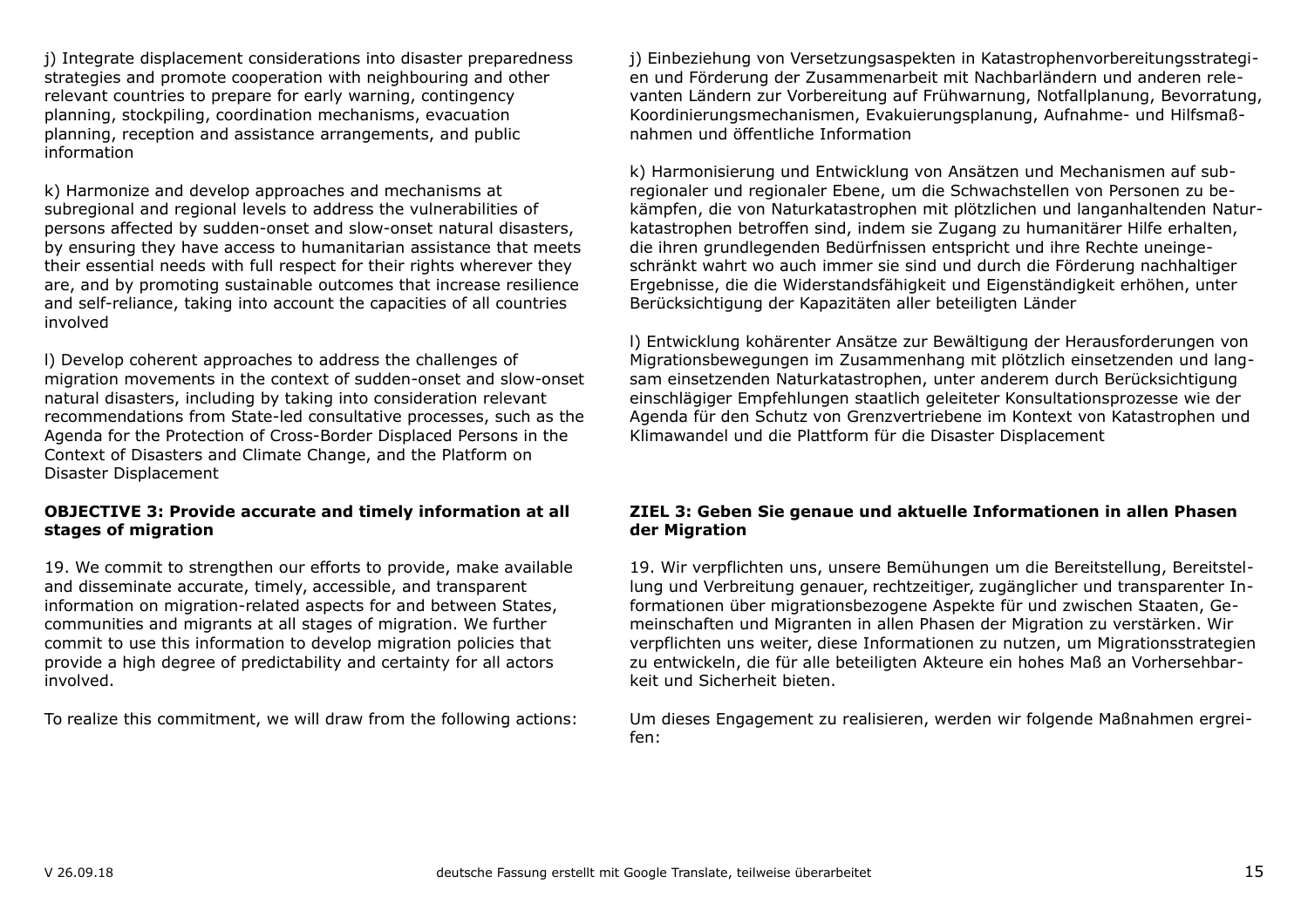a) Launch and publicize a centralized and publicly accessible national website to make information available on regular migration options, such as on country-specific immigration laws and policies, visa requirements, application formalities, fees and conversion criteria, employment permit requirements, professional qualification requirements, credential assessment and equivalences, training and study opportunities, and living costs and conditions, in order to inform the decisions of migrants

b) Promote and improve systematic bilateral, regional and international cooperation and dialogue to exchange information on migration-related trends, including through joint databases, online platforms, international training centres and liaison networks, while upholding the right to privacy and protecting personal data

c) Establish open and accessible information points along relevant migration routes that can refer migrants to child-sensitive and gender-responsive support and counselling, offer opportunities to communicate with consular representatives of the country of origin, and make available relevant information, including on human rights and fundamental freedoms, appropriate protection and assistance, options and pathways for regular migration, and possibilities for return, in a language the person concerned understands

d) Provide newly arrived migrants with targeted, gender-responsive, child-sensitive, accessible and comprehensive information and legal guidance on their rights and obligations, including on compliance with national and local laws, obtaining of work and resident permits, status adjustments, registration with authorities, access to justice to file complaints about rights violations, as well as on access to basic services

e) Promote multi-lingual, gender-responsive and evidence-based information campaigns and organize awareness-raising events and pre-departure orientation trainings in countries of origin, in cooperation with local authorities, consular and diplomatic missions, the private sector, academia, migrant and diaspora organizations and civil society, in order to promote safe, orderly and regular migration, as well as to highlight the risks associated with irregular and unsafe migration

a) Veröffentlichung und Veröffentlichung einer zentralisierten und öffentlich zugänglichen nationalen Website, um Informationen über reguläre Migrationsoptionen wie beispielsweise zu länderspezifischen Einwanderungsgesetzen und -richtlinien, Visabestimmungen, Antragsformalitäten, Gebühren und Umstellungskriterien, Anforderungen an die Arbeitserlaubnis und beruflichen Qualifikationen bereitzustellen Bewertung und Äquivalenz von Zeugnissen, Ausbildungs- und Studienmöglichkeiten sowie Lebenshaltungskosten und -bedingungen, um die Entscheidungen von Migranten zu unterstützen

b) Förderung und Verbesserung der systematischen bilateralen, regionalen und internationalen Zusammenarbeit und des Dialogs zum Austausch von Informationen über migrationsbedingte Trends, unter anderem durch gemeinsame Datenbanken, Online-Plattformen, internationale Schulungszentren und Verbindungsnetzwerke unter Wahrung des Rechts auf Privatsphäre und Schutz personenbezogener Daten

c) Einrichtung offener und zugänglicher Informationspunkte entlang relevanter Migrationsrouten, die Migranten auf kindgerechte und geschlechtsspezifische Unterstützung und Beratung hinweisen, Möglichkeiten zur Kommunikation mit konsularischen Vertretern des Herkunftslandes bieten und relevante Informationen, auch zu Menschen, bereitstellen können Rechte und Grundfreiheiten, angemessener Schutz und Unterstützung, Optionen und Wege für die reguläre Migration und Rückkehrmöglichkeiten in einer Sprache, die die betreffende Person versteht

d) Neuzugewanderten Migranten gezielte, geschlechtsspezifische, kindgerechte, zugängliche und umfassende Informationen und rechtliche Hinweise zu ihren Rechten und Pflichten zur Verfügung stellen, einschließlich der Einhaltung nationaler und lokaler Gesetze, Erwerb von Arbeits- und Aufenthaltsgenehmigungen, Statusanpassungen, Registrierung mit Behörden, Zugang zu Gerichten, um Beschwerden über Verletzungen von Rechten einzureichen, sowie über den Zugang zu grundlegenden Dienstleistungen

e) Förderung mehrsprachiger, geschlechtergerechter und evidenzbasierter Informationskampagnen und Organisation von Sensibilisierungsveranstaltungen und Orientierungstrainings vor der Abreise in den Herkunftsländern in Zusammenarbeit mit lokalen Behörden, konsularischen und diplomatischen Missionen, dem Privatsektor, Hochschulen, Migranten- und Diasporagemeinschaften und die Zivilgesellschaft, um eine sichere, geordnete und regelmäßige Migration zu fördern und die Risiken aufzuzeigen, die mit irregulärer und unsicherer Migration verbunden sind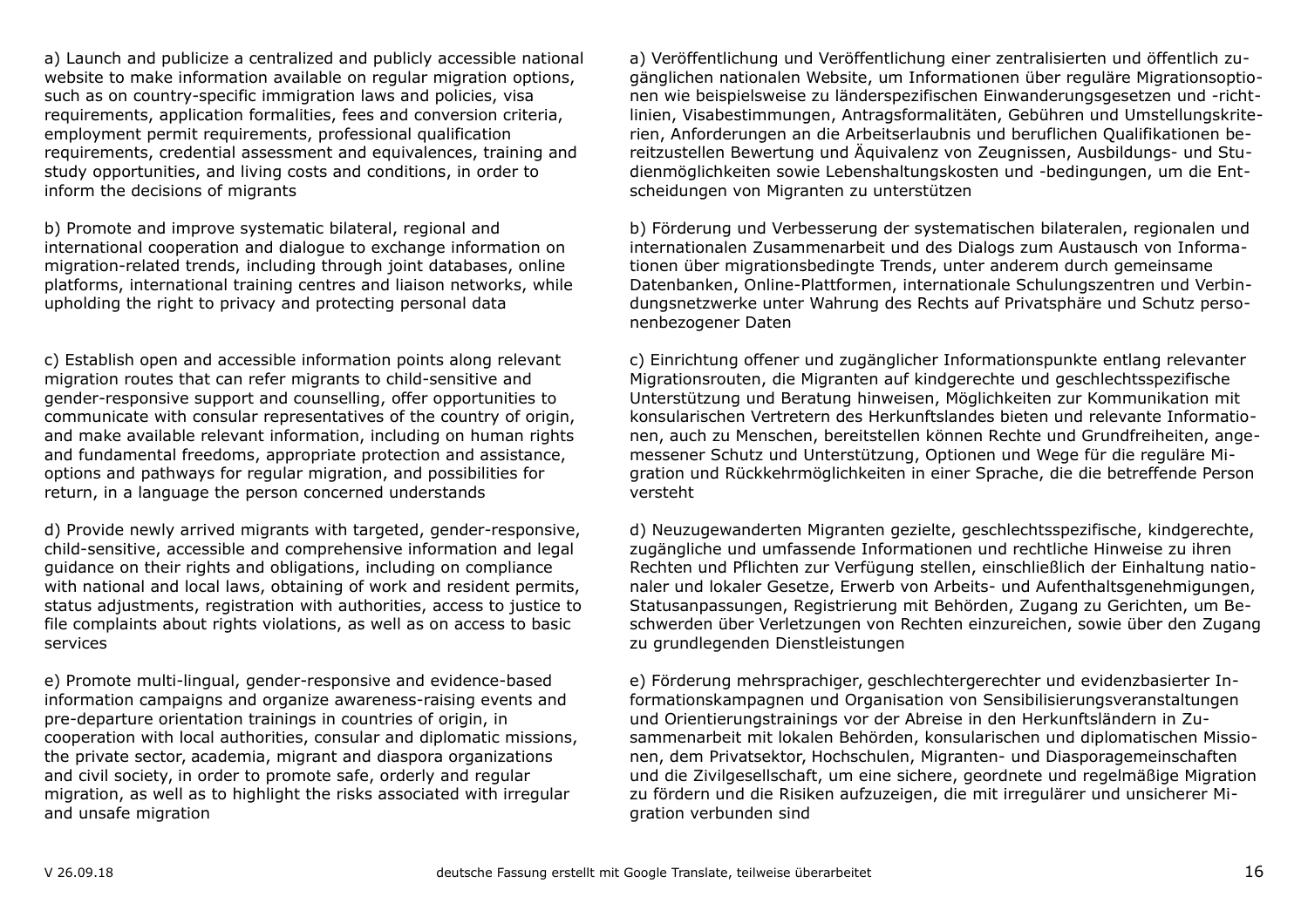#### **OBJECTIVE 4: Ensure that all migrants have proof of legal identity and adequate documentation**

20. We commit to fulfil the right of all individuals to a legal identity by providing all our nationals with proof of nationality and relevant documentation, allowing national and local authorities to ascertain a migrant's legal identity upon entry, during stay, and for return, as well as to ensure effective migration procedures, efficient service provision, and improved public safety. We further commit to ensure, through appropriate measures, that migrants are issued adequate documentation and civil registry documents, such as birth, marriage and death certificates, at all stages of migration, as a means to empower migrants to effectively exercise their human rights.

To realize this commitment, we will draw from the following actions:

a) Improve civil registry systems, with a particular focus on reaching unregistered persons and our nationals residing in other countries, including by providing relevant identity and civil registry documents, strengthening capacities, and investing in information and communication technology solutions, while upholding the right to privacy and protecting personal data

b) Harmonize travel documents in line with the specifications of the International Civil Aviation Organization to facilitate interoperable and universal recognition of travel documents, as well as to combat identity fraud and document forgery, including by investing in digitalization, and strengthening mechanisms for biometric datasharing, while upholding the right to privacy and protecting personal data

c) Ensure adequate, timely, reliable and accessible consular documentation to our nationals residing in other countries, including identity and travel documents, making use of information and communications technology, as well as community outreach, particularly in remote areas

### **ZIEL 4: Sicherstellen, dass alle Migranten einen legalen Ausweis und eine ausreichende Dokumentation vorweisen können**

20. Wir verpflichten uns, das Recht aller Personen auf eine legale Identität zu erfüllen, indem wir allen unseren Staatsangehörigen einen Nachweis der Nationalität und der relevanten Dokumente vorlegen, damit die nationalen und lokalen Behörden die legale Identität des Migranten bei der Einreise, während des Aufenthalts und für die Rückkehr feststellen können sowie wirksame Migrationsverfahren, effiziente Dienstleistungen und eine verbesserte öffentliche Sicherheit gewährleisten. Wir verpflichten uns ferner, durch geeignete Maßnahmen dafür zu sorgen, dass Migranten in allen Phasen der Migration angemessene Dokumente und Dokumente für das Zivilregister, wie Geburts-, Heirats- und Sterbeurkunden, ausgestellt werden, damit Migranten ihre Menschenrechte wirksam ausüben können.

Um dieses Engagement zu realisieren, werden wir folgende Maßnahmen ergreifen:

a) Verbesserung der zivilen Registersysteme mit besonderem Schwerpunkt auf dem Zugang zu nicht registrierten Personen und zu unseren Staatsangehörigen mit Wohnsitz in anderen Ländern, einschließlich der Bereitstellung von relevanten Identitäts- und Standesamtsdokumenten, Stärkung von Kapazitäten und Investitionen in Informations- und Kommunikationstechnologie-Lösungen unter Wahrung des Rechts auf Privatsphäre und Schutz personenbezogener Daten

b) Vereinheitlichung von Reisedokumenten im Einklang mit den Spezifikationen der Internationalen Zivilluftfahrt-Organisation zur Erleichterung der interoperablen und universellen Anerkennung von Reisedokumenten sowie zur Bekämpfung von Identitätsbetrug und Dokumentenfälschung, unter anderem durch Investitionen in die Digitalisierung und Stärkung der Mechanismen für biometrische Daten Teilen, unter Wahrung des Rechts auf Privatsphäre und des Schutzes personenbezogener Daten

c) Sicherstellung einer angemessenen, rechtzeitigen, zuverlässigen und zugänglichen konsularischen Dokumentation für unsere Staatsangehörigen, die in anderen Ländern wohnen, einschließlich Identitäts- und Reisedokumenten, Nutzung der Informations- und Kommunikationstechnologie sowie der Öffentlichkeitsarbeit, insbesondere in abgelegenen Gebieten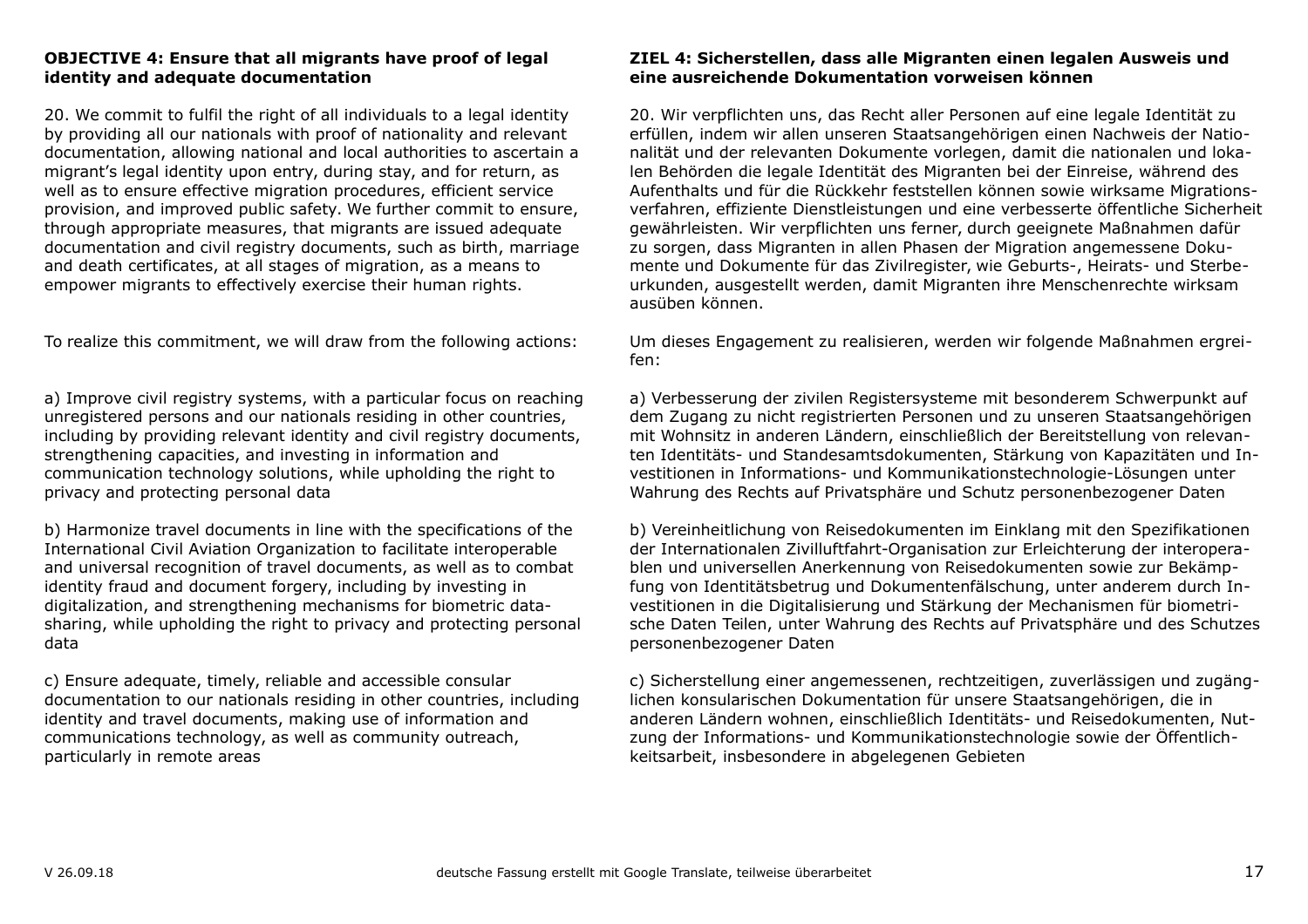d) Facilitate access to personal documentation, such as passports and visas, and ensure that relevant regulations and criteria to obtain such documentation are non-discriminatory, by undertaking a gender-responsive and age-sensitive review in order to prevent increased risk of vulnerabilities throughout the migration cycle

e) Strengthen measures to reduce statelessness, including by registering migrants' births, ensuring that women and men can equally confer their nationality to their children, and providing nationality to children born in another State's territory, especially in situations where a child would otherwise be stateless, fully respecting the human right to a nationality and in accordance with national legislation

f) Review and revise requirements to prove nationality at service delivery centres to ensure that migrants without proof of nationality or legal identity are not precluded from accessing basic services nor denied their human rights

g) Build upon existing practices at the local level that facilitate participation in community life, such as interaction with authorities and access to relevant services, through the issuance of registration cards to all persons living in a municipality, including migrants, that contain basic personal information, while not constituting entitlements to citizenship or residency

### **OBJECTIVE 5: Enhance availability and flexibility of pathways for regular migration**

21. We commit to adapt options and pathways for regular migration in a manner that facilitates labour mobility and decent work reflecting demographic and labour market realities, optimizes education opportunities, upholds the right to family life, and responds to the needs of migrants in a situation of vulnerability, with a view to expanding and diversifying availability of pathways for safe, orderly and regular migration.

To realize this commitment, we will draw from the following actions:

d) Erleichterung des Zugangs zu persönlichen Dokumenten, wie Pässen und Visa, und Sicherstellung, dass die einschlägigen Vorschriften und Kriterien für den Erhalt solcher Dokumente nicht diskriminierend sind, indem eine geschlechts- und altersabhängige Überprüfung durchgeführt wird, um ein erhöhtes Risiko von Schwachstellen zu vermeiden der Migrationszyklus

e) Stärkung der Maßnahmen zur Verringerung der Staatenlosigkeit, ua durch Registrierung der Geburten von Migranten, Gewährleistung, dass Frauen und Männer ihren Kindern in gleicher Weise ihre Staatsangehörigkeit verleihen können, und Kinder, die in einem anderen Staatsgebiet geboren wurden, Staatsangehörigkeit, insbesondere in Situationen, in denen ein Kind ansonsten staatenlos wäre unter uneingeschränkter Achtung des Menschenrechts auf eine Nationalität und in Übereinstimmung mit den nationalen Rechtsvorschriften

f) Überprüfung und Überarbeitung von Anforderungen zum Nachweis der Staatsangehörigkeit in Dienstleistungszentren, um sicherzustellen, dass Migranten ohne Nachweis ihrer Staatsangehörigkeit oder ihrer rechtlichen Identität weder Zugang zu grundlegenden Dienstleistungen noch ihre Menschenrechte verweigert werden

g) Aufbau auf bestehenden Praktiken auf lokaler Ebene, die die Teilnahme am Gemeinschaftsleben erleichtern, wie Interaktion mit Behörden und Zugang zu relevanten Diensten durch Ausgabe von Registrierungskarten an alle in einer Gemeinde lebenden Personen, einschließlich Migranten, die grundlegende persönliche Informationen enthalten , während sie keinen Anspruch auf Staatsbürgerschaft oder Wohnsitz haben

### **ZIEL 5: Verbesserung der Verfügbarkeit und Flexibilität von Wegen für die reguläre Migration**

21. Wir verpflichten uns, die Optionen und Wege für die reguläre Migration so anzupassen, dass Arbeitsmobilität und menschenwürdige Arbeit den demografischen Gegebenheiten und dem Arbeitsmarkt entsprechen, Bildungschancen optimiert werden, das Recht auf Familienleben gewahrt wird und auf die Bedürfnisse von Migranten in einer Situation eingegangen wird im Hinblick auf die Erweiterung und Diversifizierung der Verfügbarkeit von Wegen für eine sichere, geordnete und regelmäßige Migration.

Um dieses Engagement zu realisieren, werden wir folgende Maßnahmen ergreifen: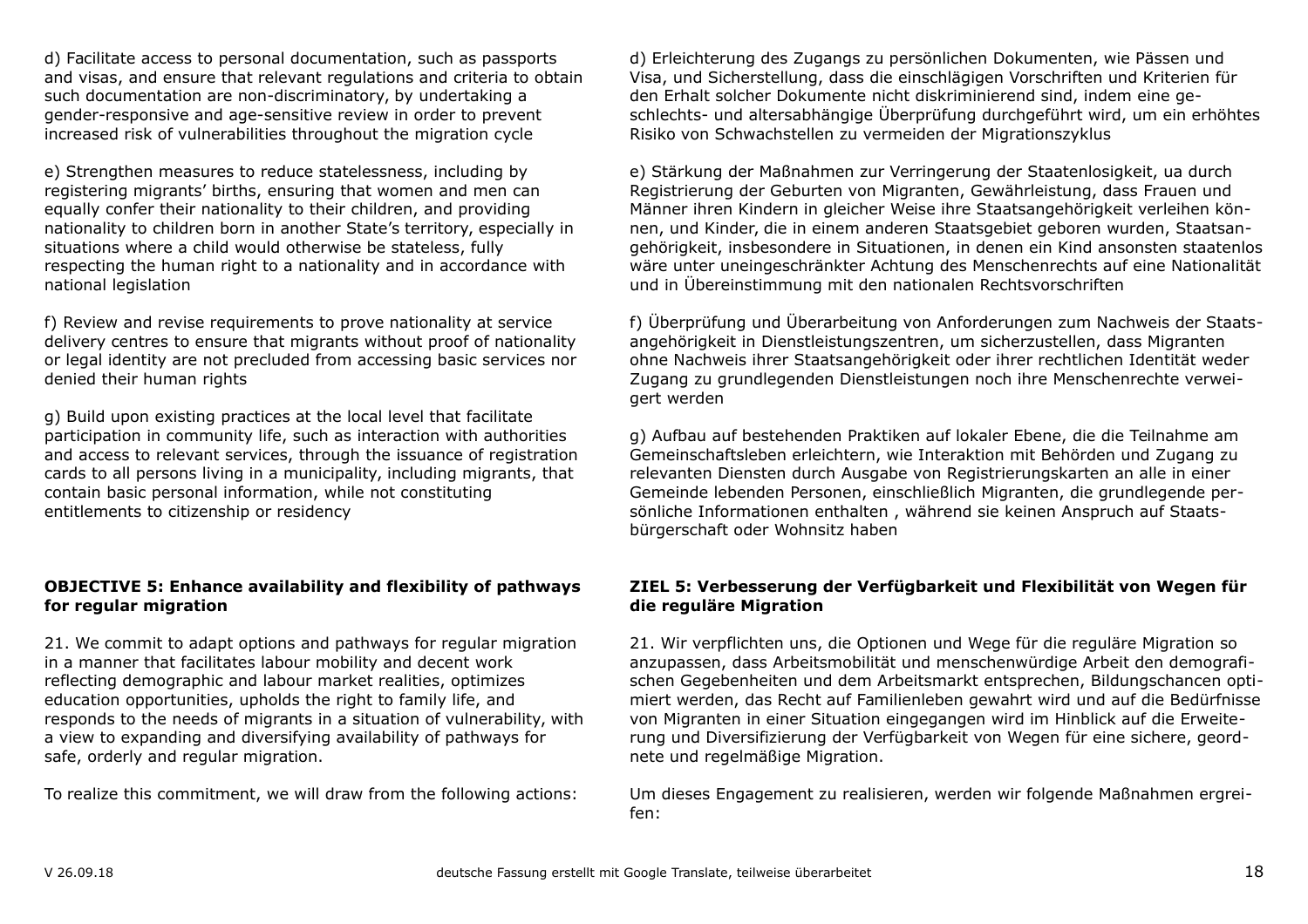a) Develop human rights-based and gender-responsive bilateral, regional and multilateral labour mobility agreements with sectorspecific standard terms of employment in cooperation with relevant stakeholders, drawing on relevant ILO standards, guidelines and principles, in compliance with international human rights and labour law

b) Facilitate regional and cross-regional labour mobility through international and bilateral cooperation arrangements, such as free movement regimes, visa liberalization or multiple- country visas, and labour mobility cooperation frameworks, in accordance with national priorities, local market needs and skills supply

c) Review and revise existing options and pathways for regular migration, with a view to optimize skills matching in labour markets, address demographic realities and development challenges and opportunities, in accordance with local and national labour market demands and skills supply, in consultation with the private sector and other relevant stakeholders

d) Develop flexible, rights-based and gender-responsive labour mobility schemes for migrants, in accordance with local and national labour market needs and skills supply at all skills levels, including temporary, seasonal, circular, and fast-track programmes in areas of labour shortages, by providing flexible, convertible and nondiscriminatory visa and permit options, such as for permanent and temporary work, multiple-entry study, business, visit, investment and entrepreneurship

e) Promote effective skills matching in the national economy by involving local authorities and other relevant stakeholders, particularly the private sector and trade unions, in the analysis of the local labour market, identification of skills gaps, definition of required skills profiles, and evaluation of the efficacy of labour migration policies, in order to ensure market- responsive contractual labour mobility through regular pathways

a) Entwicklung von auf Menschenrechten beruhenden und auf Gleichstellung beruhenden bilateralen, regionalen und multilateralen Vereinbarungen über Arbeitsmobilität mit sektorspezifischen Standardarbeitsbedingungen in Zusammenarbeit mit relevanten Interessengruppen unter Berücksichtigung einschlägiger IAO-Standards, Leitlinien und Prinzipien unter Einhaltung der internationalen Menschenrechte und Arbeitsrecht

b) Erleichterung der regionalen und überregionalen Arbeitskräftemobilität durch internationale und bilaterale Kooperationsvereinbarungen wie Freizügigkeitsregelungen, Visa-Liberalisierung oder Mehrländervisa und Kooperationsrahmen für Arbeitskräftemobilität im Einklang mit den nationalen Prioritäten, den lokalen Marktbedürfnissen und dem Qualifikationsangebot

c) Überprüfung und Überarbeitung bestehender Optionen und Wege für die reguläre Migration, um die Abstimmung der Kompetenzen auf den Arbeitsmärkten zu optimieren, den demografischen Realitäten und den Entwicklungsherausforderungen und - möglichkeiten in Abstimmung mit den lokalen und nationalen Arbeitsmarktanforderungen und dem Qualifikationsangebot Rechnung zu tragen Privatsektor und andere relevante Interessengruppen

d) Entwicklung flexibler, rechtebasierter und geschlechtergerechter Arbeitskräftemobilitätssysteme für Migranten in Übereinstimmung mit den lokalen und nationalen Arbeitsmarktbedürfnissen und dem Qualifikationsangebot auf allen Qualifikationsniveaus, einschließlich zeitlich befristeter, saisonaler, zirkulärer und beschleunigter Programme in Gebieten von Arbeitskräftemangel durch Bereitstellung flexibler, konvertierbarer und nicht diskriminierender Visa und Genehmigungsoptionen, beispielsweise für unbefristete und befristete Arbeitsverhältnisse, Mehrfachstudien, Unternehmen, Besuche, Investitionen und Unternehmertum

e) Förderung eines effektiven Abgleichs von Kompetenzen in der Volkswirtschaft durch Einbindung lokaler Behörden und anderer relevanter Akteure, insbesondere des Privatsektors und der Gewerkschaften, in die Analyse des lokalen Arbeitsmarktes, Ermittlung von Qualifikationslücken, Definition erforderlicher Qualifikationsprofile und Evaluierung von die Wirksamkeit von Arbeitsmigrationspolitiken, um durch reguläre Wege eine marktorientierte vertragliche Arbeitsmobilität sicherzustellen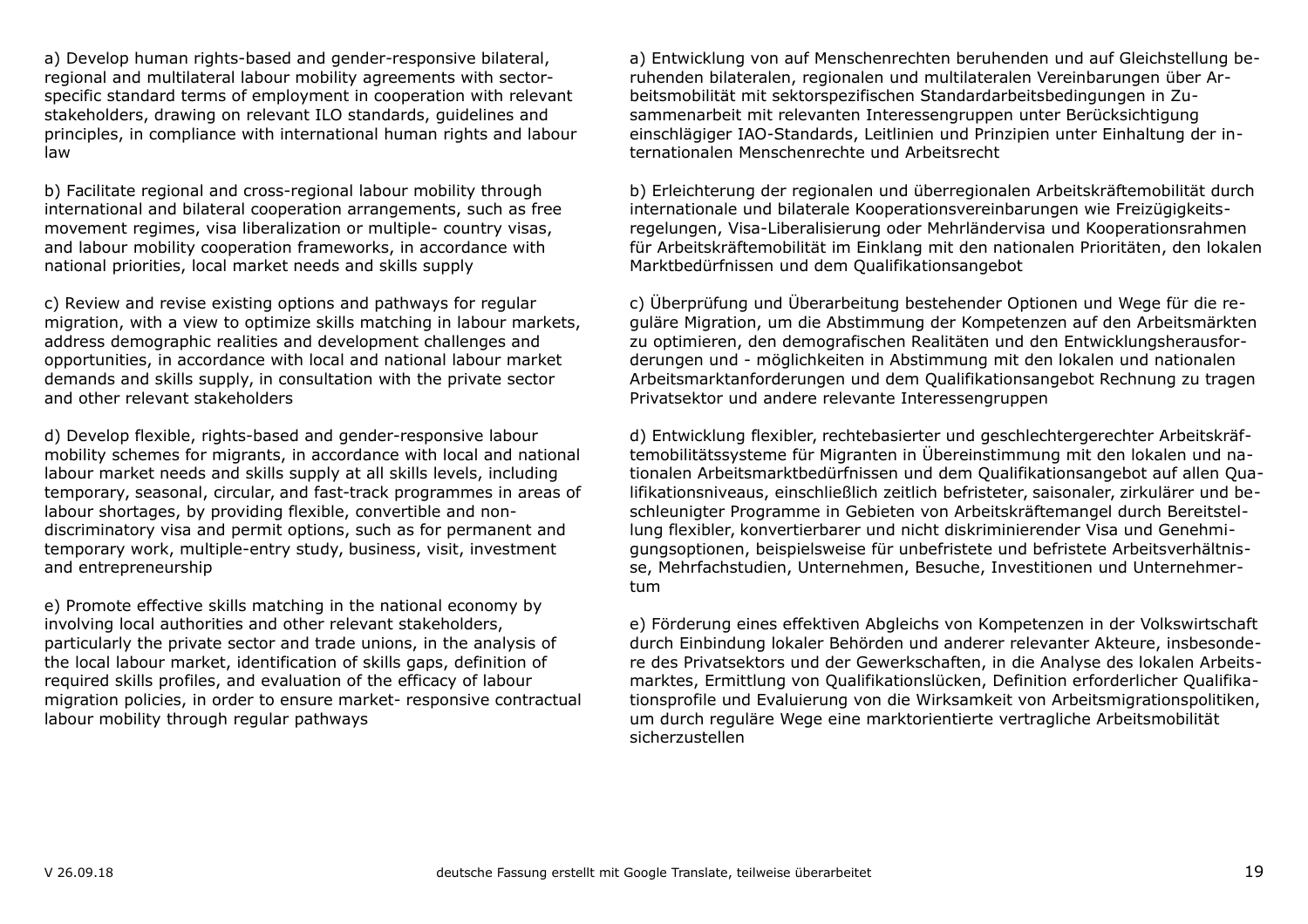f) Foster efficient and effective skills-matching programmes by reducing visa and permit processing timeframes for standard employment authorizations, and by offering accelerated and facilitated visa and permit processing for employers with a track record of compliance

g) Develop or build on existing national and regional practices for admission and stay of appropriate duration based on compassionate, humanitarian or other considerations for migrants compelled to leave their countries of origin, due to sudden-onset natural disasters and other precarious situations, such as by providing humanitarian visas, private sponsorships, access to education for children, and temporary work permits, while adaptation in or return to their country of origin is not possible

h) Cooperate to identify, develop and strengthen solutions for migrants compelled to leave their countries of origin due to slowonset natural disasters, the adverse effects of climate change, and environmental degradation, such as desertification, land degradation, drought and sea level rise, including by devising planned relocation and visa options, in cases where adaptation in or return to their country of origin is not possible

i) Facilitate access to procedures for family reunification for migrants at all skills levels through appropriate measures that promote the realization of the right to family life and the best interests of the child, including by reviewing and revising applicable requirements, such as on income, language proficiency, length of stay, work authorization, and access to social security and services

j) Expand available options for academic mobility, including through bilateral and multilateral agreements that facilitate academic exchanges, such as scholarships for students and academic professionals, visiting professorships, joint training programmes, and international research opportunities, in cooperation with academic institutions and other relevant stakeholders

f) Förderung effizienter und effektiver Programme zur Anpassung von Qualifikationen durch die Verringerung der Bearbeitungszeiten für Visa und Genehmigungen für standardisierte Arbeitsgenehmigungen sowie durch beschleunigte und erleichterte Bearbeitung von Visa und Genehmigungen für Arbeitgeber mit nachgewiesenen Compliance-Anforderungen

g) Entwickeln oder aufbauend auf bestehenden nationalen und regionalen Praktiken für Aufnahme und Aufenthalt von angemessener Dauer auf der Grundlage von mitfühlenden, humanitären oder anderen Überlegungen für Migranten, die gezwungen sind, ihre Herkunftsländer zu verlassen, aufgrund von plötzlichen Naturkatastrophen und anderen prekären Situationen wie durch humanitäre Visa, private Patenschaften, Zugang zu Bildung für Kinder und befristete Arbeitsgenehmigungen, während Anpassung in oder Rückkehr in ihr Herkunftsland nicht möglich ist

h) Zusammenarbeiten, um Lösungen für Migranten zu finden, zu entwickeln und zu stärken, die gezwungen sind, ihre Herkunftsländer aufgrund langsam einsetzender Naturkatastrophen, negativer Auswirkungen des Klimawandels und Umweltzerstörung wie Desertifikation, Landdegradation, Dürre und Meeresspiegelanstieg zu verlassen Dies gilt auch für geplante Umsiedlungs- und Visa-Optionen in Fällen, in denen eine Anpassung oder Rückkehr in ihr Herkunftsland nicht möglich ist

i) Erleichterung des Zugangs zu Verfahren der Familienzusammenführung für Migranten auf allen Qualifikationsniveaus durch geeignete Maßnahmen, die die Verwirklichung des Rechts auf Familienleben und das Wohl des Kindes fördern, einschließlich der Überprüfung und Überarbeitung anwendbarer Anforderungen wie Einkommen, Sprache Kompetenz, Dauer des Aufenthalts, Arbeitsgenehmigung und Zugang zu sozialer Sicherheit und Dienstleistungen

j) Ausweitung der verfügbaren Optionen für akademische Mobilität, einschließlich bilateraler und multilateraler Vereinbarungen, die den akademischen Austausch erleichtern, wie Stipendien für Studenten und akademische Fachkräfte, Gastprofessuren, gemeinsame Ausbildungsprogramme und internationale Forschungsmöglichkeiten in Zusammenarbeit mit akademischen Einrichtungen und anderen relevanten Akteuren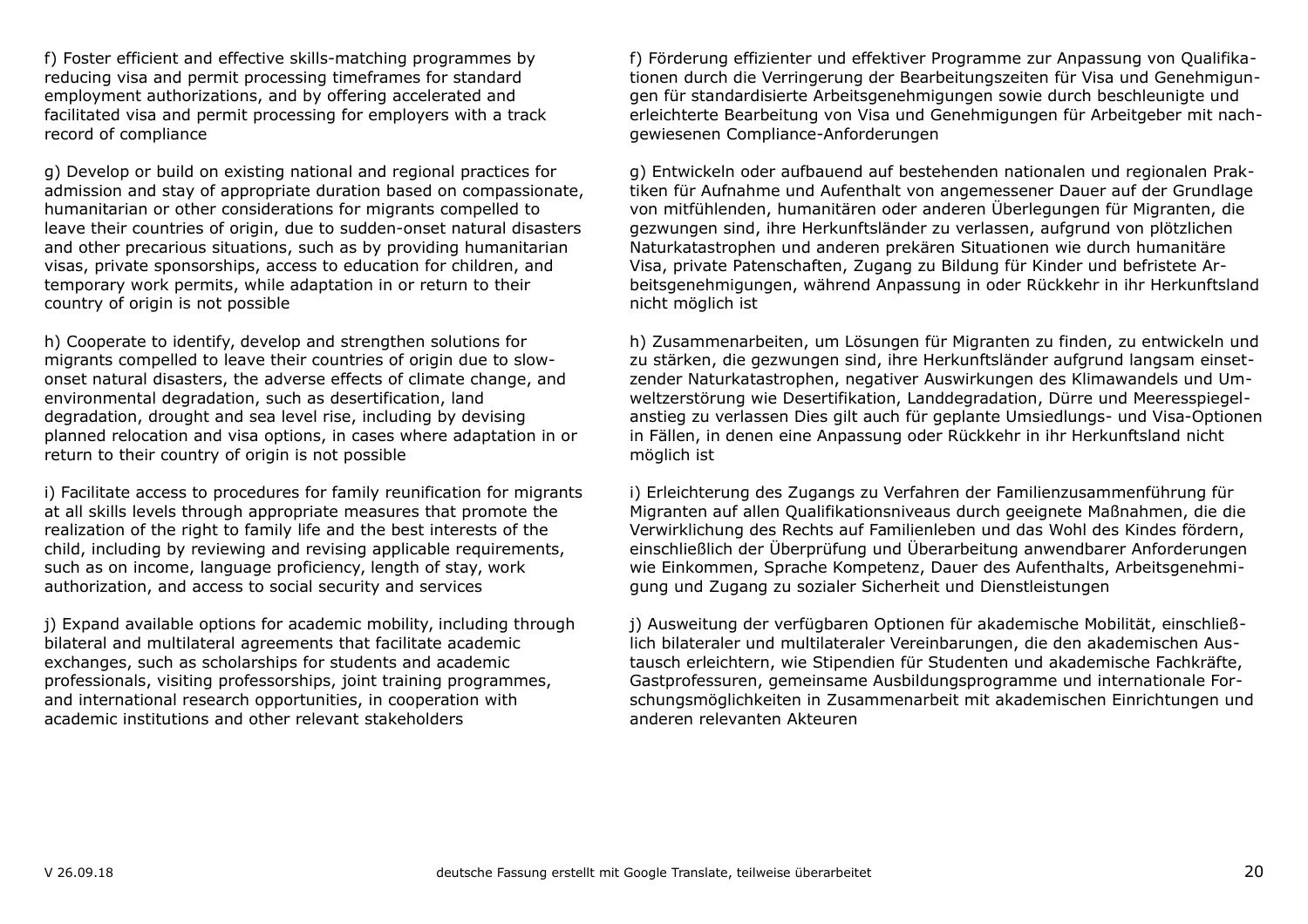#### **OBJECTIVE 6: Facilitate fair and ethical recruitment and safeguard conditions that ensure decent work**

22. We commit to review existing recruitment mechanisms to guarantee that they are fair and ethical, and to protect all migrant workers against all forms of exploitation and abuse in order to guarantee decent work and maximize the socioeconomic contributions of migrants in both their countries of origin and destination.

To realize this commitment, we will draw from the following actions:

a) Promote signature, ratification, accession and implementation of relevant international instruments related to international labour migration, labour rights, decent work and forced labour

b) Build upon the work of existing bilateral, subregional and regional platforms that have overcome obstacles and identified best practices in labour mobility, by facilitating cross- regional dialogue to share this knowledge, and to promote the full respect for the human and labour rights of migrant workers at all skills levels, including migrant domestic workers

c) Improve regulations on public and private recruitment agencies, in order to align them with international guidelines and best practices, prohibit recruiters and employers from charging or shifting recruitment fees or related costs to migrant workers in order to prevent debt bondage, exploitation and forced labour, including by establishing mandatory, enforceable mechanisms for effective regulation and monitoring of the recruitment industry

d) Establish partnerships with all relevant stakeholders, including employers, migrant workers organizations and trade unions, to ensure that migrant workers are provided written contracts and are made aware of the provisions therein, the regulations relating to international labour recruitment and employment in the country of destination, their rights and obligations, as well as on how to access effective complaint and redress mechanisms, in a language they understand

### **ZIEL 6: Erleichterung fairer und ethischer Einstellungen und Sicherung von Bedingungen, die menschenwürdige Arbeit gewährleisten**

22. Wir verpflichten uns, bestehende Einstellungsmechanismen zu überprüfen, um sicherzustellen, dass sie fair und ethisch korrekt sind, und alle Wanderarbeitnehmer gegen alle Formen von Ausbeutung und Missbrauch zu schützen, um menschenwürdige Arbeit zu gewährleisten und den sozioökonomischen Beitrag der Migranten in ihren Herkunftsländern zu maximieren und Ziel.

Um dieses Engagement zu realisieren, werden wir folgende Maßnahmen ergreifen:

a) Förderung der Unterzeichnung, Ratifizierung, des Beitritts und der Umsetzung einschlägiger internationaler Instrumente in Bezug auf internationale Arbeitsmigration, Arbeitsrechte, menschenwürdige Arbeit und Zwangsarbeit

b) Aufbauen auf die Arbeit bestehender bilateraler, subregionaler und regionaler Plattformen, die Hindernisse überwunden und bewährte Praktiken in der Arbeitskräftemobilität identifiziert haben, indem sie den überregionalen Dialog erleichtern, um dieses Wissen zu teilen, und die uneingeschränkte Achtung der Menschen- und Arbeitnehmerrechte fördern Wanderarbeitnehmer auf allen Qualifikationsstufen, einschließlich Hausangestellte

c) Verbesserung der Regelungen für öffentliche und private Arbeitsvermittler, um sie an internationale Richtlinien und Best Practices anzupassen, verbieten Recruitern und Arbeitgebern die Anwerbung oder Verlagerung von Anwerbungsgebühren oder damit verbundenen Kosten an Wanderarbeiter, um Schuldknechtschaft, Ausbeutung und Zwangsarbeit zu verhindern Dazu gehört die Einführung verbindlicher, durchsetzbarer Mechanismen für eine wirksame Regulierung und Überwachung der Einstellungsindustrie

d) Partnerschaften mit allen relevanten Interessengruppen, einschließlich Arbeitgebern, Wanderarbeitnehmerorganisationen und Gewerkschaften, einzugehen, um sicherzustellen, dass Wanderarbeitnehmer schriftliche Verträge erhalten und auf die darin enthaltenen Bestimmungen, die Regelungen für internationale Arbeitsvermittlung und Beschäftigung in dem Land, hingewiesen werden Ziel, ihre Rechte und Pflichten sowie den Zugang zu wirksamen Beschwerde- und Rechtsschutzmechanismen in einer ihnen verständlichen Sprache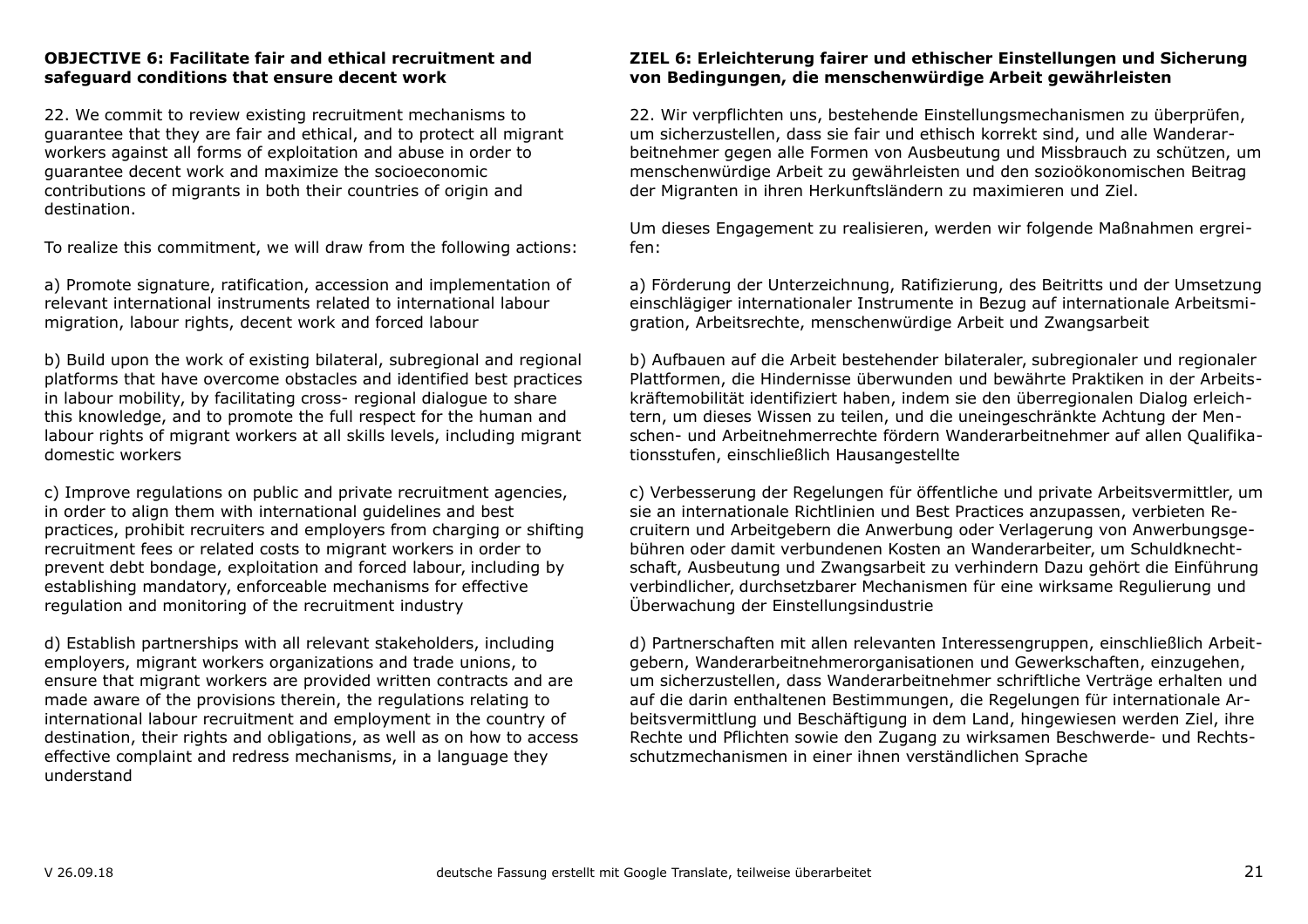e) Enact and implement national laws that sanction human and labour rights violations, especially in cases of forced and child labour, and cooperate with the private sector, including employers, recruiters, subcontractors and suppliers, to build partnerships that promote conditions for decent work, prevent abuse and exploitation, and ensure that the roles and responsibilities within the recruitment and employment processes are clearly outlined, thereby enhancing supply chain transparency

f) Strengthen the enforcement of fair and ethical recruitment and decent work norms and policies by enhancing the abilities of labour inspectors and other authorities to better monitor recruiters, employers and service providers in all sectors, ensuring that international human rights and labour law is observed to prevent all forms of exploitation, slavery, servitude, and forced, compulsory or child labour

g) Develop and strengthen labour migration and fair and ethical recruitment processes that allow migrants to change employers and modify the conditions or length of their stay with minimal administrative burden, while promoting greater opportunities for decent work and respect for international human rights and labour law

h) Take measures that prohibit the confiscation or non-consensual retention of work contracts, and travel or identity documents from migrants, in order to prevent abuse, all forms of exploitation, forced, compulsory and child labour, extortion and other situations of dependency, and to allow migrants to fully exercise their human rights

i) Provide migrant workers engaged in remunerated and contractual labour with the same labour rights and protections extended to all workers in the respective sector, such as the rights to just and favourable conditions of work, to equal pay for work of equal value, to freedom of peaceful assembly and association, and to the highest attainable standard of physical and mental health, including through wage protection mechanisms, social dialogue and membership in trade unions

e) Verabschiedung und Umsetzung nationaler Gesetze, die Verstöße gegen Menschen- und Arbeitnehmerrechte insbesondere in Fällen von Zwangs- und Kinderarbeit sanktionieren, und Zusammenarbeit mit dem Privatsektor, einschließlich Arbeitgebern, Personalvermittlern, Subunternehmern und Zulieferern, um Partnerschaften zur Förderung menschenwürdiger Arbeitsbedingungen aufzubauen; Missbrauch und Ausbeutung zu verhindern und sicherzustellen, dass die Rollen und Verantwortlichkeiten im Rekrutierungs- und Beschäftigungsprozess klar definiert sind, wodurch die Transparenz der Lieferkette verbessert wird

f) Stärkung der Durchsetzung fairer und ethischer Einstellungs- und menschenwürdiger Arbeitsnormen und -strategien durch Verbesserung der Fähigkeiten von Arbeitsaufsichtsbeamten und anderen Behörden zur besseren Überwachung von Personalvermittlern, Arbeitgebern und Dienstleistungsanbietern in allen Sektoren unter Einhaltung der internationalen Menschenrechte und des Arbeitsrechts alle Formen der Ausbeutung, Sklaverei, Knechtschaft, Zwangs-, Pflichtoder Kinderarbeit verhindern

g) Entwicklung und Stärkung von Arbeitsmigration und fairen und ethischen Rekrutierungsprozessen, die es Migranten ermöglichen, mit minimalem Verwaltungsaufwand den Arbeitgeber zu wechseln und die Bedingungen oder die Dauer ihres Aufenthalts zu ändern und gleichzeitig bessere Möglichkeiten für menschenwürdige Arbeit und die Achtung der Menschenrechte und des Arbeitsrechts zu schaffen

h) Ergreifung von Maßnahmen, die die Konfiszierung oder die nicht einvernehmliche Beibehaltung von Arbeitsverträgen sowie Reise- oder Identitätsdokumente von Migranten verbieten, um Missbrauch, alle Formen der Ausbeutung, Zwangs-, Pflicht- und Kinderarbeit, Erpressung und andere Abhängigkeiten zu verhindern, und es Migranten zu ermöglichen, ihre Menschenrechte uneingeschränkt wahrzunehmen

i) Arbeitsmigranten, die Lohn- und Vertragsarbeit leisten, mit den gleichen Arbeitsrechten und -garantien ausstatten, die für alle Arbeitnehmer des jeweiligen Sektors gelten, wie das Recht auf gerechte und günstige Arbeitsbedingungen, gleiches Entgelt für gleichwertige Arbeit, Freiheit friedliche Versammlungs- und Vereinigungsfreiheit und das höchstmögliche Maß an körperlicher und geistiger Gesundheit, einschließlich durch Lohnschutzmechanismen, sozialen Dialog und Mitgliedschaft in Gewerkschaften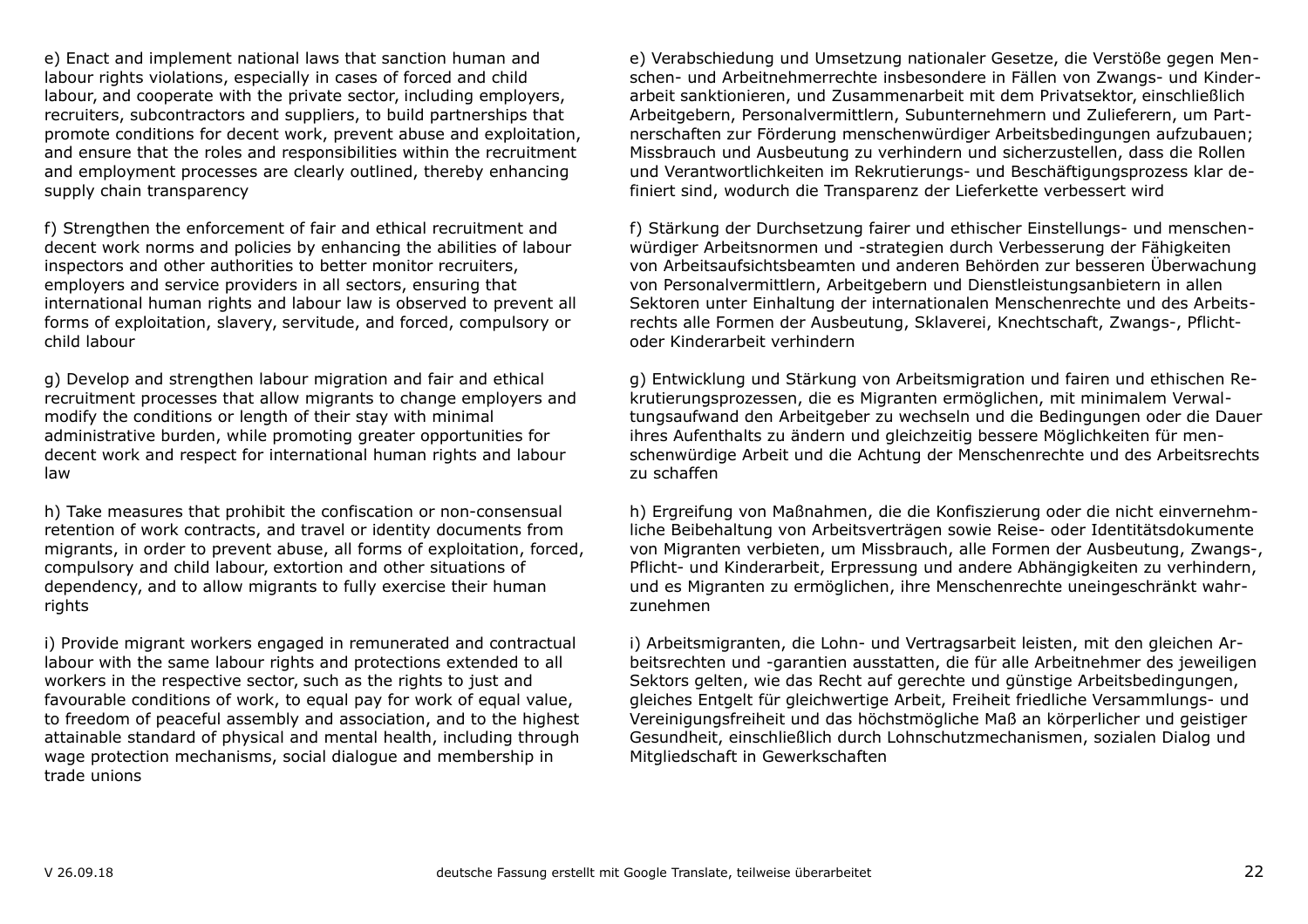j) Ensure migrants working in the informal economy have safe access to effective reporting, complaint, and redress mechanisms in cases of exploitation, abuse or violations of their rights in the workplace, in a manner that does not exacerbate vulnerabilities of migrants that denounce such incidents and allow them to participate in respective legal proceedings whether in the country of origin or destination

k) Review relevant national labour laws, employment policies and programmes to ensure that they include considerations of the specific needs and contributions of women migrant workers, especially in domestic work and lower-skilled occupations, and adopt specific measures to prevent, report, address and provide effective remedy for all forms of exploitation and abuse, including sexual and gender-based violence, as a basis to promote gender-responsive labour mobility policies

l) Develop and improve national policies and programmes relating to international labour mobility, including by taking into consideration relevant recommendations of the ILO General Principles and Operational Guidelines for Fair Recruitment, the United Nations Guiding Principles on Business and Human Rights, and the IOM International Recruitment Integrity System (IRIS)

#### **OBJECTIVE 7: Address and reduce vulnerabilities in migration**

23. We commit to respond to the needs of migrants who face situations of vulnerability, which may arise from the circumstances in which they travel or the conditions they face in countries of origin, transit and destination, by assisting them and protecting their human rights, in accordance with our obligations under international law. We further commit to uphold the best interests of the child at all times, as a primary consideration in situations where children are concerned, and to apply a gender-responsive approach in addressing vulnerabilities, including in responses to mixed movements.

To realize this commitment, we will draw from the following actions:

j) Sicherstellen, dass MigrantInnen, die in der informellen Wirtschaft arbeiten, einen sicheren Zugang zu effektiven Berichterstattungs-, Beschwerde- und Rechtsbehelfsmechanismen in Fällen von Ausbeutung, Missbrauch oder Verletzungen ihrer Rechte am Arbeitsplatz haben, die die Anfälligkeit von Migranten, die solche Vorfälle ankündigen, nicht verschlimmert und ihnen erlauben, sich an entsprechenden Gerichtsverfahren im Herkunfts- oder am Zielland zu beteiligen

k) Überprüfung einschlägiger nationaler Arbeitsgesetze, beschäftigungspolitischer Maßnahmen und Programme, um sicherzustellen, dass sie die besonderen Bedürfnisse und Beiträge von Wanderarbeitnehmerinnen berücksichtigen, insbesondere bei Hausarbeit und gering qualifizierten Berufen, und spezifische Maßnahmen zur Prävention, Berichterstattung, Ansprache und Bekämpfung ergreifen ein wirksames Mittel gegen alle Formen der Ausbeutung und des Missbrauchs, einschließlich sexueller und geschlechtsspezifischer Gewalt, als Grundlage für die Förderung geschlechtsbezogener Arbeitskräftemobilität bereitstellen

l) Entwicklung und Verbesserung nationaler Politiken und Programme im Zusammenhang mit der internationalen Arbeitskräftemobilität, einschließlich der Berücksichtigung einschlägiger Empfehlungen der IAO Allgemeine Grundsätze und operative Leitlinien für faire Anwerbung, der Leitprinzipien der Vereinten Nationen für Wirtschaft und Menschenrechte und der Internationalen Rekrutierung von IOM Integritätssystem (IRIS)

#### **ZIEL 7: Schwachstellen bei der Migration angehen und verringern**

23. Wir verpflichten uns, auf die Bedürfnisse von Migranten einzugehen, die Situationen von Verletzlichkeit ausgesetzt sind, die sich aus den Umständen ergeben, unter denen sie reisen, oder den Bedingungen in Herkunfts-, Transit- und Zielländern, indem sie ihnen helfen und ihre Menschenrechte schützen; in Übereinstimmung mit unseren völkerrechtlichen Verpflichtungen. Wir verpflichten uns weiterhin, das Wohl des Kindes zu jeder Zeit zu achten, als eine vorrangige Erwägung in Situationen, in denen Kinder betroffen sind, und einen geschlechtersensiblen Ansatz bei der Bekämpfung von Schwachstellen zu verfolgen, auch bei Reaktionen auf gemischte Bewegungen.

Um dieses Engagement zu realisieren, werden wir folgende Maßnahmen ergreifen: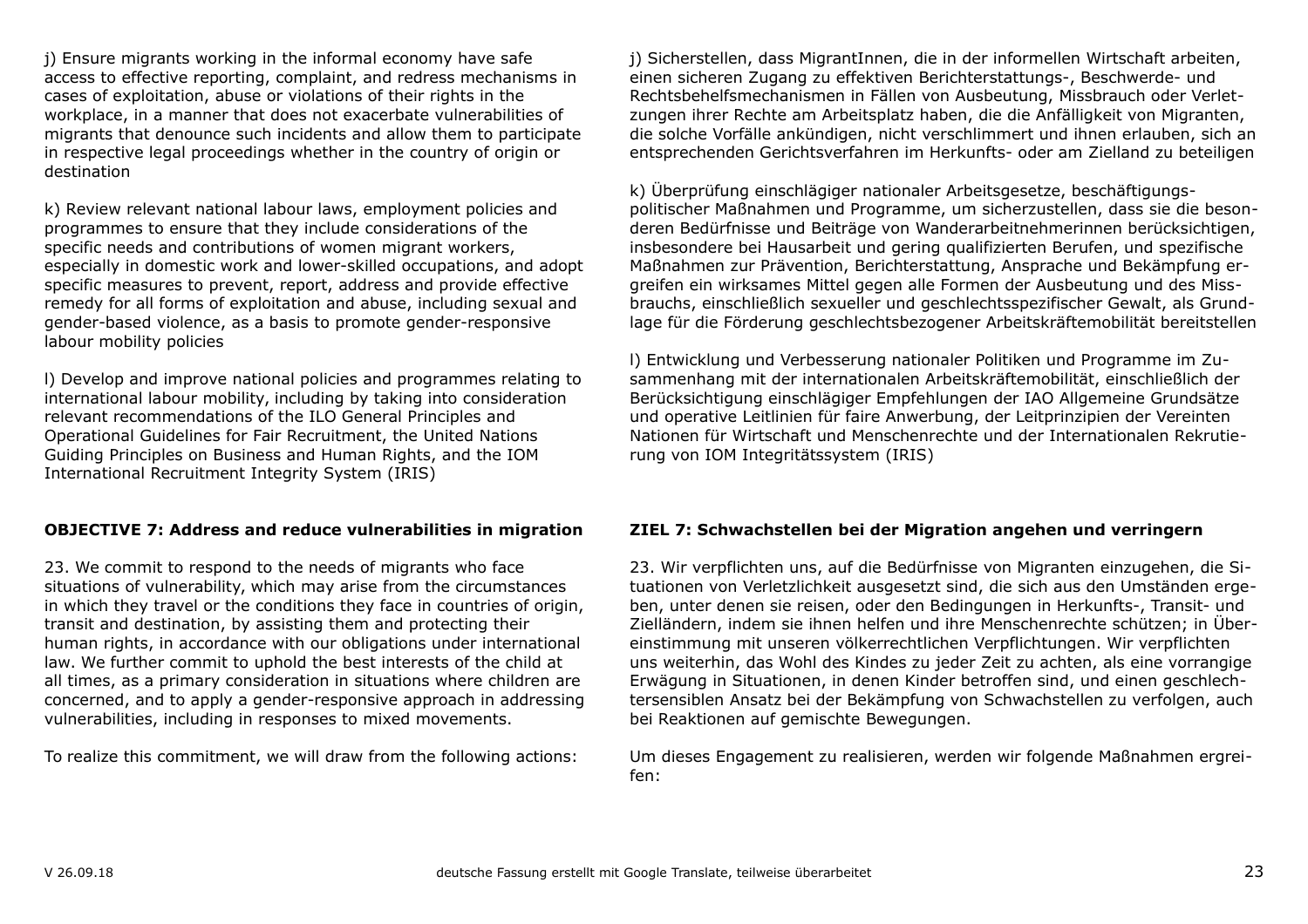a) Review relevant policies and practices to ensure they do not create, exacerbate or unintentionally increase vulnerabilities of migrants, including by applying a human rights- based, gender- and disability-responsive, as well as an age- and child-sensitive approach

b) Establish comprehensive policies and develop partnerships that provide migrants in a situation of vulnerability, regardless of their migration status, with necessary support at all stages of migration, through identification and assistance, as well as protection of their human rights, in particular in cases related to women at risk, children, especially those unaccompanied or separated from their families, members of ethnic and religious minorities, victims of violence, including sexual and gender-based violence, older persons, persons with disabilities, persons who are discriminated against on any basis, indigenous peoples, workers facing exploitation and abuse, domestic workers, victims of trafficking in persons, and migrants subject to exploitation and abuse in the context of smuggling of migrants

c) Develop gender-responsive migration policies to address the particular needs and vulnerabilities of migrant women, girls and boys, which may include assistance, health care, psychological and other counselling services, as well as access to justice and effective remedies, especially in cases of sexual and gender-based violence, abuse and exploitation

d) Review relevant existing labour laws and work conditions to identify and effectively address workplace-related vulnerabilities and abuses of migrant workers at all skills levels, including domestic workers, and those working in the informal economy, in cooperation with relevant stakeholders, particularly the private sector

e) Account for migrant children in national child protection systems by establishing robust procedures for the protection of migrant children in relevant legislative, administrative and judicial proceedings and decisions, as well as in all migration policies and programmes that impact children, including consular protection policies and services, as well as cross-border cooperation frameworks, in order to ensure the best interests of the child are appropriately integrated, consistently interpreted and applied in coordination and cooperation with child protection authorities

a) Überprüfung einschlägiger Strategien und Praktiken, um sicherzustellen, dass sie die Anfälligkeit von Migranten nicht erhöhen, verschlimmern oder unbeabsichtigt erhöhen, einschließlich durch Anwendung eines auf Menschenrechten beruhenden, geschlechts- und behinderungsabhängigen sowie eines alters- und kindgerechten Ansatzes

b) Schaffung umfassender Strategien und Entwicklung von Partnerschaften, die MigrantInnen in einer Situation der Verwundbarkeit unabhängig von ihrem Migrationsstatus mit notwendiger Unterstützung in allen Phasen der Migration durch Identifikation und Unterstützung sowie den Schutz ihrer Menschenrechte, insbesondere in Fällen mit Bezug auf gefährdete Frauen, Kinder, insbesondere unbegleitete oder von ihren Familien getrennte Personen, Angehörige ethnischer und religiöser Minderheiten, Opfer von Gewalt, einschließlich sexueller und geschlechtsspezifischer Gewalt, ältere Menschen, Menschen mit Behinderungen, Personen, die in irgendeiner Form diskriminiert werden, indigene Völker, Arbeitnehmer, die sich Ausbeutung und Missbrauch gegenübersehen, Hausangestellte, Opfer von Menschenhandel und Migranten, die im Zusammenhang mit dem Schmuggel von Migranten Ausbeutung und Missbrauch ausgesetzt sind

c) Entwicklung geschlechtersensibler Migrationsstrategien, um den besonderen Bedürfnissen und Anfälligkeiten von Migrantinnen, Mädchen und Jungen Rechnung zu tragen, die Unterstützung, Gesundheitsversorgung, psychologische und andere Beratungsdienste sowie Zugang zu Gerichten und wirksame Rechtsbehelfe, insbesondere in Fällen, umfassen können sexueller und geschlechtsspezifischer Gewalt, Missbrauch und Ausbeutung

d) Überprüfung relevanter bestehender Arbeitsgesetze und Arbeitsbedingungen, um arbeitsplatzbezogene Schwachstellen und den Missbrauch von Wanderarbeitnehmern auf allen Qualifikationsstufen, einschließlich Hausangestellten, und Beschäftigten in der informellen Wirtschaft in Zusammenarbeit mit relevanten Akteuren, insbesondere der Privatwirtschaft, zu ermitteln und wirksam zu bekämpfen Sektor

e) Berücksichtigung von Migrantenkindern in nationalen Kinderschutzsystemen durch Einführung robuster Verfahren zum Schutz von Migrantenkindern in einschlägigen legislativen, administrativen und gerichtlichen Verfahren und Entscheidungen sowie in allen Migrationspolitiken und - programmen, die sich auf Kinder auswirken, einschließlich konsularischer Schutzmaßnahmen und Dienstleistungen sowie grenzübergreifende Kooperationsrahmen, um das Wohl des Kindes zu gewährleisten, werden angemessen integriert, konsequent interpretiert und in Koordination und Zusammenarbeit mit den Kinderschutzbehörden angewendet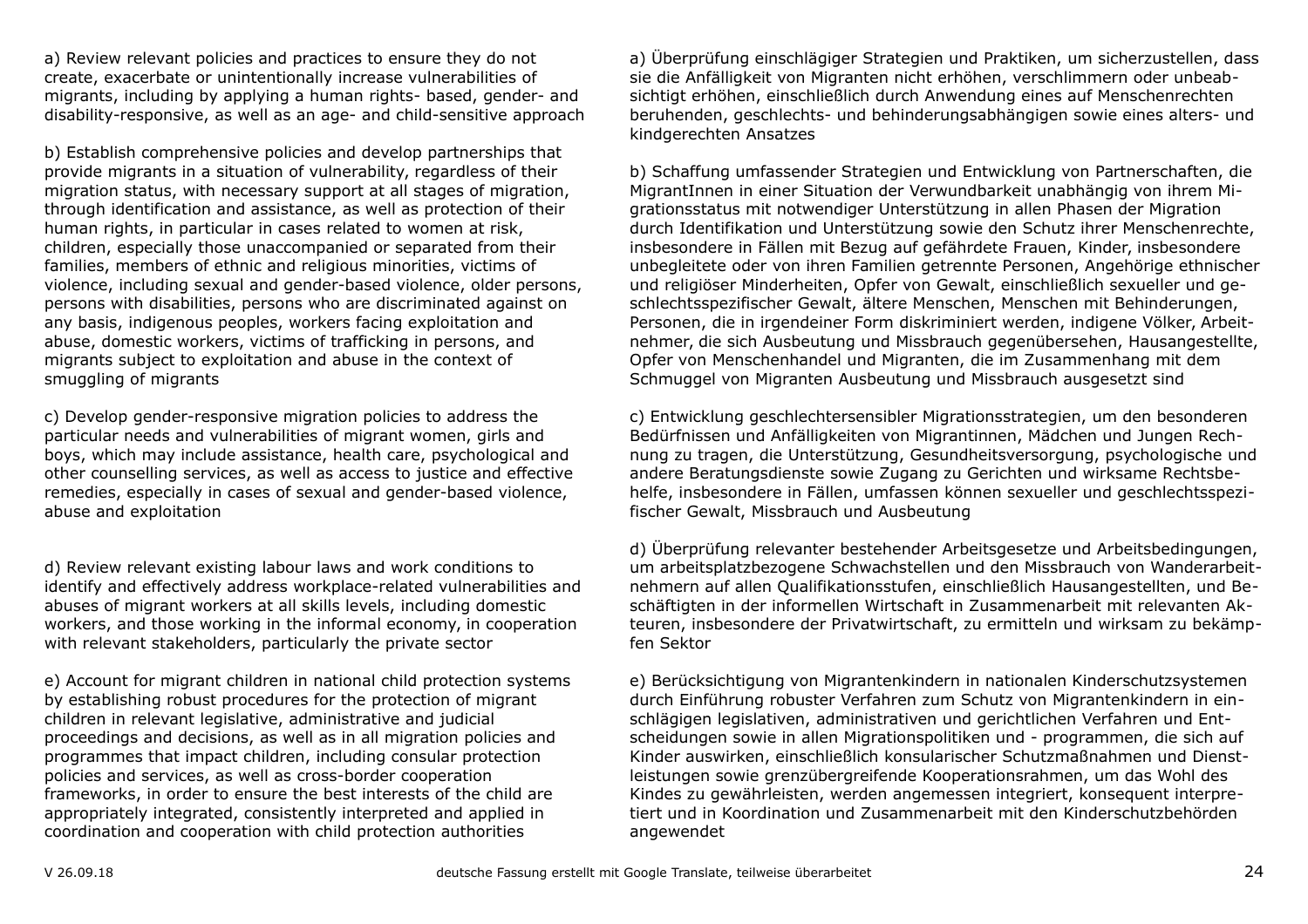f) Protect unaccompanied and separated children at all stages of migration through the establishment of specialized procedures for their identification, referral, care and family reunification, and provide access to health care services, including mental health, education, legal assistance and the right to be heard in administrative and judicial proceedings, including by swiftly appointing a competent and impartial legal guardian, as essential means to address their particular vulnerabilities and discrimination, protect them from all forms of violence, and provide access to sustainable solutions that are in their best interests

g) Ensure migrants have access to public or affordable independent legal assistance and representation in legal proceedings that affect them, including during any related judicial or administrative hearing, in order to safeguard that all migrants, everywhere, are recognized as persons before the law and that the delivery of justice is impartial and non-discriminatory

h) Develop accessible and expedient procedures that facilitate transitions from one status to another and inform migrants of their rights and obligations, so as to prevent migrants from falling into an irregular status in the country of destination, to reduce precariousness of status and related vulnerabilities, as well as to enable individual status assessments for migrants, including for those who have fallen out of regular status, without fear of arbitrary expulsion

i) Build on existing practices to facilitate access for migrants in an irregular status to an individual assessment that may lead to regular status, on a case by case basis and with clear and transparent criteria, especially in cases where children, youth and families are involved, as an option to reduce vulnerabilities, as well as for States to ascertain better knowledge of the resident population

j) Apply specific support measures to ensure that migrants caught up in situations of crisis in countries of transit and destination have access to consular protection and humanitarian assistance, including by facilitating cross-border and broader international cooperation, as well as by taking migrant populations into account in crisis preparedness, emergency response and post-crisis action

f) Schutz unbegleiteter und getrennt lebender Kinder in allen Phasen der Migration durch die Einrichtung spezialisierter Verfahren für ihre Identifizierung, Verweisung, Pflege und Familienzusammenführung sowie Zugang zu Gesundheitsdiensten, einschließlich psychischer Gesundheit, Bildung, Rechtsbeistand und Recht auf Leben Anhörung in Verwaltungs- und Gerichtsverfahren, ua durch die rasche Ernennung eines kompetenten und unparteiischen Erziehungsberechtigten als wesentliches Mittel, um ihre besonderen Anfälligkeiten und Diskriminierungen zu bekämpfen, sie vor allen Formen von Gewalt zu schützen und Zugang zu nachhaltigen Lösungen zu gewähren, die ihrem Wohl dienen

g) Sicherstellen, dass Migranten Zugang zu öffentlicher oder bezahlbarer unabhängiger Rechtsberatung und Vertretung in Rechtsstreitigkeiten haben, die sie betreffen, einschließlich während einer damit zusammenhängenden gerichtlichen oder administrativen Anhörung, um sicherzustellen, dass alle Migranten überall als Personen vor dem Gesetz anerkannt werden die Lieferung von Gerechtigkeit ist unparteiisch und nicht diskriminierend

h) barrierefreie und zweckmäßige Verfahren entwickeln, die den Übergang von einem Status zu einem anderen erleichtern und Migranten über ihre Rechte und Pflichten informieren, um zu verhindern, dass Migranten im Bestimmungsland in einen irregulären Status geraten, um die Prekarität des Status und die damit verbundenen Schwachstellen zu verringern; sowie individuelle Statuseinschätzungen für Migranten, auch für diejenigen, die aus dem regulären Status herausfallen, ohne Angst vor willkürlicher Ausweisung

i) auf bestehenden Praktiken aufbauen, um den Zugang für Migranten in einem irregulären Status zu einer individuellen Beurteilung zu erleichtern, die von Fall zu Fall und mit klaren und transparenten Kriterien zu einem regelmäßigen Status führen kann, insbesondere in Fällen, in denen Kinder, Jugendliche und Familien beteiligt sind als eine Option, um Schwachstellen zu reduzieren, sowie für Staaten, bessere Kenntnisse der Wohnbevölkerung zu erlangen

j) spezifische Unterstützungsmaßnahmen ergreifen, um sicherzustellen, dass Migranten, die in Krisensituationen in Transit- und Zielländern angelangt sind, Zugang zu konsularischem Schutz und humanitärer Hilfe haben, indem sie die grenzüberschreitende und breitere internationale Zusammenarbeit erleichtern und Migranten aufnehmen Berücksichtigung bei Krisenvorsorge, Notfallmaßnahmen und Maßnahmen nach Krisen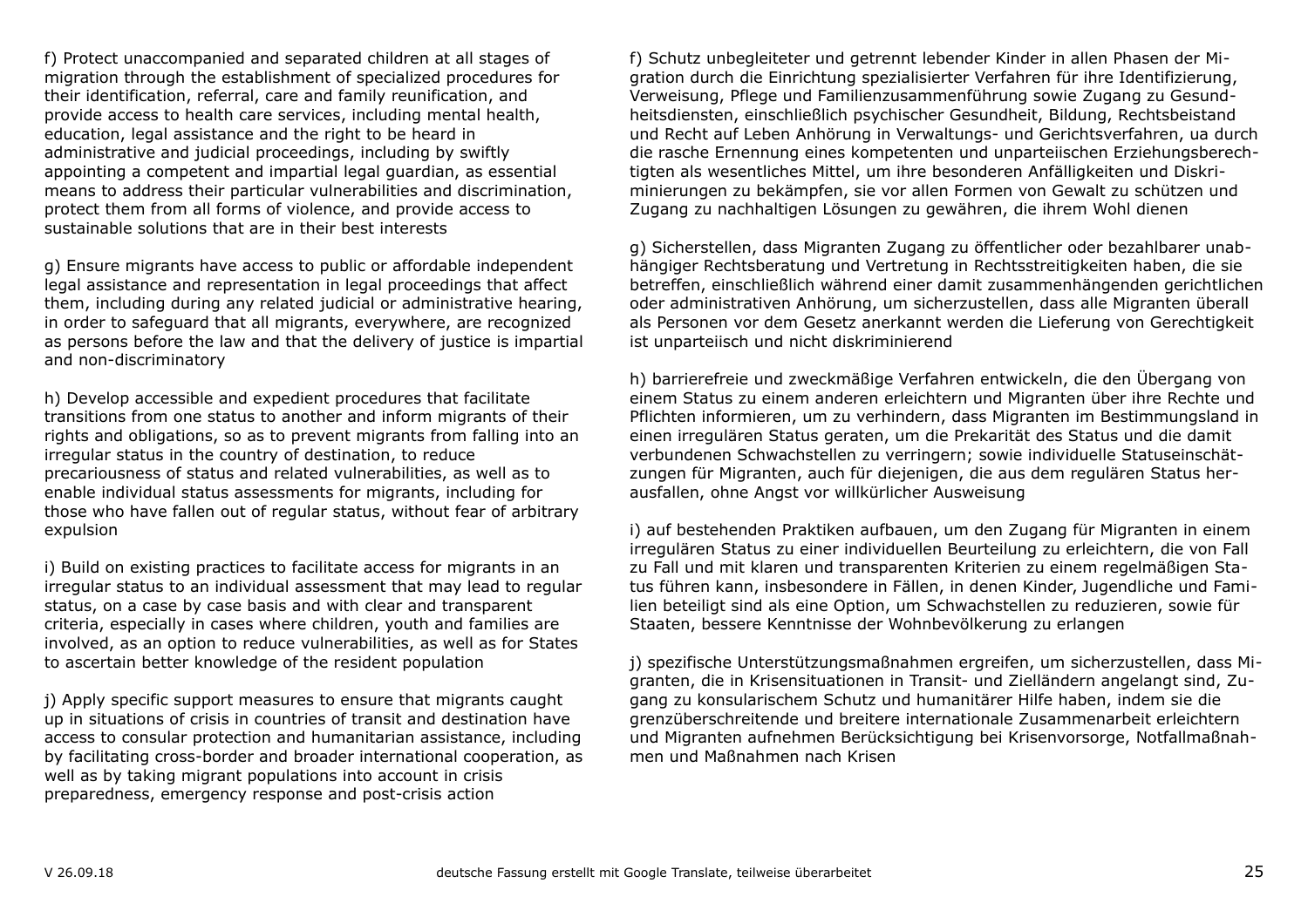k) Involve local authorities and relevant stakeholders in the identification, referral and assistance of migrants in a situation of vulnerability, including through agreements with national protection bodies, legal aid and service providers, as well as the engagement of mobile response teams, where they exist

l) Develop national policies and programmes to improve national responses that address the needs of migrants in situations of vulnerability, including by taking into consideration relevant recommendations of the Global Migration Group Principles and Guidelines, Supported by Practical Guidance, on the Human Rights Protection of Migrants in Vulnerable Situations

#### **OBJECTIVE 8: Save lives and establish coordinated international efforts on missing migrants**

24. We commit to cooperate internationally to save lives and prevent migrant deaths and injuries through individual or joint search and rescue operations, standardized collection and exchange of relevant information, assuming collective responsibility to preserve the lives of all migrants, in accordance with international law. We further commit to identify those who have died or gone missing, and to facilitate communication with affected families.

To realize this commitment, we will draw from the following actions:

a) Develop procedures and agreements on search and rescue of migrants, with the primary objective to protect migrants' right to life that uphold the prohibition of collective expulsion, guarantee due process and individual assessments, enhance reception and assistance capacities, and ensure that the provision of assistance of an exclusively humanitarian nature for migrants is not considered unlawful

b) Review the impacts of migration-related policies and laws to ensure that these do not raise or create the risk of migrants going missing, including by identifying dangerous transit routes used by migrants, by working with other States as well as relevant stakeholders and international organizations to identify contextual risks and establishing mechanisms for preventing and responding to such situations, with particular attention to migrant children,

k) Einbeziehung lokaler Behörden und einschlägiger Interessengruppen in die Ermittlung, Verweisung und Unterstützung von Migranten in einer Situation der Verwundbarkeit, einschließlich durch Vereinbarungen mit nationalen Schutzorganisationen, Prozesskostenhilfe und Dienstleistern sowie durch Einsatz von mobilen Einsatzteams, sofern vorhanden

l) Entwicklung nationaler Strategien und Programme zur Verbesserung der nationalen Antworten auf die Bedürfnisse von Migranten in Situationen der Vulnerabilität, unter anderem durch Berücksichtigung der einschlägigen Empfehlungen der Global Migration Group Principles and Guidelines, unterstützt von Practical Guidance, zum Menschenrechtsschutz von Migranten in verletzlichen Situationen

### **ZIEL 8: Leben retten und koordinierte internationale Bemühungen für vermisste Migranten organisieren**

24. Wir verpflichten uns, international zusammenzuarbeiten, um Leben zu retten und Todesfälle und Verletzungen von Migranten durch individuelle oder gemeinsame Such- und Rettungseinsätze, die standardisierte Sammlung und den Austausch relevanter Informationen sowie die kollektive Verantwortung für das Leben aller Migranten im Einklang mit dem Völkerrecht zu verhindern. Wir verpflichten uns weiter, diejenigen zu identifizieren, die gestorben sind oder vermisst wurden, und die Kommunikation mit betroffenen Familien zu erleichtern.

Um dieses Engagement zu realisieren, werden wir folgende Maßnahmen ergreifen:

a) Entwicklung von Verfahren und Vereinbarungen über die Suche und Rettung von Migranten mit dem vorrangigen Ziel, das Recht der Migranten auf Leben zu schützen, das Verbot der kollektiven Ausweisung zu wahren, den fälligen Prozess und individuelle Beurteilungen sicherzustellen, die Aufnahme- und Unterstützungskapazitäten zu erhöhen und die Bereitstellung sicherzustellen Eine ausschließlich humanitäre Hilfe für Migranten gilt nicht als rechtswidrig

b) Überprüfung der Auswirkungen migrationspolitischer Maßnahmen und Gesetze, um sicherzustellen, dass diese das Risiko des Verschwindens von Migranten nicht erhöhen oder schaffen, indem sie gefährliche Transitwege von Migranten identifizieren, indem sie mit anderen Staaten sowie relevanten Akteuren und internationalen Partnern zusammenarbeiten Organisationen zur Ermittlung von kontextuellen Risiken und zur Schaffung von Mechanismen zur Prävention und Reaktion auf solche Situationen, mit besonderer Berücksichtigung von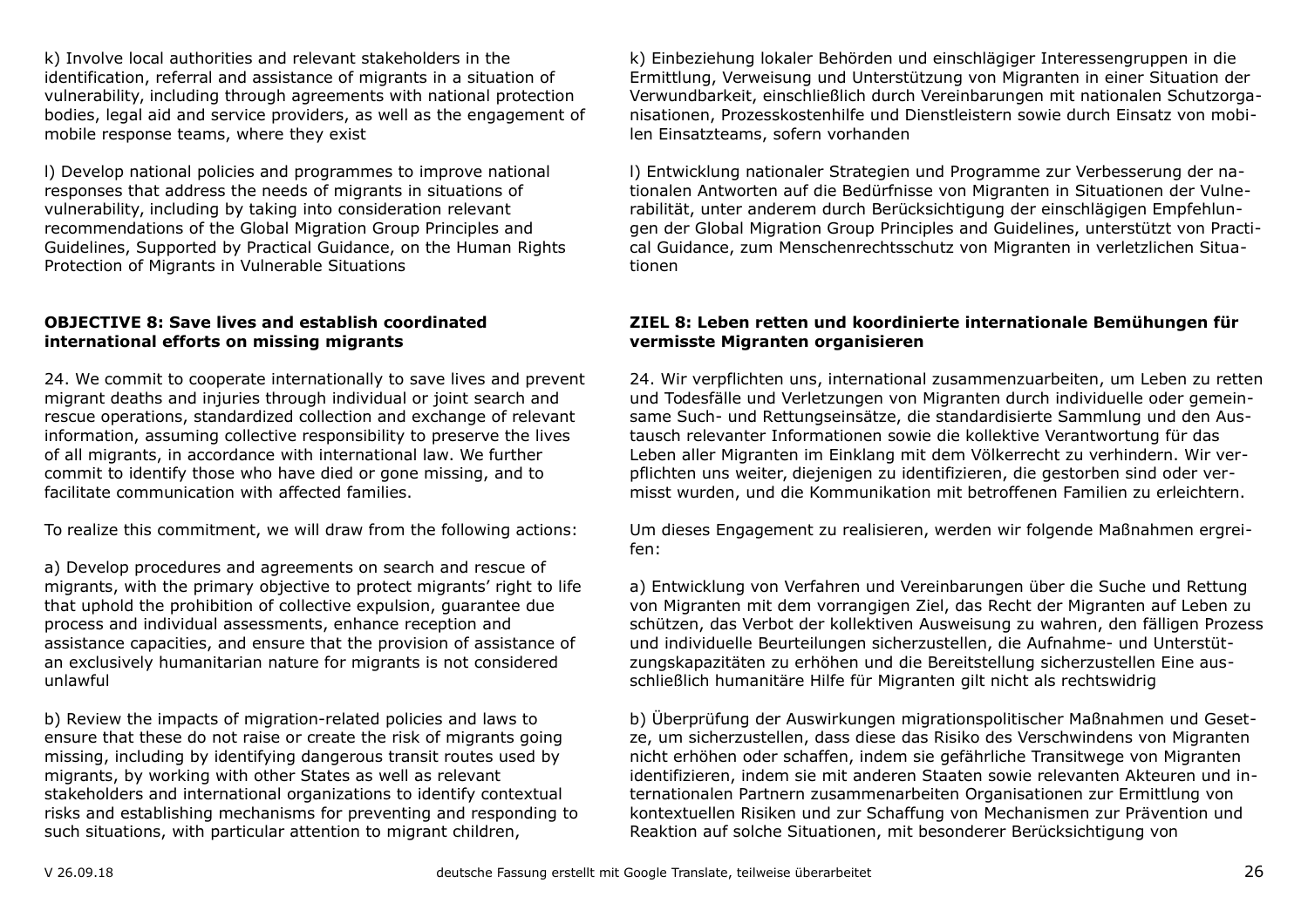### especially those unaccompanied or separated

c) Enable migrants to communicate with their families without delay to inform them that they are alive by facilitating access to means of communication along routes and at their destination, including in places of detention, as well as access to consular missions, local authorities and organizations that can provide assistance with family contacts, especially in cases of unaccompanied or separated migrant children, as well as adolescents

d) Establish transnational coordination channels, including through consular cooperation, and designate contact points for families looking for missing migrants, through which families can be kept informed on the status of the search and obtain other relevant information, while respecting the right to privacy and protecting personal data

e) Collect, centralize and systematize data regarding corpses and ensure traceability after burial, in accordance with internationally accepted forensic standards, and establish coordination channels at transnational level to facilitate identification and the provision of information to families

f) Make all efforts, including through international cooperation, to recover, identify and repatriate the remains of deceased migrants to their countries of origin, respecting the wishes of grieving families, and, in the case of unidentified individuals, facilitate the identification and subsequent recovery of the mortal remains, ensuring that the remains of deceased migrants are treated in a dignified, respectful and proper manner

### **OBJECTIVE 9: Strengthen the transnational response to smuggling of migrants**

25. We commit to intensify joint efforts to prevent and counter smuggling of migrants by strengthening capacities and international cooperation to prevent, investigate, prosecute and penalize the smuggling of migrants in order to end the impunity of smuggling networks. We further commit to ensure that migrants shall not become liable to criminal prosecution for the fact of having been the object of smuggling, notwithstanding potential prosecution for other

Migrantenkindern, insbesondere solchen, die unbegleitet oder getrennt leben

c) Migranten die Möglichkeit geben, unverzüglich mit ihren Familien zu kommunizieren, um sie über ihren Fortbestand zu informieren, indem sie den Zugang zu Kommunikationsmitteln entlang von Routen und am Zielort, auch in Haftanstalten, erleichtern und Zugang zu konsularischen Vertretungen, lokalen Behörden und Organisationen erhalten Dies kann bei familiären Kontakten helfen, insbesondere bei unbegleiteten oder getrennten Migrantenkindern sowie bei Jugendlichen

d) Einrichtung transnationaler Koordinierungskanäle, unter anderem durch konsularische Zusammenarbeit, und Benennung von Anlaufstellen für Familien auf der Suche nach vermissten Migranten, durch die Familien unter Wahrung des Rechts auf Privatsphäre und Schutz über den Stand der Durchsuchung auf dem Laufenden gehalten und andere relevante Informationen erhalten können persönliche Daten

e) Sammle, zentralisiere und systematisiere Daten über Leichen und sorge dafür, dass sie nach der Beerdigung nach international anerkannten forensischen Standards zurückverfolgt werden und koordiniere Kanäle auf transnationaler Ebene, um die Identifizierung und Bereitstellung von Informationen für Familien zu erleichtern

f) alles unternehmen, auch durch internationale Zusammenarbeit, um die sterblichen Überreste verstorbener Migranten in ihren Herkunftsländern zu finden, zu identifizieren und zu repatriieren, den Wunsch trauernder Familien zu respektieren und im Fall von nicht identifizierten Personen die Identifizierung und anschließende Genesung zu erleichtern; von den sterblichen Überresten, sicherzustellen, dass die Überreste von verstorbenen Migranten in einer würdevollen, respektvollen und angemessenen Weise behandelt werden

### **ZIEL 9: Stärkung der transnationalen Reaktion auf den Schmuggel von Migranten**

25. Wir verpflichten uns, die gemeinsamen Anstrengungen zur Verhinderung und Bekämpfung von Schleuserkriminalität durch Stärkung der Kapazitäten und der internationalen Zusammenarbeit zu verstärken, um den Schleuser von Migranten zu verhindern, zu untersuchen, strafrechtlich zu verfolgen und zu bestrafen, um die Straffreiheit von Schleusernetzen zu beenden. Wir verpflichten uns ferner, dafür zu sorgen, dass Migranten trotz der möglichen Strafverfolgung wegen anderer Verstöße gegen nationales Recht nicht strafrechtlich verfolgt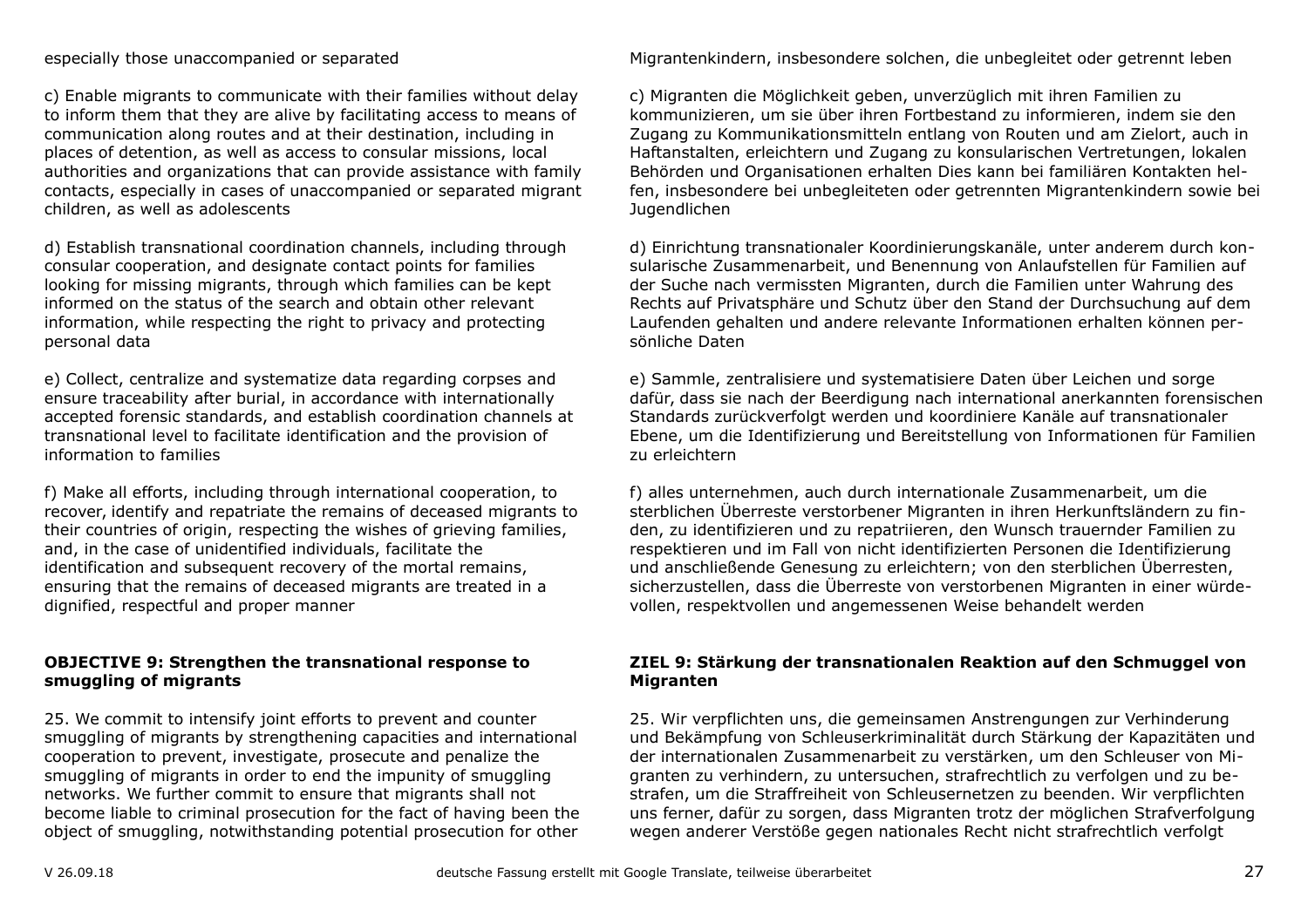violations of national law. We also commit to identify smuggled migrants to protect their human rights, taking into consideration the special needs of women and children, and assisting in particular those migrants subject to smuggling under aggravating circumstances, in accordance with international law.

To realize this commitment, we will draw from the following actions:

a) Promote ratification, accession and implementation of the Protocol against the Smuggling of Migrants by Land, Sea and Air, supplementing the United Nations Convention against Transnational Organised Crime (UNTOC)

b) Use transnational, regional and bilateral mechanisms to share relevant information and intelligence on smuggling routes, modus operandi and financial transactions of smuggling networks, vulnerabilities faced by smuggled migrants, and other data to dismantle the smuggling networks and enhance joint responses

c) Develop gender-responsive and child-sensitive cooperation protocols along migration routes that outline step-by-step measures to adequately identify and assist smuggled migrants, in accordance with international law, as well as to facilitate cross-border law enforcement and intelligence cooperation in order to prevent and counter smuggling of migrants with the aim to end impunity for smugglers and prevent irregular migration, while ensuring that counter-smuggling measures are in full respect for human rights

d) Adopt legislative and other measures as may be necessary to establish the smuggling of migrants as a criminal offence, when committed intentionally and in order to obtain, directly or indirectly, a financial or other material benefit for the smuggler, and include enhanced penalties for smuggling of migrants under aggravating circumstances, in accordance with international law

e) Design, review or amend relevant policies and procedures to distinguish between the crimes of smuggling of migrants and trafficking in persons by using the correct definitions and applying distinct responses to these separate crimes, while recognizing that smuggled migrants might also become victims of trafficking in persons, therefore requiring appropriate protection and assistance

werden können, weil sie Gegenstand von Schmuggel waren. Wir verpflichten uns auch, geschmuggelte Migranten zu identifizieren, um ihre Menschenrechte unter Berücksichtigung der besonderen Bedürfnisse von Frauen und Kindern zu schützen, und insbesondere den Migranten, die unter erschwerenden Umständen im Einklang mit dem Völkerrecht geschmuggelt werden, zu helfen.

Um dieses Engagement zu realisieren, werden wir folgende Maßnahmen ergreifen:

a) Förderung der Ratifizierung, des Beitritts und der Umsetzung des Protokolls gegen den Schmuggel von Migranten auf dem Land-, See- und Luftweg in Ergänzung des Übereinkommens der Vereinten Nationen gegen die grenzüberschreitende organisierte Kriminalität (UNTOC)

b) Nutzung transnationaler, regionaler und bilateraler Mechanismen für den Austausch relevanter Informationen und Erkenntnisse über Schmuggelrouten, Verfahrensweisen und Finanztransaktionen von Schleusernetzwerken, Anfälligkeit von geschmuggelten Migranten und andere Daten zum Abbau der Schleusernetzwerke und zur Verbesserung gemeinsamer Reaktionen

c) Entwicklung gender- und kindersensibler Kooperationsprotokolle entlang der Migrationsrouten, die Schritt für Schritt Maßnahmen zur adäquaten Identifizierung und Unterstützung von geschmuggelten Migranten im Einklang mit dem Völkerrecht sowie zur Erleichterung der grenzübergreifenden Strafverfolgung und der nachrichtendienstlichen Zusammenarbeit enthalten um den Schmuggel von Migranten zu verhindern und ihnen entgegenzuwirken, mit dem Ziel, die Straflosigkeit für Schleuser zu beenden und irreguläre Migration zu verhindern, während gleichzeitig sichergestellt wird, dass Maßnahmen zur Bekämpfung des Schmuggels die Menschenrechte uneingeschränkt achten

d) legislative und andere Maßnahmen zu ergreifen, die erforderlich sind, um den Schmuggel von Migranten als Straftat zu ahnden, wenn sie absichtlich begangen wird und direkt oder indirekt finanzielle oder andere materielle Vorteile für den Schmuggler erhalten, einschließlich Strafen für Schmuggel von Migranten unter erschwerenden Umständen, in Übereinstimmung mit dem Völkerrecht

e) Gestaltung, Überprüfung oder Änderung einschlägiger Strategien und Verfahren zur Unterscheidung zwischen Schleuserkriminalität und Menschenhandel durch Anwendung der richtigen Definitionen und Anwendung unterschiedlicher Reaktionen auf diese einzelnen Straftaten, wobei anerkannt wird, dass geschmuggelte Migranten auch Opfer des Menschenhandels werden könnten, die daher angemessenen Schutz und Unterstützung benötigen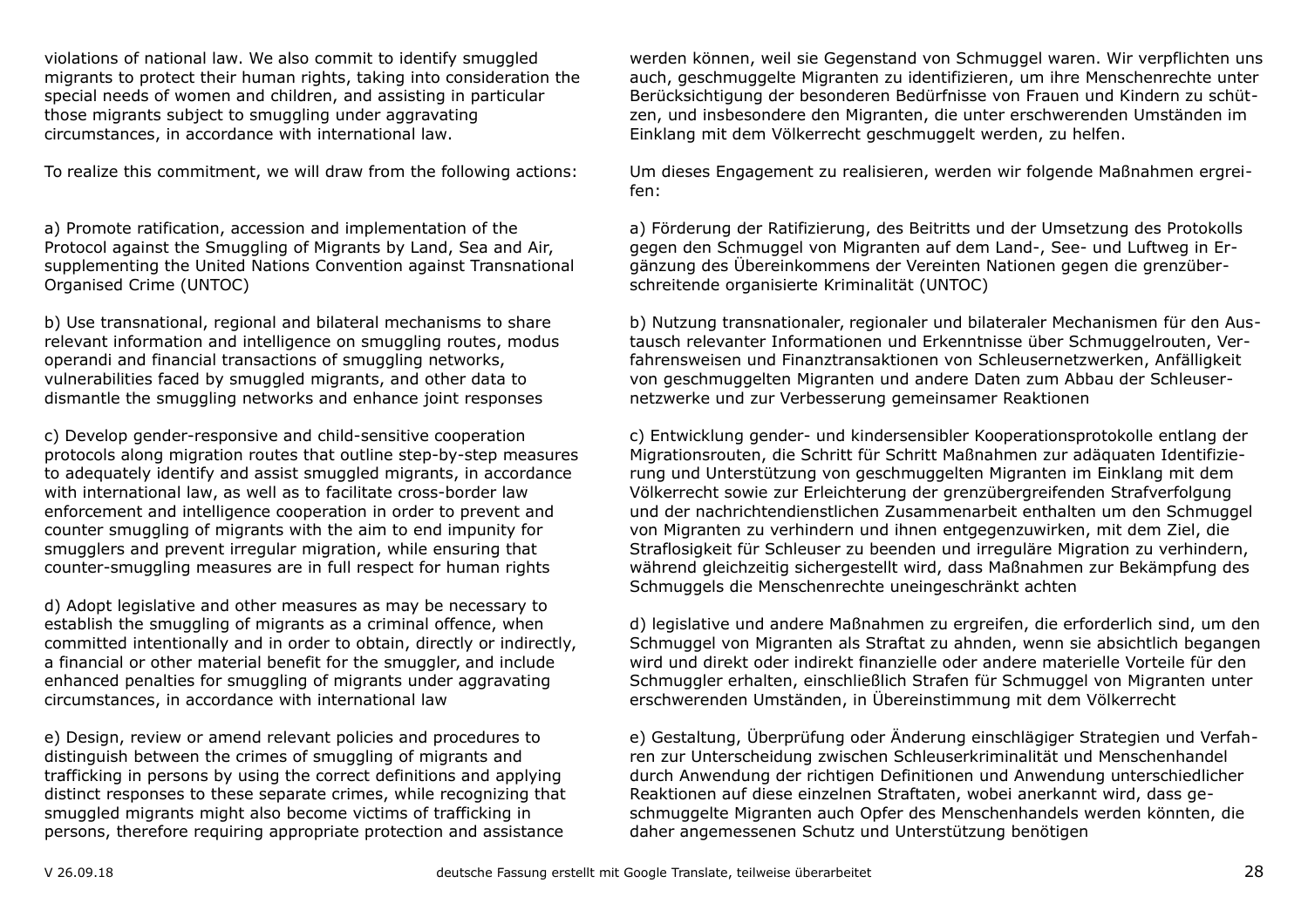f) Take measures to prevent the smuggling of migrants along the migration cycle in partnership with other States and relevant stakeholders, including by cooperating in the fields of development, public information, justice, as well as training and technical capacitybuilding at national and local levels, paying special attention to geographic areas from where irregular migration systematically originates

### **OBJECTIVE 10: Prevent, combat and eradicate trafficking in persons in the context of international migration**

26. We commit to take legislative or other measures to prevent, combat and eradicate trafficking in persons in the context of international migration by strengthening capacities and international cooperation to investigate, prosecute and penalize trafficking in persons, discouraging demand that fosters exploitation leading to trafficking, and ending impunity of trafficking networks. We further commit to enhance the identification and protection of, and assistance to migrants who have become victims of trafficking, paying particular attention to women and children.

To realize this commitment, we will draw from the following actions:

a) Promote, ratification, accession and implementation of the Protocol to Prevent, Suppress and Punish Trafficking in Persons Especially Women and Children, supplementing the United Nations Convention against Transnational Organized Crime (UNTOC)

b) Promote the implementation of the Global Plan of Action to Combat Trafficking in Persons and take into consideration relevant recommendations of the UNODC Toolkit to Combat Trafficking in Persons and other relevant UNODC documents when developing and implementing national and regional policies and measures relating to trafficking in persons

f) Ergreifung von Maßnahmen, um den Schmuggel von Migranten entlang des Migrationszyklus in Partnerschaft mit anderen Staaten und relevanten Interessengruppen zu verhindern, unter anderem durch Zusammenarbeit in den Bereichen Entwicklung, öffentliche Information, Justiz sowie Ausbildung und Aufbau technischer Kapazitäten auf nationaler und lokaler Ebene Ebenen, wobei den geografischen Gebieten, aus denen die irreguläre Migration systematisch stammt, besondere Aufmerksamkeit geschenkt wird

### **ZIEL 10: Verhütung, Bekämpfung und Ausmerzung des Menschenhandels im Kontext der internationalen Migration**

26. Wir verpflichten uns, legislative oder andere Maßnahmen zur Verhütung, Bekämpfung und Ausmerzung des Menschenhandels im Rahmen der internationalen Migration durch Stärkung der Kapazitäten und der internationalen Zusammenarbeit zur Untersuchung, Strafverfolgung und Sanktionierung des Menschenhandels zu ergreifen und die Nachfrage zu unterbinden, die zu Ausbeutung führt. und Beendigung der Straflosigkeit von Schleppernetzen. Wir verpflichten uns ferner, die Identifizierung, den Schutz und die Unterstützung von Migranten, die Opfer von Menschenhandel geworden sind, zu verbessern, wobei Frauen und Kindern besondere Aufmerksamkeit geschenkt wird.

Um dieses Engagement zu realisieren, werden wir folgende Maßnahmen ergreifen:

a) Förderung, Ratifizierung, Beitritt und Umsetzung des Protokolls zur Verhütung, Bekämpfung und Bestrafung des Menschenhandels, insbesondere von Frauen und Kindern, in Ergänzung des Übereinkommens der Vereinten Nationen gegen die grenzüberschreitende organisierte Kriminalität (UNTOC)

b) Förderung der Umsetzung des globalen Aktionsplans zur Bekämpfung des Menschenhandels und Berücksichtigung einschlägiger Empfehlungen des UN-ODC-Toolkit zur Bekämpfung des Menschenhandels und anderer relevanter UN-ODC-Dokumente bei der Entwicklung und Umsetzung nationaler und regionaler Strategien und Maßnahmen im Zusammenhang mit Menschenhandel Personen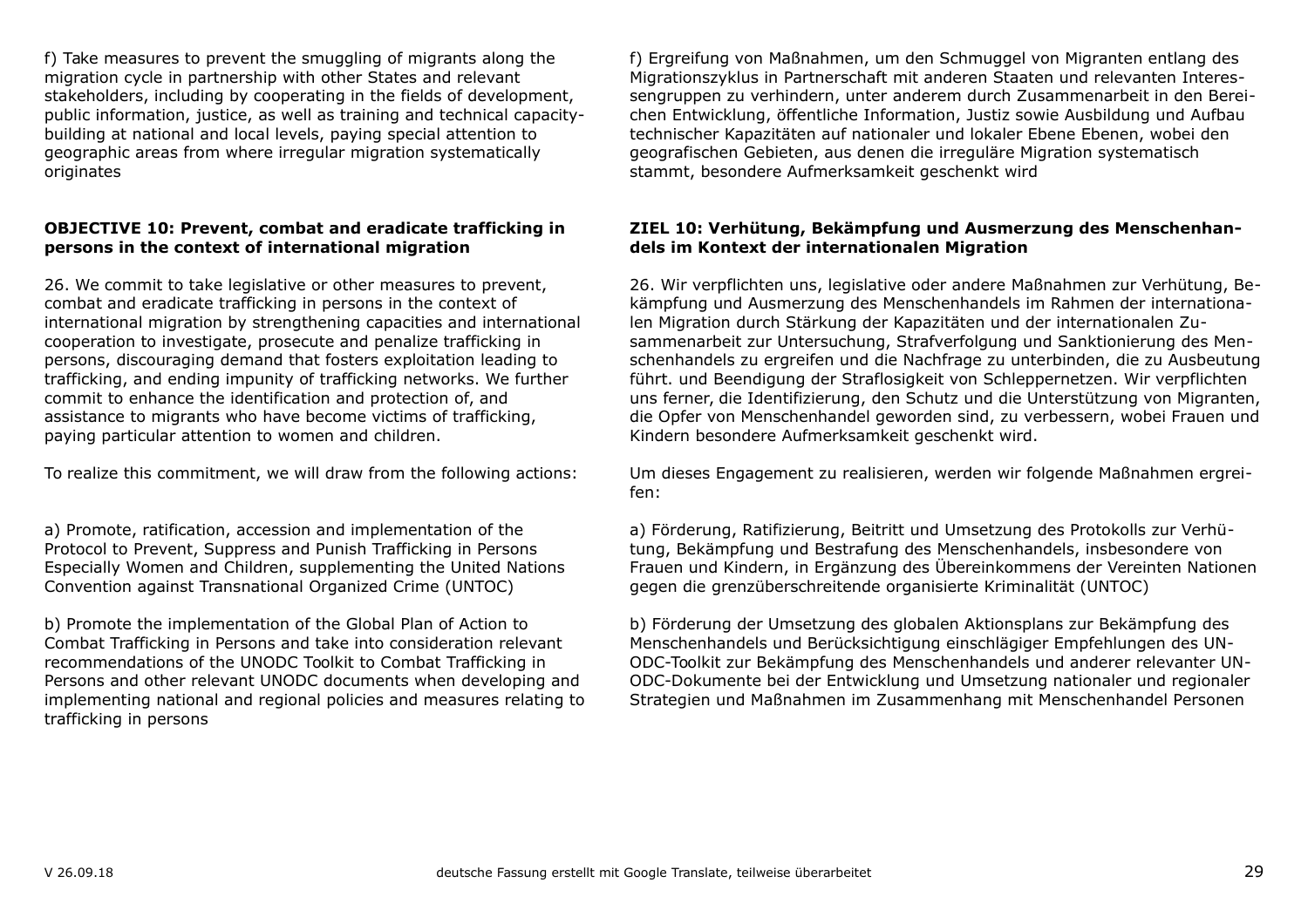c) Monitor irregular migration routes which may be exploited by human trafficking networks to recruit and victimize smuggled or irregular migrants, in order to strengthen cooperation at bilateral, regional and cross-regional levels on prevention, investigation, and prosecution of perpetrators, as well as on identification of, and protection and assistance to victims of trafficking in persons

d) Share relevant information and intelligence through transnational and regional mechanisms, including on the modus operandi, economic models and conditions driving trafficking networks, strengthen cooperation between all relevant actors, including financial intelligence units, regulators and financial institutions, to identify and disrupt financial flows associated with trafficking in persons, and enhance judicial cooperation and enforcement with the aim to ensure accountability and end impunity

e) Apply measures that address the particular vulnerabilities of women, men, girls and boys, regardless of their migration status, that have become or are at risk of becoming victims of trafficking in persons and other forms of exploitation by facilitating access to justice and safe reporting without fear of detention, deportation or penalty, focusing on prevention, identification, appropriate protection and assistance, and addressing specific forms of abuse and exploitation

f) Ensure that definitions of trafficking in persons used in legislation, migration policy and planning, as well as in judicial prosecutions are in accordance with international law, in order to distinguish between the crimes of trafficking in persons and smuggling of migrants

g) Strengthen legislation and relevant procedures to enhance prosecution of traffickers, avoid criminalization of migrants who are victims of trafficking in persons for trafficking-related offences, and ensure that the victim receives appropriate protection and assistance, not conditional upon cooperation with the authorities against suspected traffickers

c) Überwachung irregulärer Migrationsrouten, die von Schleusern ausgenutzt werden können, um geschmuggelte oder irreguläre Migranten zu rekrutieren und zu schikanieren, um die Zusammenarbeit auf bilateraler, regionaler und überregionaler Ebene bei der Verhütung, Ermittlung und Strafverfolgung von Tätern zu stärken über die Ermittlung von und den Schutz und die Unterstützung von Opfern des Menschenhandels

d) Austausch relevanter Informationen und Erkenntnisse durch transnationale und regionale Mechanismen, einschließlich des Modus Operandi, der Wirtschaftsmodelle und -bedingungen der Menschenhandelsnetze, Stärkung der Zusammenarbeit aller relevanten Akteure, einschließlich Finanzermittlungsstellen, Regulierungsbehörden und Finanzinstitutionen, um Finanzströme zu identifizieren und zu unterbrechen im Zusammenhang mit dem Menschenhandel stehen und die justizielle Zusammenarbeit und Durchsetzung verstärken, um die Rechenschaftspflicht zu gewährleisten und der Straflosigkeit ein Ende zu setzen

e) Anwenden von Maßnahmen, die die besonderen Anfälligkeiten von Frauen, Männern, Mädchen und Jungen unabhängig von ihrem Migrationsstatus ansprechen, die Opfer von Menschenhandel und anderen Formen der Ausbeutung geworden sind oder werden, indem sie den Zugang zu Justiz und Sicherheit erleichtern Berichterstattung ohne Angst vor Inhaftierung, Abschiebung oder Strafe, wobei der Schwerpunkt auf Prävention, Identifizierung, angemessenem Schutz und Unterstützung sowie auf spezifische Formen von Missbrauch und Ausbeutung gelegt wird

f) Sicherstellen, dass die Definitionen von Menschenhandel in Gesetzgebung, Migrationspolitik und -planung sowie in der Strafverfolgung im Einklang mit dem Völkerrecht stehen, um zwischen den Verbrechen des Menschenhandels und des Schleusens von Migranten zu unterscheiden

g) Stärkung der Rechtsvorschriften und der einschlägigen Verfahren zur Verbesserung der Strafverfolgung von Menschenhändlern, Vermeidung der Kriminalisierung von Migranten, die Opfer des Menschenhandels sind, für Straftaten im Zusammenhang mit Menschenhandel und Gewährleistung eines angemessenen Schutzes und Unterstützung, nicht vorbehaltlich der Zusammenarbeit mit den Behörden Menschenhändler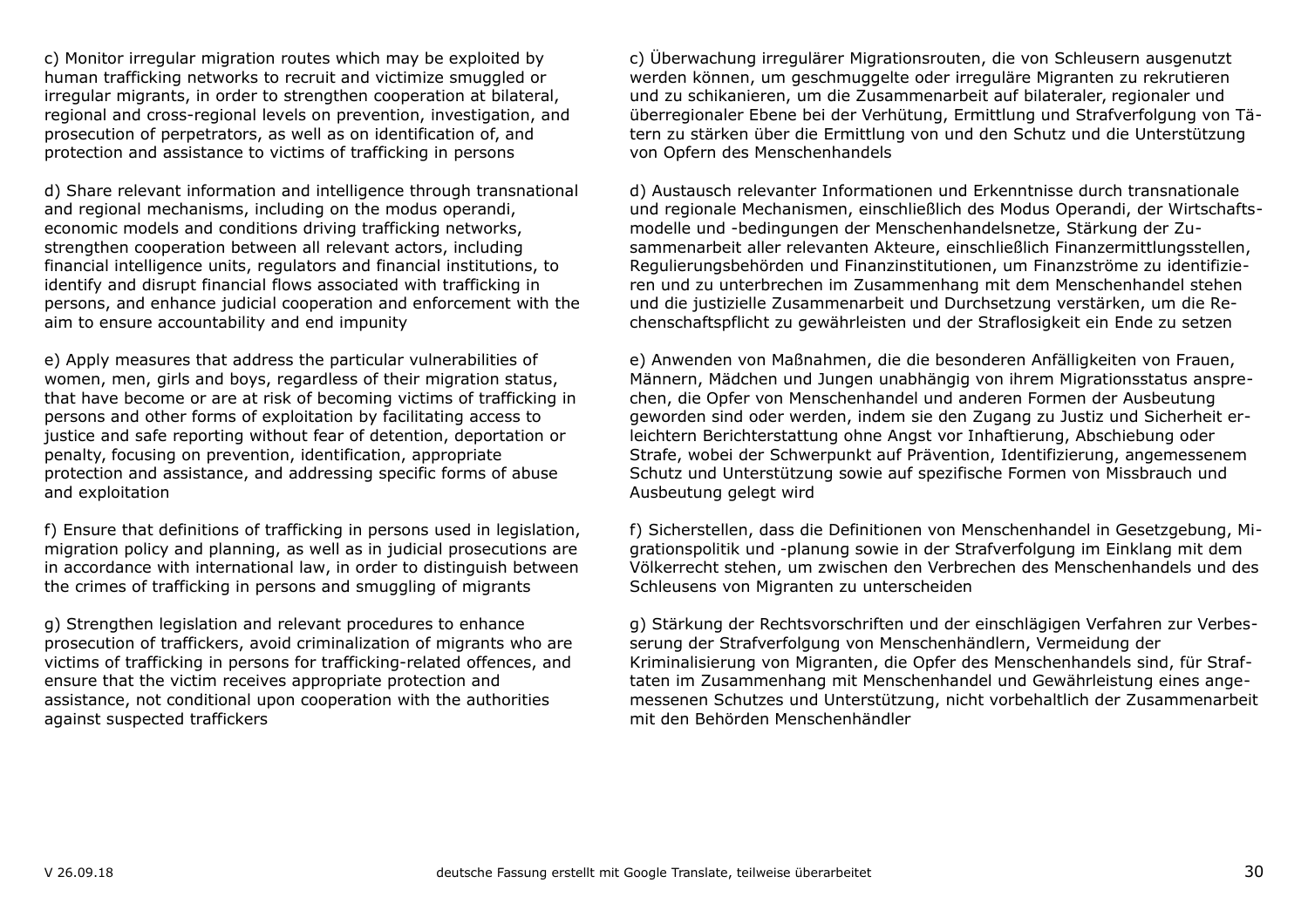h) Provide migrants that have become victims of trafficking in persons with protection and assistance, such as measures for physical, psychological and social recovery, as well as measures that permit them to remain in the country of destination, temporarily or permanently, in appropriate cases, facilitating victims' access to justice, including redress and compensation, in accordance with international law

i) Create national and local information systems and training programmes which alert and educate citizens, employers, as well as public officials and law enforcement officers, and strengthen capacities to identify signs of trafficking in persons, such as forced, compulsory or child labour, in countries of origin, transit and destination j) Invest in awareness-raising campaigns, in partnership with relevant stakeholders, for migrants and prospective migrants on the risks and dangers of trafficking in persons, and provide them with information on preventing and reporting trafficking activities

#### **OBJECTIVE 11: Manage borders in an integrated, secure and coordinated manner**

27. We commit to manage our national borders in a coordinated manner, promoting bilateral and regional cooperation, ensuring security for States, communities and migrants, and facilitating safe and regular cross-border movements of people while preventing irregular migration. We further commit to implement border management policies that respect national sovereignty, the rule of law, obligations under international law, human rights of all migrants, regardless of their migration status, and are nondiscriminatory, gender-responsive and child-sensitive.

To realize this commitment, we will draw from the following actions:

a) Enhance international, regional and cross-regional border management cooperation, taking into consideration the particular situation of countries of transit, on proper identification, timely and efficient referral, assistance and appropriate protection of migrants in situations of vulnerability at or near international borders, in compliance with international human rights law, by adopting wholeof-government approaches, implementing joint cross-border

h) Migranten, die Opfer des Menschenhandels geworden sind, Schutz und Unterstützung zu gewähren, wie Maßnahmen zur physischen, psychischen und sozialen Genesung, sowie Maßnahmen, die es ihnen ermöglichen, in geeigneten Fällen vorübergehend oder dauerhaft im Bestimmungsland zu bleiben Erleichterung des Zugangs der Opfer zur Justiz, einschließlich Wiedergutmachung und Entschädigung, in Übereinstimmung mit dem Völkerrecht

i) Schaffung von nationalen und lokalen Informationssystemen und Schulungsprogrammen, die Bürger, Arbeitgeber sowie Beamte und Strafverfolgungsbeamte aufklären und stärken und Kapazitäten stärken, um Anzeichen für Menschenhandel wie Zwangs-, Pflicht- oder Kinderarbeit in Herkunfts-, Transit- und Zielländer j) In Sensibilisierungskampagnen in Zusammenarbeit mit relevanten Interessengruppen für Migranten und potenzielle Migranten über die Risiken und Gefahren des Menschenhandels zu sammeln und ihnen Informationen über die Verhütung und Meldung von Menschenhandel zur Verfügung zu stellen

### **ZIEL 11: Grenzen in einer integrierten, sicheren und koordinierten Weise verwalten**

27. Wir verpflichten uns, unsere nationalen Grenzen koordiniert zu verwalten, die bilaterale und regionale Zusammenarbeit zu fördern, die Sicherheit für Staaten, Gemeinschaften und Migranten zu gewährleisten sowie sichere und regelmäßige grenzüberschreitende Personenbewegungen zu erleichtern und gleichzeitig die irreguläre Migration zu verhindern. Wir verpflichten uns ferner zur Umsetzung von Grenzschutzmaßnahmen, die die nationale Souveränität, die Rechtsstaatlichkeit, die völkerrechtlichen Verpflichtungen und die Menschenrechte aller Migranten unabhängig von ihrem Migrationsstatus respektieren und nicht diskriminierend, geschlechtsspezifisch und kindersensibel sind.

Um dieses Engagement zu realisieren, werden wir folgende Maßnahmen ergreifen:

a) Verbesserung der Zusammenarbeit auf internationaler, regionaler und überregionaler Ebene unter Berücksichtigung der besonderen Situation der Transitländer, angemessene Identifizierung, rechtzeitige und effiziente Befassung, Unterstützung und angemessenen Schutz von Migranten in Situationen der Verwundbarkeit an oder in der Nähe internationaler Grenzen, in Übereinstimmung mit den internationalen Menschenrechtsnormen, durch die Annahme von ge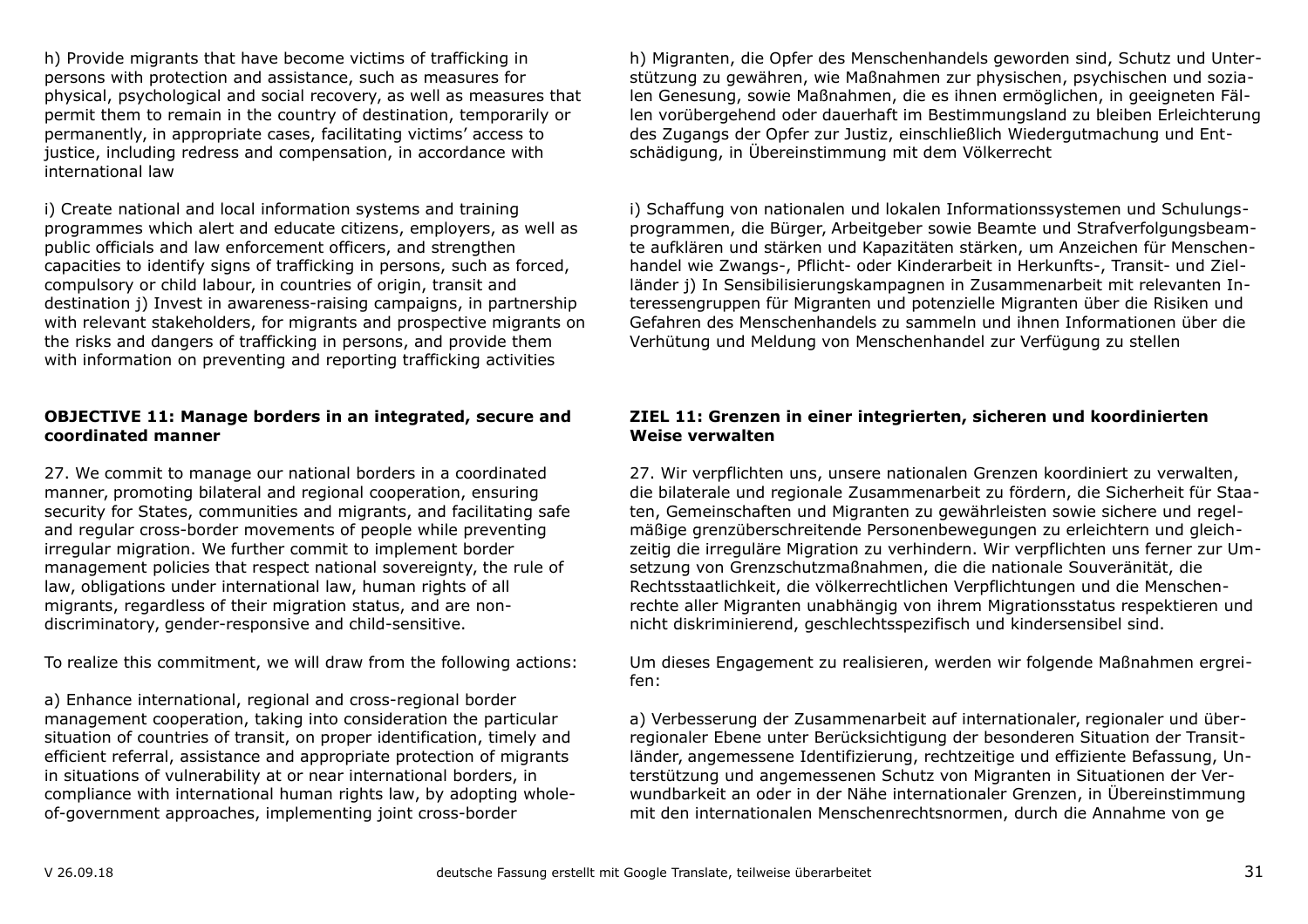b) Establish appropriate structures and mechanisms for effective integrated border management by ensuring comprehensive and efficient border crossing procedures, including through pre-screening of arriving persons, pre-reporting by carriers of passengers, and use of information and communication technology, while upholding the principle of non-discrimination, respecting the right to privacy and protecting personal data

c) Review and revise relevant national procedures for border screening, individual assessment and interview processes to ensure due process at international borders and that all migrants are treated in accordance with international human rights law, including through cooperation with National Human Rights Institutions and other relevant stakeholders

d) Develop technical cooperation agreements that enable States to request and offer assets, equipment and other technical assistance to strengthen border management, particularly in the area of search and rescue as well as other emergency situations

e) Ensure that child protection authorities are promptly informed and assigned to participate in procedures for the determination of the best interests of the child once an unaccompanied or separated child crosses an international border, in accordance with international law, including by training border officials in the rights of the child and child- sensitive procedures, such as those that prevent family separation and reunite families when family separation occurs

f) Review and revise relevant laws and regulations to determine whether sanctions are appropriate to address irregular entry or stay and, if so, to ensure that they are proportionate, equitable, nondiscriminatory, and fully consistent with due process and other obligations under international law

samtstaatlichen Ansätzen, die Durchführung gemeinsamer grenzübergreifender Schulungen und die Förderung von Maßnahmen zum Kapazitätsaufbau

b) Schaffung geeigneter Strukturen und Mechanismen für ein wirksames integriertes Grenzmanagement durch Gewährleistung umfassender und effizienter Grenzübertrittsverfahren, unter anderem durch Vorabkontrolle ankommender Personen, Vorabauskunft durch Beförderer von Passagieren und Nutzung der Informations- und Kommunikationstechnologie unter Wahrung dieses Prinzips Nichtdiskriminierung, Achtung des Rechts auf Privatsphäre und Schutz personenbezogener Daten

c) Überprüfung und Überarbeitung relevanter nationaler Verfahren für Grenzkontrollen, individuelle Begutachtungs- und Interviewprozesse, um einen ordnungsgemäßen Prozess an den internationalen Grenzen sicherzustellen und dass alle Migranten im Einklang mit den internationalen Menschenrechtsnormen behandelt werden, unter anderem durch die Zusammenarbeit mit nationalen Menschenrechtsinstitutionen und anderen relevanten Akteuren

d) Entwicklung von Abkommen über die technische Zusammenarbeit, die es den Staaten ermöglichen, Vermögenswerte, Ausrüstung und andere technische Hilfe zu beantragen und anzubieten, um die Grenzverwaltung insbesondere im Bereich der Such- und Rettungsdienste sowie in anderen Notfallsituationen zu stärken

e) sicherstellen, dass die Kinderschutzbehörden unverzüglich informiert und angewiesen werden, an Verfahren zur Bestimmung des Kindeswohls teilzunehmen, sobald ein unbegleitetes oder getrennt lebendes Kind eine internationale Grenze überschreitet, in Übereinstimmung mit dem Völkerrecht, einschließlich der Ausbildung von Grenzbeamten in der Kinderrechte und kindsensible Verfahren wie solche, die Familientrennung verhindern und Familien bei Familientrennung wiedervereinigen

f) Überprüfung und Überarbeitung einschlägiger Gesetze und Verordnungen, um zu ermitteln, ob Sanktionen geeignet sind, gegen irreguläre Einreisen oder Aufenthalte vorzugehen, und wenn dies der Fall ist, um sicherzustellen, dass sie angemessen, gerecht und nichtdiskriminierend sind und voll und ganz im Einklang mit den Verfahren und sonstigen Verpflichtungen stehen Recht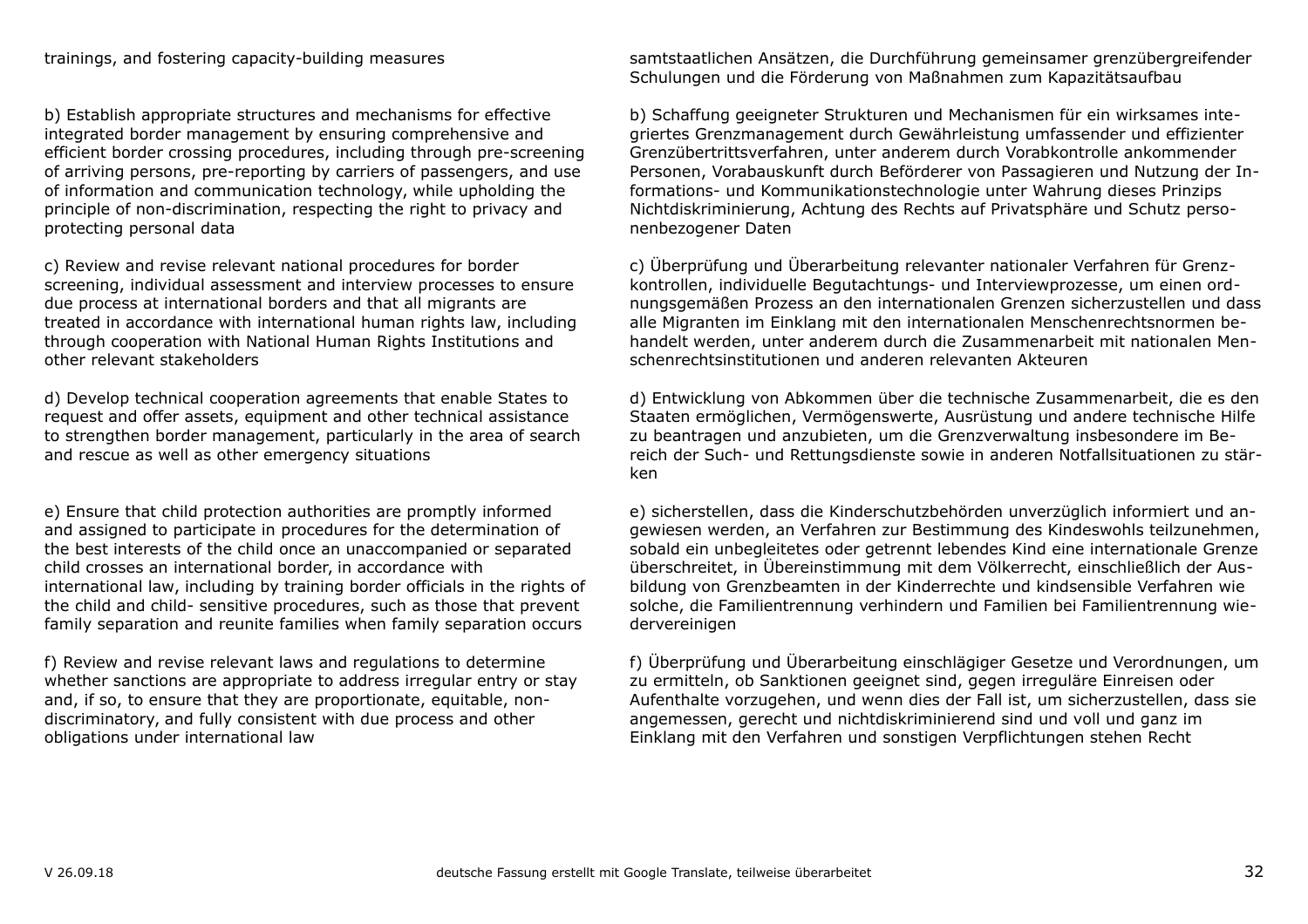g) Improve cross-border collaboration among neighbouring and other States relating to the treatment given to persons crossing or seeking to cross international borders, including by taking into consideration relevant recommendations from the OHCHR Recommended Principles and Guidelines on Human Rights at International Borders when identifying best practices

#### **OBJECTIVE 12: Strengthen certainty and predictability in migration procedures for appropriate screening, assessment and referral**

28. We commit to increase legal certainty and predictability of migration procedures by developing and strengthening effective and human rights-based mechanisms for the adequate and timely screening and individual assessment of all migrants for the purpose of identifying and facilitating access to the appropriate referral procedures, in accordance with international law.

To realize this commitment, we will draw from the following actions:

a) Increase transparency and accessibility of migration procedures by communicating the requirements for entry, admission, stay, work, study or other activities, and introducing technology to simplify application procedures, in order to avoid unnecessary delays and expenses for States and migrants

b) Develop and conduct intra- and cross-regional specialized human rights and trauma- informed trainings for first responders and government officials, including law enforcement authorities, border officials, consular representatives and judicial bodies, to facilitate and standardize identification and referral of, as well as appropriate assistance and counselling in a culturally-sensitive way, to victims of trafficking in persons, migrants in situations of vulnerability, including children, in particular those unaccompanied or separated, and persons affected by any form of exploitation and abuse related to smuggling of migrants under aggravating circumstances

g) Verbesserung der grenzübergreifenden Zusammenarbeit zwischen Nachbarstaaten und anderen Staaten in Bezug auf die Behandlung von Personen, die internationale Grenzen überschreiten oder überqueren wollen, einschließlich der Berücksichtigung einschlägiger Empfehlungen der vom OHCHR empfohlenen Prinzipien und Leitlinien für Menschenrechte an internationalen Grenzen bei der besten Identifizierung Praktiken

### **ZIEL 12: Stärkung der Gewissheit und Vorhersehbarkeit von Migrationsverfahren für ein angemessenes Screening, Bewertung und Überweisung**

28. Wir verpflichten uns, die Rechtssicherheit und Vorhersehbarkeit von Migrationsverfahren durch die Entwicklung und Stärkung wirksamer und menschenrechtsbasierter Mechanismen für die angemessene und rechtzeitige Überprüfung und individuelle Beurteilung aller Migranten zu erhöhen, um den Zugang zu den entsprechenden Befassungsverfahren zu ermitteln und zu erleichtern. in Übereinstimmung mit dem internationalen Recht.

Um dieses Engagement zu realisieren, werden wir folgende Maßnahmen ergreifen:

a) Verbesserung der Transparenz und Zugänglichkeit von Migrationsverfahren durch Übermittlung der Anforderungen für Einreise-, Aufnahme-, Aufenthalts-, Arbeits-, Studien- oder andere Aktivitäten und Einführung von Technologien zur Vereinfachung der Antragsverfahren, um unnötige Verzögerungen und Ausgaben für Staaten und Migranten zu vermeiden

b) Entwicklung und Durchführung von intra- und regionenübergreifenden spezialisierten Menschenrechts- und Trauma-Schulungen für Ersthelfer und Regierungsbeamte, einschließlich Strafverfolgungsbehörden, Grenzbeamten, Konsularvertretern und Justizbehörden, um die Identifizierung und Verweisung von Personen zu erleichtern und zu standardisieren angemessene Hilfe und Beratung in kultursensibler Weise für Opfer von Menschenhandel, Migranten in Situationen der Vulnerabilität, einschließlich Kinder, insbesondere unbegleiteter oder getrennt lebender Kinder, sowie Personen, die von jeglicher Form der Ausbeutung und des Missbrauchs im Zusammenhang mit dem Schmuggel von Menschen betroffen sind Migranten unter erschwerenden Umständen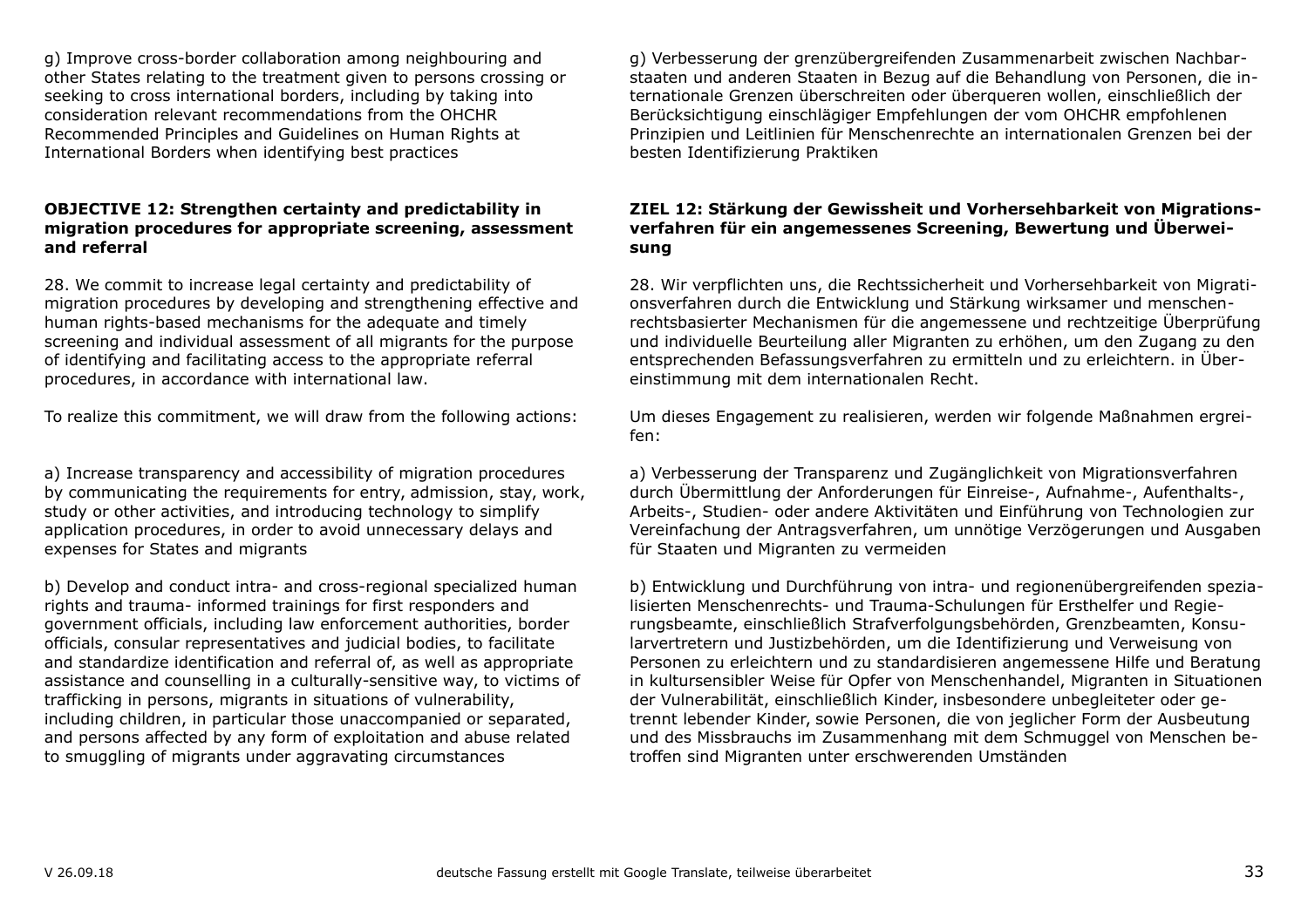c) Establish gender-responsive and child-sensitive referral mechanisms, including improved screening measures and individual assessments at borders and places of first arrival, by applying standardized operating procedures developed in coordination with local authorities, National Human Rights Institutions, international organizations and civil society

d) Ensure that migrant children are promptly identified at places of first arrival in countries of transit and destination, and, if unaccompanied or separated, are swiftly referred to child protection authorities and other relevant services as well as appointed a competent and impartial legal guardian, that family unity is protected, and that anyone legitimately claiming to be a child is treated as such unless otherwise determined through a multidisciplinary, independent and child-sensitive age assessment

e) Ensure that, in the context of mixed movements, relevant information on rights and obligations under national laws and procedures, including on entry and stay requirements, available forms of protection, as well as options for return and reintegration, is appropriately, timely and effectively communicated, and accessible

### **OBJECTIVE 13: Use immigration detention only as a measure of last resort and work towards alternatives**

29. We commit to ensure that any detention in the context of international migration follows due process, is non-arbitrary, based on law, necessity, proportionality and individual assessments, is carried out by authorized officials, and for the shortest possible period of time, irrespective of whether detention occurs at the moment of entry, in transit, or proceedings of return, and regardless of the type of place where the detention occurs. We further commit to prioritize non- custodial alternatives to detention that are in line with international law, and to take a human rights-based approach to any detention of migrants, using detention as a measure of last resort only.

c) Einrichtung geschlechtersensibler und kindsensibler Verweisungsmechanismen, einschließlich verbesserter Früherkennungsmaßnahmen und individueller Bewertungen an den Grenzen und Orten der ersten Ankunft, durch Anwendung standardisierter Arbeitsverfahren, die in Abstimmung mit lokalen Behörden, nationalen Menschenrechtsinstitutionen, internationalen Organisationen und der Zivilgesellschaft entwickelt wurden

d) Sicherstellen, dass Migrantenkinder unverzüglich an Orten der ersten Ankunft in Transit- und Zielländern identifiziert werden und, wenn sie unbegleitet oder getrennt werden, schnell an Kinderschutzbehörden und andere relevante Dienste verwiesen werden sowie einen kompetenten und unparteiischen Erziehungsberechtigten bestellen; diese Familieneinheit ist geschützt, und jeder, der berechtigterweise behauptet, ein Kind zu sein, wird als solcher behandelt, sofern nicht anders durch eine multidisziplinäre, unabhängige und kindgerechte Alterseinschätzung festgelegt

e) Sicherstellen, dass im Zusammenhang mit gemischten Bewegungen relevante Informationen über Rechte und Pflichten nach innerstaatlichem Recht und Verfahren, einschließlich zu Einreise- und Aufenthaltsvoraussetzungen, verfügbare Formen des Schutzes sowie Optionen für Rückkehr und Wiedereingliederung angemessen, rechtzeitig und angemessen sind effektiv kommuniziert und zugänglich

### **ZIEL 13: Verwenden Sie die Abschiebungshaft nur als letztes Mittel und arbeiten Sie auf Alternativen hin**

29. Wir verpflichten uns sicherzustellen, dass jede Inhaftierung im Zusammenhang mit der internationalen Migration einem ordnungsgemäßen Prozess folgt, nicht willkürlich ist, auf Gesetz, Notwendigkeit, Verhältnismäßigkeit und individuellen Beurteilungen beruht, von befugten Beamten durchgeführt wird und so kurz wie möglich ist unabhängig davon, ob die Haft zum Zeitpunkt der Einreise, der Durchreise oder des Rückführungsverfahrens erfolgt und unabhängig von der Art des Ortes, an dem die Inhaftierung stattfindet. Wir verpflichten uns ferner, freiheitsentziehende Alternativen zur Inhaftierung, die im Einklang mit dem Völkerrecht stehen, zu priorisieren und einen menschenrechtsbasierten Ansatz für die Inhaftierung von Migranten zu verfolgen, wobei die Inhaftierung ausschließlich als letztes Mittel dient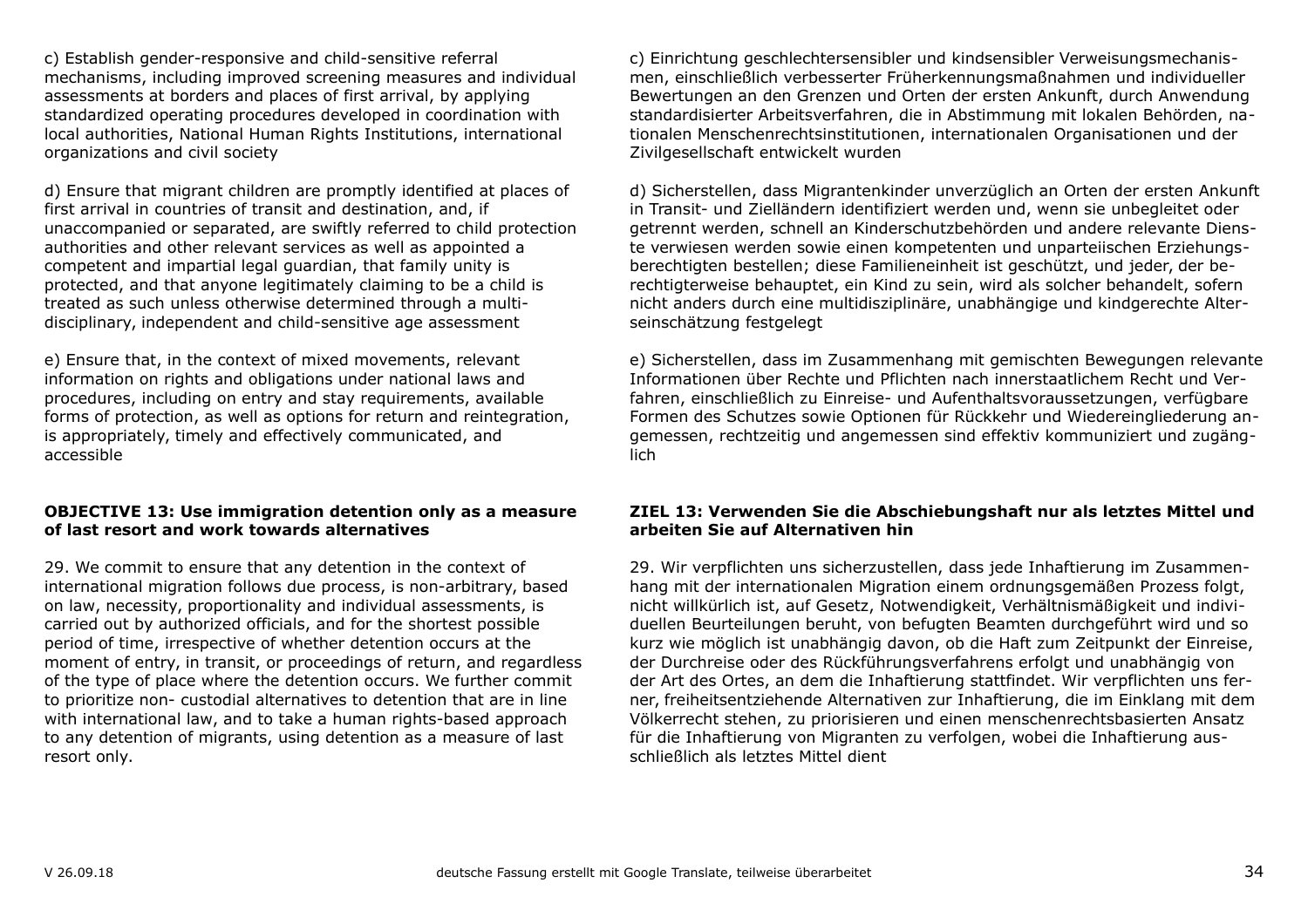To realize this commitment, we will draw from the following actions:

a) Use existing relevant human rights mechanisms to improve independent monitoring of migrant detention, ensuring that it is a measure of last resort, that human rights violations do not occur, and that States promote, implement and expand alternatives to detention, favouring non-custodial measures and community-based care arrangements, especially in the case of families and children

b) Consolidate a comprehensive repository to disseminate best practices of human rights- based alternatives to detention in the context of international migration, including by facilitating regular exchanges and the development of initiatives based on successful practices among States, and between States and relevant stakeholders

c) Review and revise relevant legislation, policies and practices related to immigration detention to ensure that migrants are not detained arbitrarily, that decisions to detain are based on law, are proportionate, have a legitimate purpose, and are taken on an individual basis, in full compliance with due process and procedural safeguards, and that immigration detention is not promoted as a deterrent or used as a form of cruel, inhumane or degrading treatment to migrants, in accordance with international human rights law

d) Provide access to justice for all migrants in countries of transit and destination that are or may be subject to detention, including by facilitating access to free or affordable legal advice and assistance of a qualified and independent lawyer, as well as access to information and the right to regular review of a detention order

e) Ensure that all migrants in detention are informed about the reasons for their detention, in a language they understand, and facilitate the exercise of their rights, including to communicate with the respective consular or diplomatic missions without delay, legal representatives and family members, in accordance with international law and due process guarantees

Um dieses Engagement zu realisieren, werden wir folgende Maßnahmen ergreifen:

a) Nutzung vorhandener einschlägiger Menschenrechtsmechanismen zur Verbesserung der unabhängigen Überwachung der Inhaftierung von Migranten, um sicherzustellen, dass es sich um ein letztes Mittel handelt, dass Menschenrechtsverletzungen nicht vorkommen und dass die Staaten Alternativen zur Inhaftierung fördern, umsetzen und erweitern, ohne dass Freiheitsentzug gewährt wird Maßnahmen und gemeinschaftsnahe Betreuungsangebote, insbesondere bei Familien und Kindern

b) Konsolidierung eines umfassenden Repositoriums zur Verbreitung bewährter Praktiken menschenrechtlicher Alternativen zur Inhaftierung im Kontext der internationalen Migration, unter anderem durch Erleichterung des regelmäßigen Austauschs und der Entwicklung von Initiativen auf der Grundlage erfolgreicher Praktiken zwischen Staaten sowie zwischen Staaten und relevanten Interessengruppen

c) Überprüfung und Überarbeitung einschlägiger Rechtsvorschriften, Politiken und Praktiken im Zusammenhang mit der Abschiebungshaft, um sicherzustellen, dass Migranten nicht willkürlich inhaftiert werden, dass Verfolgungsentscheidungen auf dem Gesetz beruhen, verhältnismäßig sind, einen legitimen Zweck verfolgen und auf individueller Basis getroffen werden, die uneingeschränkte Einhaltung der Verfahrens- und Verfahrensgarantien, und dass die Inhaftierung von Einwanderern gemäß den internationalen Menschenrechtsnormen nicht als Abschreckung oder als eine Form grausamer, unmenschlicher oder erniedrigender Behandlung von Migranten gefördert wird

d) Zugang zu Gerichten für alle Migranten in Durchgangs - und Bestimmungsländern, die einer Inhaftierung unterworfen sind oder ausgesetzt sein können, einschließlich Erleichterung des Zugangs zu kostenloser oder erschwinglicher Rechtsberatung und Unterstützung eines qualifizierten und unabhängigen Rechtsanwalts sowie Zugang zu Informationen und das Recht auf regelmäßige Überprüfung einer Haftanordnung

e) sicherstellen, dass alle inhaftierten Migranten in einer ihnen verständlichen Sprache über die Gründe für ihre Inhaftierung informiert werden und die Wahrnehmung ihrer Rechte erleichtern, einschließlich der unverzüglichen Kommunikation mit den jeweiligen konsularischen oder diplomatischen Vertretungen, Rechtsvertretern und Familienangehörigen; in Übereinstimmung mit dem Völkerrecht und den Prozessgarantien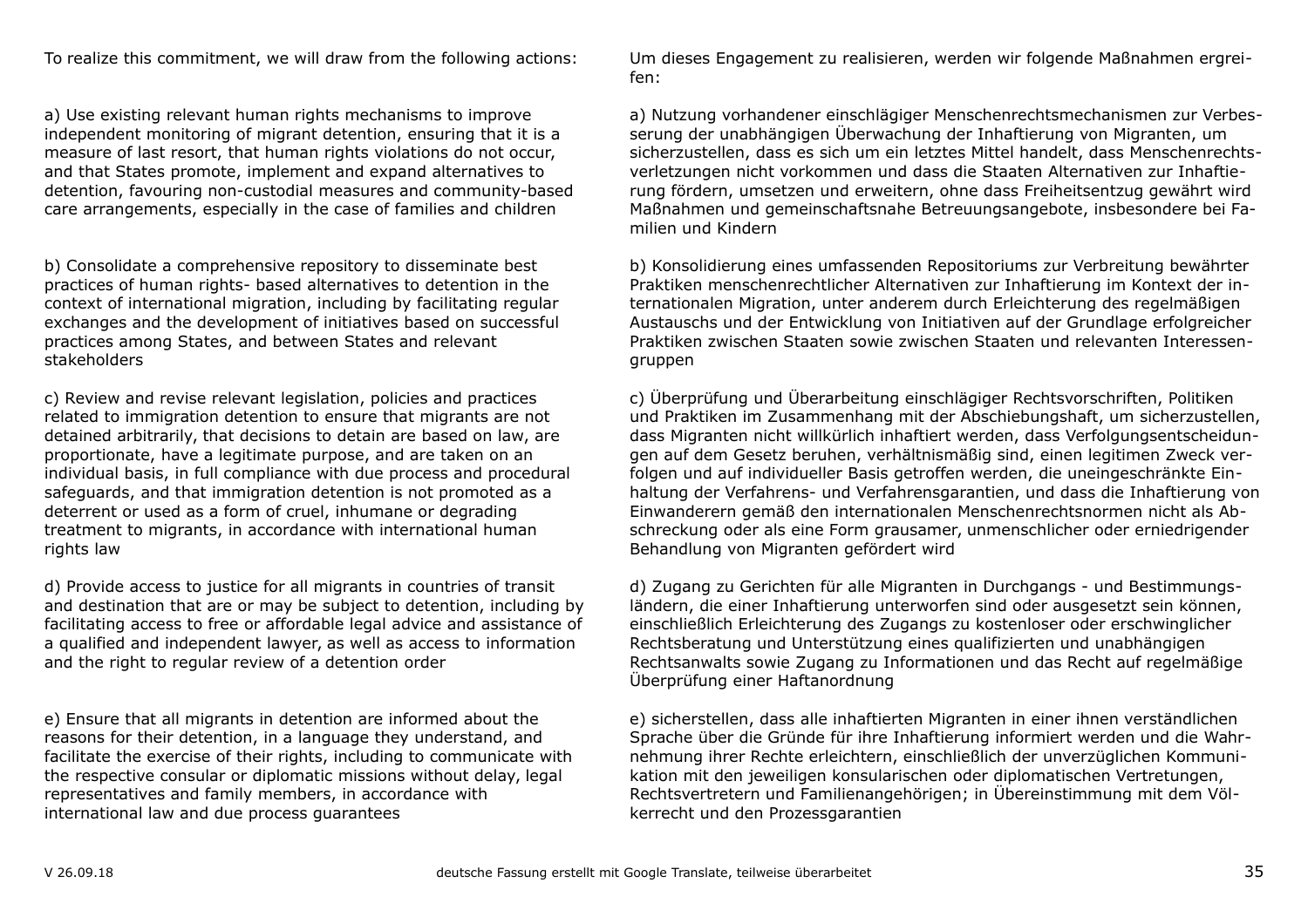f) Reduce the negative and potentially lasting effects of detention on migrants by guaranteeing due process and proportionality, that it is for the shortest period of time, safeguards physical and mental integrity, and that, as a minimum, access to food, basic healthcare, legal orientation and assistance, information and communication, as well as adequate accommodation is granted, in accordance with international human rights law

g) Ensure that all governmental authorities and private actors duly charged with administering immigration detention do so in a way consistent with human rights and are trained on non- discrimination, the prevention of arbitrary arrest and detention in the context of international migration, and are held accountable for violations or abuses of human rights

h) Protect and respect the rights and best interests of the child at all times, regardless of their migration status, by ensuring availability and accessibility of a viable range of alternatives to detention in non-custodial contexts, favouring community-based care arrangements, that ensure access to education and healthcare, and respect their right to family life and family unity, and by working to end the practice of child detention in the context of international migration

### **OBJECTIVE 14: Enhance consular protection, assistance and cooperation throughout the migration cycle**

30. We commit to strengthen consular protection of and assistance to our nationals abroad, as well as consular cooperation between States in order to better safeguard the rights and interests of all migrants at all times, and to build upon the functions of consular missions to enhance interactions between migrants and State authorities of countries of origin, transit and destination, in accordance with international law.

To realize this commitment, we will draw from the following actions:

f) Verringerung der negativen und potenziell dauerhaften Auswirkungen der Inhaftierung von Migranten durch Gewährleistung eines ordnungsgemäßen Verfahrens und Verhältnismäßigkeit, Gewährleistung eines möglichst kurzen Zeitraums, Gewährleistung der körperlichen und geistigen Unversehrtheit und zumindest des Zugangs zu Nahrungsmitteln, Grundversorgung, Rechtliche Orientierung und Hilfe, Information und Kommunikation sowie angemessene Unterbringung werden im Einklang mit den internationalen Menschenrechtsnormen gewährt

g) Sicherstellen, dass alle Regierungsbehörden und privaten Akteure, die ordnungsgemäß mit der Verwaltung der Abschiebehaft betraut sind, dies menschenrechtskonform durchführen und in Bezug auf Nichtdiskriminierung, die Verhütung willkürlicher Festnahmen und Inhaftierungen im Rahmen der internationalen Migration geschult und abgehalten werden verantwortlich für Verstöße oder Menschenrechtsverletzungen

h) Schutz und Achtung der Rechte und der besten Interessen des Kindes zu jeder Zeit, unabhängig von ihrem Migrationsstatus, indem die Verfügbarkeit und Zugänglichkeit einer praktikablen Palette von Alternativen zur Inhaftierung in nicht freiheitsentziehenden Kontexten sichergestellt wird, was gemeindenahe Versorgungsregelungen begünstigt Gewährleistung des Zugangs zu Bildung und Gesundheitsfürsorge, Achtung ihres Rechts auf Familienleben und Familienzusammenhalt sowie durch die Beendigung der Praxis der Unterbringung von Kindern im Kontext der internationalen Migration

### **ZIEL 14: Verbesserung des konsularischen Schutzes, der Unterstützung und der Zusammenarbeit während des gesamten Migrationszyklus**

30. Wir verpflichten uns, den konsularischen Schutz und die Unterstützung unserer Staatsangehörigen im Ausland sowie die konsularische Zusammenarbeit zwischen den Staaten zu stärken, um die Rechte und Interessen aller Migranten zu jeder Zeit besser zu schützen und auf den Funktionen der konsularischen Vertretungen aufzubauen Interaktionen zwischen Migranten und staatlichen Behörden von Herkunfts-, Transit- und Zielländern im Einklang mit dem Völkerrecht.

Um dieses Engagement zu realisieren, werden wir folgende Maßnahmen ergreifen: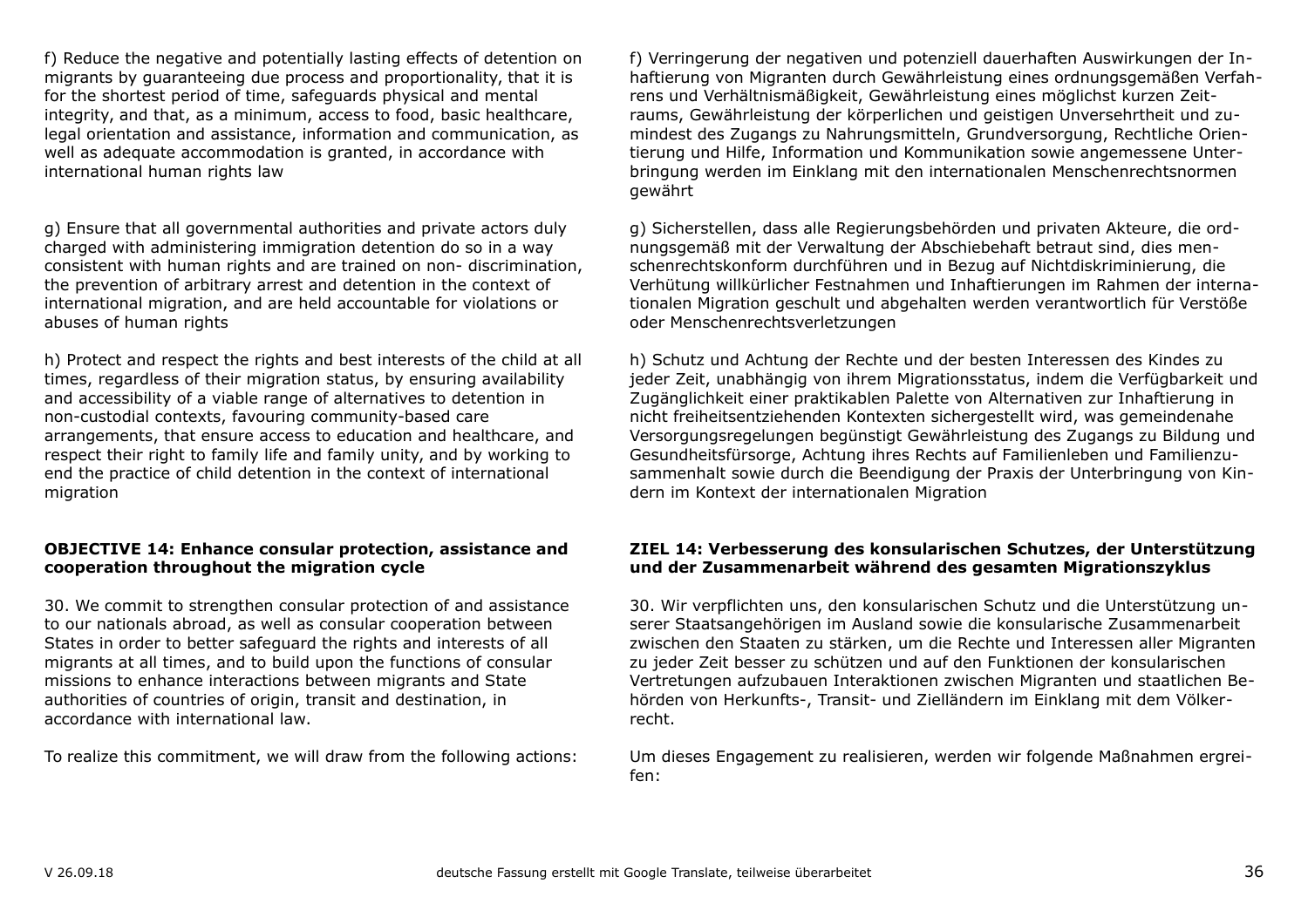a) Cooperate to build consular capacities, train consular officers, promote arrangements for providing consular services collectively where individual States lack capacity, including through technical assistance, and to develop bilateral or regional agreements on various aspects of consular cooperation

b) Involve relevant consular and immigration personnel in existing global and regional fora on migration in order to exchange information and best practices about issues of mutual concern that pertain to citizens abroad and contribute to comprehensive and evidence- based migration policy development

c) Conclude bilateral or regional agreements on consular assistance and representation in places where States have an interest in strengthening effective consular services related to migration, but do not have a diplomatic or consular presence

d) Strengthen consular capacities in order to identify, protect and assist our nationals abroad who are in a situation of vulnerability, including victims of human and labour rights violations or abuse, victims of crime, victims of trafficking in persons, migrants subject to smuggling under aggravating circumstances, and migrant workers exploited in the process of recruitment, by providing training to consular officers on human rights-based, gender- responsive and child-sensitive actions in this regard

e) Provide our nationals abroad the opportunity to register with the country of origin, in close cooperation with consular, national and local authorities, as well as relevant migrant organizations, as a means to facilitate information, services and assistance to migrants in emergency situations and ensure migrants' accessibility to relevant and timely information, such as by establishing helplines and consolidating national digital databases, while upholding the right to privacy and protecting personal data

f) Provide consular support to our nationals through advice, including on local laws and customs, interaction with authorities, financial inclusion, and business establishment, as well as through the issuance of relevant documentation, such as travel documents, and consular identity documents that may facilitate access to services, assistance in emergency situations, the opening of a bank account, and access to remittance facilities

a) Zusammenarbeit beim Aufbau konsularischer Kapazitäten, Ausbildung von Konsularbeamten, Förderung kollektivvertraglicher konsularischer Vertretungen, wenn einzelne Staaten nicht über Kapazitäten verfügen, einschließlich technischer Hilfe, und Entwicklung bilateraler oder regionaler Abkommen über verschiedene Aspekte der konsularischen Zusammenarbeit

b) Einbeziehung des zuständigen Konsular- und Immigrationspersonals in bestehende globale und regionale Migrationsforen zum Austausch von Informationen und bewährten Praktiken zu Themen von beiderseitigem Interesse für Bürger im Ausland und Beitrag zu einer umfassenden und evidenzbasierten Entwicklung der Migrationspolitik

c) Abschluss bilateraler oder regionaler Abkommen über konsularische Hilfe und Vertretung an Orten, an denen Staaten ein Interesse an der Stärkung wirksamer konsularischer Dienstleistungen im Zusammenhang mit Migration haben, aber keine diplomatische oder konsularische Vertretung haben

d) Stärkung der konsularischen Kapazitäten, um Angehörige im Ausland zu identifizieren, zu schützen und zu unterstützen, die schutzbedürftig sind, darunter Opfer von Menschen- und Arbeitsrechtsverletzungen oder -missbrauch, Opfer von Straftaten, Opfer von Menschenhandel, von Schleuserkriminalität betroffene Migranten erschwerende Umstände und Wanderarbeitnehmer, die im Rekrutierungsprozess ausgebeutet werden, indem Konsularbeamte in Menschenrechtsfragen, geschlechtergerechten und kindgerechten Handlungen in dieser Hinsicht geschult werden

e) unseren Staatsangehörigen im Ausland die Möglichkeit bieten, sich in enger Zusammenarbeit mit den konsularischen, nationalen und lokalen Behörden sowie den relevanten Migrantenorganisationen im Herkunftsland zu registrieren, um Migranten, Notsituationen und anderen Informationen zu erleichtern Gewährleistung des Zugangs von Migranten zu relevanten und zeitnahen Informationen, z. B. durch Einrichtung von Helplines und Konsolidierung nationaler digitaler Datenbanken, unter Wahrung des Rechts auf Privatsphäre und Schutz personenbezogener Daten

f) Bereitstellung von konsularischer Unterstützung für unsere Staatsangehörigen durch Beratung, einschließlich zu lokalen Gesetzen und Bräuchen, Interaktion mit Behörden, finanzielle Eingliederung und Geschäftsgründung, sowie durch die Ausstellung von relevanten Unterlagen, wie Reisedokumente und konsularische Identitätsdokumente Erleichterung des Zugangs zu Dienstleistungen, Unterstützung in Notsituationen, Eröffnung eines Bankkontos und Zugang zu Überweisungseinrichtungen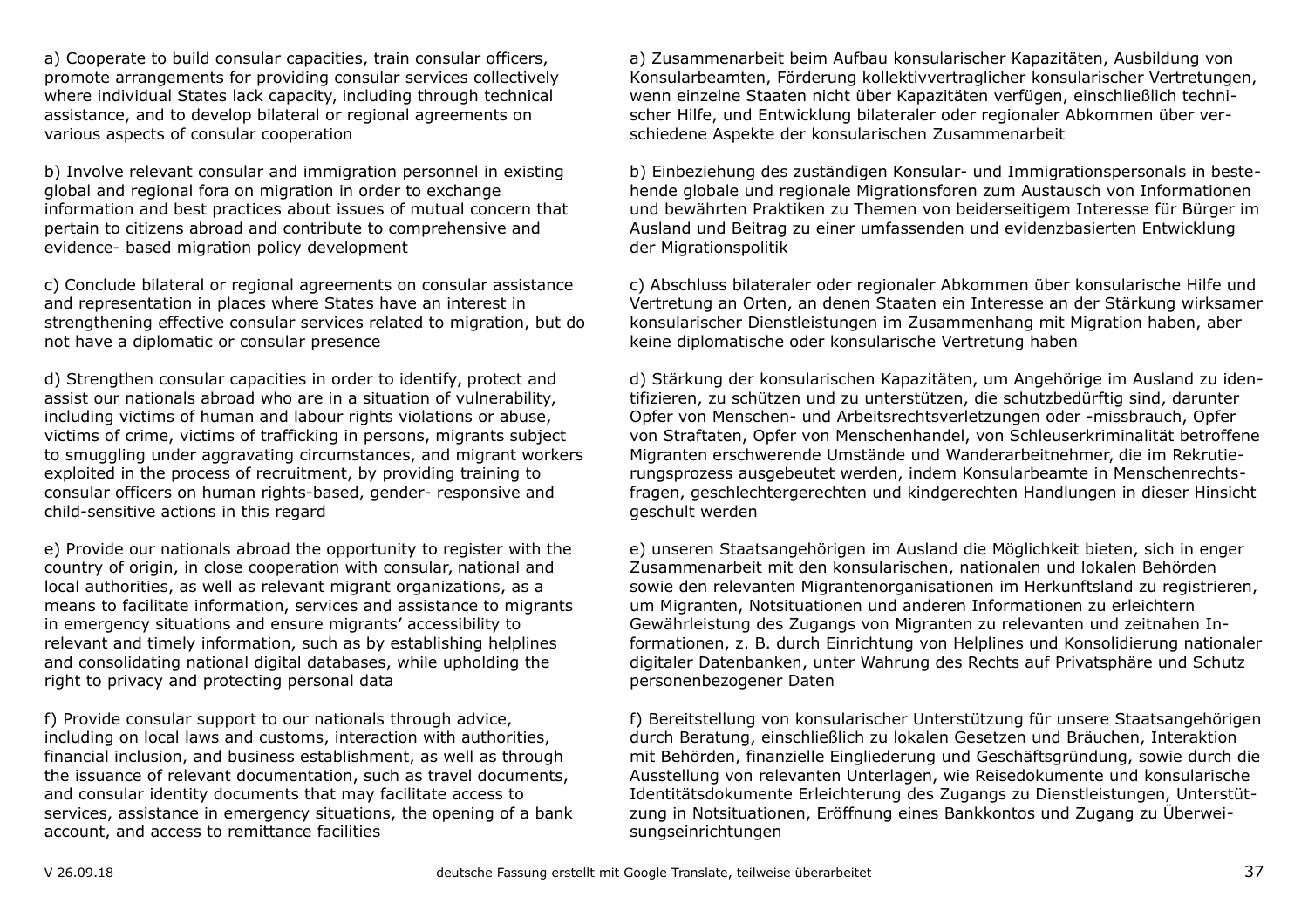### **OBJECTIVE 15: Provide access to basic services for migrants**

31. We commit to ensure that all migrants, regardless of their migration status, can exercise their human rights through safe access to basic services. We further commit to strengthen migrantinclusive service delivery systems, notwithstanding that nationals and regular migrants may be entitled to more comprehensive service provision, while ensuring that any differential treatment must be based on law, proportionate, pursue a legitimate aim, in accordance with international human rights law.

To realize this commitment, we will draw from the following actions:

a) Enact laws and take measures to ensure that service delivery does not amount to discrimination against migrants on the grounds of race, colour, sex, language, religion, political or other opinion, national or social origin, property, birth, disability or other grounds irrespective of cases where differential provision of services based on migration status might apply

b) Ensure that cooperation between service providers and immigration authorities does not exacerbate vulnerabilities of irregular migrants by compromising their safe access to basic services or unlawfully infringing upon the human rights to privacy, liberty and security of person at places of basic service delivery

c) Establish and strengthen holistic and easily accessible service points at local level, that are migrant inclusive, offer relevant information on basic services in a gender- and disability- responsive as well as child-sensitive manner, and facilitate safe access thereto

d) Establish or mandate independent institutions at the national or local level, such as National Human Rights Institutions, to receive, investigate and monitor complaints about situations in which migrants' access to basic services is systematically denied or hindered, facilitate access to redress, and work towards a change in practice

#### **ZIEL 15: Bereitstellung von Zugang zu grundlegenden Dienstleistungen für Migranten**

31. Wir verpflichten uns, sicherzustellen, dass alle Migranten unabhängig von ihrem Migrationsstatus ihre Menschenrechte durch einen sicheren Zugang zu grundlegenden Dienstleistungen ausüben können. Wir verpflichten uns ferner zur Stärkung der migrantenübergreifenden Dienstleistungserbringungssysteme, auch wenn Staatsangehörige und reguläre Migranten Anspruch auf eine umfassendere Dienstleistungserbringung haben, wobei zu gewährleisten ist, dass jede Ungleichbehandlung auf dem Gesetz beruht, verhältnismäßig ist und im Einklang mit internationalen Zielen ein legitimes Ziel verfolgt Menschenrechtsgesetz.

Um dieses Engagement zu realisieren, werden wir folgende Maßnahmen ergreifen:

a) Gesetze erlassen und Maßnahmen ergreifen, um sicherzustellen, dass die Erbringung von Dienstleistungen keine Diskriminierung von Migranten aufgrund von Rasse, Hautfarbe, Geschlecht, Sprache, Religion, politischer oder anderer Meinung, nationaler oder sozialer Herkunft, Eigentum, Geburt, Behinderung oder sonstigem darstellt unabhängig von Fällen, in denen eine unterschiedliche Erbringung von Dienstleistungen auf der Grundlage des Migrationsstatus gelten könnte

b) Sicherstellen, dass die Zusammenarbeit zwischen Dienstleistern und Einwanderungsbehörden die Schwachstellen irregulärer Migranten nicht verschärft, indem sie ihren sicheren Zugang zu Basisdiensten gefährden oder rechtswidrige Verletzungen der Menschenrechte in Bezug auf Privatsphäre, Freiheit und Sicherheit von Personen an Orten der Grundversorgung erschweren

c) Einrichtung und Stärkung ganzheitlicher und leicht zugänglicher Servicestellen auf lokaler Ebene, die MigrantInnen inklusive sind, relevante Informationen zu Basisdienstleistungen auf geschlechter- und behinderungsabhängige sowie kindgerechte Weise anbieten und einen sicheren Zugang dazu ermöglichen

d) unabhängige Einrichtungen auf nationaler oder lokaler Ebene wie nationale Menschenrechtsinstitutionen einzurichten oder zu beauftragen, Beschwerden über Situationen zu erhalten, zu untersuchen und zu überwachen, in denen der Zugang von Migranten zu grundlegenden Dienstleistungen systematisch verweigert oder behindert wird, den Zugang zu Rechtsmitteln zu erleichtern und auf eine Veränderung in der Praxis hinarbeiten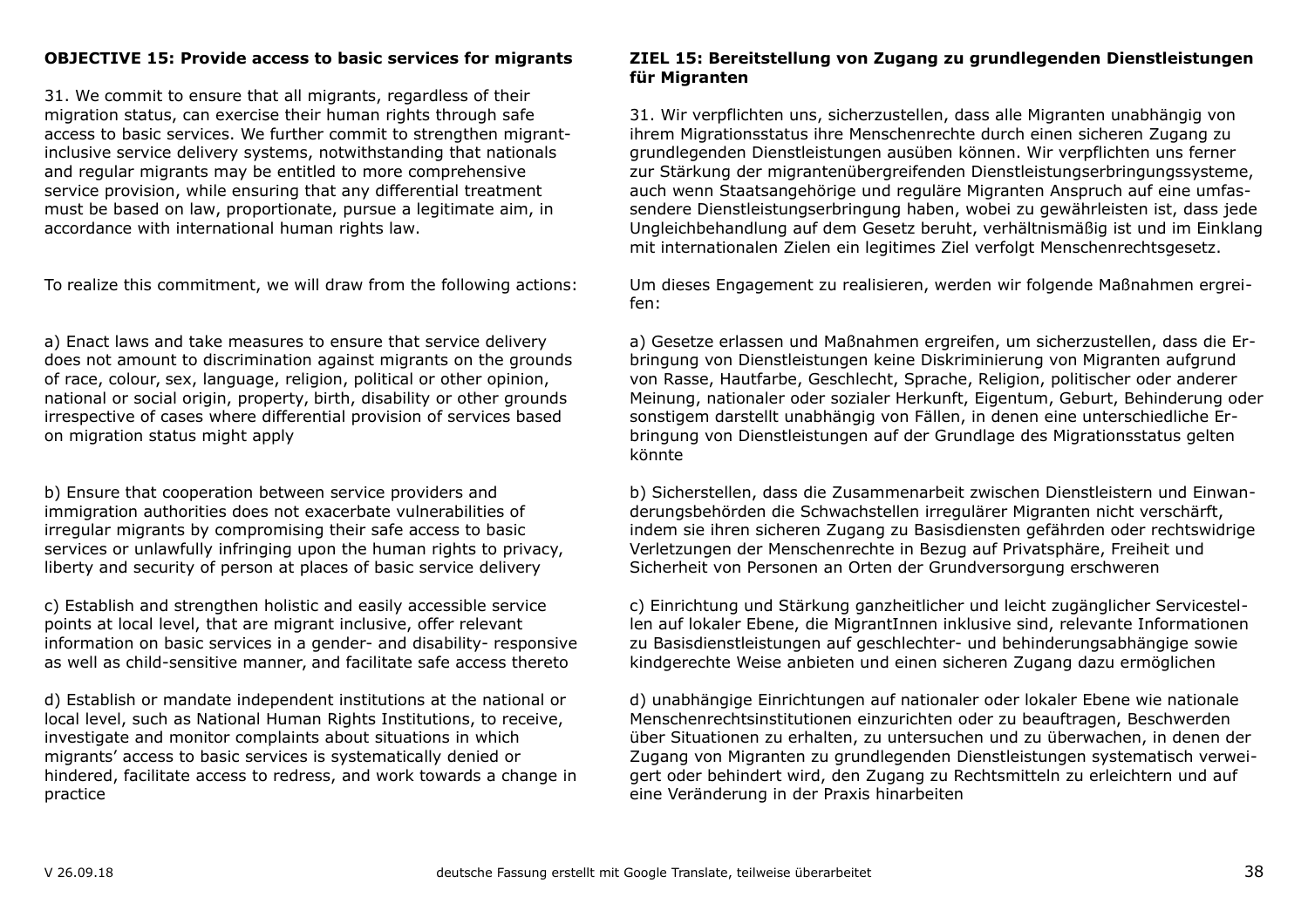e) Incorporate the health needs of migrants in national and local health care policies and plans, such as by strengthening capacities for service provision, facilitating affordable and non-discriminatory access, reducing communication barriers, and training health care providers on culturally-sensitive service delivery, in order to promote physical and mental health of migrants and communities overall, including by taking into consideration relevant recommendations from the WHO Framework of Priorities and Guiding Principles to Promote the Health of Refugees and Migrants

f) Provide inclusive and equitable quality education to migrant children and youth, as well as facilitate access to lifelong learning opportunities , including by strengthening the capacities of education systems and by facilitating non-discriminatory access to early childhood development, formal schooling, non-formal education programmes for children for whom the formal system is inaccessible, on-the-job and vocational training, technical education, and language training, as well as by fostering partnerships with all stakeholders that can support this endeavour

### **OBJECTIVE 16: Empower migrants and societies to realize full inclusion and social cohesion**

32. We commit to foster inclusive and cohesive societies by empowering migrants to become active members of society and promoting the reciprocal engagement of receiving communities and migrants in the exercise of their rights and obligations towards each other, including observance of national laws and respect for customs of the country of destination. We further commit to strengthen the welfare of all members of societies by minimizing disparities, avoiding polarization and increasing public confidence in policies and institutions related to migration, in line with the acknowledgment that fully integrated migrants are better positioned to contribute to prosperity.

To realize this commitment, we will draw from the following actions:

e) Einbeziehung der gesundheitlichen Bedürfnisse von Migranten in nationale und lokale Gesundheitspolitiken und -pläne, etwa durch Stärkung der Kapazitäten für die Erbringung von Dienstleistungen, Erleichterung eines erschwinglichen und nicht diskriminierenden Zugangs, Abbau von Kommunikationsbarrieren und Schulung von Gesundheitsdienstleistern bei kultursensiblen Dienstleistungen , um die physische und psychische Gesundheit von Migranten und Gemeinschaften insgesamt zu fördern, unter anderem durch Berücksichtigung der einschlägigen Empfehlungen des WHO-Rahmenprogramms für Prioritäten und Leitprinzipien zur Förderung der Gesundheit von Flüchtlingen und Migranten

f) den Kindern und Jugendlichen mit Migrationshintergrund eine inklusive und gerechte hochwertige Bildung zu bieten und den Zugang zu Möglichkeiten des lebenslangen Lernens zu erleichtern, unter anderem durch die Stärkung der Kapazitäten der Bildungssysteme und durch die Erleichterung des diskriminierungsfreien Zugangs zu frühkindlicher Entwicklung, formaler Bildung und nicht formaler Bildung Bildungsprogramme für Kinder, für die das formale System nicht zugänglich ist, berufsbegleitende und berufliche Ausbildung, technische Ausbildung und Sprachtraining sowie durch die Förderung von Partnerschaften mit allen Interessengruppen, die diese Bemühungen unterstützen können

### **ZIEL 16: Befähigung von Migranten und Gesellschaften zur vollen Integration und zum sozialen Zusammenhalt**

32. Wir verpflichten uns zur Förderung integrativer und kohäsiver Gesellschaften, indem wir Migranten befähigen, aktive Mitglieder der Gesellschaft zu werden und das gegenseitige Engagement der Aufnahmegemeinschaften und Migranten bei der Wahrnehmung ihrer gegenseitigen Rechte und Pflichten, einschließlich der Einhaltung nationaler Gesetze und der Achtung des Zolls, zu fördern des Bestimmungslandes. Wir verpflichten uns weiterhin, das Wohlergehen aller Mitglieder der Gesellschaft zu stärken, indem wir Ungleichheiten minimieren, Polarisierung vermeiden und das Vertrauen der Öffentlichkeit in migrationspolitische Maßnahmen und Institutionen stärken, im Einklang mit der Erkenntnis, dass voll integrierte Migranten besser positioniert sind, um zum Wohlstand beizutragen.

Um dieses Engagement zu realisieren, werden wir folgende Maßnahmen ergreifen: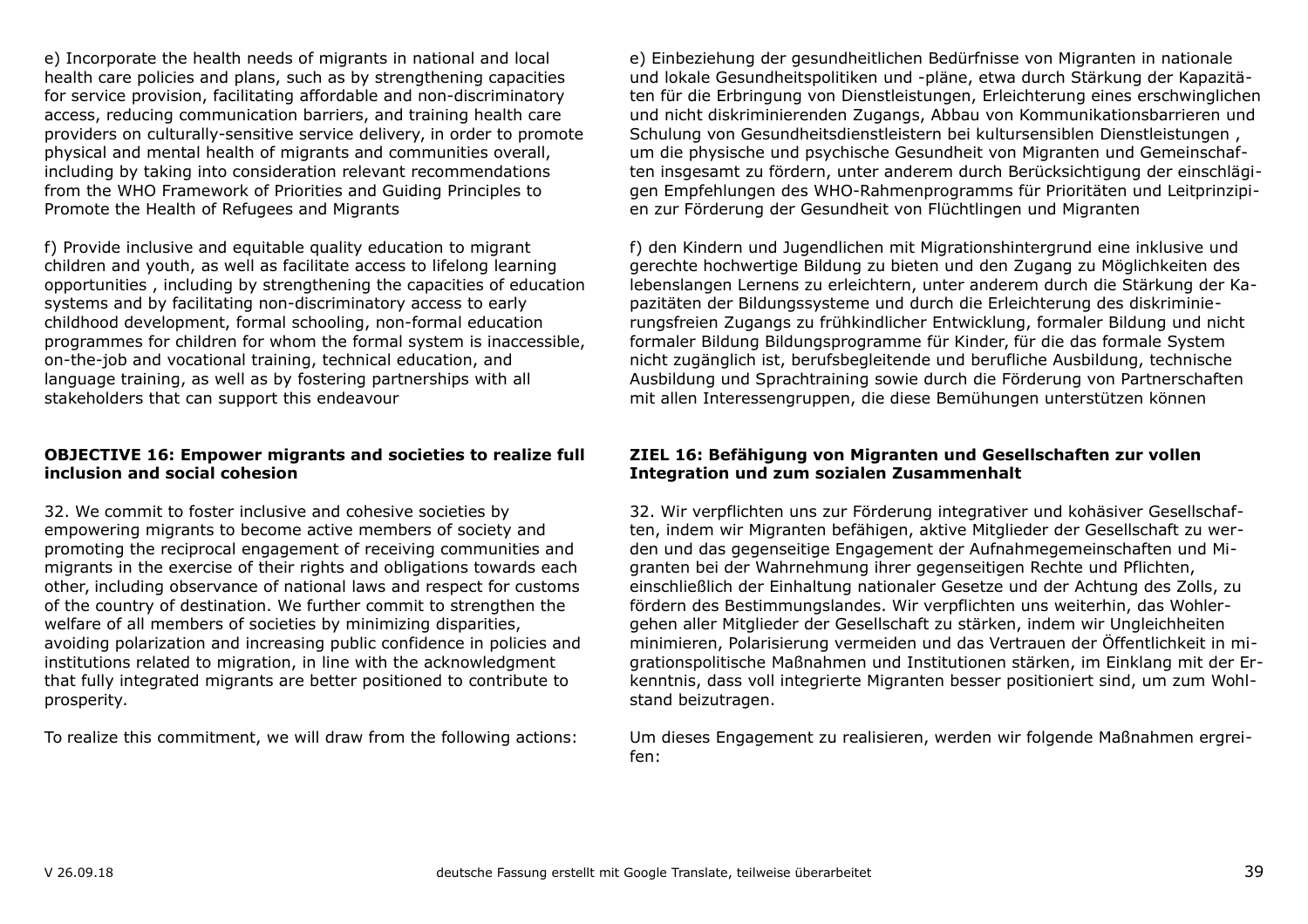a) Promote mutual respect for the cultures, traditions and customs of communities of destination and of migrants by exchanging and implementing best practices on integration policies, programmes and activities, including on ways to promote acceptance of diversity and facilitate social cohesion and inclusion

b) Establish comprehensive and needs-based pre-departure and post-arrival programmes that may include rights and obligations, basic language training, as well as orientation about social norms and customs in the country of destination

c) Develop national short, medium and long term policy goals regarding the inclusion of migrants in societies, including on labour market integration, family reunification, education, nondiscrimination and health, including by fostering partnerships with relevant stakeholders

d) Work towards inclusive labour markets and full participation of migrant workers in the formal economy by facilitating access to decent work and employment for which they are most qualified, in accordance with local and national labour market demands and skills supply

e) Empower migrant women by eliminating gender-based discriminatory restrictions on formal employment, ensuring the right to freedom of association, and facilitating access to relevant basic services, as measures to promote their leadership and guarantee their full, free and equal participation in society and the economy

f) Establish community centres or programmes at the local level to facilitate migrant participation in the receiving society by involving migrants, community members, diaspora organizations, migrant associations, and local authorities in intercultural dialogue, sharing of stories, mentorship programmes, and development of business ties that improve integration outcomes and foster mutual respect

g) Capitalize on the skills, cultural and language proficiency of migrants and receiving communities by developing and promoting peer-to-peer training exchanges, gender- responsive, vocational and civic integration courses and workshops

a) Förderung des gegenseitigen Respekts für die Kulturen, Traditionen und Gepflogenheiten der Zielgemeinschaften und der Migranten durch den Austausch und die Umsetzung bewährter Verfahren für Integrationspolitiken, -programme und -maßnahmen, einschließlich Möglichkeiten zur Förderung der Akzeptanz von Vielfalt und zur Förderung des sozialen Zusammenhalts und der sozialen Eingliederung

b) Einrichtung umfassender und bedarfsgerechter Programme vor und nach der Ankunft, die Rechte und Pflichten, grundlegende Sprachtrainings sowie Orientierungen für soziale Normen und Gebräuche im Zielland umfassen können

c) Erarbeitung nationaler kurz-, mittel- und langfristiger politischer Ziele in Bezug auf die Einbeziehung von Migranten in die Gesellschaft, einschließlich Integration in den Arbeitsmarkt, Familienzusammenführung, Bildung, Nichtdiskriminierung und Gesundheit, unter anderem durch die Förderung von Partnerschaften mit relevanten Interessengruppen

d) auf integrative Arbeitsmärkte und die uneingeschränkte Teilnahme von Wanderarbeitnehmern an der formellen Wirtschaft hinarbeiten, indem sie den Zugang zu menschenwürdiger Arbeit und Beschäftigung, für die sie am besten qualifiziert sind, entsprechend den lokalen und nationalen Arbeitsmarktanforderungen und dem Qualifikationsangebot erleichtern

e) Stärkung von Migrantinnen durch die Beseitigung geschlechtsspezifischer diskriminierender Beschränkungen für formelle Beschäftigung, Gewährleistung des Rechts auf Vereinigungsfreiheit und Erleichterung des Zugangs zu relevanten Basisdiensten als Maßnahmen zur Förderung ihrer Führung und zur Gewährleistung ihrer vollen, freien und gleichberechtigten Teilhabe an der Gesellschaft und die Wirtschaft

f) Einrichtung von Gemeindezentren oder -programmen auf lokaler Ebene, um die Teilnahme von Migranten in der Aufnahmegesellschaft zu erleichtern, indem Migranten, Gemeindemitglieder, Diasporaorganisationen, Migrantenverbände und lokale Behörden in den interkulturellen Dialog, den Austausch von Geschichten, Mentorprogramme und die Entwicklung von Unternehmen einbezogen werden Verbindungen, die die Integrationsergebnisse verbessern und gegenseitigen Respekt fördern

g) Nutzen Sie die Fähigkeiten, kulturellen und sprachlichen Kompetenzen von Migranten und Aufnahmegemeinschaften, indem Sie Peer-to-Peer-Austauschprogramme, gendersensible Kurse, berufliche und zivilgesellschaftliche Integrationskurse und Workshops entwickeln und fördern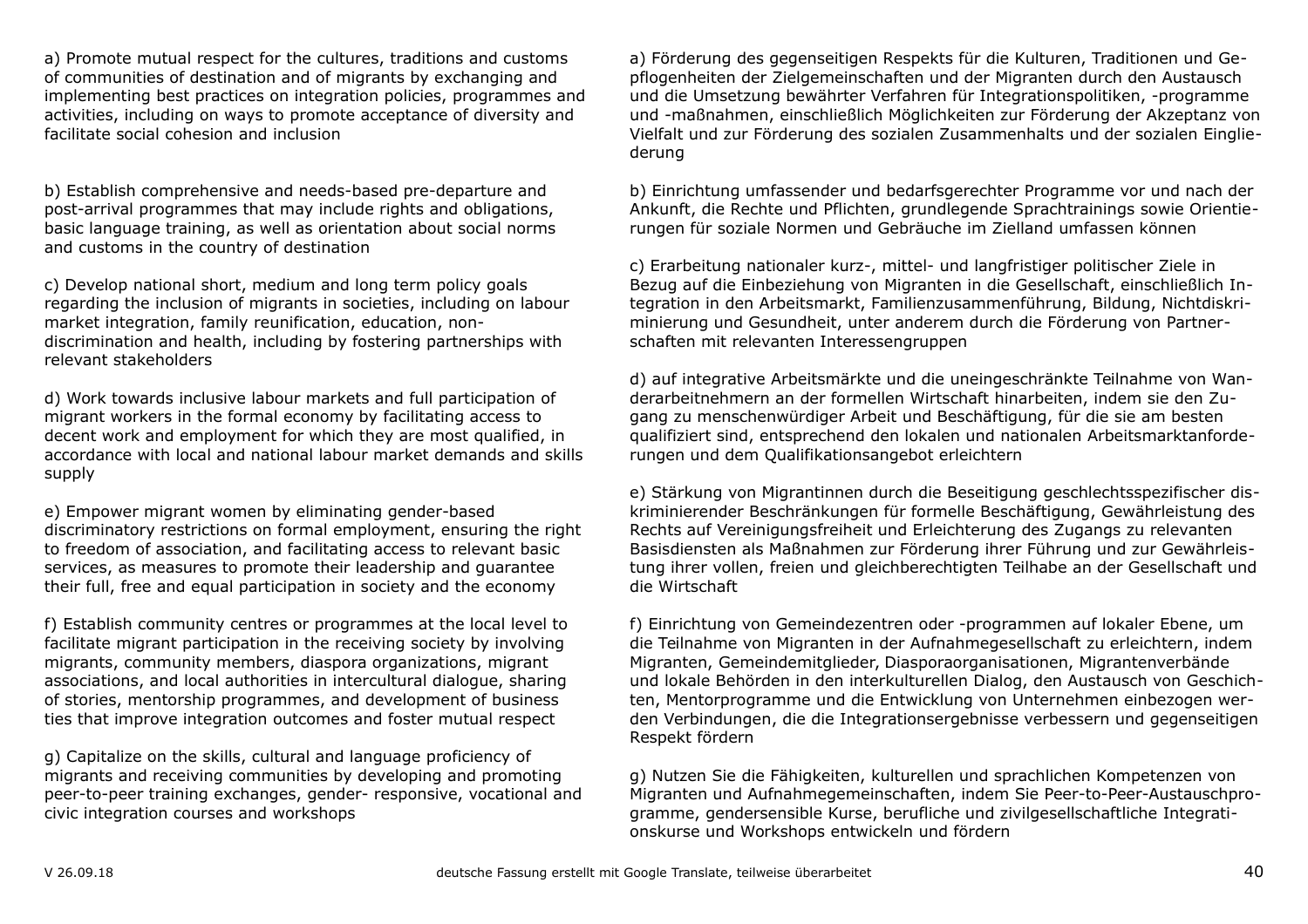h) Support multicultural activities through sports, music, arts, culinary festivals, volunteering and other social events that will facilitate mutual understanding and appreciation of migrant cultures and those of destination communities

i) Promote school environments that are welcoming and safe, and support the aspirations of migrant children by enhancing relationships within the school community, incorporating evidencebased information about migration in education curricula, and dedicating targeted resources to schools with a high concentration of migrant children for integration activities in order to promote respect for diversity and inclusion, and to prevent all forms discrimination, including racism, xenophobia and intolerance

### **OBJECTIVE 17: Eliminate all forms of discrimination and promote evidence-based public discourse to shape perceptions of migration**

33. We commit to eliminate all forms of discrimination, condemn and counter expressions, acts and manifestations of racism, racial discrimination, violence, xenophobia and related intolerance against all migrants in conformity with international human rights law. We further commit to promote an open and evidence-based public discourse on migration and migrants in partnership with all parts of society, that generates a more realistic, humane and constructive perception in this regard. We also commit to protect freedom of expression in accordance with international law, recognizing that an open and free debate contributes to a comprehensive understanding of all aspects of migration.

To realize this commitment, we will draw from the following actions:

a) Enact, implement or maintain legislation that penalizes hate crimes and aggravated hate crimes targeting migrants, and train law enforcement and other public officials to identify, prevent and respond to such crimes and other acts of violence that target migrants, as well as to provide medical, legal and psychosocial assistance for victims

h) Unterstützung von multikulturellen Aktivitäten durch Sport, Musik, Kunst, kulinarische Feste, Freiwilligenarbeit und andere gesellschaftliche Veranstaltungen, die das gegenseitige Verständnis und die Wertschätzung von Migrantenkulturen und denen der Zielgemeinden erleichtern

i) Förderung eines einladenden und sicheren Schulumfelds und Unterstützung der Ziele von Migrantenkindern durch Verbesserung der Beziehungen innerhalb der Schulgemeinschaft, Einbeziehung evidenzbasierter Informationen über Migration in die Lehrpläne und gezielte Bereitstellung von Ressourcen für Schulen mit einer hohen Konzentration von Migrantenkindern für Integrationsmaßnahmen, um die Achtung von Vielfalt und Inklusion zu fördern und alle Formen von Diskriminierung, einschließlich Rassismus, Fremdenfeindlichkeit und Intoleranz, zu verhindern

### **ZIELSETZUNG 17: Beseitigung aller Formen von Diskriminierung und Förderung des evidenzbasierten öffentlichen Diskurses zur Gestaltung der Wahrnehmung von Migration**

33. Wir verpflichten uns, alle Formen von Diskriminierung zu beseitigen, Äußerungen, Handlungen und Äußerungen von Rassismus, Rassendiskriminierung, Gewalt, Fremdenfeindlichkeit und damit zusammenhängender Intoleranz gegenüber allen Migranten im Einklang mit den internationalen Menschenrechtsnormen zu verurteilen und ihnen entgegenzuwirken. Wir verpflichten uns weiterhin, einen offenen und evidenzbasierten öffentlichen Diskurs über Migration und Migranten in Partnerschaft mit allen Teilen der Gesellschaft zu fördern, der in dieser Hinsicht eine realistischere, menschlichere und konstruktivere Wahrnehmung erzeugt. Wir verpflichten uns auch, die Meinungsfreiheit im Einklang mit dem Völkerrecht zu schützen, und erkennen an, dass eine offene und freie Debatte zu einem umfassenden Verständnis aller Aspekte der Migration beiträgt.

Um dieses Engagement zu realisieren, werden wir folgende Maßnahmen ergreifen:

a) Verabschiedung, Umsetzung oder Beibehaltung von Gesetzen, die Hassverbrechen und schwere Hassverbrechen für Migranten ahnden und Strafverfolgungsbeamte und andere Beamte dazu ausbilden, solche Straftaten und andere Gewalttaten zu erkennen, zu verhindern und darauf zu reagieren, die Migranten anvisieren und bereitstellen medizinische, rechtliche und psychosoziale Hilfe für Opfer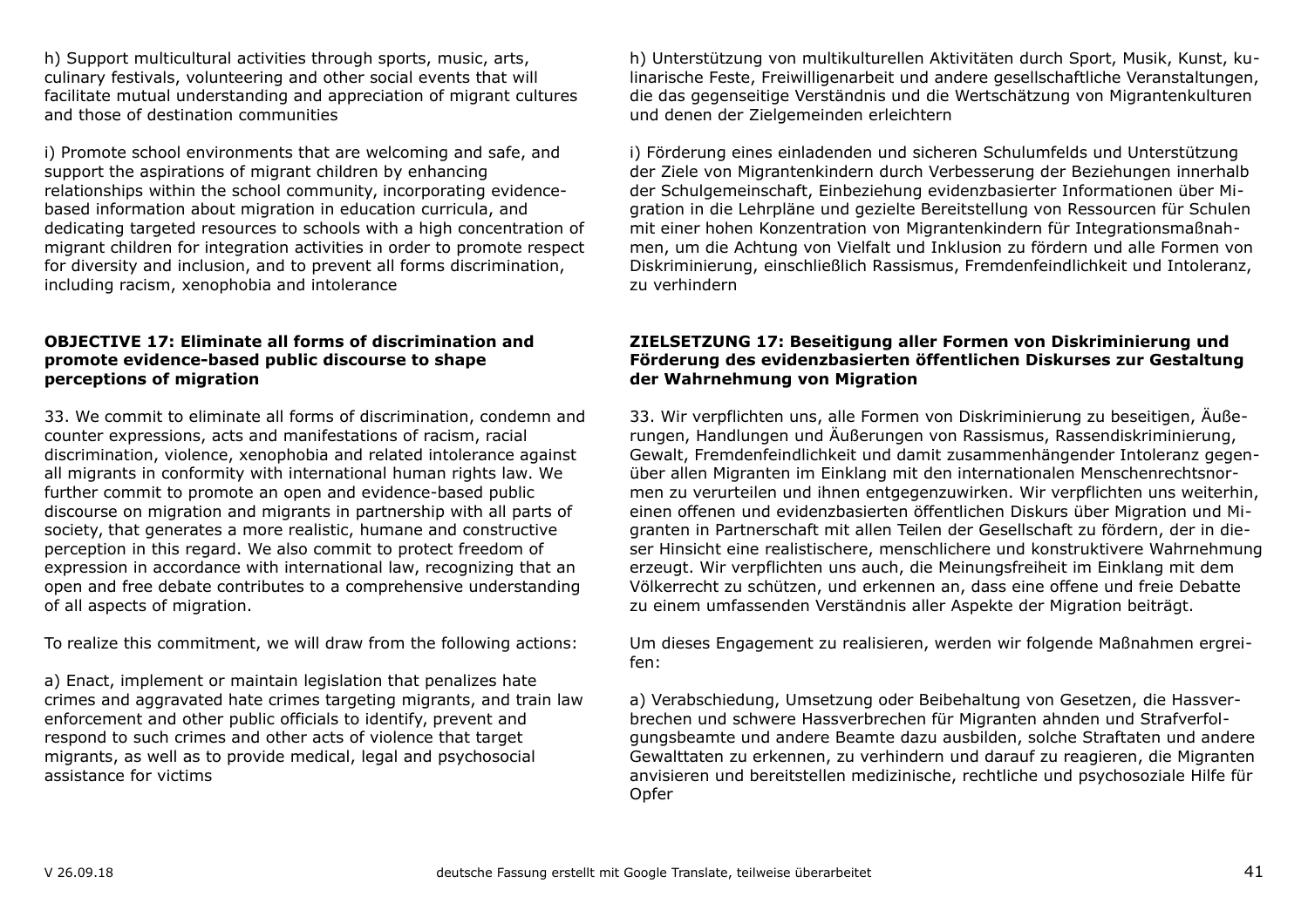b) Empower migrants and communities to denounce any acts of incitement to violence directed towards migrants by informing them of available mechanisms for redress, and ensure that those who actively participate in the commission of a hate crime targeting migrants are held accountable, in accordance with national legislation, while upholding international human rights law, in particular the right to freedom of expression

c) Promote independent, objective and quality reporting of media outlets, including internet- based information, including by sensitizing and educating media professionals on migration-related issues and terminology, investing in ethical reporting standards and advertising, and stopping allocation of public funding or material support to media outlets that systematically promote intolerance, xenophobia, racism and other forms of discrimination towards migrants, in full respect for the freedom of the media

d) Establish mechanisms to prevent, detect and respond to racial, ethnic and religious profiling of migrants by public authorities, as well as systematic instances of intolerance, xenophobia, racism and all other multiple and intersecting forms of discrimination in partnership with National Human Rights Institutions, including by tracking and publishing trends analyses, and ensuring access to effective complaint and redress mechanisms

e) Provide migrants, especially migrant women, with access to national and regional complaint and redress mechanisms with a view to promoting accountability and addressing governmental actions related to discriminatory acts and manifestations carried out against migrants and their families

f) Promote awareness-raising campaigns targeted at communities of origin, transit and destination in order to inform public perceptions regarding the positive contributions of safe, orderly and regular migration, based on evidence and facts, and to end racism, xenophobia and stigmatization against all migrants

b) Migranten und Gemeinschaften befähigen, jede Form von Aufwiegelung von Gewalt gegen MigrantInnen anzuprangern, indem sie über verfügbare Mechanismen für Rechtsbehelfe informiert werden, und sicherstellen, dass diejenigen, die sich aktiv an der Begehung von Hassverbrechen beteiligen, im Einklang mit nationalen Gesetzen zur Rechenschaft gezogen werden unter Wahrung des internationalen Menschenrechtsrechts, insbesondere des Rechts auf freie Meinungsäußerung

c) Förderung unabhängiger, objektiver und qualitativ hochwertiger Berichterstattung über Medien einschließlich internetbasierter Informationen, unter anderem durch Sensibilisierung und Schulung von Medienfachleuten zu migrationsbezogenen Themen und Terminologie, Investitionen in ethische Berichtsstandards und Werbung sowie Einstellung öffentlicher Mittel oder Materialien Unterstützung von Medien, die Intoleranz, Fremdenfeindlichkeit, Rassismus und andere Formen der Diskriminierung von Migranten systematisch fördern, unter voller Achtung der Medienfreiheit

d) Einrichtung von Mechanismen zur Prävention, Aufdeckung und Reaktion auf rassistische, ethnische und religiöse Profile von Migranten durch Behörden sowie systematische Fälle von Intoleranz, Fremdenfeindlichkeit, Rassismus und allen anderen multiplen und sich überschneidenden Formen der Diskriminierung in Zusammenarbeit mit nationalen Menschenrechtsinstitutionen Dazu gehören die Verfolgung und Veröffentlichung von Trendanalysen und die Gewährleistung des Zugangs zu wirksamen Beschwerde- und Rechtsschutzmechanismen

e) Migranten, insbesondere Migrantinnen, Zugang zu nationalen und regionalen Beschwerde- und Rechtsbehelfsmechanismen gewähren, um die Rechenschaftspflicht zu fördern und Maßnahmen der Regierung in Bezug auf diskriminierende Handlungen und Kundgebungen gegen Migranten und ihre Familien zu ergreifen

f) Sensibilisierungskampagnen für Herkunfts-, Transit- und Zielländer zu fördern, um die öffentliche Meinung über die positiven Beiträge einer sicheren, geordneten und regelmäßigen Migration auf der Grundlage von Fakten und Fakten zu informieren und Rassismus, Fremdenfeindlichkeit und Stigmatisierung gegenüber allen zu beenden Migranten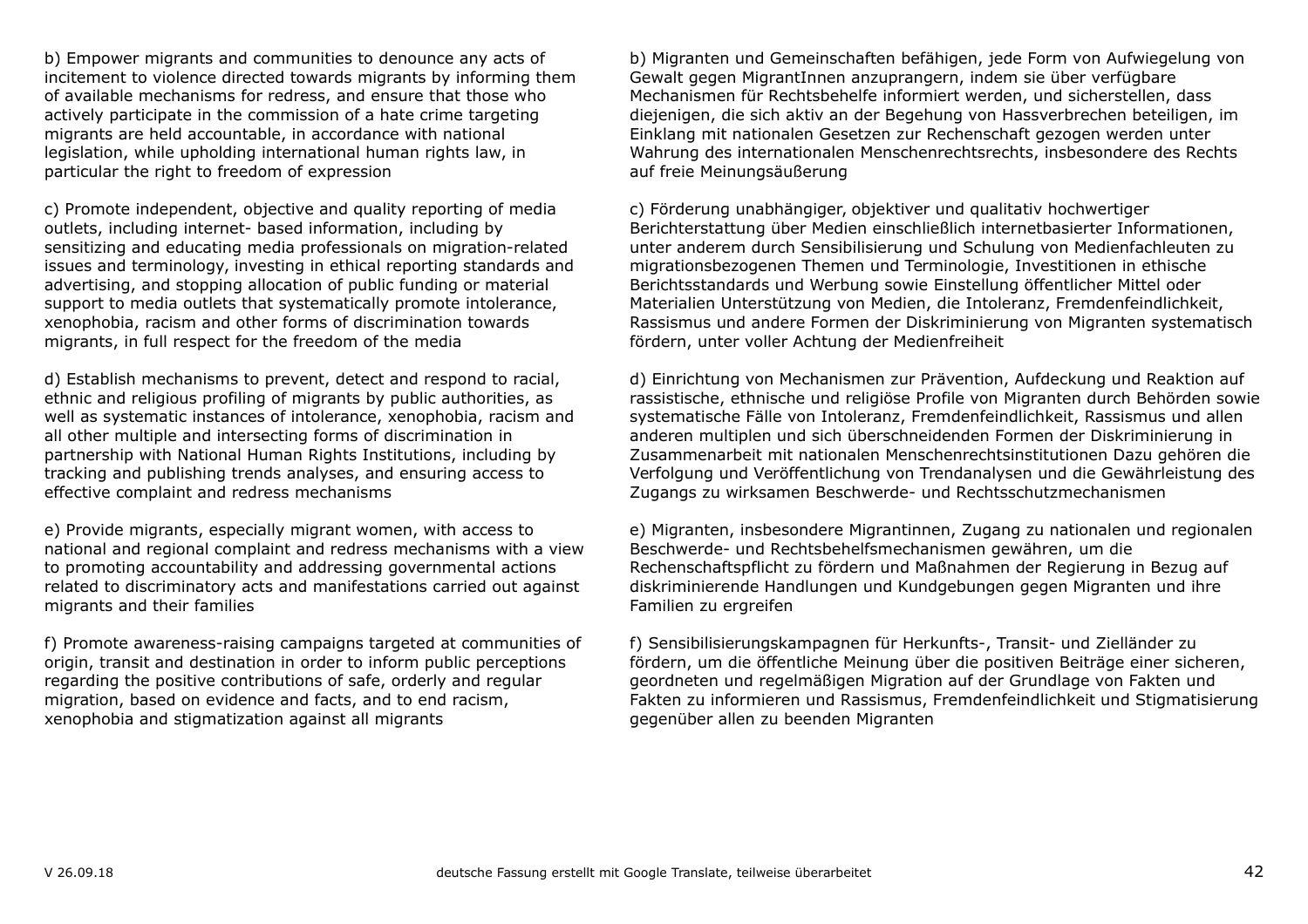g) Engage migrants, political, religious and community leaders, as well as educators and service providers to detect and prevent incidences of intolerance, racism, xenophobia, and other forms of discrimination against migrants and diasporas and support activities in local communities to promote mutual respect, including in the context of electoral campaigns

### **OBJECTIVE 18: Invest in skills development and facilitate mutual recognition of skills, qualifications and competences**

34. We commit to invest in innovative solutions that facilitate mutual recognition of skills, qualifications and competences of migrant workers at all skills levels, and promote demand- driven skills development to optimize the employability of migrants in formal labour markets in countries of destination and in countries of origin upon return, as well as to ensure decent work in labour migration. To realize this commitment, we will draw from the following actions:

a) Develop standards and guidelines for the mutual recognition of foreign qualifications and non-formally acquired skills in different sectors in collaboration with the respective industries with a view to ensuring worldwide compatibility based on existing models and best practices

b) Promote transparency of certifications and compatibility of National Qualifications Frameworks by agreeing on standard criteria, indicators and assessment parameters, and by creating and strengthening national skills profiling tools, registries or institutions in order to facilitate effective and efficient mutual recognition procedures at all skills levels

c) Conclude bilateral, regional or multilateral mutual recognition agreements or include recognition provisions in other agreements, such as labour mobility or trade agreements, in order to provide equivalence or comparability in national systems, such as automatic or managed mutual recognition mechanisms

g) Einbeziehung von Migranten, politischen, religiösen und kommunalen Führungspersönlichkeiten sowie Pädagogen und Dienstleistern zur Aufdeckung und Verhinderung von Intoleranz, Rassismus, Fremdenfeindlichkeit und anderen Formen der Diskriminierung von Migranten und Diasporas sowie zur Unterstützung von Aktivitäten in lokalen Gemeinschaften zur Förderung gegenseitigen Respekts auch im Rahmen von Wahlkampagnen

### **ZIEL 18: In die Entwicklung von Fähigkeiten investieren und die gegenseitige Anerkennung von Fähigkeiten, Qualifikationen und Kompetenzen erleichtern**

34. Wir verpflichten uns, in innovative Lösungen zu investieren, die die gegenseitige Anerkennung von Fähigkeiten, Qualifikationen und Kompetenzen von Wanderarbeitnehmern auf allen Qualifikationsniveaus erleichtern und die nachfrageorientierte Kompetenzentwicklung fördern, um die Beschäftigungsfähigkeit von Migranten auf formellen Arbeitsmärkten in den Zielländern und in Drittländern zu verbessern Herkunftsländer nach der Rückkehr sowie für menschenwürdige Arbeit bei der Arbeitsmigration. Um dieses Engagement zu realisieren, werden wir folgende Maßnahmen ergreifen:

a) Entwicklung von Standards und Richtlinien für die gegenseitige Anerkennung ausländischer Qualifikationen und nicht formal erworbener Kompetenzen in verschiedenen Sektoren in Zusammenarbeit mit den jeweiligen Branchen im Hinblick auf die Gewährleistung weltweiter Kompatibilität auf der Grundlage bestehender Modelle und bewährter Verfahren

b) Förderung der Transparenz von Zertifizierungen und der Kompatibilität nationaler Qualifikationsrahmen durch die Vereinbarung von Standardkriterien, Indikatoren und Bewertungsparametern sowie durch Schaffung und Stärkung nationaler Kompetenzprofile, Register oder Institutionen, um wirksame und effiziente Verfahren zur gegenseitigen Anerkennung auf allen Kompetenzstufen zu ermöglichen

c) bilaterale, regionale oder multilaterale Abkommen über die gegenseitige Anerkennung schließen oder Anerkennungsbestimmungen in andere Abkommen wie Arbeitskräftemobilität oder Handelsabkommen aufnehmen, um die Gleichwertigkeit oder Vergleichbarkeit in nationalen Systemen wie automatischen oder verwalteten Mechanismen zur gegenseitigen Anerkennung zu gewährleisten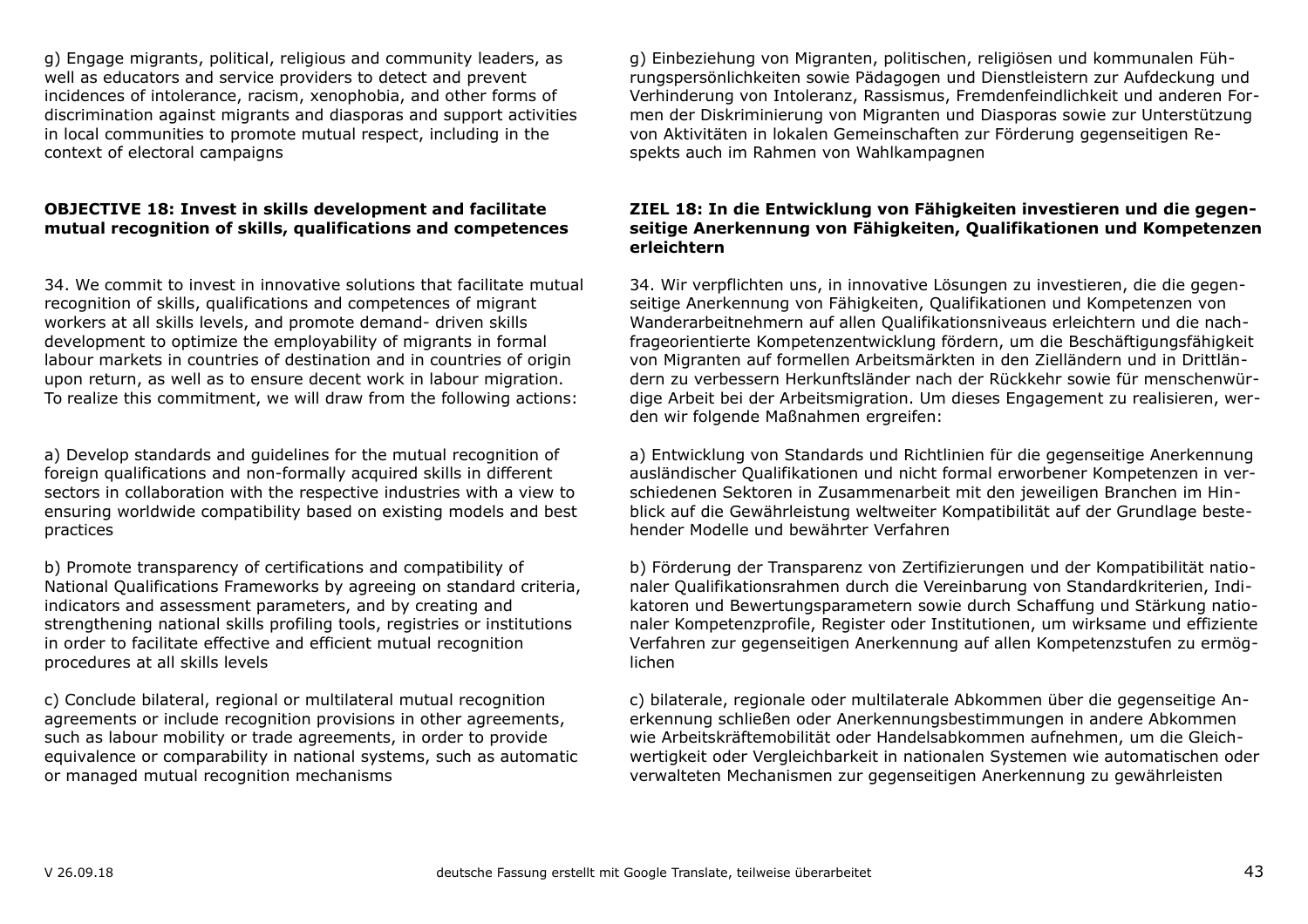d) Use technology and digitalization to evaluate and mutually recognize skills more comprehensively based on formal credentials as well as non-formally acquired competences and professional experience at all skills levels

e) Build global skills partnerships amongst countries that strengthen training capacities of national authorities and relevant stakeholders, including the private sector and trade unions, and foster skills development of workers in countries of origin and migrants in countries of destination with a view to preparing trainees for employability in the labour markets of all participating countries

f) Promote inter-institutional networks and collaborative programmes for partnerships between the private sector and educational institutions in countries of origin and destination to enable mutually beneficial skills development opportunities for migrants, communities and participating partners, including by building on the best practices of the Business Mechanism developed in the context of the Global Forum on Migration and Development

g) Engage in bilateral partnerships and programmes in cooperation with relevant stakeholders that promote skills development, mobility and circulation, such as student exchange programmes, scholarships, professional exchange programmes and trainee- or apprenticeships that include options for beneficiaries, after successful completion of these programmes, to seek employment and engage in entrepreneurship

h) Cooperate with the private sector and employers to make available easily accessible and gender-responsive remote or online skills development and matching programmes to migrants at all skills levels, including early and occupation-specific language training, on- the-job training and access to advanced training programmes, to enhance their employability in sectors with demand for labour based on the industry's knowledge of labour market dynamics, especially to promote the economic empowerment of women

d) Nutzung von Technologie und Digitalisierung zur umfassenderen Bewertung und gegenseitigen Anerkennung von Kompetenzen auf der Grundlage formaler Referenzen sowie nicht formal erworbener Kompetenzen und Berufserfahrung auf allen Kompetenzstufen

e) Aufbau von globalen Kompetenzpartnerschaften zwischen Ländern, die die Ausbildungskapazitäten nationaler Behörden und relevanter Interessengruppen, einschließlich des Privatsektors und der Gewerkschaften, stärken und die Qualifizierung von Arbeitskräften in Herkunftsländern und Migranten in den Zielländern fördern, um Auszubildende vorzubereiten Beschäftigungsfähigkeit auf den Arbeitsmärkten aller teilnehmenden Länder

f) Förderung von interinstitutionellen Netzwerken und Kooperationsprogrammen für Partnerschaften zwischen dem Privatsektor und Bildungseinrichtungen in Herkunfts- und Zielländern, um für Migranten, Gemeinschaften und teilnehmende Partner gegenseitig vorteilhafte Möglichkeiten zur Entwicklung von Fähigkeiten zu schaffen, unter anderem durch den Aufbau der besten Geschäftspraktiken Mechanismus, der im Rahmen des Globalen Forums für Migration und Entwicklung entwickelt wurde

g) Beteiligung an bilateralen Partnerschaften und Programmen in Zusammenarbeit mit relevanten Akteuren, die die Entwicklung, Mobilität und Zirkulation von Kompetenzen fördern, wie Studentenaustauschprogramme, Stipendien, berufliche Austauschprogramme und Lehrlingsausbildungen, die Optionen für Begünstigte nach erfolgreichem Abschluss dieser Programme umfassen , um eine Beschäftigung zu finden und sich unternehmerisch zu engagieren

h) mit dem privaten Sektor und den Arbeitgebern zusammenzuarbeiten, um Migranten und Migranten auf allen Qualifikationsniveaus leicht zugängliche und geschlechtsspezifische Fern- oder Online-Kompetenzentwicklungs- und -kongruenzprogramme zur Verfügung zu stellen, einschließlich frühkindlicher und berufsspezifischer Sprachausbildung, Ausbildung am Arbeitsplatz und Zugang Fortbildungsprogramme, um ihre Beschäftigungsfähigkeit in Sektoren mit einer Nachfrage nach Arbeitskräften zu verbessern, die auf den Kenntnissen der Arbeitsmarktdynamik in der Branche beruhen, insbesondere zur Förderung der wirtschaftlichen Teilhabe von Frauen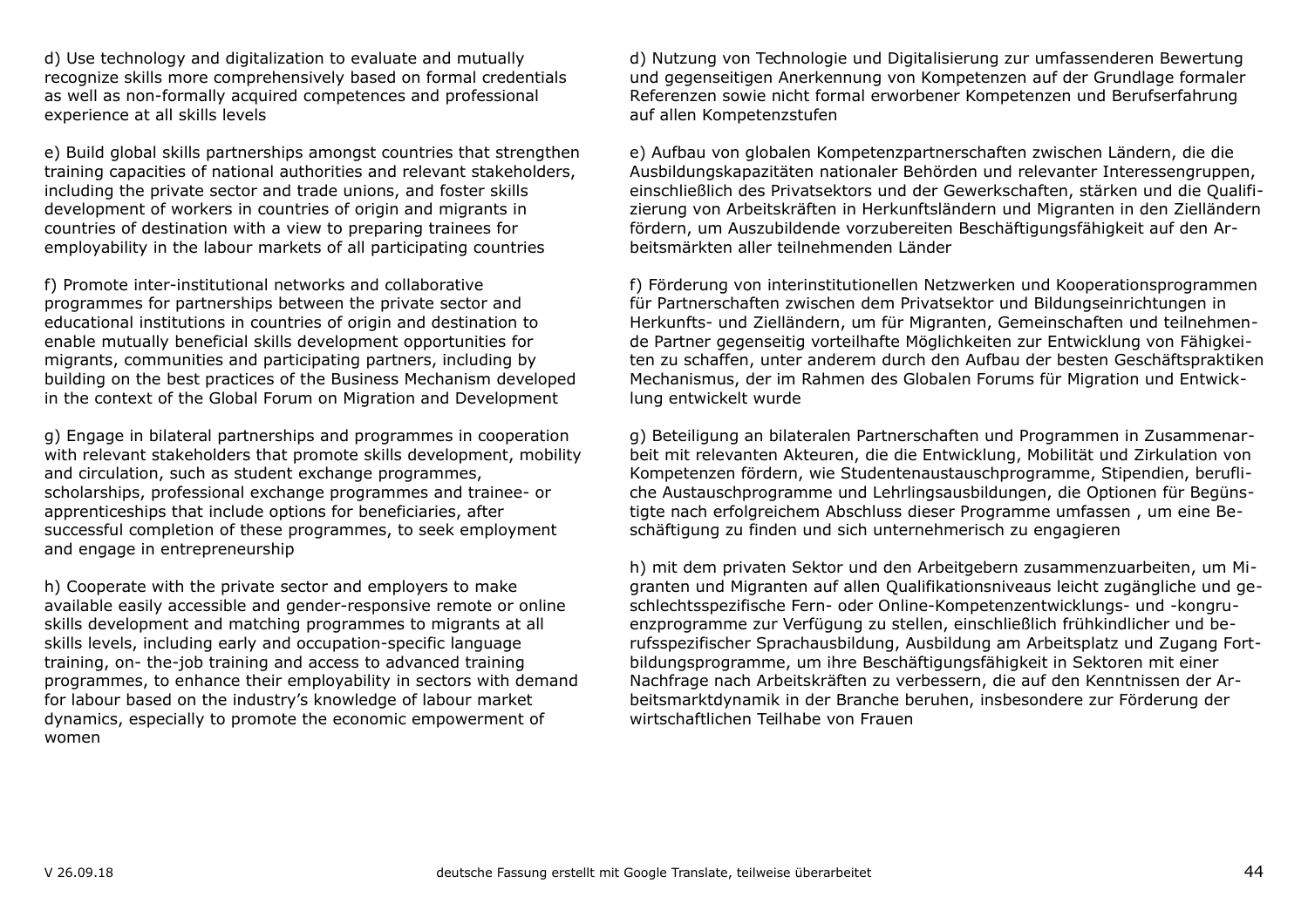i) Enhance the ability of migrant workers to transition from a job or employer to another by making available documentation that recognizes skills acquired on the job or through training in order to optimize the benefits of upskilling

j) Develop and promote innovative ways to mutually recognize and assess formally and informally acquired skills, including through timely and complementary training to job seekers, mentoring, and internship programmes in order to fully recognize existing credentials and provide certificates of proficiency for the validation of newly acquired skills

k) Establish screening mechanisms of credentials and offer information to migrants on how to get their skills and qualifications assessed and recognized prior to departure, including in recruitment processes or at an early stage after arrival to improve employability

l) Cooperate to promote documentation and information tools, in partnership with relevant stakeholders, that provide an overview of a worker's credentials, skills and qualifications, recognized in countries of origin, transit and destination, in order to enable employers to evaluate the suitability of migrant workers in job application processes

### **OBJECTIVE 19: Create conditions for migrants and diasporas to fully contribute to sustainable development in all countries**

35. We commit to empower migrants and diasporas to catalyse their development contributions, and to harness the benefits of migration as a source of sustainable development, reaffirming that migration is a multidimensional reality of major relevance for the sustainable development of countries of origin, transit and destination

To realize this commitment, we will draw from the following actions:

i) Verbesserung der Fähigkeit von Arbeitsmigranten, von einem Arbeitsplatz oder Arbeitgeber zu einem anderen zu wechseln, indem Unterlagen zur Verfügung gestellt werden, die am Arbeitsplatz oder durch Schulungen erworbene Fähigkeiten dokumentieren, um von Höherqualifizierung zu profitieren

j) Entwicklung und Förderung innovativer Formen der gegenseitigen Anerkennung und Bewertung von formal und informell erworbenen Fähigkeiten, einschließlich rechtzeitiger und ergänzender Ausbildung zu Arbeitssuchenden, Mentoren und Praktikumsprogrammen, um bestehende Referenzen vollständig zu erkennen und Befähigungsnachweise für die Validierung von neu zu erbringen erworbene Fähigkeiten

k) Einrichtung von Durchsuchungsmechanismen für Zeugnisse und Bereitstellung von Informationen für Migranten darüber, wie sie ihre Qualifikationen und Qualifikationen vor ihrer Abreise bewerten und anerkennen lassen können, einschließlich bei Einstellungsverfahren oder in einem frühen Stadium nach ihrer Ankunft, um die Beschäftigungsfähigkeit zu verbessern

l) Zusammenarbeit bei der Förderung von Dokumentations- und Informationsinstrumenten in Zusammenarbeit mit relevanten Akteuren, die einen Überblick über die in den Herkunfts-, Transit- und Zielländern anerkannten Qualifikationen, Fähigkeiten und Qualifikationen eines Arbeitnehmers bieten, damit Arbeitgeber die Eignung von Migranten beurteilen können Arbeiter in Bewerbungsverfahren

#### **ZIEL 19: Schaffung von Bedingungen für Migranten und Diaspora, um in allen Ländern einen umfassenden Beitrag zur nachhaltigen Entwicklung zu leisten**

35. Wir verpflichten uns, Migranten und Diaspora zu befähigen, ihre Entwicklungsbeiträge zu katalysieren und die Vorteile der Migration als Quelle nachhaltiger Entwicklung zu nutzen. Sie bekräftigen, dass Migration eine multidimensionale Realität von großer Relevanz für die nachhaltige Entwicklung von Herkunfts-, Transit- und Entwicklungsländern ist Ziel

Um dieses Engagement zu realisieren, werden wir folgende Maßnahmen ergreifen: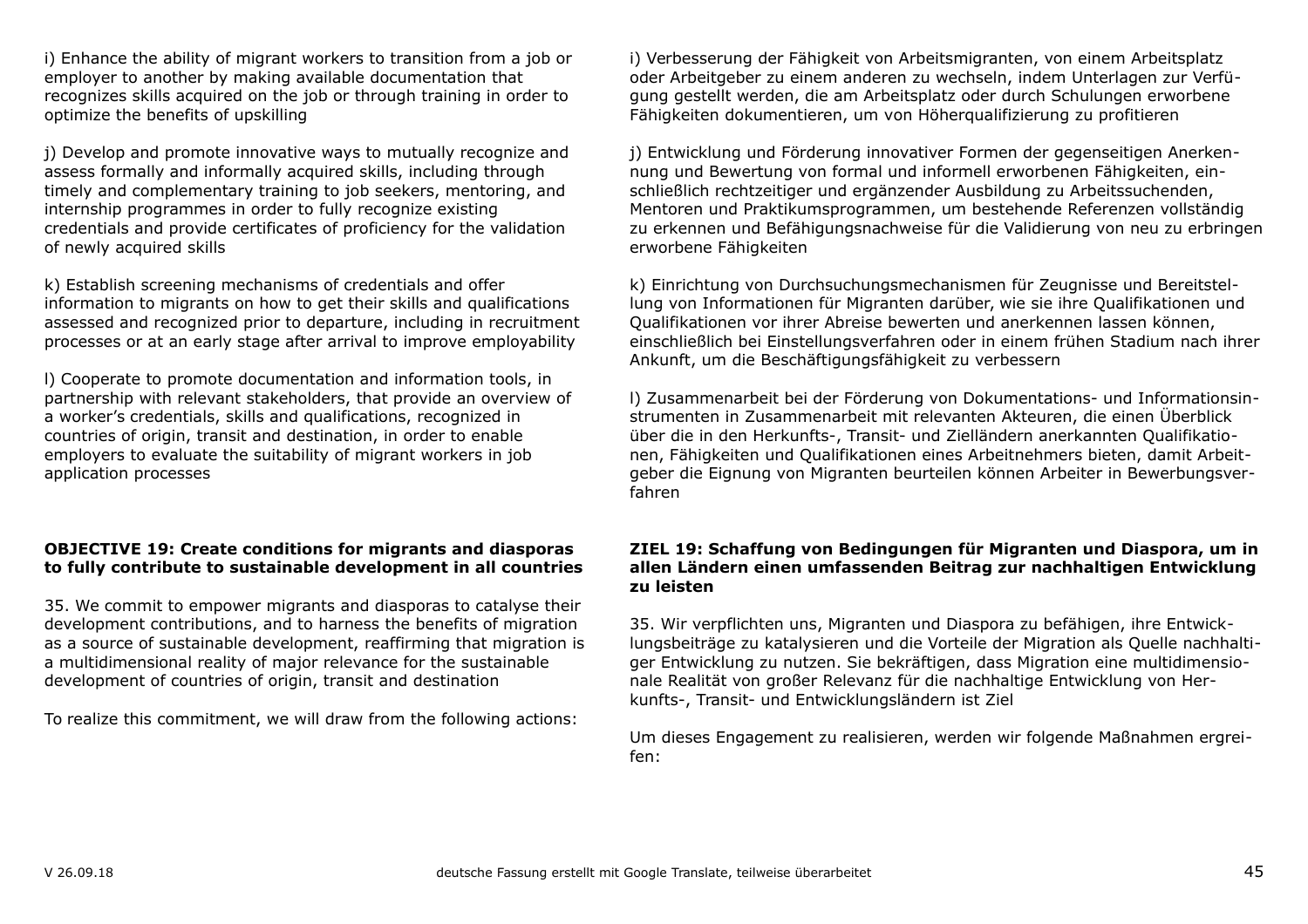a) Ensure the full and effective implementation of the 2030 Agenda for Sustainable Development and the Addis Ababa Action Agenda by fostering and facilitating the positive effects of migration for the realization of all Sustainable Development Goals

b) Integrate migration into development planning and sectoral policies at local, national, regional and global levels, taking into consideration relevant existing policy guidelines and recommendations, such as the GMG Handbook on Mainstreaming Migration into Development Planning, in order to strengthen policy coherence and effectiveness of development cooperation

c) Invest in research on the impact of non-financial contributions of migrants and diasporas to sustainable development in countries of origin and destination, such as knowledge and skills transfer, social and civic engagement, and cultural exchange, with a view to developing evidence-based policies and strengthening global policy discussions

d) Facilitate the contributions of migrants and diasporas to their countries of origin, including by establishing or strengthening government structures or mechanisms at all levels, such as dedicated diaspora offices or focal points, diaspora policy advisory boards for governments to account for the potential of migrants and diasporas in migration and development policy-making, and dedicated diaspora focal points in diplomatic or consular missions

e) Develop targeted support programmes and financial products that facilitate migrant and diaspora investments and entrepreneurship, including by providing administrative and legal support in business creation, granting seed capital-matching, establish diaspora bonds and diaspora development funds, investment funds, and organize dedicated trade fairs

f) Provide easily accessible information and guidance, including through digital platforms, as well as tailored mechanisms for the coordinated and effective financial, voluntary or philanthropic engagement of migrants and diasporas, especially in humanitarian emergencies in their countries of origin, including by involving consular missions

a) Gewährleistung der vollständigen und wirksamen Umsetzung der Agenda 2030 für nachhaltige Entwicklung und der Addis Abeba-Aktionsagenda durch Förderung und Erleichterung der positiven Auswirkungen der Migration auf die Verwirklichung aller Ziele für nachhaltige Entwicklung

b) Integration der Migration in die Entwicklungsplanung und sektorale Politiken auf lokaler, nationaler, regionaler und globaler Ebene unter Berücksichtigung der bestehenden politischen Leitlinien und Empfehlungen, wie etwa dem GMG-Handbuch Mainstreaming Migration in Development Planning, um die Kohärenz und Effektivität der Politik zu stärken der Entwicklungszusammenarbeit

c) in die Forschung über die Auswirkungen nichtfinanzieller Beiträge von Migranten und Diaspora auf die nachhaltige Entwicklung in den Herkunfts- und Zielländern wie Wissens- und Kompetenztransfer, soziales und bürgerschaftliches Engagement und kulturellen Austausch zu investieren, um Evidenz zu entwickeln; Politiken und Stärkung der globalen politischen Diskussionen

d) Erleichterung des Beitrags von Migranten und Diaspora zu ihren Herkunftsländern, unter anderem durch Einrichtung oder Stärkung staatlicher Strukturen oder Mechanismen auf allen Ebenen, wie z. B. spezielle Diaspora-Büros oder -Fokallisten, Diaspora-Beratungsgremien für Regierungen, um das Potenzial von Migranten zu berücksichtigen und Diasporas in der Migrations- und Entwicklungspolitik sowie spezielle Diasporafundpunkte in diplomatischen oder konsularischen Vertretungen

e) Entwicklung gezielter Unterstützungsprogramme und Finanzprodukte, die Migranten- und Diaspora-Investitionen und Unternehmertum erleichtern, einschließlich administrativer und rechtlicher Unterstützung bei der Unternehmensgründung, Gewährung von Seed Capital Matching, Gründung von Diaspora-Bonds und Diaspora Development Funds, Investmentfonds und Organisation von speziellem Handel Messen

f) Bereitstellung von leicht zugänglichen Informationen und Anleitungen, auch über digitale Plattformen, sowie maßgeschneiderte Mechanismen für das koordinierte und wirksame finanzielle, freiwillige oder philanthropische Engagement von Migranten und Diaspora, insbesondere in humanitären Notsituationen in ihren Herkunftsländern, einschließlich der Einbeziehung konsularischer Vertretungen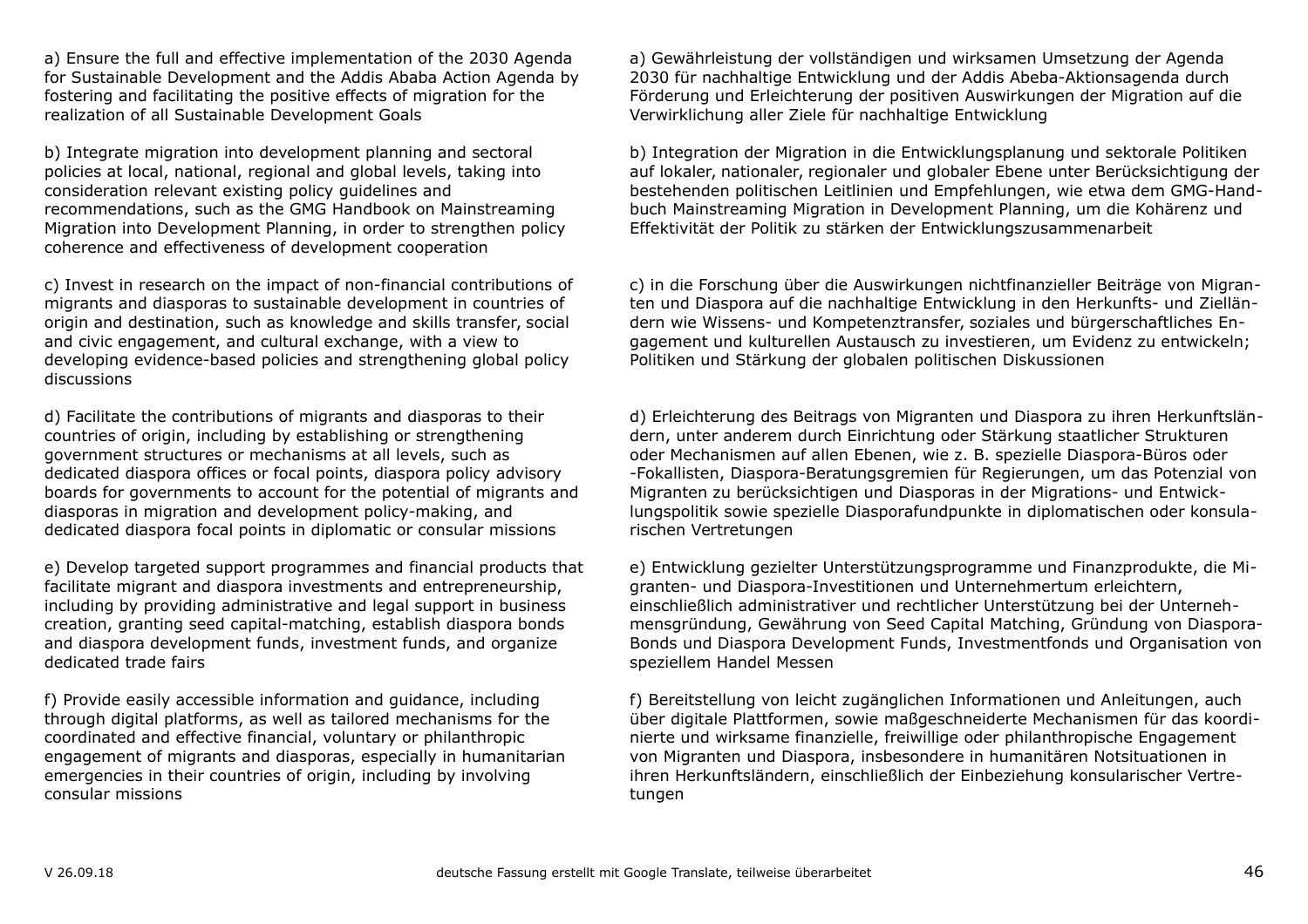g) Enable political participation and engagement of migrants in their countries of origin, including in peace and reconciliation processes, in elections and political reforms, such as by establishing voting registries for citizens abroad, and by parliamentary representation, in accordance with national legislation

h) Promote migration policies that optimize the benefits of diasporas for countries of origin and destination and their communities, by facilitating flexible modalities to travel, work and invest with minimal administrative burdens, including by reviewing and revising visa, residency and citizenship regulations, as appropriate

i) Cooperate with other States, the private sector and employers organizations to enable migrants and diasporas, especially those in highly technical fields and in high demand, to carry out some of their professional activities and engage in knowledge transfer in their home countries, without necessarily losing employment, residence status, or earned social benefits

j) Build partnerships between local authorities, local communities, the private sector, diasporas, hometown associations and migrant organizations to promote knowledge and skills transfer between their countries of origin and countries of destination, including by mapping the diasporas and their skills, as a means to maintain the link between diasporas and their country of origin

### **OBJECTIVE 20: Promote faster, safer and cheaper transfer of remittances and foster financial inclusion of migrants**

36. We commit to promote faster, safer and cheaper remittances by further developing existing conducive policy and regulatory environments that enable competition, regulation and innovation on the remittance market and by providing gender-responsive programmes and instruments that enhance the financial inclusion of migrants and their families. We further commit to optimize the transformative impact of remittances on the well-being of migrant workers and their families, as well as on sustainable development of countries, while respecting that remittances constitute an important source of private capital, and cannot be equated to other

g) politische Partizipation und Engagement von Migranten in ihren Herkunftsländern ermöglichen, einschließlich in Friedens- und Versöhnungsprozessen, bei Wahlen und politischen Reformen, z. B. durch Einrichtung von Wahlregistern für Bürger im Ausland, und durch parlamentarische Vertretung im Einklang mit den nationalen Rechtsvorschriften

h) Förderung von Migrationsstrategien, die den Nutzen von Diasporas für Herkunfts- und Zielländer und deren Gemeinschaften optimieren, indem flexible Modalitäten für Reisen, Arbeit und Investitionen mit minimalem Verwaltungsaufwand erleichtert werden, einschließlich der Überprüfung und Überarbeitung von Visa-, Aufenthalts- und Staatsangehörigkeitsvorschriften

i) Zusammenarbeit mit anderen Staaten, der Privatwirtschaft und Arbeitgeberverbänden, um Migranten und Diaspora, insbesondere in hochtechnischen Bereichen und mit hoher Nachfrage, die Ausübung ihrer beruflichen Tätigkeiten und den Wissenstransfer in ihren Heimatländern zu ermöglichen, ohne dass dies notwendig ist Verlust der Beschäftigung, Aufenthaltsstatus oder verdiente Sozialleistungen

j) Aufbau von Partnerschaften zwischen lokalen Behörden, lokalen Gemeinschaften, dem Privatsektor, Diaspora, Heimatverbänden und Migrantenorganisationen zur Förderung des Wissens- und Kompetenztransfers zwischen ihren Herkunftsund Zielländern, unter anderem durch Kartierung der Diasporas und ihrer Fähigkeiten Aufrechterhaltung der Verbindung zwischen Diaspora und ihrem Herkunftsland

### **ZIEL 20: Förderung eines schnelleren, sichereren und billigeren Transfers von Geldüberweisungen und Förderung der finanziellen Eingliederung von Migranten**

36. Wir verpflichten uns, schnellere, sicherere und billigere Rücküberweisungen zu fördern, indem wir bestehende förderliche politische und regulatorische Rahmenbedingungen weiterentwickeln, die Wettbewerb, Regulierung und Innovation auf dem Überweisungsmarkt ermöglichen, und geschlechtergerechte Programme und Instrumente bereitstellen, die die finanzielle Eingliederung von Migranten und ihren Migranten verbessern Familien. Wir verpflichten uns weiter, die transformativen Auswirkungen von Geldüberweisungen auf das Wohlergehen von Wanderarbeitnehmern und ihren Familien sowie auf die nachhaltige Entwicklung von Ländern zu optimieren, wobei zu beachten ist, dass Rücküberweisungen eine wichtige Quelle privaten Kapitals darstellen und nicht mit anderen inter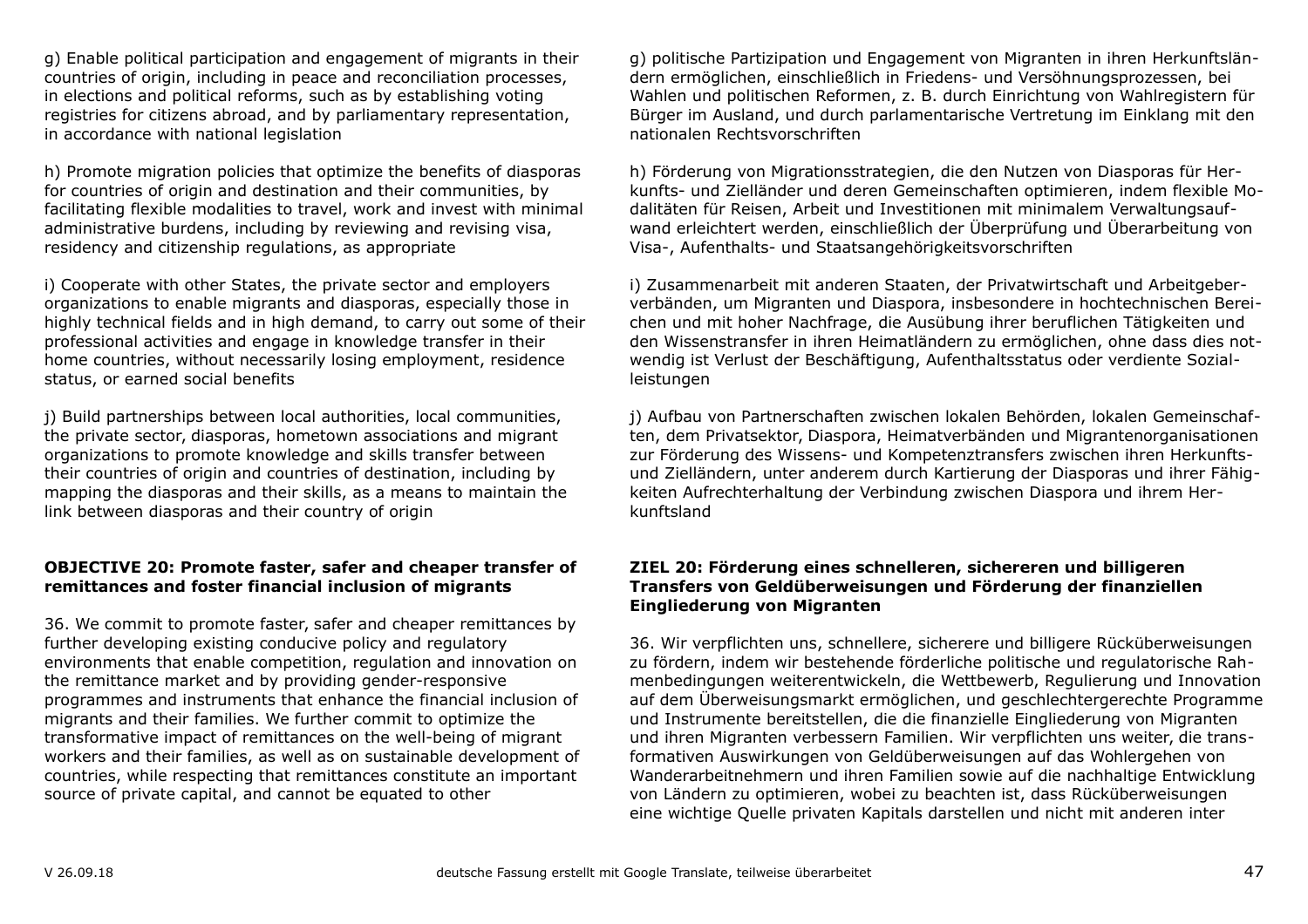international financial flows, such as foreign direct investment, official development assistance, or other public sources of financing for development.

To realize this commitment, we will draw from the following actions:

a) Develop a roadmap to reduce the transaction costs of migrant remittances to less than 3 per cent and eliminate remittance corridors with costs higher than 5 per cent by 2030 in line with target 10.c of the 2030 Agenda for Sustainable Development

b) Promote and support the United Nations International Day of Family Remittances and the IFAD Global Forum on Remittances, Investment and Development as an important platform to build and strengthen partnerships for innovative solutions on cheaper, faster and safer transfer of remittances with all relevant stakeholders

c) Harmonize remittance market regulations and increase the interoperability of remittance infrastructure along corridors by ensuring that measures to combat illicit financial flows and money laundering do not impede migrant remittances through undue, excessive or discriminatory policies

d) Establish conducive policy and regulatory frameworks that promote a competitive and innovative remittance market, remove unwarranted obstacles to non-bank remittance service providers in accessing payment system infrastructure, apply tax exemptions or incentives to remittance transfers, promote market access to diverse service providers, incentivize the private sector to expand remittance services, and enhance the security and predictability of low-value transactions by bearing in mind de-risking concerns, and developing a methodology to distinguish remittances from illicit flows, in consultation with remittance service providers and financial regulators

nationalen Finanzströmen wie ausländische Direktinvestitionen, öffentliche Entwicklungshilfe oder andere öffentliche Finanzierungsquellen für Entwicklung gleichgesetzt werden können.

Um dieses Engagement zu realisieren, werden wir folgende Maßnahmen ergreifen:

a) Entwicklung einer Roadmap zur Reduzierung der Transaktionskosten von Migrantenüberweisungen auf weniger als 3% und Eliminierung von Überweisungskorridoren mit Kosten von mehr als 5% bis 2030 im Einklang mit Ziel 10.c der Agenda 2030 für nachhaltige Entwicklung

b) den Internationalen Tag der Familienüberweisungen der Vereinten Nationen und das Globale IFAD-Forum über Rücküberweisungen, Investitionen und Entwicklung als wichtige Plattform für den Aufbau und die Stärkung von Partnerschaften für innovative Lösungen für einen günstigeren, schnelleren und sichereren Transfer von Überweisungen mit allen relevanten Akteuren zu fördern und zu unterstützen;

c) Harmonisierung der Vorschriften für die Überweisungsmarktregeln und Erhöhung der Interoperabilität der Überweisungsinfrastruktur entlang der Korridore, indem sichergestellt wird, dass Maßnahmen zur Bekämpfung illegaler Geldströme und Geldwäsche Rücküberweisungen von Migranten durch unangemessene, übermäßige oder diskriminierende Maßnahmen nicht behindern

d) Schaffung förderlicher politischer und regulatorischer Rahmenbedingungen, die einen wettbewerbsorientierten und innovativen Überweisungsmarkt fördern, ungerechtfertigte Hindernisse für Nichtbank-Überweisungsdienstleister beim Zugang zu Zahlungssysteminfrastruktur beseitigen, Steuerbefreiungen oder Anreize für Überweisungstransfers anwenden, den Marktzugang für diverse Dienstleister fördern, einen Anreiz für den Privatsektor schaffen, die Überweisungsdienste auszuweiten und die Sicherheit und Vorhersehbarkeit von Transaktionen mit geringem Wert zu erhöhen, indem Bedenken hinsichtlich der Risikominimierung berücksichtigt und eine Methodik entwickelt wird, um Rücküberweisungen von illegalen Überweisungen in Absprache mit Überweisungsdienstleistern und Finanzregulatoren zu unterscheiden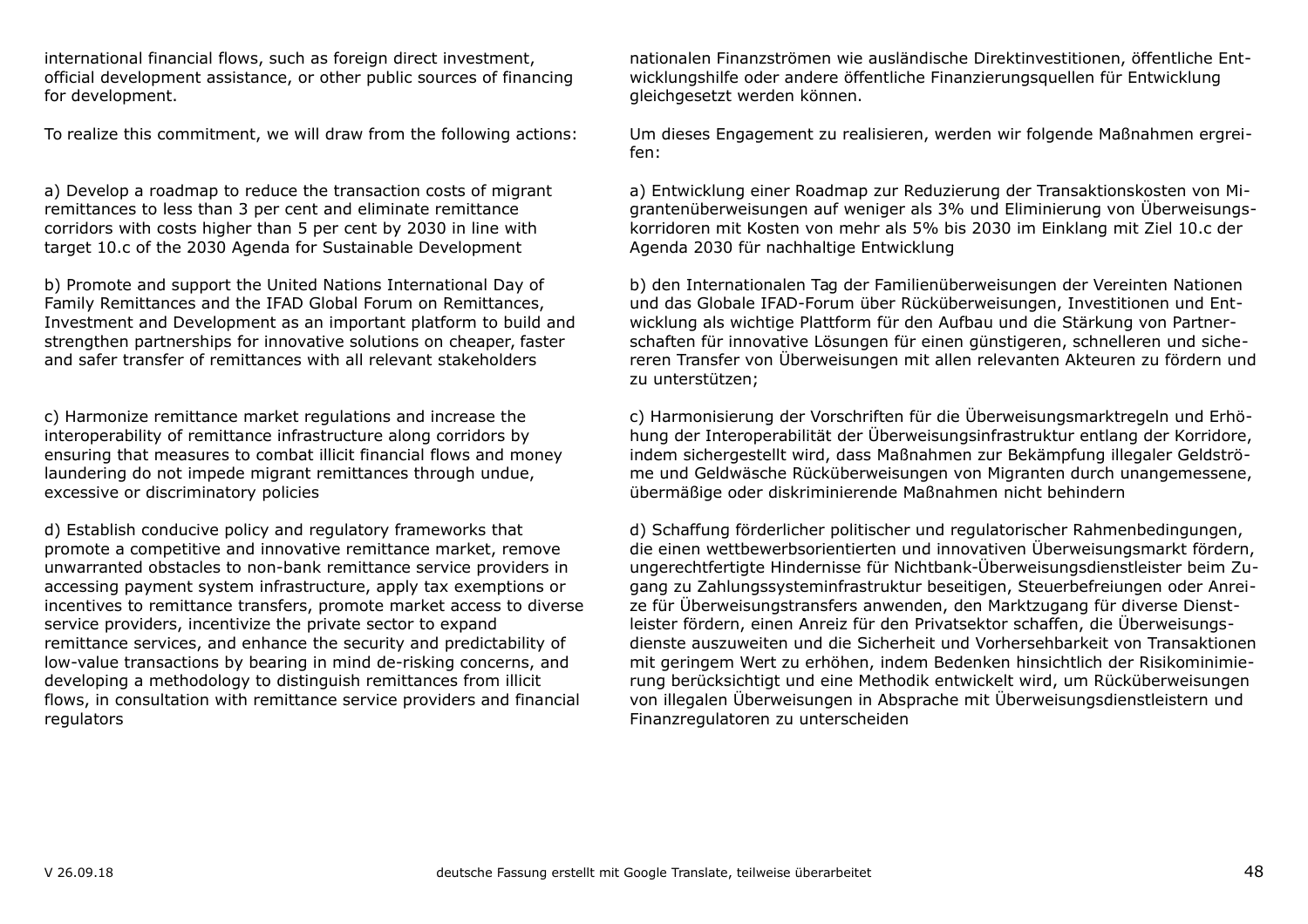e) Develop innovative technological solutions for remittance transfer, such as mobile payments, digital tools or e-banking, to reduce costs, improve speed, enhance security, increase transfer through regular channels and open up gender-responsive distribution channels to underserved populations, including for persons in rural areas, persons with low levels of literacy, and persons with disabilities

f) Provide accessible information on remittance transfer costs by provider and channel, such as comparison websites, in order to increase the transparency and competition on the remittance transfer market, and promote financial literacy and inclusion of migrants and their families through education and training

g) Develop programmes and instruments to promote investments from remittance senders in local development and entrepreneurship in countries of origin, such as through matching- grant mechanisms, municipal bonds and partnerships with hometown associations, in order to enhance the transformative potential of remittances beyond the individual households of migrant workers at skills levels

h) Enable migrant women to access financial literacy training and formal remittance transfer systems, as well as to open a bank account, own and manage financial assets, investments and business as means to address gender inequalities and foster their active participation in the economy

i) Provide access to and develop banking solutions and financial instruments for migrants, including low-income and female-headed households, such as bank accounts that permit direct deposits by employers, savings accounts, loans and credits in cooperation with the banking sector

### **OBJECTIVE 21: Cooperate in facilitating safe and dignified return and readmission, as well as sustainable reintegration**

37. We commit to facilitate and cooperate for safe and dignified return and to guarantee due process, individual assessment and effective remedy, by upholding the prohibition of collective expulsion and of returning migrants when there is a real and foreseeable risk of death, torture, and other cruel, inhuman, and degrading

e) Entwicklung innovativer technologischer Lösungen für den Überweisungstransfer, wie z. B. mobile Zahlungen, digitale Tools oder E-Banking, um Kosten zu senken, die Geschwindigkeit zu erhöhen, die Sicherheit zu erhöhen, den Transfer über reguläre Kanäle zu erhöhen und geschlechtersensible Vertriebskanäle für unterversorgte Bevölkerungsgruppen zu öffnen für Personen in ländlichen Gebieten, Personen mit geringer Alphabetisierung und Menschen mit Behinderungen

f) Bereitstellung barrierefreier Informationen über die Überweisungskosten nach Anbieter und Sender, z. B. Vergleichswebsites, um die Transparenz und den Wettbewerb auf dem Überweisungstransfermarkt zu erhöhen und die Finanzkompetenz und Integration von Migranten und ihren Familien durch Bildung und Ausbildung zu fördern

g) Entwicklung von Programmen und Instrumenten zur Förderung von Investitionen von Überweisungsgebern in die lokale Entwicklung und das Unternehmertum in Herkunftsländern, z. B. durch Matching-Grant-Mechanismen, Kommunalanleihen und Partnerschaften mit Heimatverbänden, um das Transformationspotenzial von Rücküberweisungen über das Individuum hinaus zu verbessern Haushalte von Wanderarbeitnehmern auf Qualifikationsniveau

h) Migrantinnen Zugang zu Finanzwissen und formellen Überweisungssystemen zu ermöglichen, ein Bankkonto zu eröffnen, finanzielle Vermögenswerte, Investitionen und Unternehmen zu besitzen und zu verwalten, um geschlechtsspezifische Ungleichheiten zu beseitigen und ihre aktive Beteiligung an der Wirtschaft zu fördern

i) Bereitstellung von Zugang zu und Entwicklung von Banklösungen und Finanzinstrumenten für Migranten, einschließlich Haushalten mit niedrigem Einkommen und Frauen, wie Bankkonten, die direkte Einlagen von Arbeitgebern erlauben, Sparkonten, Darlehen und Kredite in Zusammenarbeit mit dem Bankensektor

### **ZIEL 21: Zusammenarbeit bei der Förderung einer sicheren und würdigen Rückkehr und Rückübernahme sowie einer nachhaltigen Wiedereingliederung**

37. Wir verpflichten uns, die sichere und würdige Rückkehr zu erleichtern und zu kooperieren und einen ordnungsgemäßen Ablauf, individuelle Beurteilung und wirksame Abhilfe zu gewährleisten, indem wir das Verbot der kollektiven Ausweisung und Rückführung von Migrant / inn / en bei einem realen und vorhersehbaren Risiko von Tod, Folter und andere grausame, unmenschliche und er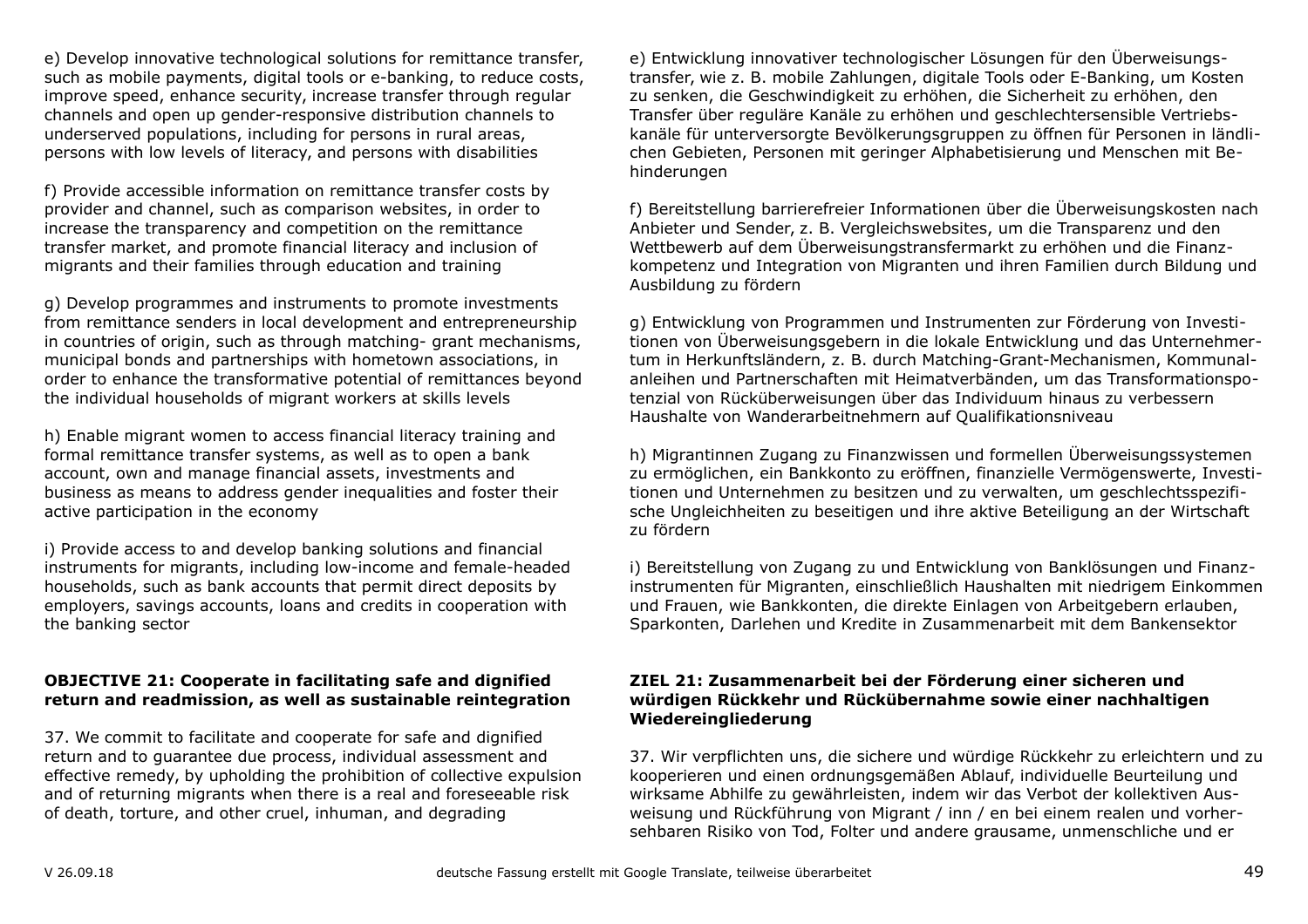treatment or punishment, or other irreparable harm, in accordance with our obligations under international human rights law. We further commit to ensure that our nationals are duly received and readmitted, in full respect for the human right to return to one's own country and the obligation of States to readmit their own nationals. We also commit to create conducive conditions for personal safety, economic empowerment, inclusion and social cohesion in communities, in order to ensure that reintegration of migrants upon return to their countries of origin is sustainable.

To realize this commitment, we will draw from the following actions:

a) Develop and implement bilateral, regional and multilateral cooperation frameworks and agreements, including readmission agreements, ensuring that return and readmission of migrants to their own country is safe, dignified and in full compliance with international human rights law, including the rights of the child, by determining clear and mutually agreed procedures that uphold procedural safeguards, guarantee individual assessments and legal certainty, and by ensuring they also include provisions that facilitate sustainable reintegration

b) Promote gender-responsive and child-sensitive return and reintegration programmes, that may include legal, social and financial support, guaranteeing that all returns in the context of such voluntary programmes effectively take place on the basis of the migrant's free, prior and informed consent, and that returning migrants are assisted in their reintegration process through effective partnerships, including to avoid they become displaced in the country of origin upon return

c) Cooperate on identification of nationals and issuance of travel documents for safe and dignified return and readmission in cases of persons that do not have the legal right to stay on another State's territory, by establishing reliable and efficient means of identification of own nationals such as through the addition of biometric identifiers in population registries, and by digitalizing civil registry systems, with full respect to the right to privacy and protection of personal data

niedrigende Behandlung oder Bestrafung oder anderer irreparabler Schaden, in Übereinstimmung mit unseren Verpflichtungen aus dem internationalen Menschenrechtsrecht. Wir verpflichten uns ferner, sicherzustellen, dass unsere Staatsangehörigen ordnungsgemäß empfangen und wieder aufgenommen werden, unter voller Achtung des Menschenrechts auf Rückkehr in das eigene Land und der Verpflichtung der Staaten, ihre eigenen Staatsangehörigen wieder aufzunehmen. Wir verpflichten uns auch, förderliche Bedingungen für die persönliche Sicherheit, wirtschaftliche Befähigung, Integration und sozialen Zusammenhalt in Gemeinschaften zu schaffen, um sicherzustellen, dass die Wiedereingliederung von Migranten nach Rückkehr in ihre Herkunftsländer nachhaltig ist.

Um dieses Engagement zu realisieren, werden wir folgende Maßnahmen ergreifen:

a) Entwicklung und Umsetzung bilateraler, regionaler und multilateraler Kooperationsrahmen und -vereinbarungen, einschließlich Rückübernahmeabkommen, um sicherzustellen, dass Rückkehr und Rückübernahme von Migranten in ihr eigenes Land sicher, würdevoll und in völliger Übereinstimmung mit den internationalen Menschenrechtsnormen einschließlich der Rechte des Kindes erfolgen durch Festlegung klarer und einvernehmlich vereinbarter Verfahren, die Verfahrensgarantien wahren, individuelle Bewertungen und Rechtssicherheit gewährleisten und sicherstellen, dass sie auch Bestimmungen enthalten, die eine nachhaltige Wiedereingliederung erleichtern

b) Förderung gender- und kindersensibler Rückkehr- und Wiedereingliederungsprogramme, die rechtliche, soziale und finanzielle Unterstützung beinhalten können und gewährleisten, dass alle Rückführungen im Rahmen solcher freiwilligen Programme auf der Grundlage der freien, vorherigen und informierten Migranten wirksam erfolgen Zustimmung, und dass zurückkehrende Migranten in ihrem Reintegrationsprozess durch effektive Partnerschaften unterstützt werden, um zu verhindern, dass sie nach ihrer Rückkehr im Herkunftsland vertrieben werden

c) Zusammenarbeit bei der Identifizierung von Staatsangehörigen und der Ausstellung von Reisedokumenten für die sichere und würdige Rückkehr und Rückübernahme von Personen, die nicht das Recht haben, sich im Hoheitsgebiet eines anderen Staates aufzuhalten, indem zuverlässige und effiziente Mittel zur Identifizierung eigener Staatsangehöriger wie durch die Hinzufügung biometrischer Identifikatoren in Bevölkerungsregistern und durch die Digitalisierung der zivilen Registersysteme unter uneingeschränkter Achtung des Rechts auf Privatsphäre und des Schutzes personenbezogener Daten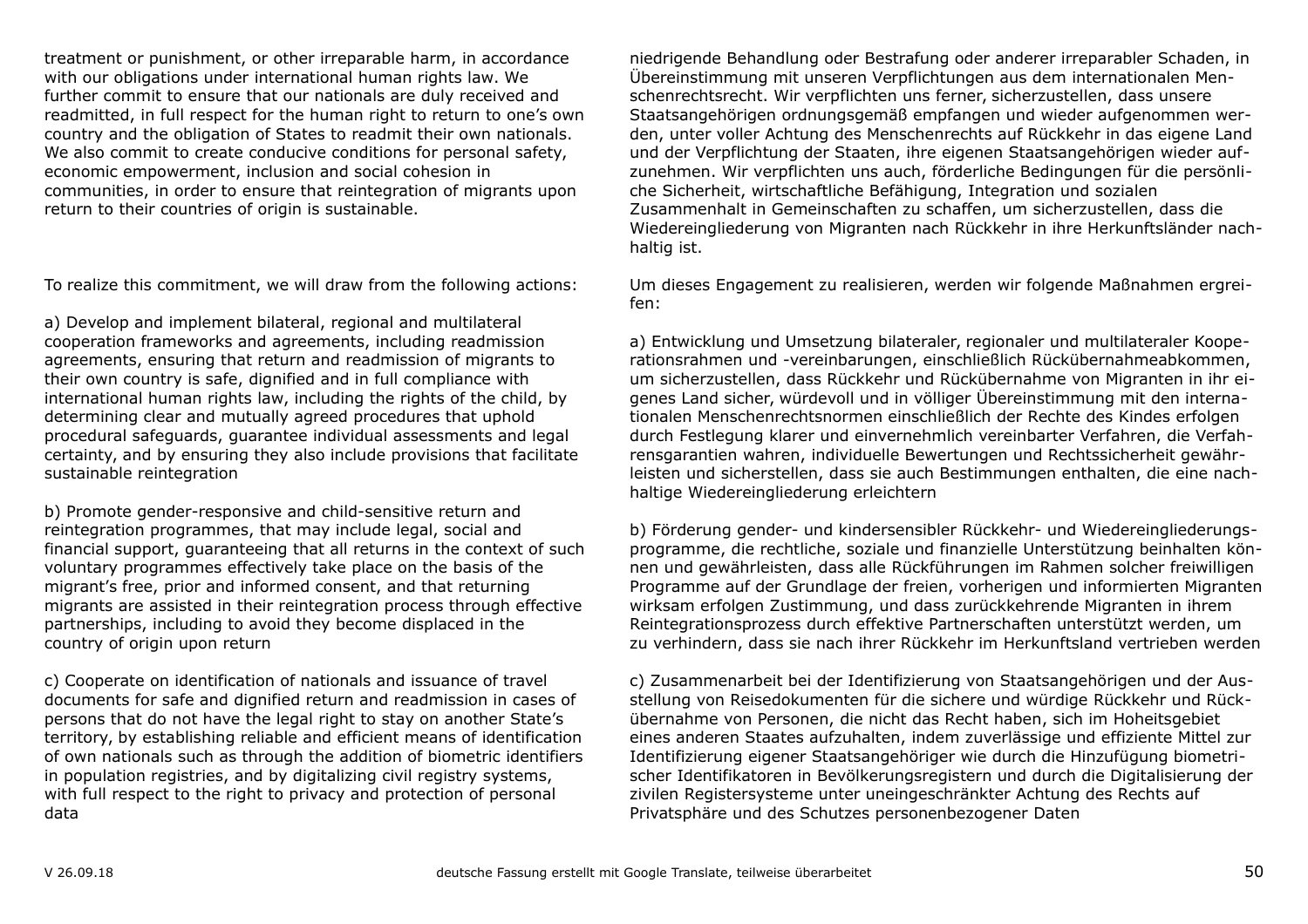d) Foster institutional contacts between consular authorities and relevant officials from countries of origin and destination, and provide adequate consular assistance to returning migrants prior to return by facilitating access to documentation, travel documents, and other services, in order to ensure predictability, safety and dignity in return and readmission

e) Ensure that the return of migrants who do not have the legal right to stay on another State's territory is safe and dignified, follows an individual assessment, is carried out by competent authorities through prompt and effective cooperation between countries of origin and destination, and allows all applicable legal remedies to be exhausted, in compliance with due process guarantees, and other obligations under international human rights law

f) Establish or strengthen national monitoring mechanisms on return, in partnership with relevant stakeholders, that provide independent recommendations on ways and means to strengthen accountability, in order to guarantee the safety, dignity, and human rights of all returning migrants

g) Ensure that return and readmission processes involving children are carried out only after a determination of the best interests of the child, take into account the right to family life, family unity, and that a parent, legal guardian or specialized official accompanies the child throughout the return process, ensuring that appropriate reception, care and reintegration arrangements for children are in place in the country of origin upon return

h) Facilitate the sustainable reintegration of returning migrants into community life by providing them equal access to social protection and services, justice, psycho-social assistance, vocational training, employment opportunities and decent work, recognition of skills acquired abroad, and financial services, in order to fully build upon their entrepreneurship, skills and human capital as active members of society and contributors to sustainable development in the country of origin upon return

d) institutionelle Kontakte zwischen den Konsularbehörden und den zuständigen Beamten der Herkunfts- und Zielländer zu fördern und den zurückkehrenden Migranten vor der Rückkehr eine angemessene konsularische Unterstützung zu gewähren, indem der Zugang zu Dokumenten, Reisedokumenten und anderen Diensten erleichtert wird, um Vorhersehbarkeit, Sicherheit und Würde im Gegenzug und Rückübernahme

e) sicherstellen, dass die Rückkehr von Migranten, die nicht das Recht haben, im Hoheitsgebiet eines anderen Staates zu bleiben, sicher und würdig ist, einer individuellen Bewertung folgt, von den zuständigen Behörden durch eine rasche und wirksame Zusammenarbeit zwischen Herkunfts- und Bestimmungsländern durchgeführt wird, und erlaubt, dass alle anwendbaren Rechtsbehelfe ausgeschöpft werden, unter Einhaltung der Prozessgarantien und anderer Verpflichtungen aus dem internationalen Menschenrechtsrecht

f) Einrichtung oder Stärkung nationaler Monitoring-Mechanismen für die Rückkehr in Partnerschaft mit relevanten Interessengruppen, die unabhängige Empfehlungen über Wege und Mittel zur Stärkung der Rechenschaftspflicht geben, um die Sicherheit, Würde und Menschenrechte aller zurückkehrenden Migranten zu gewährleisten

g) Sicherstellen, dass Rückführungs- und Rückübernahmeverfahren für Kinder nur durchgeführt werden, wenn das Wohl des Kindes im Mittelpunkt steht, das Recht auf Familienleben, Familienzusammenhalt und die Begleitung eines Elternteils, Erziehungsberechtigten oder Fachbeamten berücksichtigt werden Während des gesamten Rückführungsprozesses muss sichergestellt werden, dass im Herkunftsland nach der Rückkehr angemessene Aufnahme-, Betreuungs- und Wiedereingliederungsregelungen für Kinder vorhanden sind

h) Erleichterung der nachhaltigen Wiedereingliederung zurückkehrender Migranten in das Gemeinschaftsleben durch gleichberechtigten Zugang zu Sozialschutz und sozialen Diensten, Justiz, psychosozialer Hilfe, Berufsbildung, Beschäftigungsmöglichkeiten und menschenwürdiger Arbeit, Anerkennung von im Ausland erworbenen Fähigkeiten und Finanzdienstleistungen, um ihr Unternehmertum, ihre Fähigkeiten und ihr Humankapital als aktive Mitglieder der Gesellschaft und als Beitrag zu einer nachhaltigen Entwicklung im Herkunftsland bei ihrer Rückkehr voll zu nutzen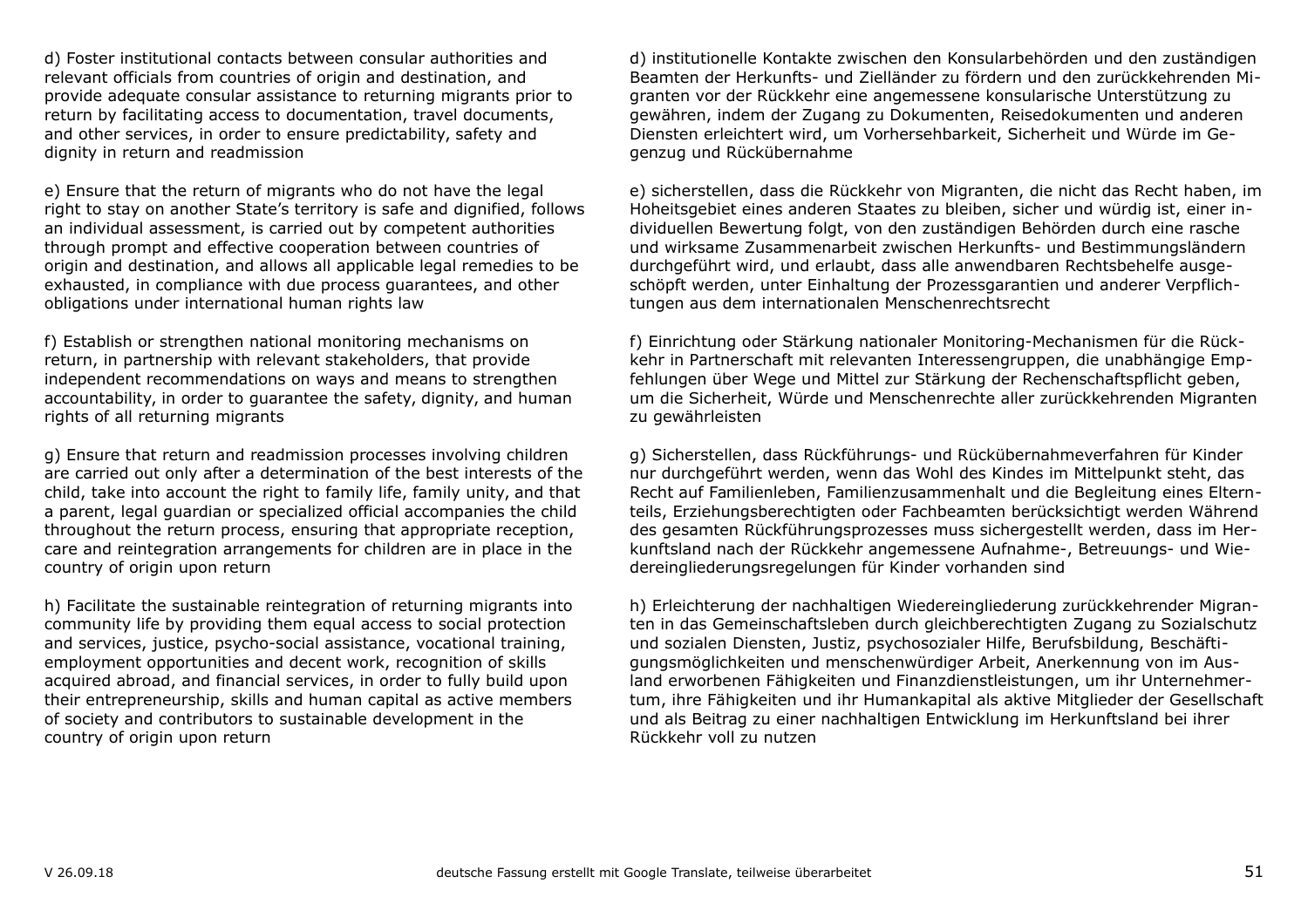i) Identify and address the needs of the communities to which migrants return by including respective provisions in national and local development strategies, infrastructure planning, budget allocations and other relevant policy decisions and cooperating with local authorities and relevant stakeholders

#### **OBJECTIVE 22: Establish mechanisms for the portability of social security entitlements and earned benefits**

38. We commit to assist migrant workers at all skills levels to have access to social protection in countries of destination and profit from the portability of applicable social security entitlements and earned benefits in their countries of origin or when they decide to take up work in another country.

To realize this commitment, we will draw from the following actions:

a) Establish or maintain non-discriminatory national social protection systems, including social protection floors for nationals and migrants, in line with the ILO Recommendation 202 on Social Protection Floors

b) Conclude reciprocal bilateral, regional or multilateral social security agreements on the portability of earned benefits for migrant workers at all skills levels, which refer to applicable social protection floors in the respective States, applicable social security entitlements and provisions, such as pensions, healthcare or other earned benefits, or integrate such provisions into other relevant agreements, such as those on long-term and temporary labour migration

c) Integrate provisions on the portability of entitlements and earned benefits into national social security frameworks, designate focal points in countries of origin, transit and destination that facilitate portability requests from migrants, address the difficulties women and older persons can face in accessing social protection, and establish dedicated instruments, such as migrant welfare funds in countries of origin that support migrant workers and their families

i) Ermittlung und Berücksichtigung der Bedürfnisse der Gemeinschaften, in die Migranten zurückkehren, indem entsprechende Bestimmungen in nationale und lokale Entwicklungsstrategien, Infrastrukturplanung, Haushaltszuweisungen und andere relevante politische Entscheidungen aufgenommen und mit lokalen Behörden und relevanten Interessengruppen kooperiert werden

### **ZIEL 22: Einrichtung von Mechanismen für die Übertragbarkeit von Sozialversicherungsansprüchen und erworbenen Leistungen**

38. Wir verpflichten uns, Wanderarbeitnehmern auf allen Qualifikationsstufen zu helfen, in den Zielländern Zugang zu sozialem Schutz zu erhalten und von der Übertragbarkeit der geltenden Sozialversicherungsansprüche und erworbenen Leistungen in ihren Herkunftsländern zu profitieren oder wenn sie sich entschließen, in einem anderen Land zu arbeiten Land.

Um dieses Engagement zu realisieren, werden wir folgende Maßnahmen ergreifen:

a) Einrichtung oder Beibehaltung nicht diskriminierender nationaler Sozialschutzsysteme, einschließlich der sozialen Grundsicherung für Staatsangehörige und Migranten, im Einklang mit der IAO-Empfehlung 202 über Sozialschutzfußböden

b) Abschließende bilaterale, regionale oder multilaterale Abkommen zur sozialen Sicherheit über die Portabilität von verdienten Leistungen für Wanderarbeitnehmer auf allen Qualifikationsstufen, die sich auf die in den jeweiligen Staaten geltenden sozialen Sicherungssysteme, anwendbare Sozialversicherungsansprüche und -bestimmungen wie Renten und Gesundheitsversorgung beziehen oder andere verdiente Vergünstigungen oder integrieren solche Bestimmungen in andere relevante Vereinbarungen, wie solche über langfristige und vorübergehende Arbeitsmigration

c) Bestimmungen über die Übertragbarkeit von Ansprüchen und erworbenen Leistungen in die nationalen Sozialversicherungsrahmen integrieren, Anlaufstellen in Herkunfts-, Transit- und Zielländern benennen, die Übertragbarkeitsanträge von Migranten erleichtern, die Schwierigkeiten von Frauen und älteren Menschen beim Zugang zu Sozialschutz angehen, und Einrichtung von zweckgebundenen Instrumenten, wie z. B. Migrantenhilfsfonds in Herkunftsländern, die Wanderarbeitnehmer und ihre Familien unterstützen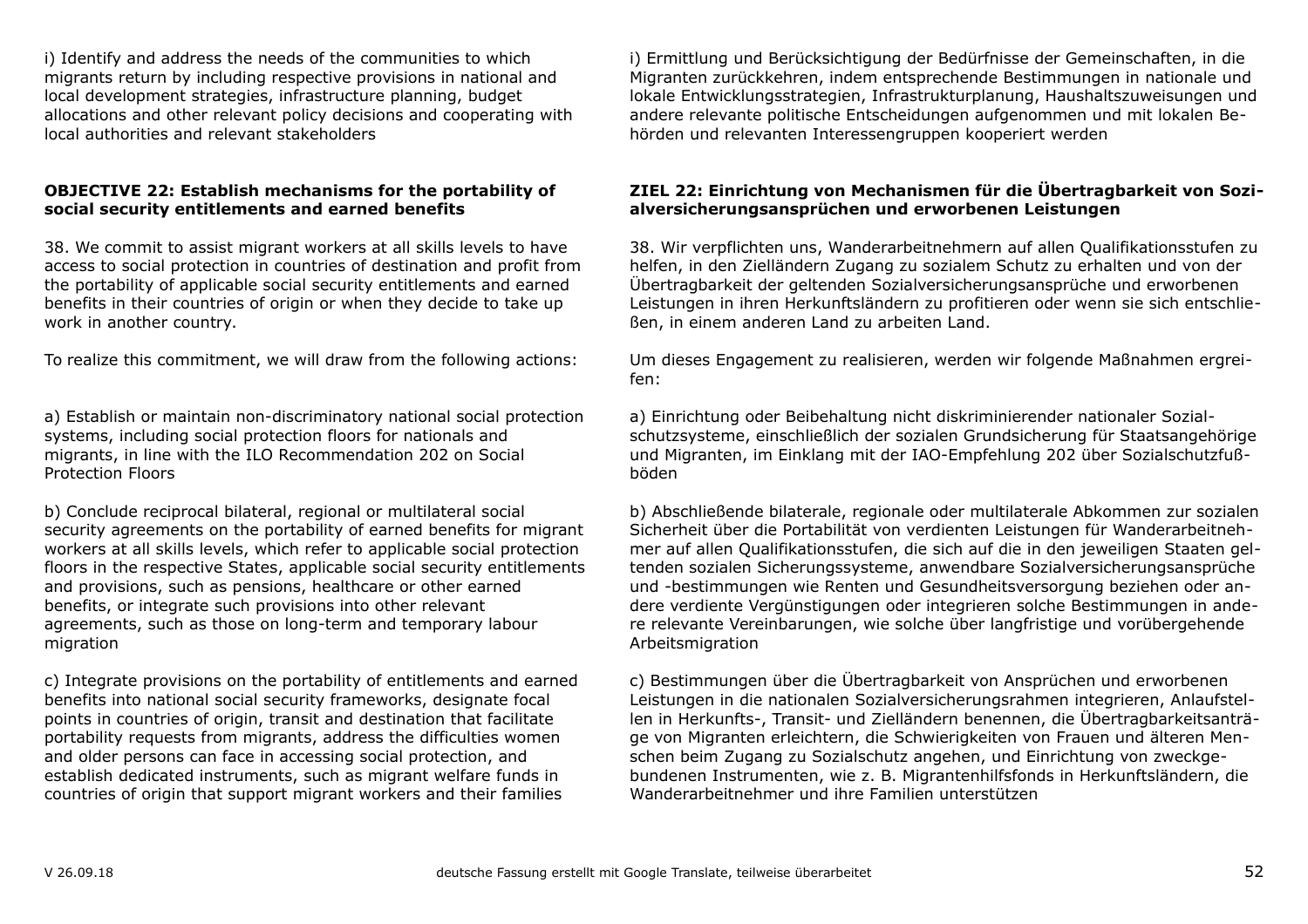### **OBJECTIVE 23: Strengthen international cooperation and global partnerships for safe, orderly and regular migration**

39. We commit to support each other in the realization of the objectives and commitments laid out in this Global Compact through enhanced international cooperation, a revitalized global partnership, and in the spirit of solidarity, reaffirming the centrality of a comprehensive and integrated approach to facilitate safe, orderly and regular migration, and recognizing that we are all countries of origin, transit and destination. We further commit to take joint action in addressing the challenges faced by each country to implement this Global Compact, underscoring the specific challenges faced in particular by African countries, least developed countries, landlocked developing countries, small island developing States, and middle-income countries. We also commit to promote the mutually reinforcing nature between the Global Compact and existing international legal and policy frameworks, by aligning the implementation of this Global Compact with such frameworks, particularly the 2030 Agenda for Sustainable Development as well as the Addis Ababa Action Agenda, and their recognition that migration and sustainable development are multidimensional and interdependent.

To realize this commitment, we will draw from the following actions:

a) Support other States as we collectively implement the Global Compact, including through the provision of financial and technical assistance, in line with national priorities, policies action plans and strategies, through a whole-of-government and whole-of-society approach

b) Increase international and regional cooperation to accelerate the implementation of the 2030 Agenda for Sustainable Development in geographic areas from where irregular migration systematically originates due to consistent impacts of poverty, unemployment, climate change and disasters, inequality, corruption, poor governance, among other structural factors, through appropriate cooperation frameworks, innovative partnerships and the involvement of all relevant stakeholders, while upholding national ownership and shared responsibility

### **ZIEL 23: Stärkung der internationalen Zusammenarbeit und der globalen Partnerschaften für eine sichere, geordnete und regelmäßige Migration**

39. Wir verpflichten uns, uns bei der Verwirklichung der in diesem Global Compact festgelegten Ziele und Verpflichtungen durch eine verstärkte internationale Zusammenarbeit, eine neu belebte globale Partnerschaft und im Geiste der Solidarität zu unterstützen und die zentrale Bedeutung eines umfassenden und integrierten Ansatzes zu bekräftigen sichere, geordnete und regelmäßige Migration und Anerkennung, dass wir alle Herkunfts-, Transit- und Bestimmungsländer sind. Wir verpflichten uns weiter, gemeinsame Anstrengungen zu unternehmen, um die Herausforderungen zu bewältigen, denen sich jedes Land bei der Umsetzung dieses Global Compact gegenübersieht, und unterstreichen die spezifischen Herausforderungen insbesondere afrikanischer Länder, am wenigsten entwickelter Länder, Binnenentwicklungsländer, kleiner Inselentwicklungsländer und Länder mit mittlerem Einkommen. Wir verpflichten uns auch, die sich gegenseitig verstärkende Natur zwischen dem Global Compact und den bestehenden internationalen rechtlichen und politischen Rahmenbedingungen zu fördern, indem wir die Umsetzung dieses Global Compact mit solchen Rahmenbedingungen, insbesondere der Agenda 2030 für nachhaltige Entwicklung und der Addis Abeba Action Agenda, in Einklang bringen ihre Anerkennung, dass Migration und nachhaltige Entwicklung multidimensional und voneinander abhängig sind.

Um dieses Engagement zu realisieren, werden wir folgende Maßnahmen ergreifen:

a) Unterstützung anderer Staaten bei der gemeinsamen Umsetzung des Global Compact, unter anderem durch Bereitstellung finanzieller und technischer Hilfe im Einklang mit nationalen Prioritäten, politischen Aktionsplänen und Strategien durch einen gesamtstaatlichen und gesamtgesellschaftlichen Ansatz

b) Ausbau der internationalen und regionalen Zusammenarbeit zur Beschleunigung der Umsetzung der Agenda 2030 für nachhaltige Entwicklung in geografischen Gebieten, aus denen irreguläre Migration systematisch hervorgeht, unter anderem durch konsequente Auswirkungen von Armut, Arbeitslosigkeit, Klimawandel und Katastrophen, Ungleichheit, Korruption und schlechter Regierungsführung durch geeignete Kooperationsrahmen, innovative Partnerschaften und die Einbeziehung aller relevanten Interessengruppen unter Beibehaltung der nationalen Eigenverantwortung und gemeinsamen Verantwortung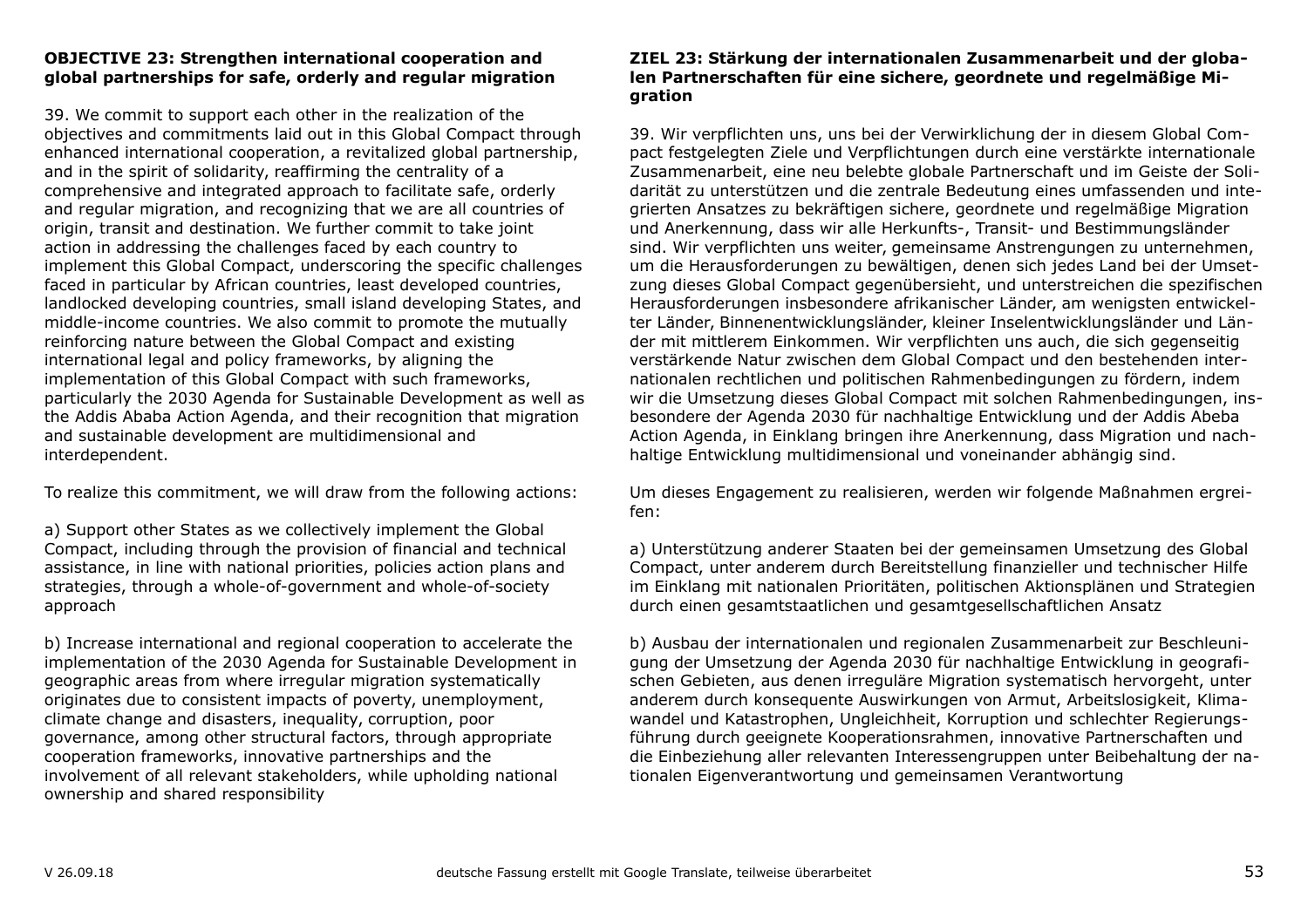c) Involve and support local authorities in the identification of needs and opportunities for international cooperation for the effective implementation of the Global Compact and integrate their perspectives and priorities into development strategies, programmes and planning on migration, as a means to ensure good governance as well as policy coherence across levels of government and policy sectors, and maximize the effectiveness and impact of international development cooperation

d) Make use of the capacity-building mechanism and build upon other existing instruments to strengthen the capacities of relevant authorities by mobilizing technical, financial and human resources from States international financial institutions, the private sector, international organizations and other sources in order to assist all States in fulfilling the commitments outlined in this Global Compact

e) Conclude bilateral, regional or multilateral mutually beneficial, tailored and transparent partnerships, in line with international law, that develop targeted solutions to migration policy issues of common interest and address opportunities and challenges of migration in accordance with the Global Compact

# **IMPLEMENTATION**

40. For the effective implementation of the Global Compact, we require concerted efforts at global, regional, national and local levels, including a coherent United Nations system.

41. We commit to fulfil the objectives and commitments outlined in the Global Compact, in line with our vision and guiding principles, by taking effective steps at all levels to facilitate safe, orderly and regular migration at all stages. We will implement the Global Compact, within our own countries and at the regional and global levels, taking into account different national realities, capacities, and levels of development, and respecting national policies and priorities. We reaffirm our commitment to international law and emphasize that the Global Compact is to be implemented in a manner that is consistent with our rights and obligations under international law.

c) Einbeziehung und Unterstützung lokaler Behörden bei der Ermittlung von Bedürfnissen und Möglichkeiten der internationalen Zusammenarbeit für die wirksame Umsetzung des Global Compact und die Einbeziehung ihrer Perspektiven und Prioritäten in Entwicklungsstrategien, -programme und -planung im Bereich Migration, um auch eine gute Regierungsführung zu gewährleisten als politische Kohärenz über die verschiedenen Ebenen von Regierung und Politikbereichen hinweg und um die Wirksamkeit und Wirkung der internationalen Entwicklungszusammenarbeit zu maximieren

d) den Kapazitätsaufbau-Mechanismus nutzen und auf anderen bestehenden Instrumenten aufbauen, um die Kapazitäten der zuständigen Behörden zu stärken, indem technische, finanzielle und personelle Ressourcen der internationalen Finanzinstitutionen, des Privatsektors, internationaler Organisationen und anderer Quellen mobilisiert werden alle Staaten bei der Erfüllung der in diesem Global **Compact** 

e) im Einklang mit dem Völkerrecht bilaterale, regionale oder multilaterale, für beide Seiten vorteilhafte, maßgeschneiderte und transparente Partnerschaften schließen, die zielgerichtete Lösungen für migrationspolitische Fragen von gemeinsamem Interesse entwickeln und die Chancen und Herausforderungen der Migration im Einklang mit dem Global Compact angehen

# **IMPLEMENTIERUNG**

40. Für die wirksame Umsetzung des Global Compact benötigen wir konzertierte Anstrengungen auf globaler, regionaler, nationaler und lokaler Ebene, einschließlich eines kohärenten Systems der Vereinten Nationen.

41. Wir verpflichten uns, die im Global Compact dargelegten Ziele und Verpflichtungen im Einklang mit unserer Vision und unseren Leitprinzipien zu erfüllen, indem wir auf allen Ebenen wirksame Schritte unternehmen, um eine sichere, geordnete und regelmäßige Migration in allen Phasen zu ermöglichen. Wir werden den Global Compact in unseren eigenen Ländern sowie auf regionaler und globaler Ebene umsetzen und dabei die unterschiedlichen nationalen Realitäten, Kapazitäten und Entwicklungsstufen sowie die nationalen Politiken und Prioritäten berücksichtigen. Wir bekräftigen unser Bekenntnis zum Völkerrecht und betonen, dass der Global Compact in Übereinstimmung mit unseren völkerrechtlichen Rechten und Verpflichtungen durchgeführt werden soll.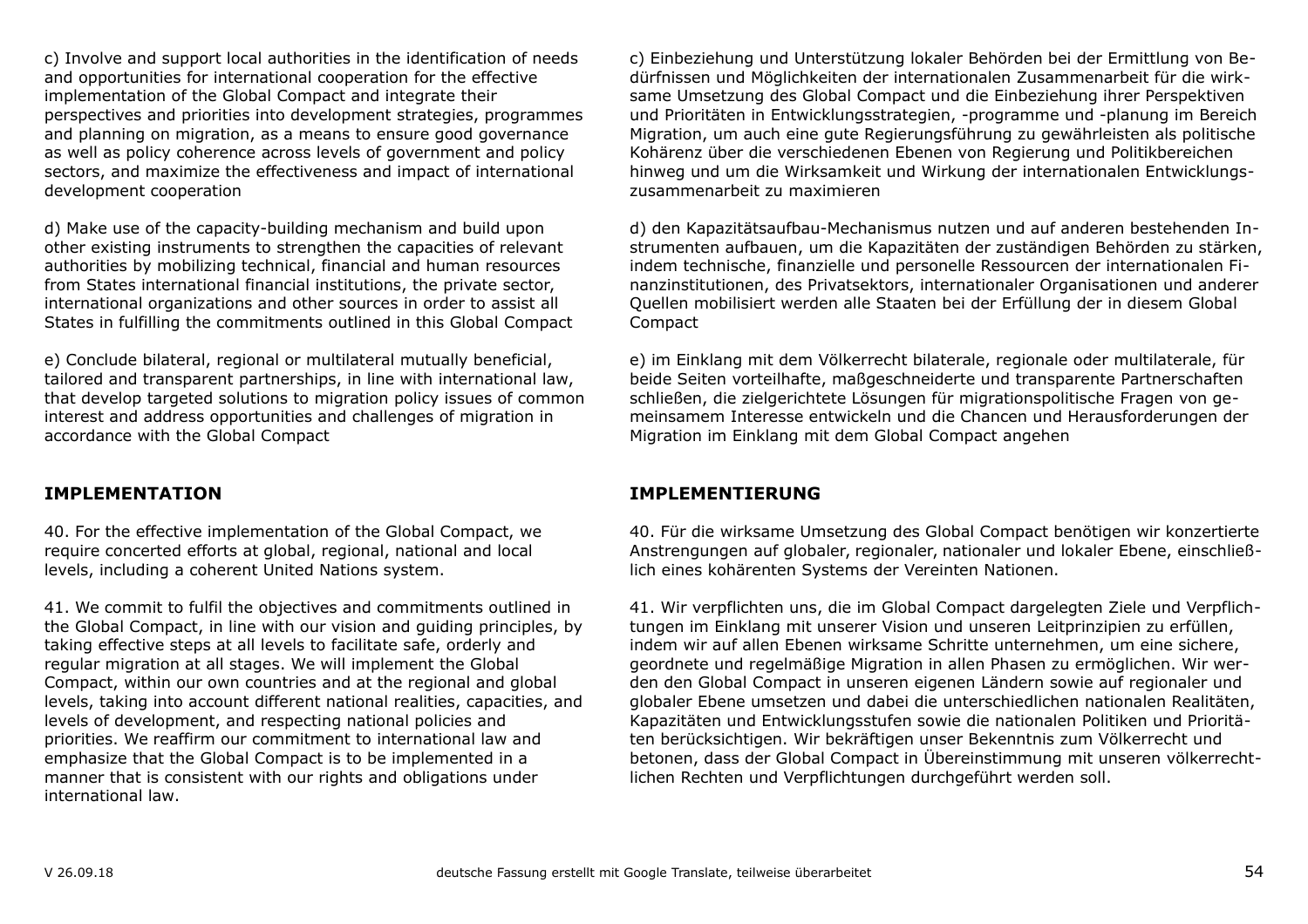42. We will implement the Global Compact through enhanced bilateral, regional and multilateral cooperation and a revitalized global partnership in a spirit of solidarity. We will continue building on existing mechanisms, platforms and frameworks to address migration in all its dimensions. Recognizing the centrality of international cooperation for the effective fulfilment of the objectives and commitments, we will strive to reinforce our engagement in North-South, South- South and triangular cooperation and assistance. Our cooperation efforts in this regard will be aligned with the 2030 Agenda for Sustainable Development and the Addis Ababa Action Agenda.

43. We decide to establish a capacity-building mechanism in the United Nations, building upon existing initiatives, that supports efforts of Member States to implement the Global Compact. It allows Members States, the United Nations and other relevant stakeholders, including the private sector and philanthropic foundations, to contribute technical, financial and human resources on a voluntary basis in order to strengthen capacities and foster multi-partner cooperation. The capacity-building mechanism will consist of:

a) A connection hub that facilitates demand-driven, tailor-made and integrated solutions, by:

i. advising on, assessing and processing country requests for the development of solutions

ii. identifying main implementing partners within and outside of the United Nations system, in line with their comparative advantages and operational capacities

iii. connecting the request to similar initiatives and solutions for peer-to-peer exchange and potential replication, where existing and relevant

iv. ensuring effective set-up for multi-agency and multi-stakeholder implementation

v. identifying funding opportunities, including by initiating the startup fund

42. Wir werden den Global Compact durch verstärkte bilaterale, regionale und multilaterale Zusammenarbeit und eine revitalisierte globale Partnerschaft im Geiste der Solidarität umsetzen. Wir werden weiterhin auf bestehenden Mechanismen, Plattformen und Frameworks aufbauen, um die Migration in all ihren Dimensionen anzugehen. In Anerkennung der zentralen Bedeutung der internationalen Zusammenarbeit für die wirksame Erfüllung der Ziele und Verpflichtungen werden wir uns bemühen, unser Engagement in der Nord-Süd-, Süd-Südund Dreieckskooperation und -hilfe zu verstärken. Unsere diesbezüglichen Kooperationsbemühungen werden mit der Agenda 2030 für nachhaltige Entwicklung und der Addis Abeba Action Agenda in Einklang gebracht.

43. Wir beschließen, in den Vereinten Nationen einen Mechanismus zum Aufbau von Kapazitäten aufzubauen, der auf bestehenden Initiativen aufbaut und die Bemühungen der Mitgliedstaaten zur Umsetzung des Global Compact unterstützt. Es ermöglicht den Mitgliedstaaten, den Vereinten Nationen und anderen relevanten Akteuren, einschließlich des privaten Sektors und philanthropischer Stiftungen, auf freiwilliger Basis technische, finanzielle und personelle Ressourcen bereitzustellen, um die Kapazitäten zu stärken und die Zusammenarbeit mehrerer Partner zu fördern. Der Mechanismus zum Aufbau von Kapazitäten wird bestehen aus:

a) Ein Verbindungsknoten, der bedarfsorientierte, maßgeschneiderte und integrierte Lösungen ermöglicht durch:

i. Beratung, Bewertung und Bearbeitung von Länderanfragen für die Entwicklung von Lösungen

ii. Ermittlung der wichtigsten Umsetzungspartner innerhalb und außerhalb des Systems der Vereinten Nationen im Einklang mit ihren komparativen Vorteilen und operativen Kapazitäten

iii. Verbindung der Anfrage mit ähnlichen Initiativen und Lösungen für Peer-to-Peer-Austausch und potentielle Replikation, sofern vorhanden und relevant iv. Sicherstellung einer effektiven Einrichtung für die Umsetzung durch mehrere Behörden und Multi-Stakeholder

v. Identifizierung von Finanzierungsmöglichkeiten, unter anderem durch Initiierung des Start-up-Fonds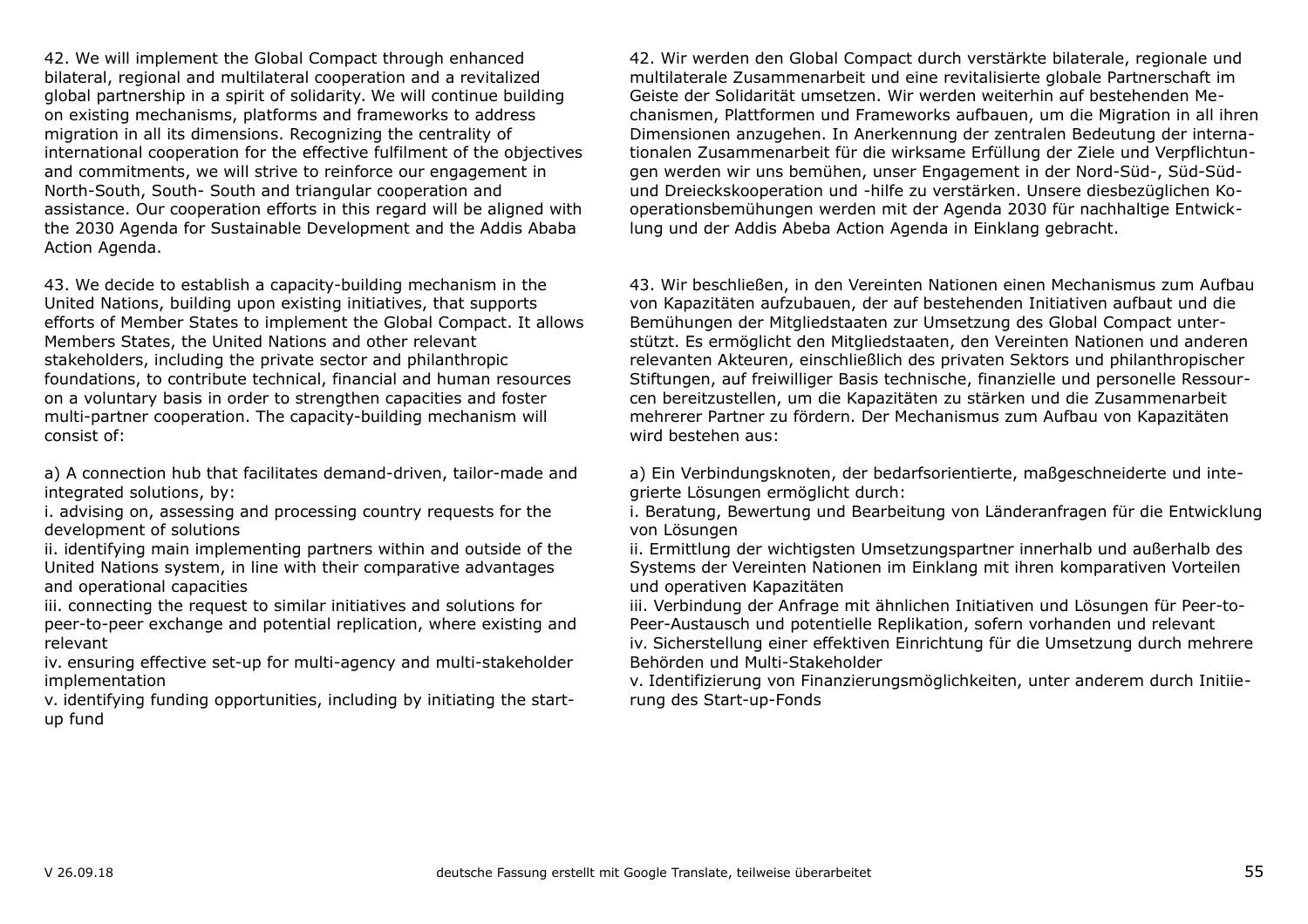b) A start-up fund for initial financing to realize project-oriented solutions, by:

i. providing seed-funding, where needed, to jump start a specific project

ii. complementing other funding sources

iii. receiving voluntary financial contributions by Member States, the United Nations, international financial institutions, and other stakeholders, including the private sector and philanthropic foundations

c) A global knowledge platform as an online open data source, by: i. serving as a repository of existing evidence, practices and initiatives

ii. facilitating the accessibility to knowledge and sharing of solutions iii. building on the GFMD Platform for Partnerships and other relevant sources

44. We will implement the Global Compact in cooperation and partnership with migrants, civil society, migrant and diaspora organizations, faith-based organizations, local authorities and communities, the private sector, trade unions, parliamentarians, National Human Rights Institutions, the International Red Cross and Red Crescent Movement, academia, the media and other relevant stakeholders.

45. We welcome the decision of the Secretary-General to establish a United Nations network on migration to ensure effective and coherent system-wide support to implementation, including the capacity-building mechanism, as well as follow-up and review of the Global Compact, in response to the needs of Member States. In this regard, we note that:

a) IOM will serve as the coordinator and secretariat of the network

b) the network will fully draw from the technical expertise and experience of relevant entities within the United Nations system

c) the work of the network will be fully aligned with existing coordination mechanisms and the repositioning of the United Nations Development System

b) Ein Start-up-Fonds zur Anfangsfinanzierung zur Realisierung projektorientierter Lösungen durch:

i. Bereitstellung von Startkapital, falls erforderlich, um ein spezifisches Projekt zu starten

ii. Ergänzung anderer Finanzierungsquellen

iii. freiwillige finanzielle Beiträge von Mitgliedstaaten, den Vereinten Nationen, internationalen Finanzinstitutionen und anderen Interessengruppen, einschließlich der Privatwirtschaft und philanthropischen Stiftungen, erhalten

c) Eine globale Wissensplattform als offene Online-Datenquelle durch: i. dient als Aufbewahrungsort für vorhandene Beweise, Praktiken und Initiativen ii. Erleichterung des Zugangs zu Wissen und Teilen von Lösungen iii. aufbauend auf der GFMD-Plattform für Partnerschaften und anderen relevanten Quellen

44. Wir werden den Globalen Pakt in Zusammenarbeit und Partnerschaft mit Migranten, der Zivilgesellschaft, Migranten- und Diaspora-Organisationen, glaubensbasierten Organisationen, lokalen Behörden und Gemeinschaften, dem Privatsektor, Gewerkschaften, Parlamentariern, nationalen Menschenrechtsinstitutionen und der Internationalen Roten durchführen Kreuz- und Rothalbmondbewegung, Wissenschaft, Medien und andere relevante Interessengruppen.

45. Wir begrüßen den Beschluss des Generalsekretärs, ein Netz der Vereinten Nationen für Migration einzurichten, um eine wirksame und kohärente systemweite Unterstützung für die Umsetzung zu gewährleisten, einschließlich des Aufbaus von Kapazitäten sowie der Weiterverfolgung und Überprüfung des Global Compact als Reaktion auf die Bedürfnisse der Mitgliedstaaten. In diesem Zusammenhang stellen wir fest, dass:

a) IOM wird als Koordinator und Sekretariat des Netzwerks fungieren

b) Das Netz wird in vollem Umfang auf das technische Fachwissen und die Erfahrung einschlägiger Einrichtungen innerhalb des Systems der Vereinten Nationen zurückgreifen

c) die Arbeit des Netzwerks wird vollständig auf die bestehenden Koordinierungsmechanismen und die Neupositionierung des Entwicklungssystems der Vereinten Nationen ausgerichtet sein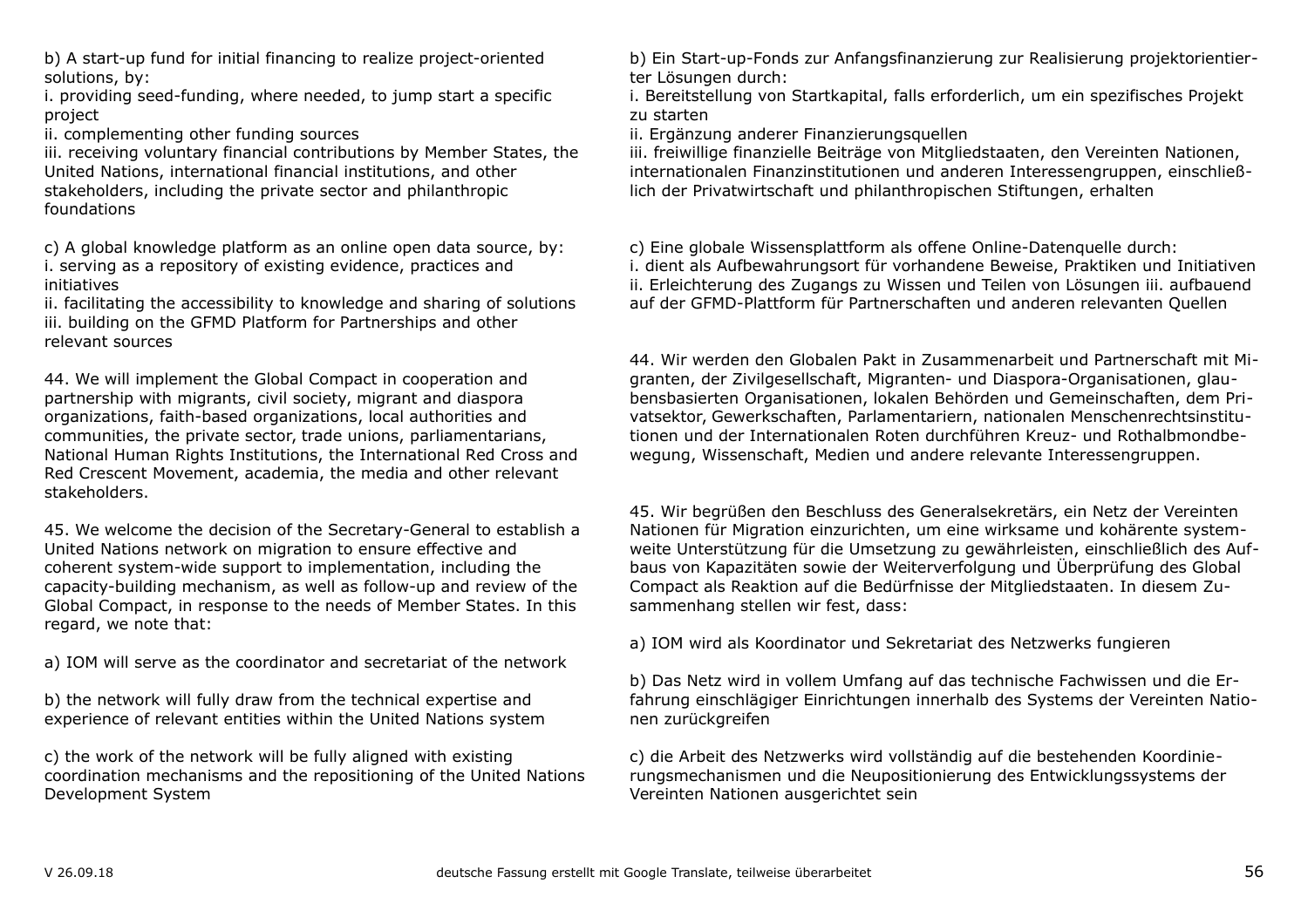46. We request the Secretary-General, drawing on the network, to report to the General Assembly on a biennial basis on the implementation of the Global Compact, the activities of the United Nations system in this regard, as well as the functioning of the institutional arrangements.

47. Further recognizing the important role of State-led processes and platforms at global and regional levels in advancing the international dialogue on migration, we invite the Global Forum on Migration and Development, Regional Consultative Processes and other global, regional and subregional fora to provide platforms to exchange experiences on the implementation of the Global Compact, share good practices on policies and cooperation, promote innovative approaches, and foster multi-stakeholder partnerships around specific policy issues.

# **FOLLOW-UP AND REVIEW**

48. We will review the progress made at local, national, regional and global levels in implementing the Global Compact in the framework of the United Nations through a State-led approach and with the participation of all relevant stakeholders. For follow-up and review, we agree on intergovernmental measures that will assist us in fulfilling our objectives and commitments.

49. Considering that international migration requires a forum at global level through which Member States can review the implementation progress and guide the direction of the United Nations' work, we decide that:

a) The High-level Dialogue on International Migration and Development, currently scheduled to take place every fourth session of the General Assembly, shall be repurposed and renamed "International Migration Review Forum"

b) The International Migration Review Forum shall serve as the primary intergovernmental global platform for Member States to discuss and share progress on the implementation of all aspects of the Global Compact, including as it relates to the 2030 Agenda for Sustainable Development, and with the participation of all relevant stakeholders

46. Wir ersuchen den Generalsekretär, auf der Grundlage des Netzes alle zwei Jahre über die Durchführung des Globalen Pakts, die diesbezüglichen Aktivitäten des Systems der Vereinten Nationen sowie die Arbeitsweise der Vereinten Nationen der Generalversammlung Bericht zu erstatten institutionellen Vereinbarungen.

47. In Anerkennung der wichtigen Rolle staatlich gelenkter Prozesse und Plattformen auf globaler und regionaler Ebene zur Förderung des internationalen Migrationsdialogs laden wir das Globale Forum für Migration und Entwicklung, regionale Konsultationsprozesse und andere globale, regionale und subregionale Foren ein Plattformen für den Erfahrungsaustausch über die Umsetzung des Global Compact, den Austausch bewährter Verfahren in den Bereichen Politik und Zusammenarbeit, die Förderung innovativer Ansätze und die Förderung von Partnerschaften zwischen verschiedenen Interessengruppen zu spezifischen politischen Fragen.

# **Follow-up und Überprüfung**

48. Wir werden die Fortschritte, die auf lokaler, nationaler, regionaler und globaler Ebene bei der Umsetzung des Global Compact im Rahmen der Vereinten Nationen erzielt wurden, anhand eines staatlich geführten Ansatzes und unter Beteiligung aller relevanten Akteure überprüfen. Für die Weiterverfolgung und Überprüfung vereinbaren wir zwischenstaatliche Maßnahmen, die uns bei der Erfüllung unserer Ziele und Verpflichtungen unterstützen.

49. Angesichts der Tatsache, dass die internationale Migration ein Forum auf globaler Ebene erfordert, über das die Mitgliedstaaten den Stand der Umsetzung überprüfen und die Richtung der Arbeit der Vereinten Nationen bestimmen können, beschließen wir, dass

a) Der hochrangige Dialog über internationale Migration und Entwicklung, der derzeit auf jeder vierten Tagung der Generalversammlung stattfinden soll, wird umgewidmet und in "International Migration Review Forum" umbenannt.

b) Das Internationale Migrationsüberprüfungsforum soll als wichtigste zwischenstaatliche globale Plattform für die Mitgliedstaaten dienen, um die Fortschritte bei der Umsetzung aller Aspekte des Global Compact, einschließlich der Agenda 2030 für nachhaltige Entwicklung, zu diskutieren und mit ihnen zu teilen aller relevanten Interessengruppen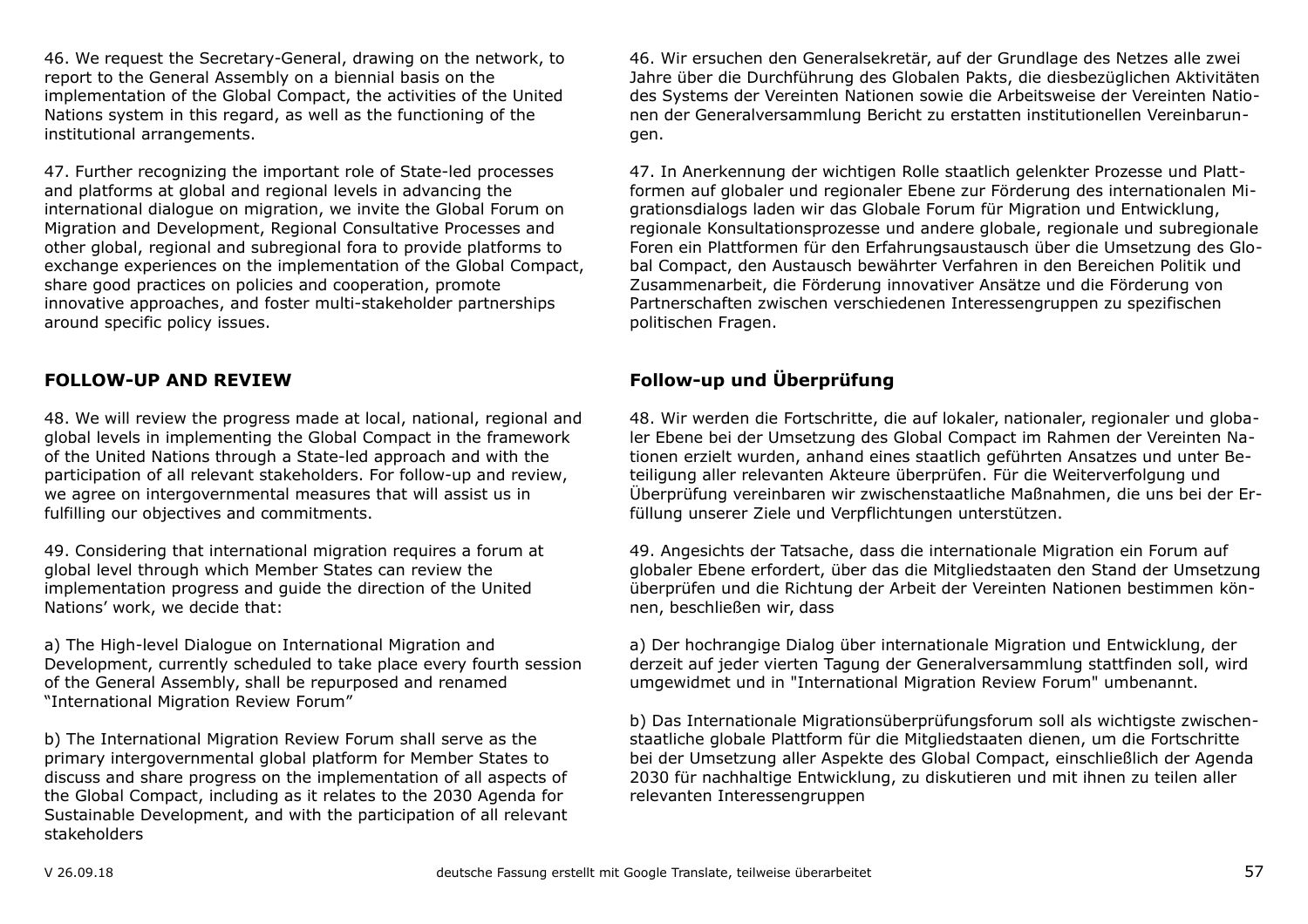c) The International Migration Review Forum shall take place every four years beginning in 2022

d) The International Migration Review Forum shall discuss the implementation of the Global Compact at the local, national, regional and global levels, as well as allow for interaction with other relevant stakeholders with a view to building upon accomplishments and identifying opportunities for further cooperation

e) Each edition of the International Migration Review Forum will result in an inter- governmentally agreed Progress Declaration, which may be taken into consideration by the High Level Political Forum on Sustainable Development

50. Considering that most international migration takes place within regions, we invite relevant subregional, regional and cross-regional processes, platforms and organizations, including the United Nations Regional Economic Commissions or Regional Consultative Processes, to review the implementation of the Global Compact within the respective regions, beginning in 2020, alternating with discussions at global level at a four year interval, in order to effectively inform each edition of the International Migration Review Forum, with the participation of all relevant stakeholders.

51. We invite the Global Forum on Migration and Development to provide a space for annual informal exchange on the implementation of the Global Compact, and report the findings, best practices and innovative approaches to the International Migration Review Forum.

52. Recognizing the important contributions of State-led initiatives on international migration, we invite fora, such as the IOM International Dialogue on Migration, Regional Consultative Processes, and others to contribute to the International Migration Review Forum by providing relevant data, evidence, best practices, innovative approaches and recommendations as they relate to the implementation of the Global Compact for Safe, Orderly and Regular Migration.

c) Das Internationale Migrationsforum findet alle vier Jahre ab 2022 statt

d) Das Internationale Migrationsüberprüfungsforum erörtert die Umsetzung des Global Compact auf lokaler, nationaler, regionaler und globaler Ebene und ermöglicht die Interaktion mit anderen relevanten Interessengruppen, um auf Errungenschaften aufzubauen und Möglichkeiten für eine weitere Zusammenarbeit zu ermitteln

e) Jede Ausgabe des International Migration Review Forum wird zu einer zwischenstaatlich vereinbarten Fortschrittserklärung führen, die vom hochrangigen politischen Forum für nachhaltige Entwicklung berücksichtigt werden kann

50. Angesichts der Tatsache, dass die meisten internationalen Migrationsströme innerhalb von Regionen stattfinden, laden wir relevante subregionale, regionale und überregionale Prozesse, Plattformen und Organisationen, einschließlich der regionalen Wirtschaftskommissionen oder regionalen Konsultationsprozesse, ein, um die Umsetzung des Global Compact innerhalb der EU zu überprüfen die jeweiligen Regionen, beginnend im Jahr 2020, abwechselnd mit Diskussionen auf globaler Ebene im Abstand von vier Jahren, um jede Ausgabe des International Migration Review Forum unter Beteiligung aller relevanten Interessengruppen effektiv zu informieren.

51. Wir laden das Globale Forum für Migration und Entwicklung ein, einen Raum für den jährlichen informellen Austausch über die Umsetzung des Global Compact zu schaffen und dem Internationalen Migrationsüberprüfungsforum die Ergebnisse, bewährten Verfahren und innovativen Ansätze zu berichten.

52. In Anerkennung der wichtigen Beiträge staatlich geleiteter Initiativen zur internationalen Migration laden wir Foren wie den Internationalen IOM-Dialog über Migration, regionale Konsultationsprozesse und andere dazu ein, durch die Bereitstellung relevanter Daten und Belege zum Internationalen Migrationsüberprüfungsforum beizutragen Praktiken, innovative Ansätze und Empfehlungen im Zusammenhang mit der Umsetzung des Global Compact für eine sichere, geordnete und regelmäßige Migration.